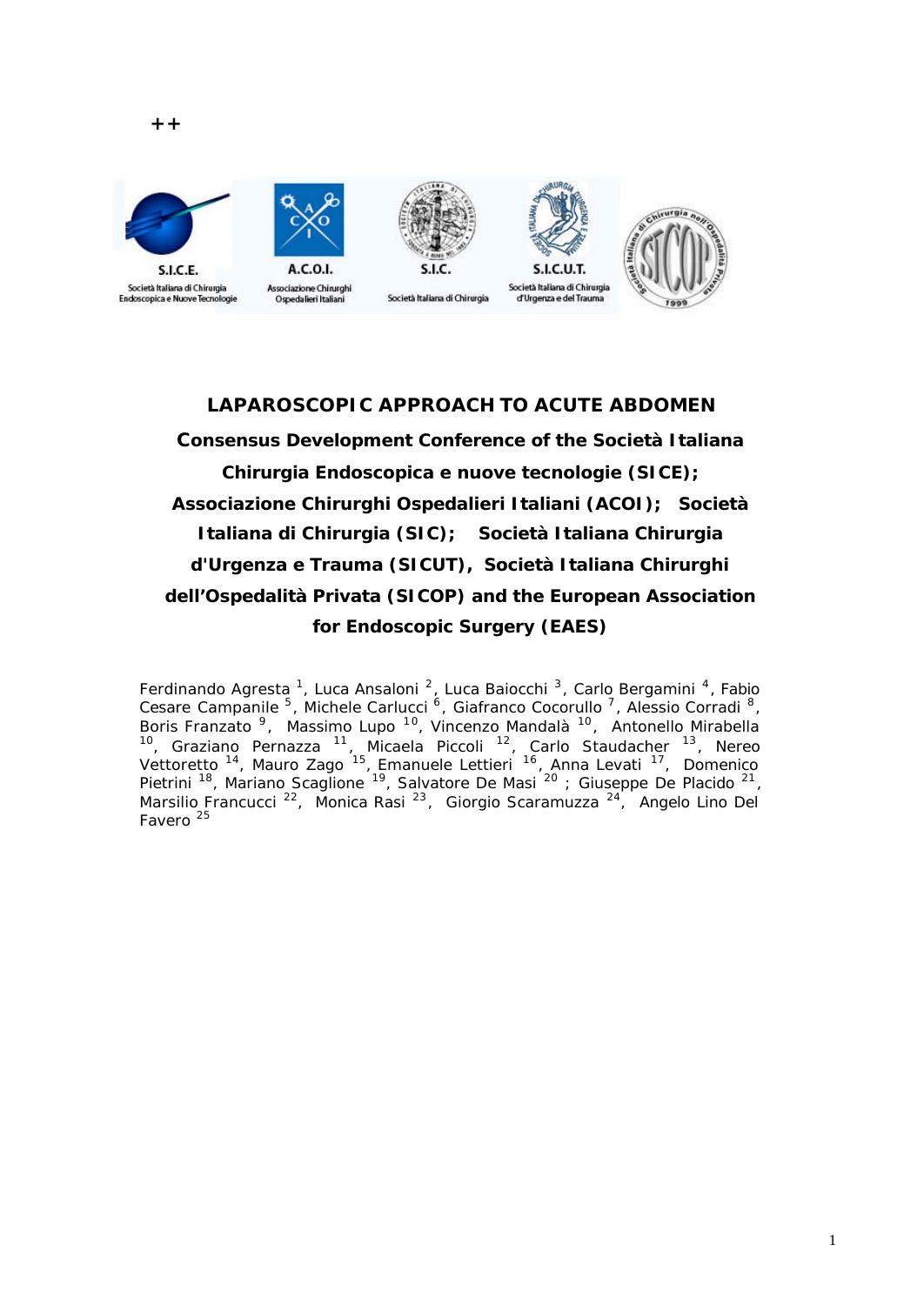1. Dept of General Surgery, Presidio Ospedaliero, Adria (RO) – Italy

2. Dept of General Surgery, Ospedali Riuniti, Bergamo (BG) - Italy

3. Dept of Medical and Surgical Sciences, Surgical Clinic, Brescia University, Brescia - Italy

4. Dept of General, Emergency and Mini-invasive Surgery, Universitary Hospital of Careggi, Florence, Italy

5. Dept of General Surgery, Ospedale di Civita Castellana (VT) - Italy

6. Dept of Emergency Surgery – IRCCS San Raffaele – Milan, Italy

7. Dept of General, Emergency and Transplantation Surgery - A.O.U.P. Paolo Giaccone, Palermo, Italy

8. Dept of General Surgery - Regional Hospital Bolzano, Italy

9. Dept of General Surgery, San Giacomo Apostolo Hospital, Castelfranco Veneto (Treviso), Italy

10. Dept. of General and Emergency Surgery. A.O. OO.RR. Villa Sofia – Cervello Palermo Italy…

11. 2^ Dept of General, Laparoscopic and Robotic Surgery, Azienda Ospedaliera San Giovanni Addolorata, Rome, Italy

12. Dept of General Surgery, Nuovo Ospedale Civile S. Agostino- Estense - Baggiovara - Modena , Italy

13. Dept of General Surgery, Istituto Scientifico Universitario San Raffaele, Milan, Italy

14. Laparoscopic Surgery Unit, Az. Osp. M.Mellini, Chiari (BS), Italy

15. Dept. General and Emergency Surgery - Istituto Clinico Città Studi - Milano, Italy

16. Department of Management, Economics and Industrial Engineeering, Politecnico di Milano, Italy.

17. Clinical Risk Manager, District of Pavia Hospital, Pavia, Italy

18. Institute of Anesthesiology and Intensive Care - Catholic University Medical School **School** School in the second second second second second second second second second second second

Rome, Italy

19. Department of Diagnostic Imaging, Pineta Grande Medical Center, Castel Volturno (CE).

20. Azienda Ospedaliera-Universitaria Meyer, Florence, Italy

21. Dept of Gynaecology and Obstetrics, "Federico 2<sup>^</sup>" University, Naples, Italy

22. Dept of General Surgery, Azienda Ospedaliera " S. Maria " Terni.

23. Registered Nurse, Surgical Operative Theatre coordinator, Bologna, Italy

24. For the Cittadinanzattiva – Active Citisenship

25. CEO ULSS7 della Regione Veneto, Pieve di Soligo (TV), Italy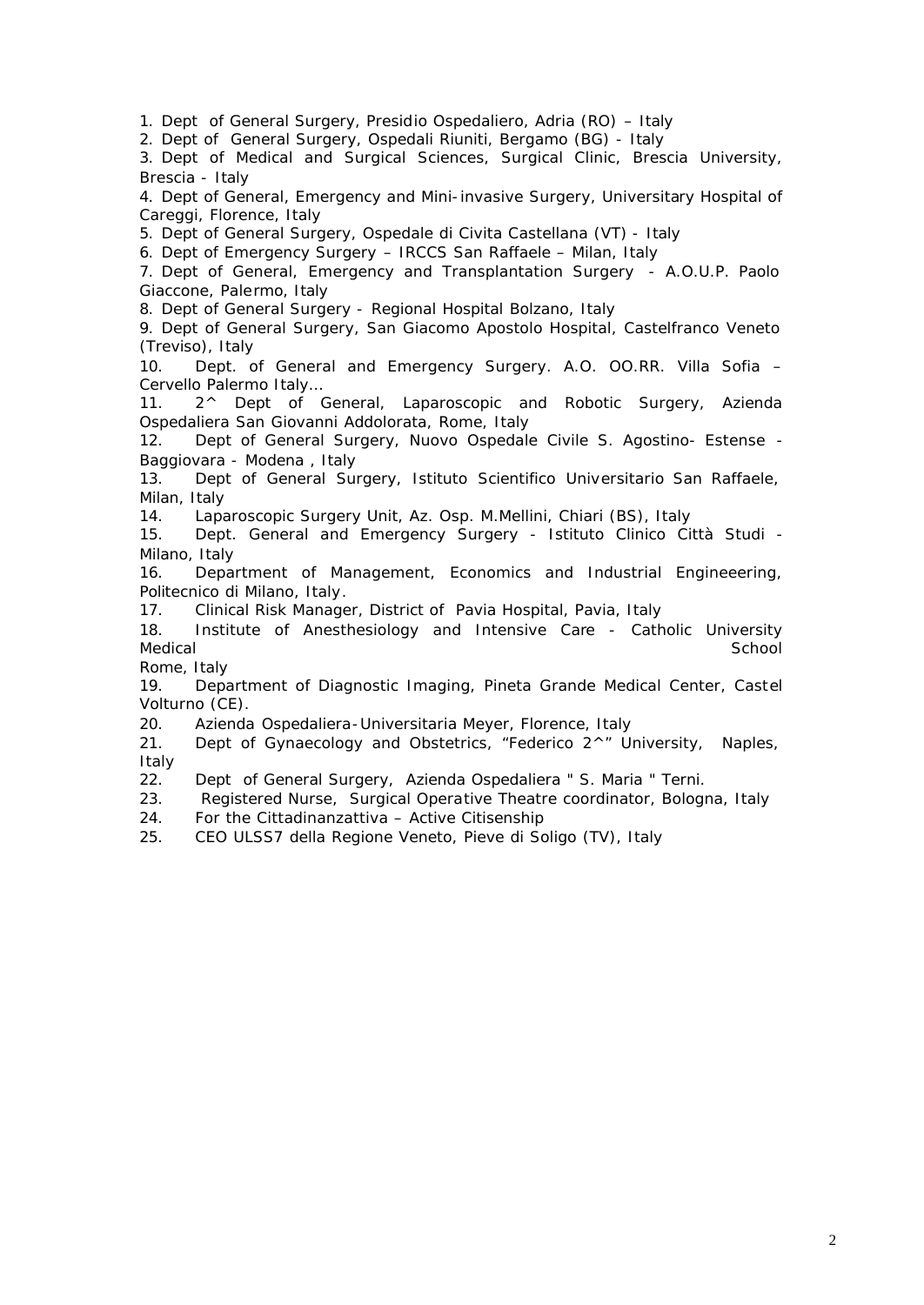#### **Scientific Committee of the Consensus:**

- F. Agresta (promoter and organizer),
- L. Baiocchi,
- A. Corradi
- E. Lettieri (Health Technology expert),
- M. Lupo,
- G. Pernazza;

#### **Panel – Experts:**

- L. Ansaloni,
- C. Bergamini,
- F.C. Campanile,
- M. Carlucci,
- G. Cocorullo,
- B. Franzato,
- V. Mandalà,
- A. Mirabella,
- M. Piccoli,
- C. Staudacher,
- N. Vettoretto,
- M. Zago .

#### **Rapresentatives:**

M. Rasi *for the IPASVI – the Italian National Federation Nursing Council;* S. De Masi *for the ISS – Italian Health Institute;*  A. Levati and D. Pietrini *for the SIAARTI – Italian Society of Anaesthesiology, Analgesia, and Intensive Care;* Giuseppe De Placido *President of the SEGI (Italian Society of Gynecological Endoscopy) on behalf of SIGO (Italian Society of Obstetrics and Gynecology);* M. Francucci *for the SIMM – Italian Hospital Managers Society;* M. Scaglione *for the SIRM – Italian Society of Radiology;*  A.L. Del Favero *for the Federsanità – Italian Federation of Local Health Districts and Municipalities;*  G. Scaramuzza *for Cittadinanzattiva - Citizenship* 

Reviewers: A. Fingerhut and S. Uranues for the E.A.E.S. and S. Garattini Istituto Mario Negri – Italian Cochrane Center

Presented at the 19<sup>th</sup> International Congress of the European Association for Endoscopic Surgery (EAES), Torino, Italy, June 2011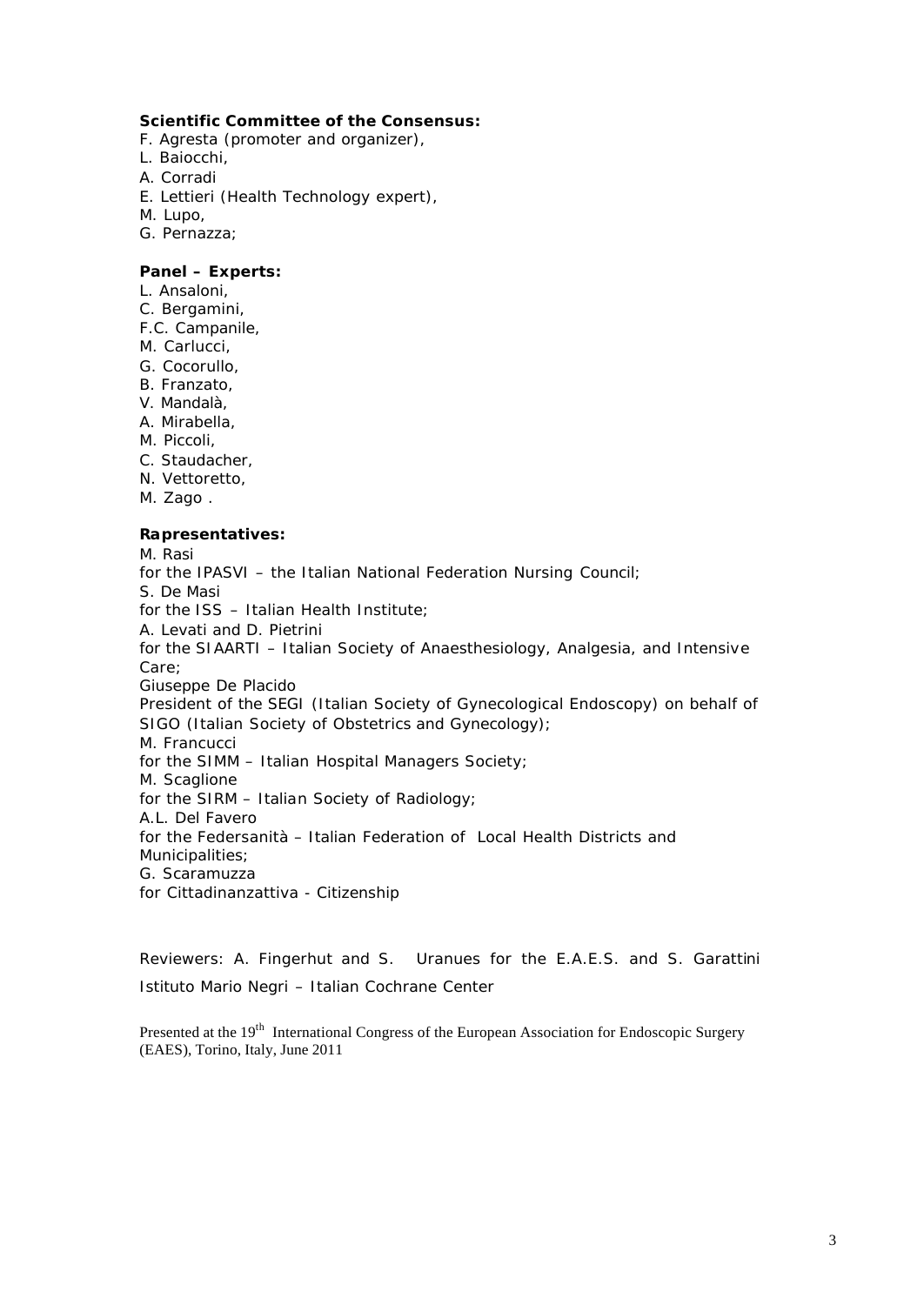### **Introduction**

Acute abdominal pain, defined as any medium or severe abdominal pain with duration of less than 7 days, is a common presentation in surgical department, both in primary care and secondary referral hospitals.

Each year about 450 females and 180 males per 100.000 are hospitalized for acute abdominal pain, the most common causes being non-specific abdominal pain (15.9-28.1%), acute biliary disease (2.9-9.7%), and bowel obstruction or diverticulitis  $(^{1})$ .

In the last twenty years the role of laparoscopy in emergency surgery has increased continuously.

In 2006 the EAES published  $(^2)$  its consensus statement on laparoscopy for abdominal emergencies, concluding that *"…available evidence clearly demonstrates the superiority of a laparoscopic approach in various emergency situations, but laparoscopy offers less and or unclear benefit in other acute conditions…Because the EAES updates its guidelines regularly, such data are also important before stronger recommendations can be issued. On the other hand, in those fields for which there is good evidence, laparoscopic surgery has been shown to be highly beneficial…."*

Almost five years have passed since the EAES guidelines publication, and the Scientific and Educational Committee of the SICE (Società Italiana per la Chirurgia Endoscopica), affiliated with the EAES, decided in January 2010, to revisit the clinical recommendations for the role of laparoscopy in abdominal emergencies in adults, its primary intent being to update the EAES indications and supplement the existing guidelines on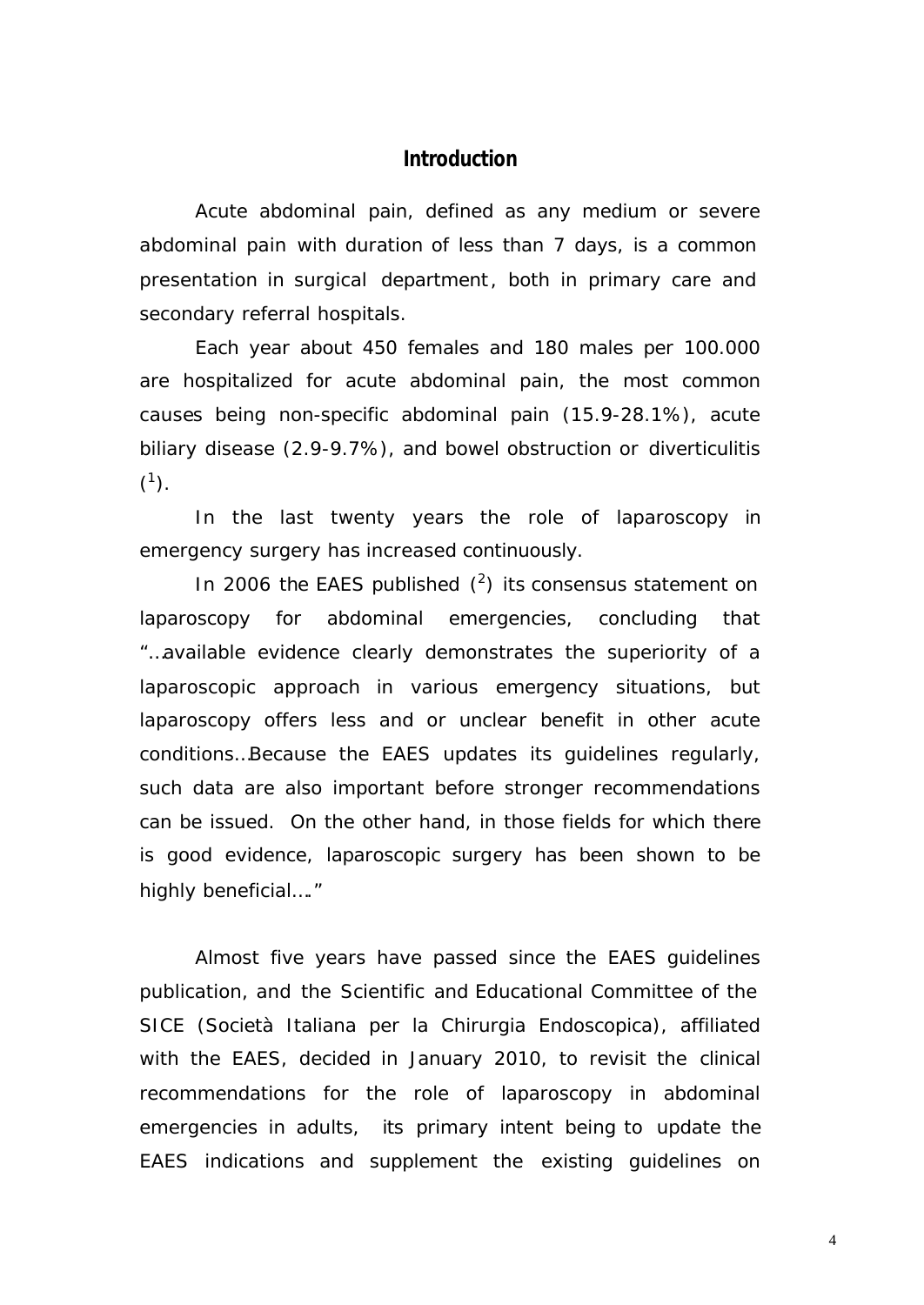specific diseases and to attain the following objectives:

1. establish the preferred diagnostic procedures, selection of patients – if applicable – and the suitability of the laparoscopic approach responsible for acute abdominal disease settings;

2. assess the indication, morbidity, length of hospital stay, costs and recovery time from laparoscopic treatment for acute abdominal settings;

3. define the optimal practice in laparoscopy for each abdominal emergency and provide recommendations that reflect good practice.

For the purpose of the Consensus, the definition of emergency surgery includes unplanned surgical cases, both urgent and nonurgent, that arrive at a hospital through a variety of pathways. The timeframe for indication of urgency includes all unplanned cases requiring surgery within seven days.

## **Methods**

**Consensus Development:** In order to better analyze the existing "evidence" on the subject, other Italian Surgical Societies have been invited to join the SICE in the Consensus choosing a panel of 12 surgeons expert in emergency surgery – both laparoscopic and open. The involved scientific societies represented the entire italian surgical community (**Società Italiana Chirurgia Endoscopica e nuove tecnologie (SICE) – Italian Society of Endoscopic Surgery; Associazione Chirurghi Ospedalieri Italiani (ACOI) – The Italian Society of Hospital Surgeons; Società Italiana di Chirurgia (SIC)- The Italian Society of Surgery; Società Italiana Chirurgia d'Urgenza e Trauma (SICUT)- The Italian Society of Trauma and Emergency Surgery and the Società Italiana**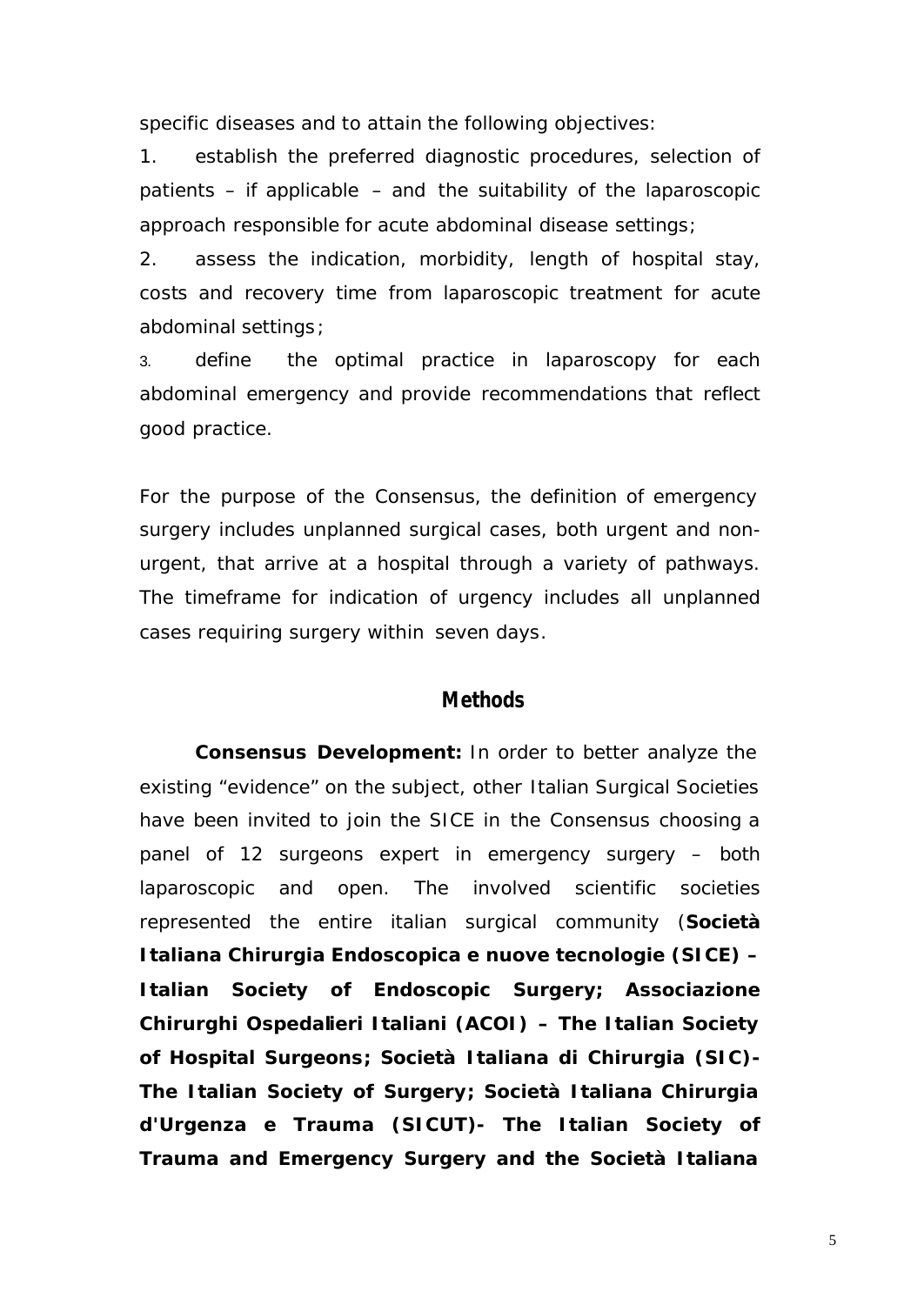**Chirurghi dell'Ospedalità Privata (SICOP) – The Italian Private Hospitals' Surgical Society.** The Consensus has been held under the Auspices of the EAES.

Today it is generally agreed that a multidisciplinary panel is critical to achieve both guidelines and recommendations.

Therefore, besides Surgeons and the Promoting Committee, Radiologists (SIRM: Italian Society of Radiology), Anesthesiologists (SIARTI: Italian Society of Anesthesiology, Analgesia and Intensive Care), Gynecologists (SIGO: Italian Society of Gynecology and Obstetrics), Epidemiologists, Nurses (IPASVI: – the Italian National Federation Nursing Council), Health-services researchers, Hospital Administrators (Federsanità: Italian Federation of Local Health Districts and Municipalities), Health Managers (Società Italiana Medici Manager – SIMM - Italian Hospital Managers Society), Health Care Regulators (Istituto Superiore di Sanità – ISS and The Italian National Health Institute) were also involved. A patient's association was also invited and participated (Cittadinanzattiva Active Citizenship).

No pediatric surgeon was involved in the panel because only adult emergency surgery was taken into consideration.

 For each disease previously analyzed by the EAES, three experts summarized independently the current state of the art, and their conclusions were made available to the entire panel. Ventral hernia surgery was added as a specific new topic and a paragraph on n anesthesiologic considerations was also included.

In November 2010 the panel met in Rome for 2 days to discuss each chapter according to the Delphi method, producing a key statement with a grade of recommendations (GoR) followed by a commentary to explain the rationale and the level of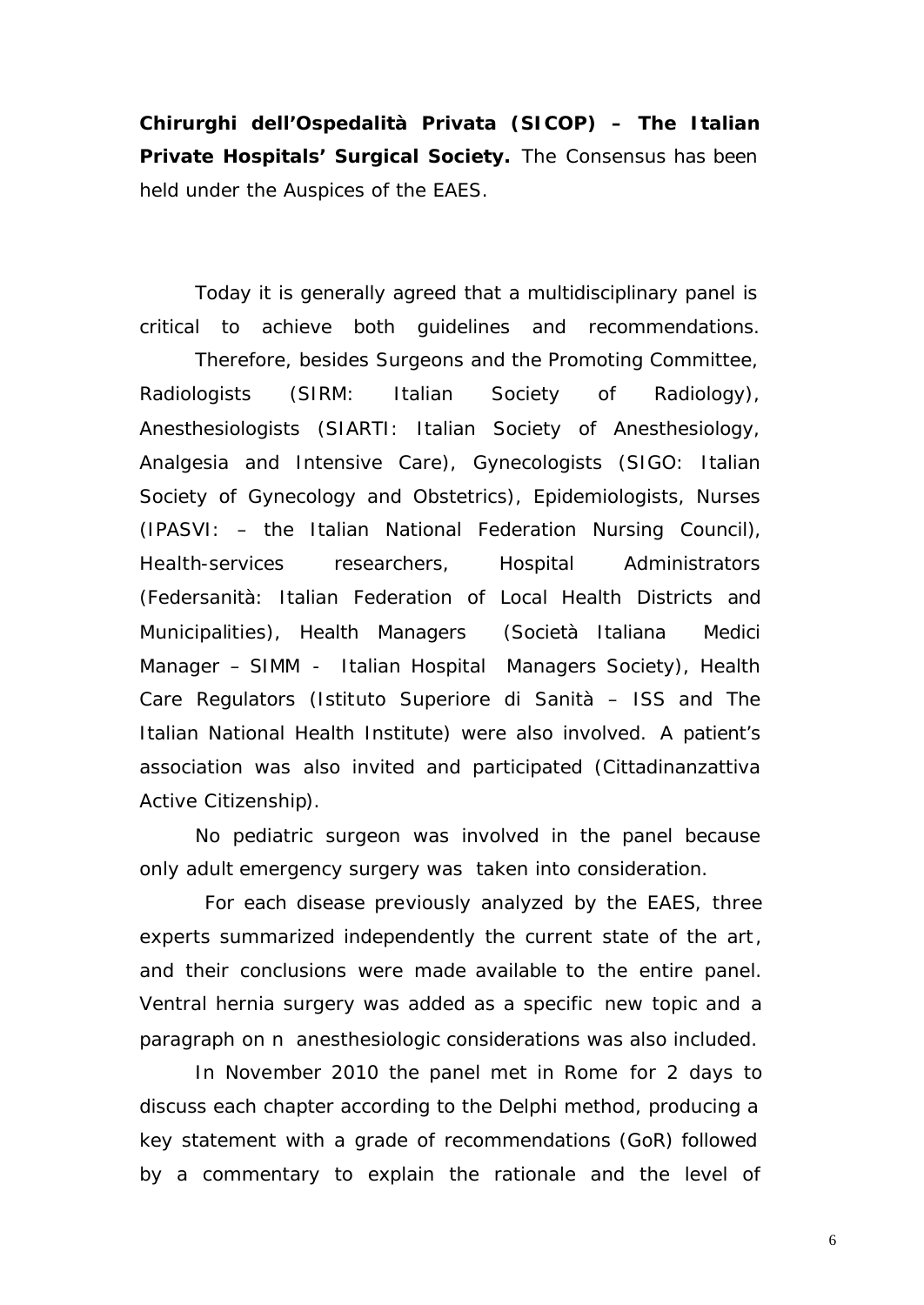evidence behind the statement. All key statements were formulated according to a 100% consensus obtained within the whole group. Next these statements were presented to the audience of the Annual congress of the EAES in June 2011 and then the draft document has been published on the web sites of all the involved Italian Surgical Societies for two months. Comments both from the audience and from the web were collected and partly included in the manuscript. The final version of the guidelines was approved by allthe members of the panel.

**Literature Searches and Appraisal:** The Oxford hierarchy for grading clinical studies according to levels of evidence (LE) was used to facilitate comparison with the previous EAES consensus. The primary objective of the search was to identify all clinical relevant randomized controlled trials (RCT). However, other reports, population based outcomes studies, case series and case reports were also included. Studies containing severe methodological flaws were downgraded. For each intervention, the validity and homogeneity of study results, effect sizes, safety and economic consequences were considered.

A systemic review based on comprehensive Literature research was made on Pubmed

*Limits Activated: Humans, Clinical Trial, Meta-Analysis, Practice Guideline, Randomized Controlled Trial, Review, English, All Adult: 19+ years, published in the last 5 years.* 

*Search details: [(("laparoscopy"[MeSH Terms] OR "laparoscopic"[All Fields]) AND ("condition-specific key word "[MeSH Terms] OR " condition-specific key word"[All Fields])) AND ("humans"[MeSH Terms] AND (Clinical Trial[ptyp] OR Meta-Analysis[ptyp] OR Practice Guideline[ptyp] OR Randomized Controlled Trial[ptyp] OR Review[ptyp]) AND English[lang] AND "adult"[MeSH Terms] AND "2005/1/1"[PDat]:* 

7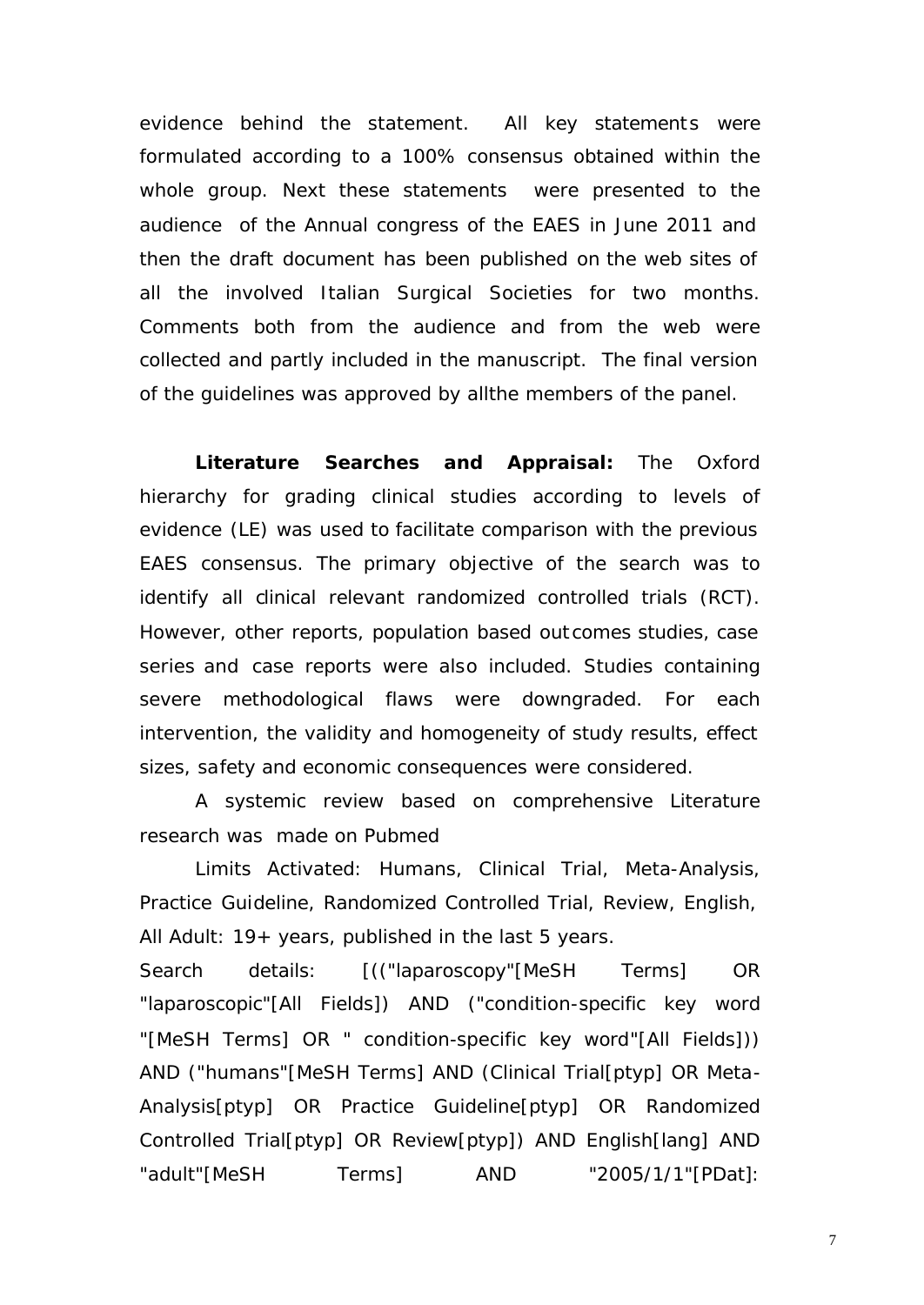### *"2010/11/25"[PDat])].*

After that, limits regarding language, age, publication date and study type were removed, and full texts from all the abstracts were used based on specific criteria. The papers have been selected and classified on the basis of highest level of evidence, design of the study, and most recent publication.

Cross-link control was performed with Google Scholar and Cochrane library databases.

According to the Health Technology Assessment Programme Manual (2001)  $^3$  clinical recommendations are defined as *"systemically developed statements to assist both the practioner and patient decisions in specific circumstances…Guidelines are viewed as useful tools for making care more consistent and efficient and for closing the gap between what clinicians do and what scientific evidence support…"* Therefore we do agree with what it is reported in the SIGN<sup>4</sup> and SNLG<sup>5</sup> manuals: *…clinical guidelines do not rob clinicians of their freedom, nor relieve them of their responsibility to make appropriate decisions based on their own experience and according to the particular circumstances of each patient. It is stressed that the standard of care required by Law derives from customary and accepted practice rather than from the imposition of practices through clinical guidelines…Guidelines are indented as an aid to clinical judgment not to replace it…"*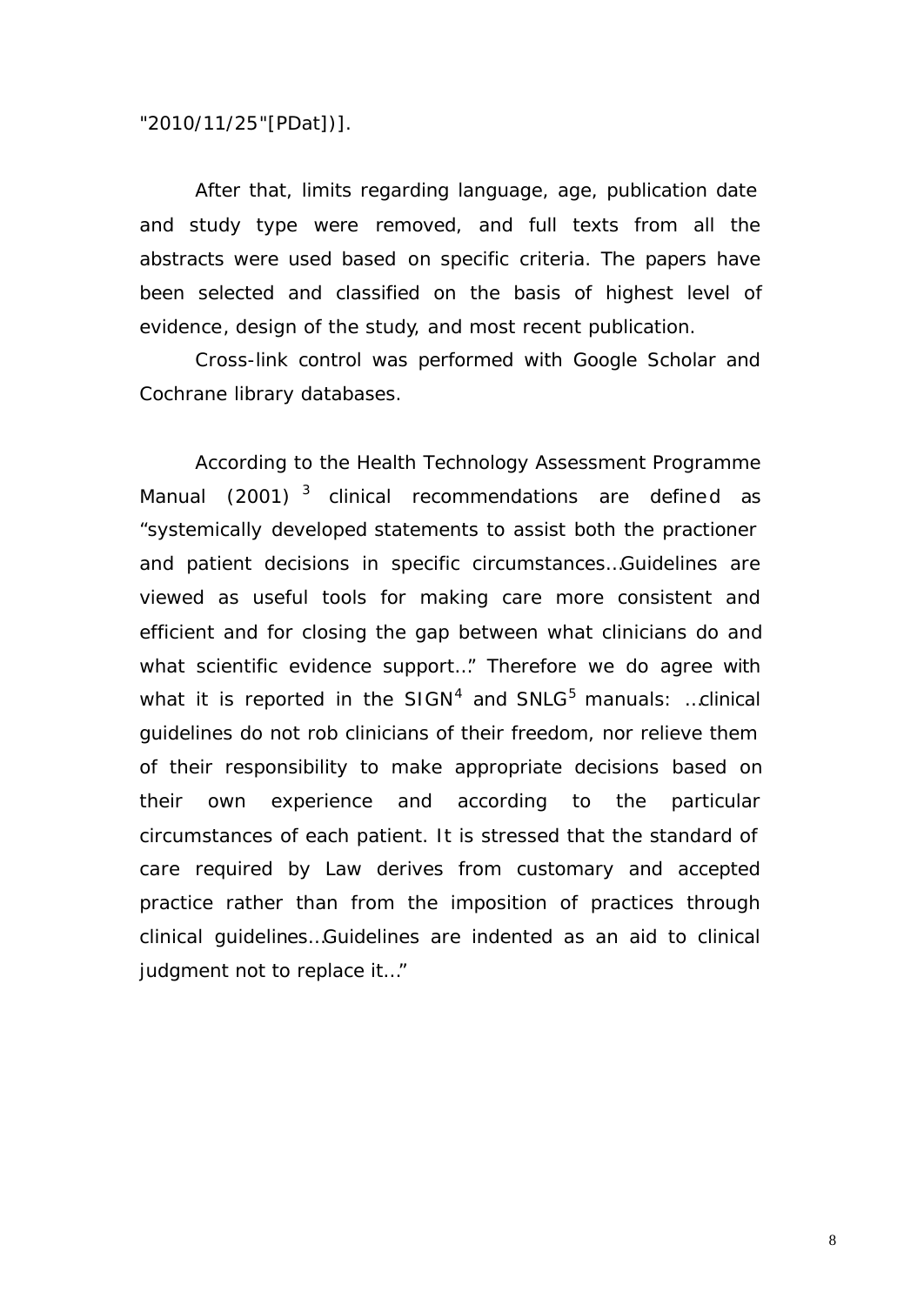Disclosures: There was no Commercial Sponsorship for this Consensus as no one of its members has any financial or other conflict of interests.

This Consensus development guidelines have been reviewed in draft form by independent expert referees: Prof. Uraneus and Prof. Fingerhut for the EAES, and the methodology, by Professor Silvio Garattini for the Istituto Mario Negri – Italian Cochrane Center

The authors thank Mrs Janette Hanney from UK for the linguistic review of the manuscript.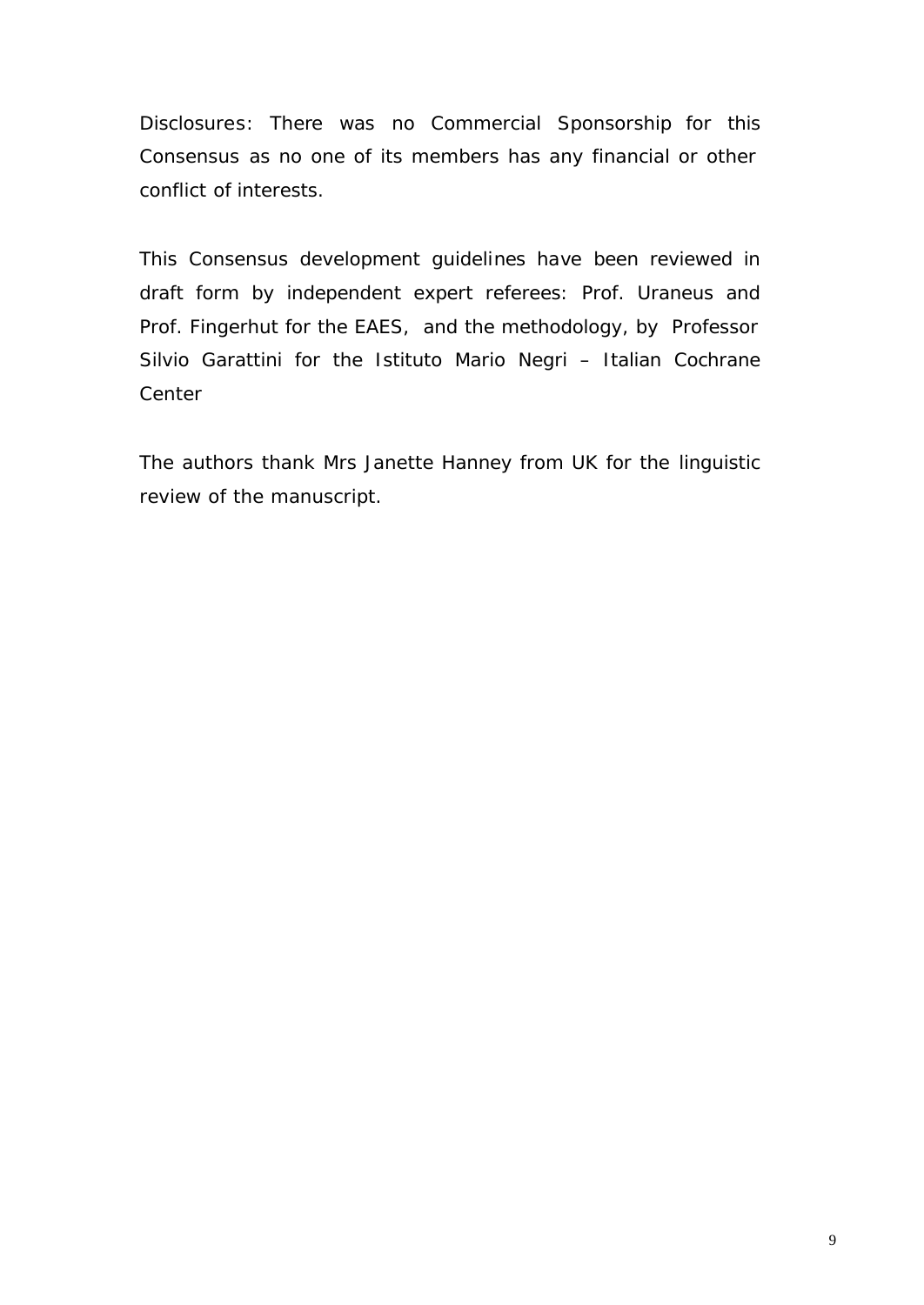## **Results**

#### *Acute cholecystitis*

**Patients with acute cholecystitis should be treated by laparoscopic cholecystectomy (GoR A). Severe (gangrenous, empyematous) cholecystitis and advanced age do not preclude the indication for laparoscopic cholecystectomy (GoR B). Surgery should be performed as soon as possible after the onset of symptoms (GoR A). Early laparoscopic surgery should be offered also to elderly patients (GoR B). In patients with severe co-morbidities, conservative treatment or percutaneous cholecystostomy, followed or not by early or delayed surgery, may be alternatives in order to reduce surgical or anesthesiological risks (GoR C).**

Diagnosis of acute cholecystitis relies on a combination of local clinical signs, systemic signs of inflammation, and imaging findings. Very similar sets of criteria with almost 100% specificity have been suggested in the EAES guidelines of 2006  $(^2)$  and in the Tokyo Consensus Meeting Guidelines (<sup>6</sup>): both can be used in clinical practice.

The safety of laparoscopic cholecystectomy for acute cholecystitis has been shown in several studies. The EAES consensus statement published in 2006( $^{2}$ ) discussed the evidence from two randomized trials LE1b  $(^{7},{}^{8})$  and several comparative studies demonstrating faster recovery and shorter hospital stay in favor of laparoscopy. A recent USA population-based research outcome study, conducted over a six-year period (LE2c)( $9$ ), indicated that laparoscopic cholecystectomy was associated with lower morbidity, lower mortality, and shorter hospital stays than open cholecystectomy.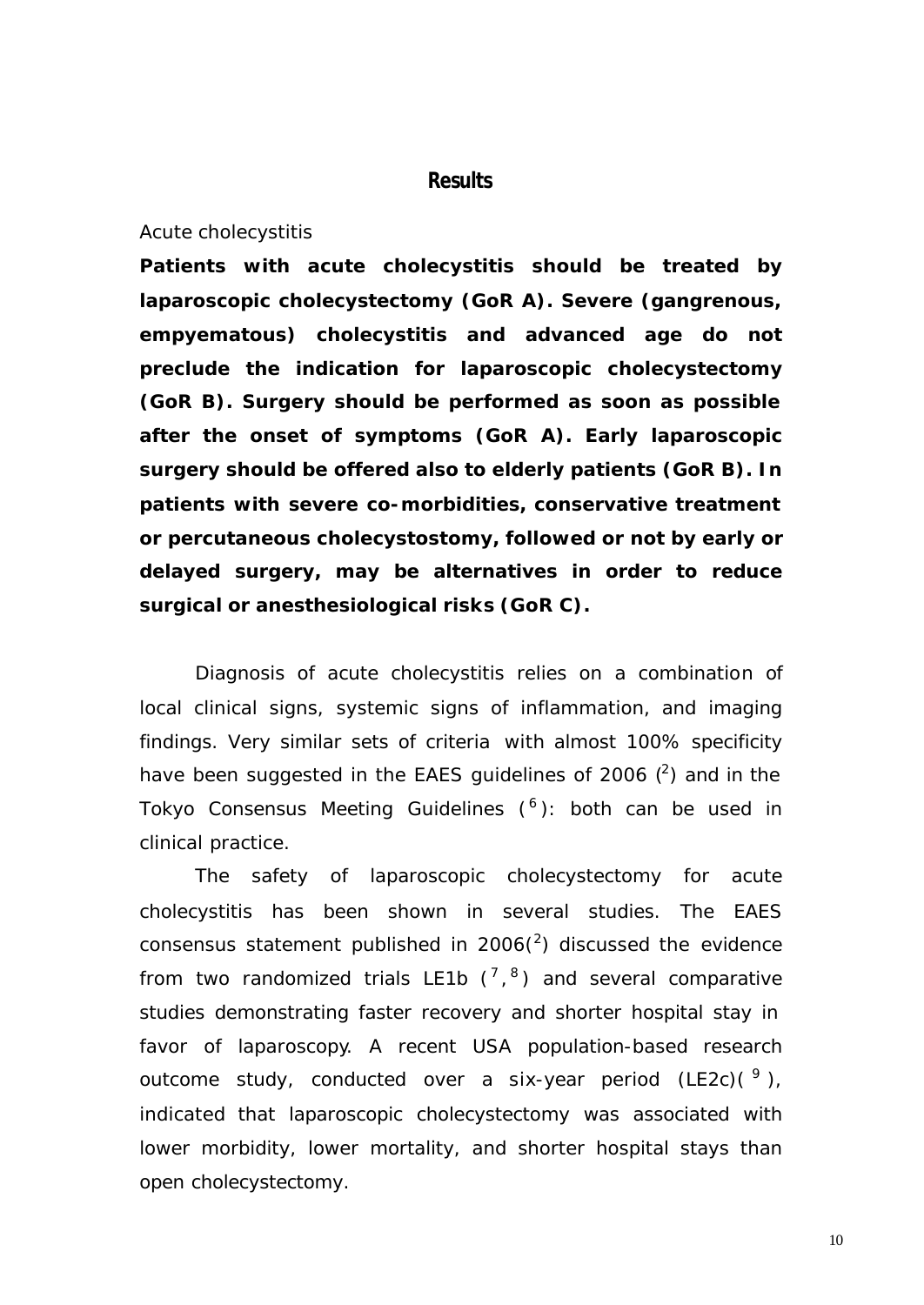The argument that the better outcomes of the laparoscopic cholecystectomy patients may be due to the medical staff's attitude towards expectation of faster recovery rather than to true physiopathological changes (expectation bias). The only trial including a blind assessment of outcomes (by concealment of wounds both to patients and postoperative care staff)  $(8)$  showed very similar postoperative outcomes in both groups, but still demonstrated a shorter postoperative hospital stay for the laparoscopic group. Moreover recent randomized studies evaluated the influence of surgical trauma on systemic inflammation and immune response in acute cholecystitis demonstrated that a laparoscopic approach caused less surgical trauma and immunosuppression  $(LE1b)(10,11)$ .

The question arises as to whether laparoscopic surgery is indicated for severe cholecystitis (gangrenous, empyematous or perforated). In a recent review of prospective and retrospective series  $(LE2a)^{(12)}$ , local postoperative complications were not found to be increase: laparoscopic cholecystectomy can be considered an acceptable indication for severe cholecystitis despite a threefold conversion rate. Subtotal cholecystectomy appears to be an acceptable alternative solution in cases of intense inflammation and increased risk of damage to Calot triangle structures (LE2a) $(^{13})$ .

Another subgroup that deserves a separate analysis is the elderly population. The number of elderly patients with acute cholecystitis has been increasing over the years and earlier reports suggested a higher conversion rate for laparoscopic cholecystectomy in the elderly( $14$ ) and also increased morbidity. However it is very difficult to extrapolate data from series involving both acute and chronic gallbladder disease (<sup>15</sup>,<sup>16</sup>) or those comparing younger versus older patients  $(^{17}, ^{18})$  because acute biliary disease appears to be more severe in the older patients and overall prevalence of co-morbidities is higher. Several prospective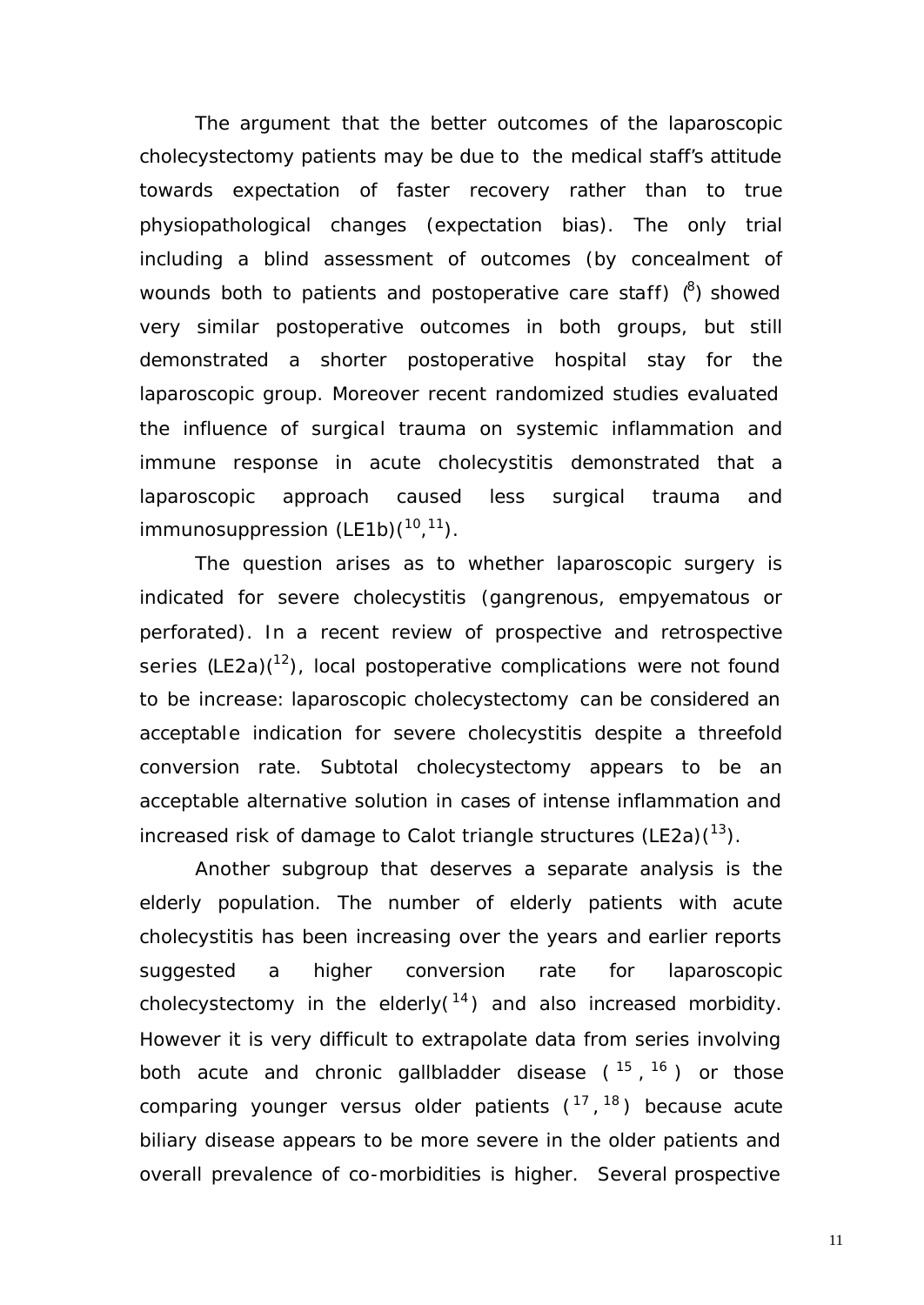and retrospective comparative studies examined laparoscopic versus open surgery for acute cholecystitis in elderly patients suggested a reduction in the length of hospitalization  $(^{19},^{20},^{21})$ , with morbidity either unchanged  $(^{19})$  or improved  $(^{20}$ ,  $^{21}$ ,  $^{22})$  (LE2b).

The optimal timing of surgical intervention in acute cholecystitis is a major issue. Randomized controlled trials comparing early versus delayed open cholecystectomy have found that early surgery was associated with a lower complication rate and a shorter hospital stay  $(^{23}, ^{24}, ^{25}, ^{26})$ . However, earlier reports suggested an increased risk of conversion and intra-operative complications such as bile duct injury, if early treatment of acute cholecystitis was carried out by laparoscopic cholecystectomy  $(27, 28)$ . Since the late 1990s, several studies have compared early versus delayed laparoscopic cholecystectomy. In particular seven papers( $29, 30, 31, 32, 33, 34, 35$ ) have been examined in 5 meta-analysis (LE1a)  $(36, 37, 38, 39, 40, 41)$ . Six of those seven papers were RCTs (LE1b) but one of the systematic reviews  $(88)$  included a non-randomized study (LE2b)  $(34)$ . One further RCT (LE1b) was not included in any systematic review because it was published at a later date $(^{42})$ . The definition of time interval for early or delayed surgery varies among the studies taken into consideration: surgery is considered "early" either 4 or 7 days after the onset of symptoms, while delayed treatment is defined as 6-12 weeks after index admission. In one of the studies  $^{82}$ ) the group of delayed treatment included patients operated on after resolution of symptoms, or within five days if the symptoms failed to resolve; those patients would be considered in the "early" group in the other trials; this study was not included in 3 out of 5 systematic reviews. Despite these methodological issues, all studies reach the same conclusions: early treatment reduces total hospital stay and does not increase complication or conversion rates (LE1a). 17.5% (range 13.9-25%) of patients included in the delayed surgery groups required urgent surgery during the interval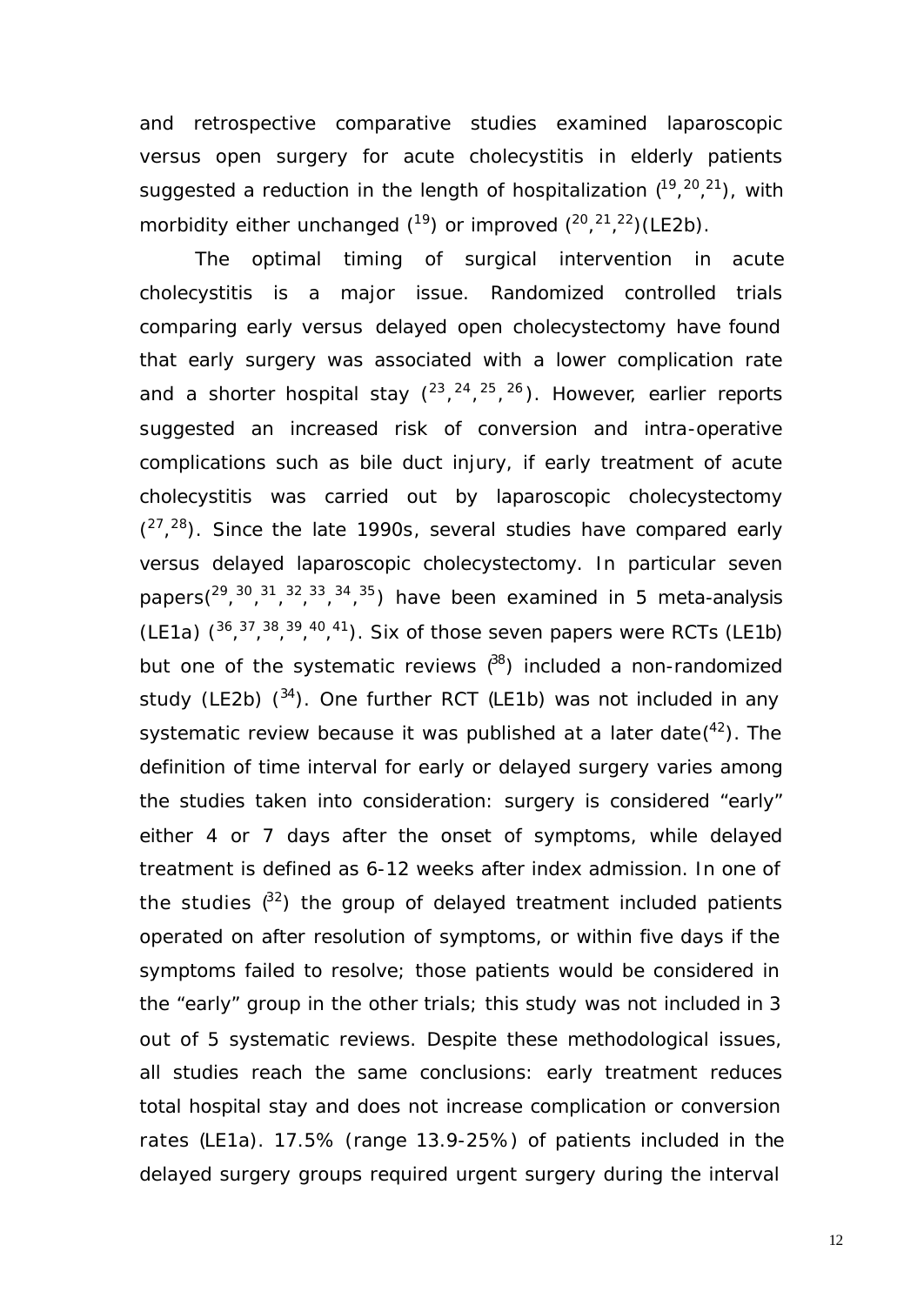period, for failure of conservative treatment or for recurrent symptoms after discharge. In this subset the conversion rate was 45%. These data could promote the trend towards early surgery.

Despite the large number of studies addressing the issue of laparoscopic cholecystectomy in the elderly, only one retrospective trial examined the results of early versus delayed treatment in the aged and it found no outcome difference between the two groups  $(43)$ . A recent study examined a sample of the USA Medicare Claims Data System and found that 75% of patients aged 66 years and older, admitted as emergencies to an acute care facility for a first episode of acute cholecystitis, were treated by early cholecystectomy (71% laparoscopic and 29% open) $(44)$ . The widespread use of early laparoscopic cholecystectomy in elderly patients, at least in the U.S.A., confirms that most surgeons are confident in performing early laparoscopic surgery for acute cholecystitis even in an aged population. Furthermore, the same outcome analysis showed that lack of definitive treatment during initial hospitalization in the elderly is associated with 38% gallstonerelated readmission rate over the subsequent 2 years (with only 9.5% of patient undergoing an elective outpatient cholecystectomy), compared with 4.4% in patients who underwent early treatment (LE2c).

Several alternatives have been proposed for emergency treatment in high risk septic patients unfit for emergency surgery: conservative treatment  $(LE1b)(45)$ , tube cholecystostomy followed by early laparoscopic surgery  $(LE1b)(46)$ ,  $(LE4)(47)$ , or by delayed open surgery  $(LE4)$ ( $^{48}$ ), and cholecystostomy not followed by surgery  $(LE4)(49)$ . A systematic review of 53 papers on cholecystostomy as an option in acute cholecystitis (LE2a) found no evidence to support the recommendation of percutaneous drainage rather than early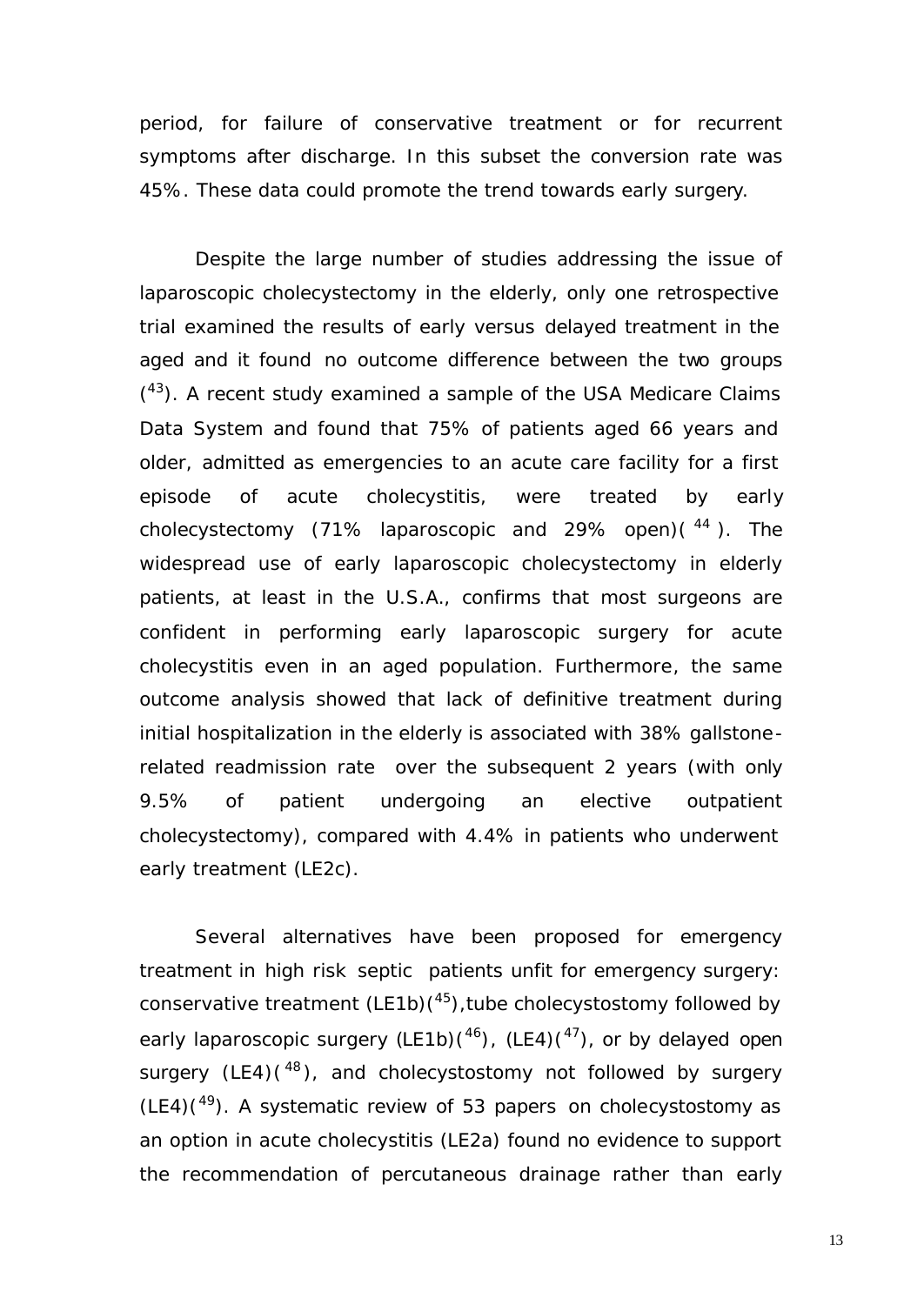emergency cholecystectomy even in critically ill patients, and actually suggested that cholecystectomy seems to be a better alternative for treating acute cholecystitis in the elderly and/or critically ill population  $(^{50})$ .

Two cost-utility analyses were published. One of them, performed in a prospective randomized trial, found no significant difference in the cost or outcomes of early laparoscopic cholecystectomy versus delayed treatment, with the latter favored by the incremental cost per additional Quality Adjusted Life Year (QALY); however patients operated on for biliary colic were included in the trial  $(^{51})$  (LE1b). A model-based economic evaluation used data from a Cochrane review  $(3^9)$  to estimate costs and outcomes, showed that early surgery was less expensive and results in better quality of life than delayed treatment  $(^{52})$ (LE1b).

A randomized clinical trial of traditional dissection with electrocautery versus ultrasonic dissection demonstrated that operative time in laparoscopic cholecystectomy performed for acute cholecystitis is significantly shorter when ultrasonic dissection is used( $53$ )(LE1b). A prospective observational study confirmed this finding and showed a reduction in conversion rates for acute cholecystitis patients operated on laparoscopically with ultrasonic dissection( $54$ )(LE2b). A randomized trial is being conducted on this topic to clarify these observations $(^{55})$ .

We could not find any trial comparing results of conventional laparoscopic surgery versus single access surgery for acute cholecystitis. A randomized trial of early mini -laparoscopic versus conventional laparoscopic surgery has shown no significant difference between the two techniques in conversion rates, mean duration of the operation, hospital stay and major complications; however, the study was not based on intention to treat and the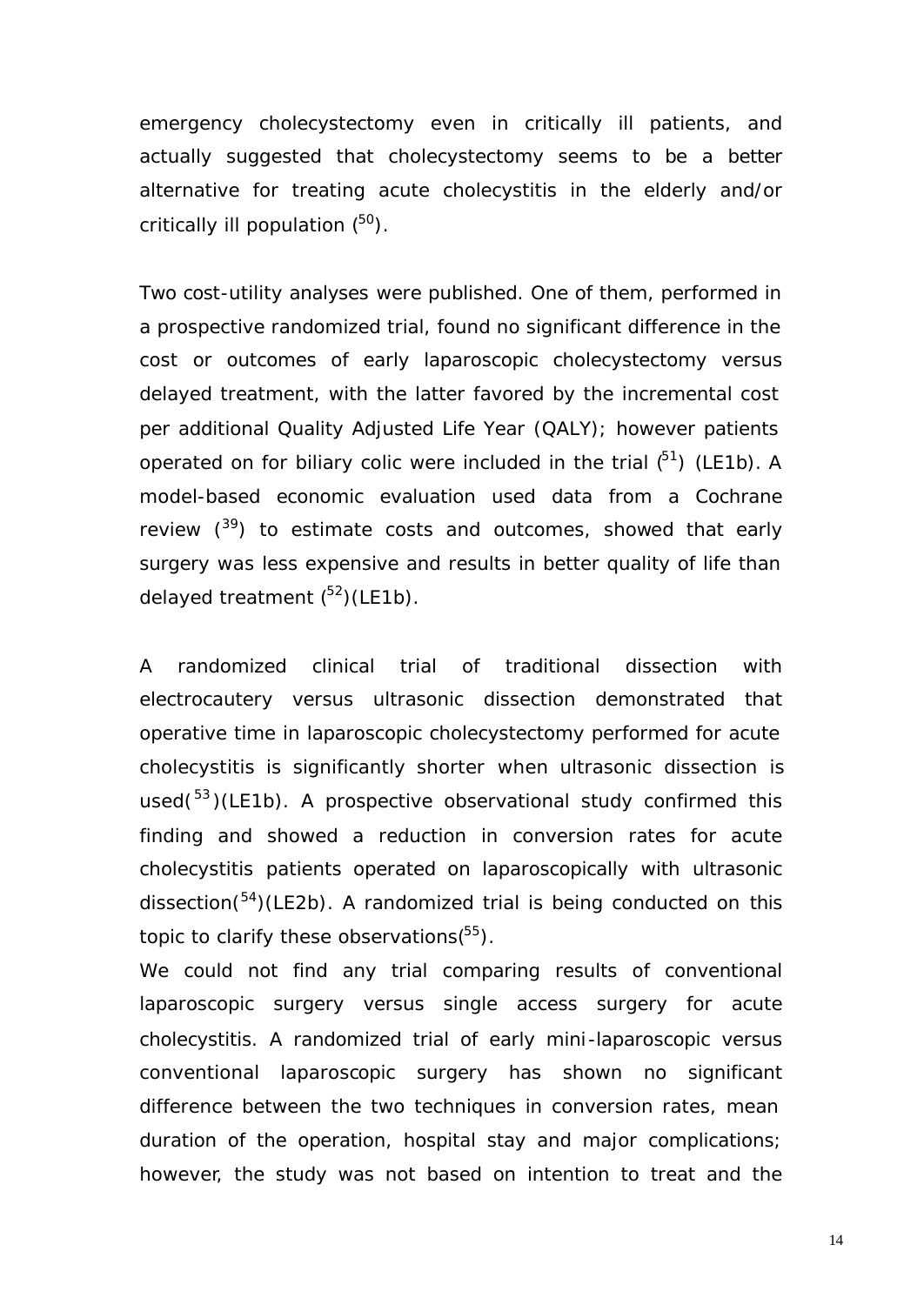converted cases were excluded from the results $(^{56})$  (LE2b).

*Acute pancreatitis* 

**In mild gallstone-associated acute pancreatitis, laparoscopic cholecystectomy should be performed as soon as the patient has recovered and during the same hospital admission (GoR B). In severe gallstone-associated acute pancreatitis, laparoscopic cholecystectomy should be delayed until there is sufficient resolution of the inflammatory response and clinical recovery (GoR B). Apart from cases in which an emergency ERCP is indicated, in case of common bile duct stones, clearance should be obtained by preoperative ERCP or by laparoscopic removal of bile duct stones during cholecystectomy (GoR A). When pancreatic necrosis requires treatment for clinical signs of sepsis or multiorgan failure that do not improve despite optimal therapy, a step-up approach, consisting of percutaneous drainage, followed, if necessary, by minimally invasive retroperitoneal debridement, should be undertaken. Open surgery should be reserved to patients non-responding to minimally invasive treatment (GoR B). The abdominal compartment syndrome should be managed by prompt laparostomy or fasciotomy; laparoscopy is formally contraindicated in these cases (GoR C).**

A number of guidelines have been published on the management of acute pancreatitis (AP), including those produced by the Italian Association for the Study of the Pancreas  $(^{57})$ . However, only the guidelines of European Association for Endoscopic Surgery, published in 2006,  $(2)$  address specifically the laparoscopic management of AP.

15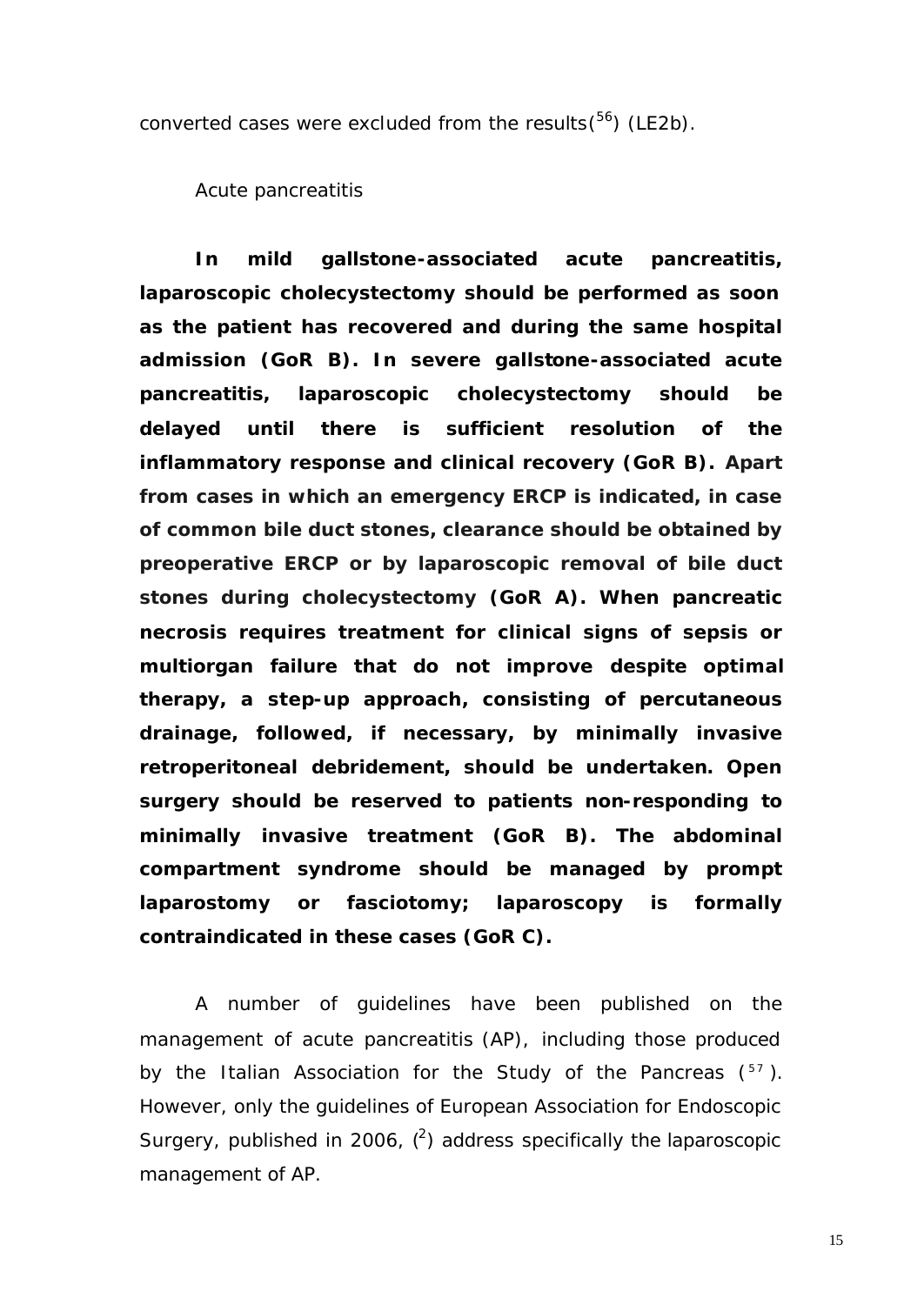Acute pancreatitis is a frequent condition  $(^{58},^{59})$ , presenting with a wide spectrum of clinical situations. Assessment of severity is mandatory, and it is usually performed by APACHE II score or CT scan (LE2b) (<sup>60</sup>, <sup>61</sup>, <sup>62</sup>).

In gallstone pancreatitis, laparoscopic cholecystectomy is indicated to prevent disease recurrence. In mild pancreatitis, cholecystectomy should be considered as soon as the patient has recovered and during the same hospital admission, while in severe pancreatitis cholecystectomy is delayed until there is sufficient resolution of the inflammatory response and clinical recovery (LE2b)  $(63, 64, 65, 62, 66, 67, 68, 69)$ .

When common bile duct (CBD) stones are suspected, confirmation with endoscopic ultrasonography (EUS) or magnetic resonance cholangiography (MR) should be obtained whenever possible  $(^{70}, ^{71})$ . EUS or MR allow detection of CBD stones with sensitivity and specificity both of over 90%, preventing the risk of complications due to unnecessary bile duct exploration  $(^{2})$ . If the diagnosis of CBD stones is confirmed, it can be managed either by preoperative ERCP  $(^{73}$ ), laparoscopic CBD clearance during cholecystectomy (laparoscopic or combined laparo-endoscopic "rendez-vous")  $(^{1}$ ,  $^{75}$ ) or at the next best opportunity. Two metaanalyses showed no differences when preoperative ERCP was compared to intraoperative removal of CBD stones  $(^{76}, ^{77})$  (LE1b). The choice of treatment should be determined by local expertise, since laparoscopic CBD exploration requires a significant surgical skill.

Radiological drainage and/or surgery are indicated to treat infected pancreatic necrosis with clinical signs of sepsis, and sterile pancreatic necrosis with multiorgan failure that do not improve despite maximal therapy  $(^{57})$ . The treatment of necrosis should be delayed by at least 14 days from the onset of pancreatitis  $\zeta^{7}$ ,  $\zeta^{8}$ ). When surgery is indicated, a laparotomic necrosectomy can be

16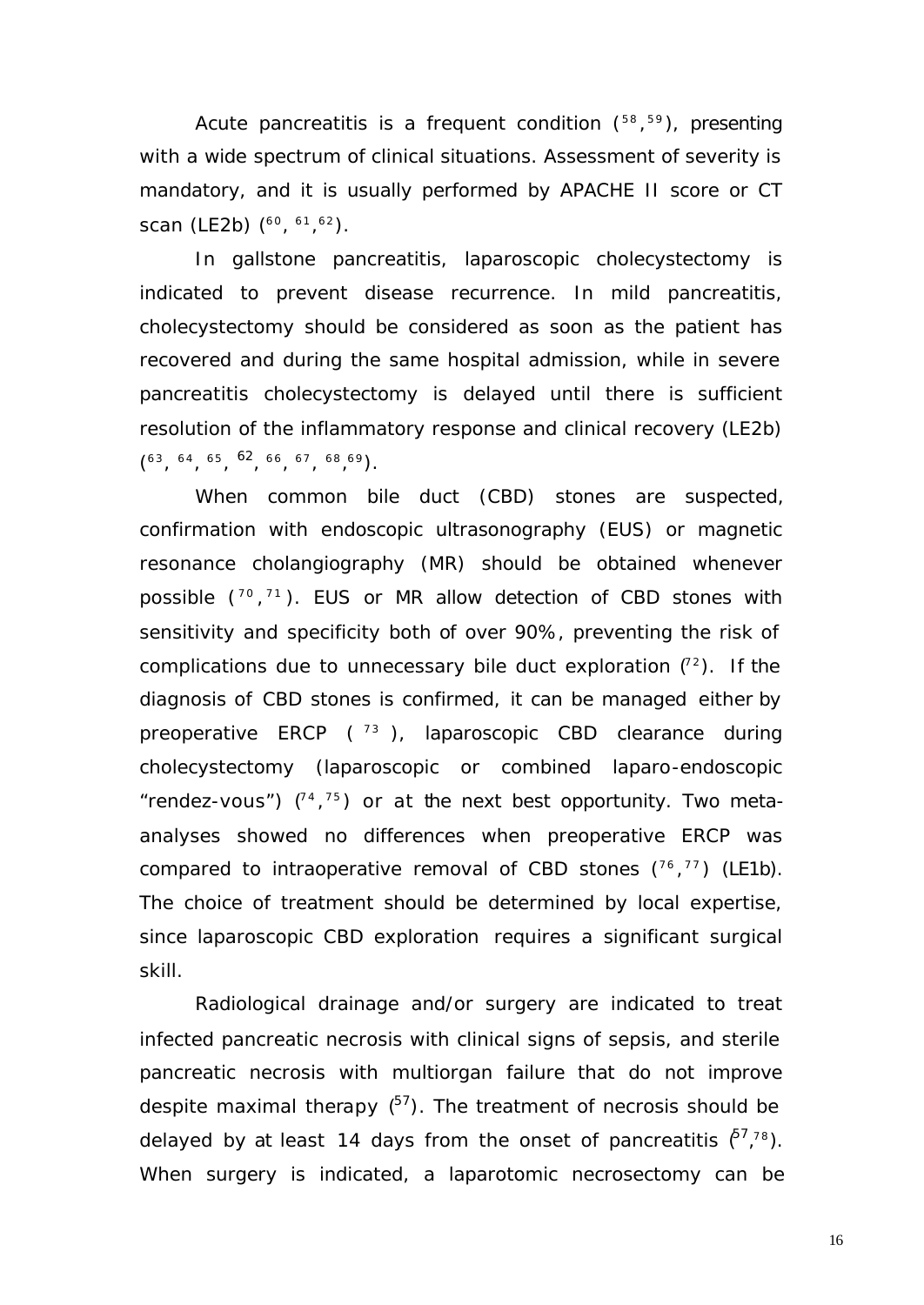performed, but less invasive approaches have recently been gaining surgical attention. The laparoscopic debridement can be done by infracolic ( $^{79}$ ) or retroperitoneal approach ( $^{80}$ ,  $^{81}$ ); transgastric endoscopic pancreatic necrosectomy has also been reported  $(^{82})$ . Two recent prospective studies (one single-arm  $(33)$  and one randomized (<sup>84</sup>) suggest that the presence of a well-demarcated necrosis can be treated using a step-up approach whenever possible (LE 1b). The first step should be percutaneous drainage, followed, if necessary, by minimal invasive retroperitoneal debridement. Open surgery should be the last step, to be performed in cases where more conservative treatment has failed. This strategy has been associated with a significantly lower morbidity (diabetes, incisional hernias) and lower new-onset multiple organ failure when compared to open surgery as first step  $(^{84})$ .

The only indication for early surgery in acute pancreatitis is the presence of a compartment syndrome  $(^{85}, ^{86}, ^{87})$ , which should be managed by surgical decompression (laparostomy or fasciotomy) (LE 4); laparoscopy is formally contraindicated in these cases.

### *Acute appendicitis*

**Patients with symptoms and diagnostic findings suggestive of acute appendicitis should undergo diagnostic laparoscopy (GoRA) and, if the diagnosis is confirmed, laparoscopic appendectomy (GoRA).**

More than 25 years after the first laparoscopic appendectomy  $(LA)(<sup>88</sup>)$  technical aspects and outcomes are still debated, despite recent guidelines(<sup>89,90)</sup>. Preoperative ultrasound study in addition to clinical examination and CT in equivocal cases (LE 2b), seem to lower the negative appendectomy rate and missed perforations  $(91, 92)$ . LA can be considered the gold standard in pre-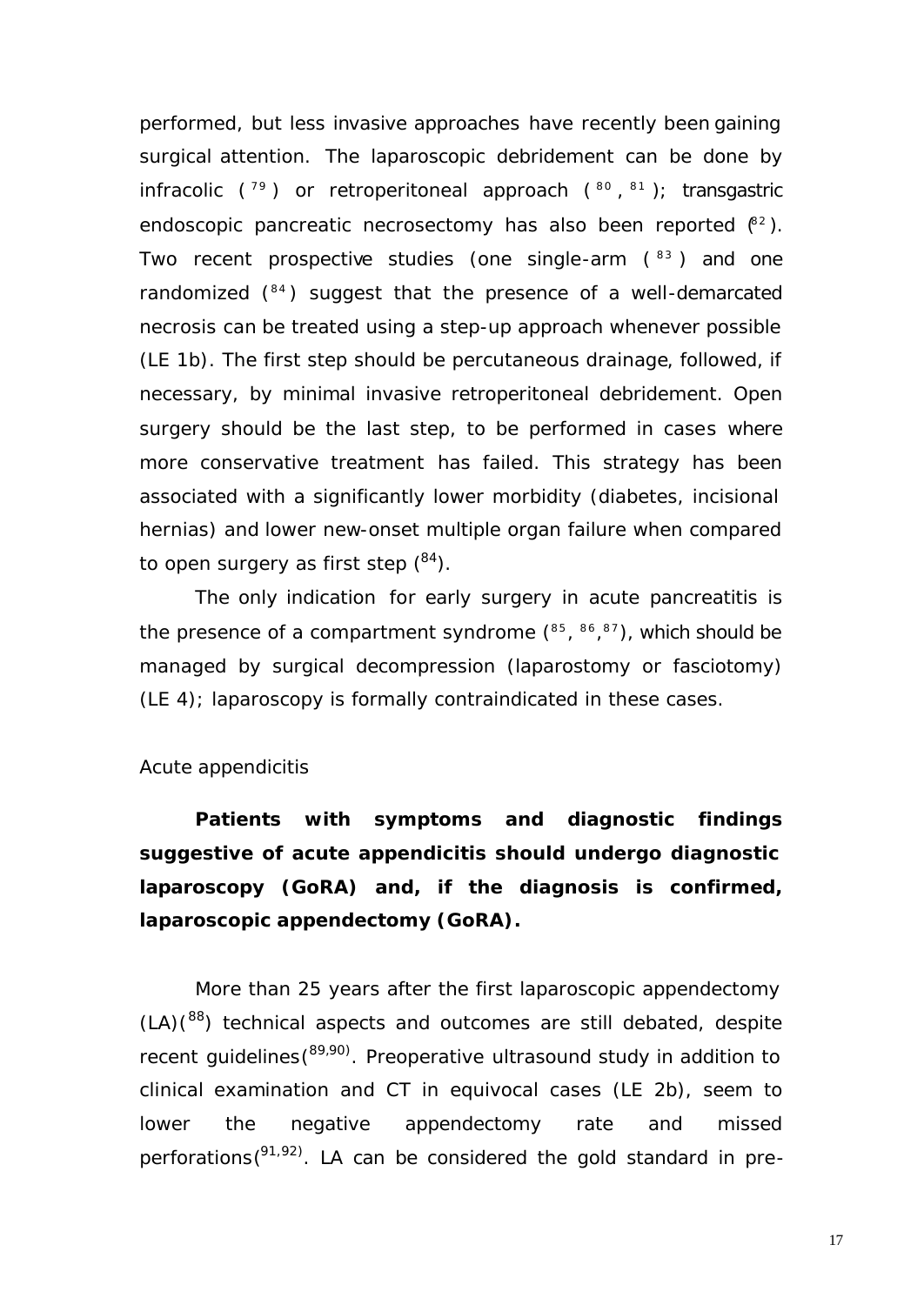menopausal women (LE 1a) $(^{93})$ , and it is feasible in the elderly (LE 3)( $94$ ), obese (LE 3)( $95$ ), and men, even if advantages over open appendectomy (OA) in the latter group are not demonstrated (LE 1b) $($   $96$  ). Complicated appendicitis can be approached laparoscopically, with significant improvement of the surgical site infection rate (minor advantage following Clavien's criteria)(LE 3a)( $97,98$ ). Thorough peritoneal lavage (>6-8lt) and aspiration is recommended in complicated appendicitis (LE 5) in order to minimize abscess formation rate( $99$ ). The reported increase in postoperative intraabdominal abscesses(<sup>93</sup>) is probably due to initial experiences and has not been confirmed by more recent reviews  $(LE 2a)(100)$ . Despite evidence that considers LA safe in pregnancy(<sup>101</sup>), advantages are minor (less pain, less infections, less early deliveries) if compared to the risk of fetal loss, which has an LE 2 evidence of being greater than with  $OA(^{102})$ . Removal of a normal appendix in the presence of other diseases at exploration is not recommended. If no other disease is encountered and appendix apperars "normal":

- 1. Remove if there is preoperative history of appendicular colicky pains and pre-op exams (US or CT) reveal suspected faecalith or fecal impaction in the appendix (LE 4)( $103$ );
- 2. Morbidity of appendectomy does not significantly exceed that of the explorative laparoscopy. If the practice's rate of abscesses is minimal, then appendectomy is advised in order to prevent recurrent pain and readmission (up to 13% and 9%) and to gain the "endoappendicites", which account for 11-26% of normal appendices at pathologic examination (LE 5) $(104)$ .

Regarding appendiceal stump closure, stapling reduces operative time and superficial wound infections (LE 1a)( $^{105}$ ), but since there is no evidence to prove a lower rate of deep abscess with the use of staplers, higher costs influence the choice toward loop-closure. Cochrane protocol results (stapler vs loop, primary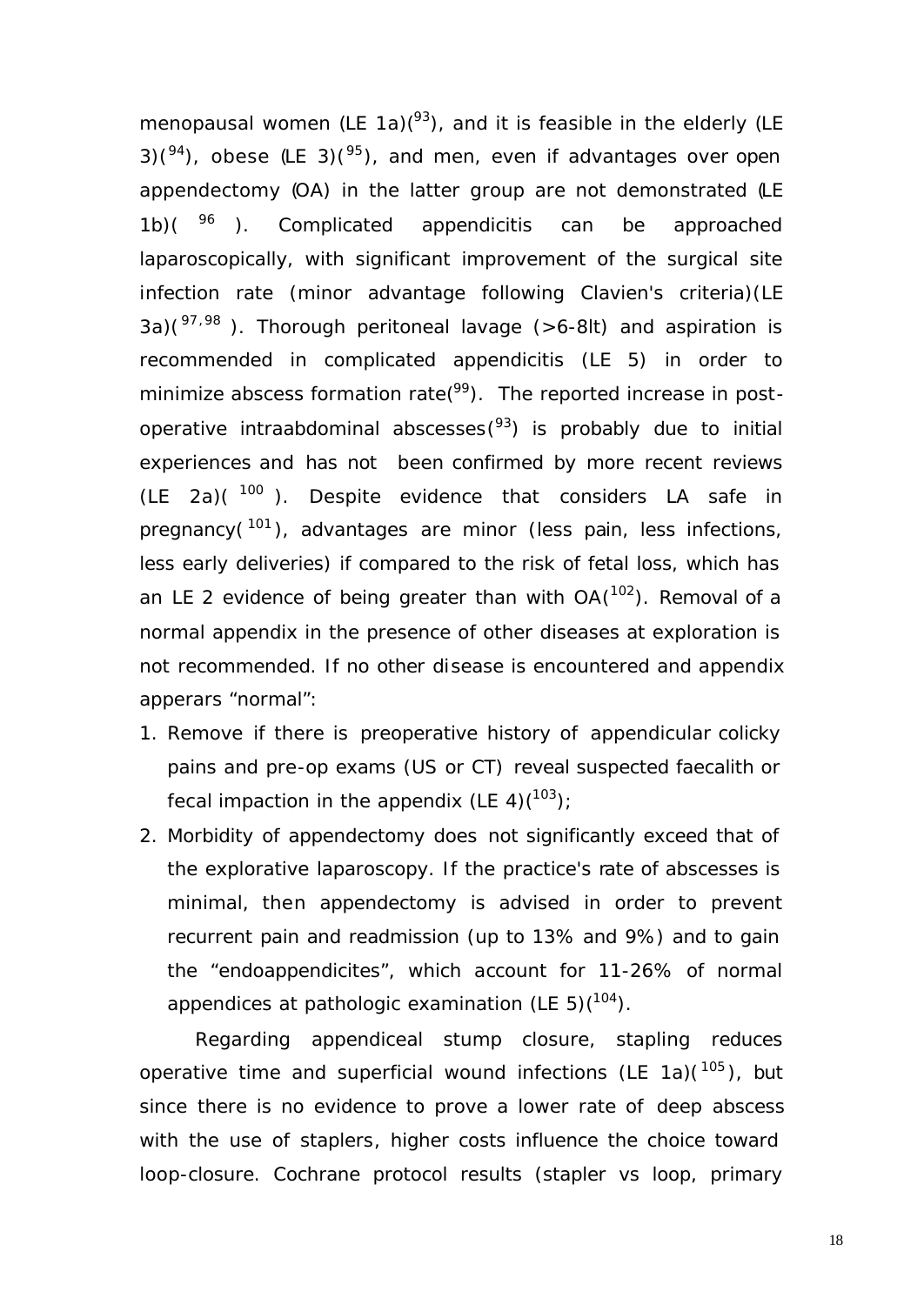outcome deep abscess rate) are awaited(<sup>106</sup>), nevertheless attention must be paid to training results in the two methods apart from comparative costs; in fact LA is mostly performed by young and less experienced surgeons during late afternoon or nighttime, therefore an easier and technically standardized method such as the mechanical stapler might prove to be advantageous (LE 5).

Three port appendectomy is still the gold standard. Various positions and trocar size might be used (in young women umbilical and two suprapubic trocars might result in better cosmetic results (LE 5)  $(107)$ . Needlescopy should be applied only in selected and non complicated cases due to its higher rate of conversions and prolonged operating room time  $(LE 1a)(108)$ . Trocar incisions should follow Langer's lines to achieve better cosmetic results (LE 5)( $109$ ). Single port appendectomy is still inferior to the standard three port technique (LE 3b)(<sup>110</sup>). NOTES appendectomy (via natural orifices) is admitted only in strictly controlled clinical and experimental protocols(<sup>111</sup>). Fast track procedures in the post-op care of LA should be studied and implemented (LE 5) $(112)$ . Costs should not be the determining factor in favouring open or LA, unless there is a routine application of costly technology, due to the surgeons' choice (LE 2a) $(113,114)$ . The panel believes that technique standardization is of utmost importance to improve the quality of future trials regarding LA and also for teaching and training purposes (LE  $5)$ (<sup>89,115</sup>).

### *Gynaecologic disorders*

**When gynaecologic disorders are the suspected cause of abdominal pain, diagnostic laparoscopy should follow conventional diagnostic investigations, especially US (GoR A), and, if needed, a laparoscopic therapy for the disease should be performed (GoR A).**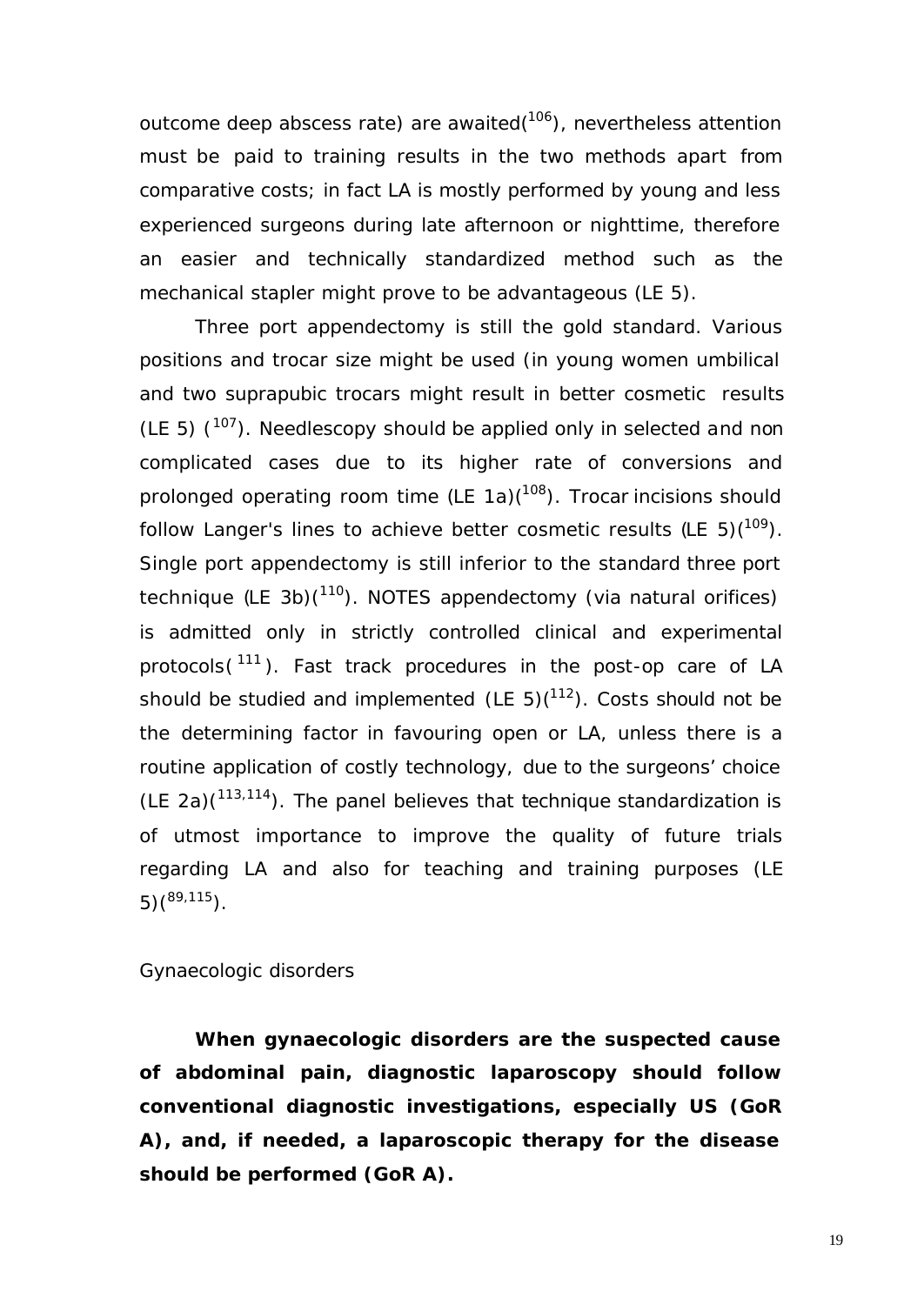**A close cooperation with the gynaecologist is strongly recommended (GoR A). Diagnostic laparoscopy should follow other non-invasive diagnostic investigations in ectopic pregnancy (GoR B), adnexal torsion (GoR C), pelvic inflammatory disease (GoR B) and haemorrhagic ovarian cysts (GoR D). In endometriosis diagnostic laparoscopy can be considered the gold standard as diagnostic investigation (GoR A).**

**Laparoscopic therapy should be performed in ectopic pregnancy (GoR A), adnexal torsion (GoR A), endometriosis (GoR A) and haemorrhagic ovarian cysts (GoR B). Other less invasive procedures should be performed in pelvic inflammatory disease (GoR A).**

The recommendation of close cooperation with the gynaecologist in the setting wherever available in the field of gynaecological emergencies was reported in the previous EAES Guidelines without any further supportive evidence.

The most common diagnoses encountered in female patients with acute lower abdominal and/or pelvic pain are  $(^{116})$ : ectopic pregnancy (EP), adnexal torsion (AT), endometriosis, pelvic inflammatory disease (PID) and haemorrhagic ovarian cysts. Many acute gynaecological diseases can be approached safely and effectively by laparoscopy with the aim not only to correctly diagnose, but also to treat them (LE 4) (<sup>117, 118, 119, 120, 121, 122, 123, 124,</sup> 125, 126, 127, 128).

In gynaecological emergencies, transvaginal and conventional ultrasound (US) with the aid of a pregnancy test can formulate a differential diagnosis in a high percentage of patients  $($ LE 3b $)$  $(^{129})$ . CT and MR scans are very rarely useful (LE  $2b$ )( $130, 131, 132, 133$ ). However, diagnostic laparoscopy (DL) is better than US (LE 2b) $(^{34}$ 119, 117, 123, 125, 128) and may lead to the modification of an incorrect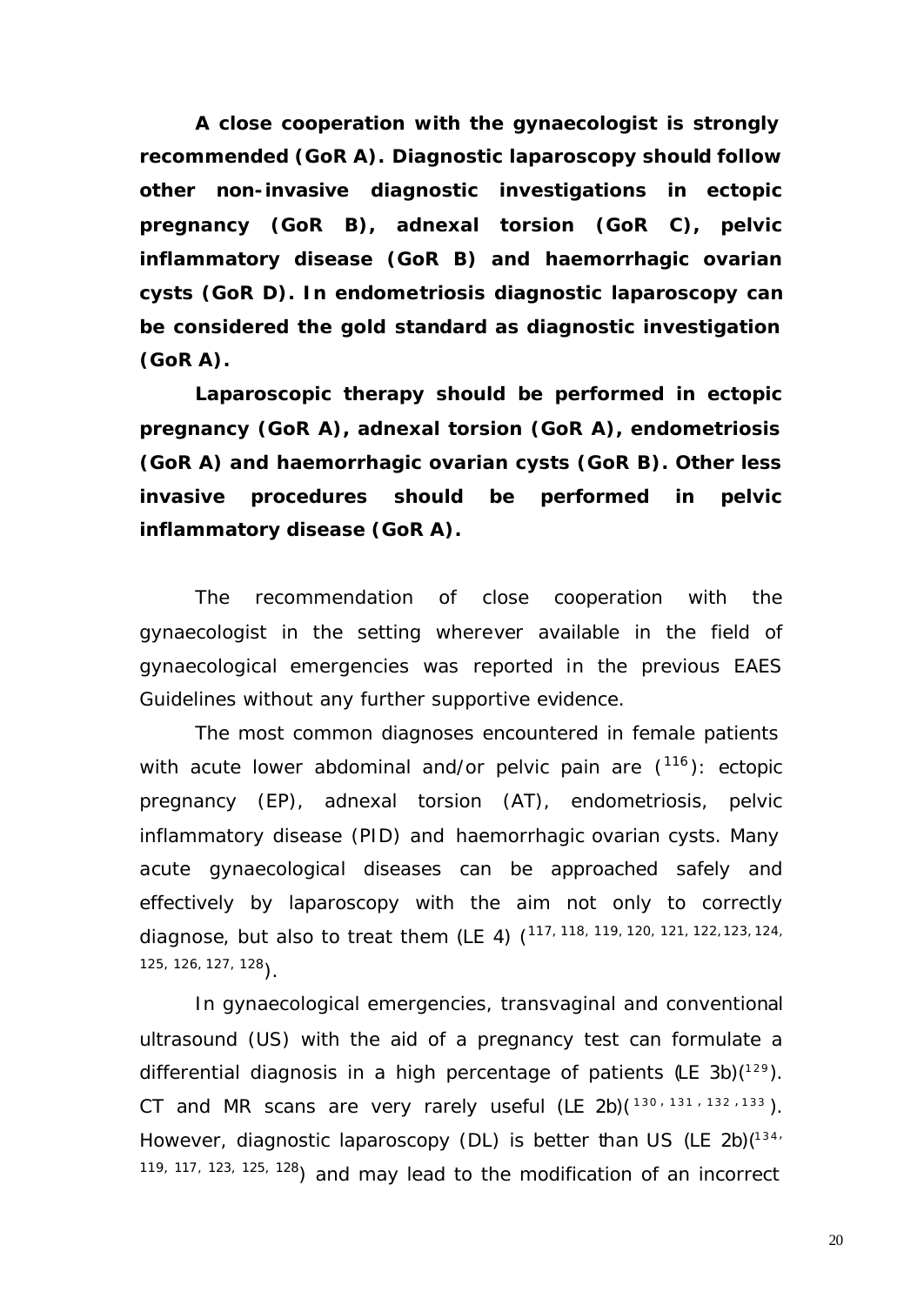preoperative diagnosis in up to 40% of cases (LE 4)(135, 119, 123, 125,  $136$ ). Early DL results in the accurate, prompt, and efficient management of acute abdominal pain particularly in general practice, where it reduces the rate of unnecessary laparotomy and right iliac fossa gridiron incisions and increases the diagnostic accuracy (LE 4) (<sup>117, 118, 120, 121, 122</sup>). In particular DL has been proved to reduce the risk of a negative appendectomy when appendicitis is suspected, with a stronger effect in fertile women, mainly due to the correct diagnosis of gynaecological disorders (LE  $1a)$ <sup> $(137,138)$ </sup>.

*Ectopic pregnancy (EP)* is a potentially life-threatening condition. Approximately 1/100 pregnancies are ectopic, with the embryo usually implantied in the fallopian tube. Some EPs resolve spontaneously, but others continue to grow and lead to rupture of the tube. Risks are higher in women with damage to the fallopian tubes due to pelvic infections, surgery, or previous  $EP(^{139})$ . In women in early pregnancy presenting with acute pelvic pain and/or vaginal bleeding, a diagnosis of EP should always be considered. Current diagnosis of tubal EP involves a combination of transvaginal US and measurement of serum human chorionic gonadotropin (hCG) concentrations. In the vast majority of cases, a pregnancy test can exclude the diagnosis in cases with only minor symptoms. However, accurate and early ascertainment remains problematic, and there are often delays in making the diagnosis and implementing treatment. Further difficulties are encountered because serial hCG determination cannot accurately distinguish arrested intra-uterine-pregnancy from tubal EP. Although laparoscopy can be occasionally required to confirm the diagnosis of EP, it has to be pointed out that this is a procedure that is not without risk to the patient. On the other hand in women in early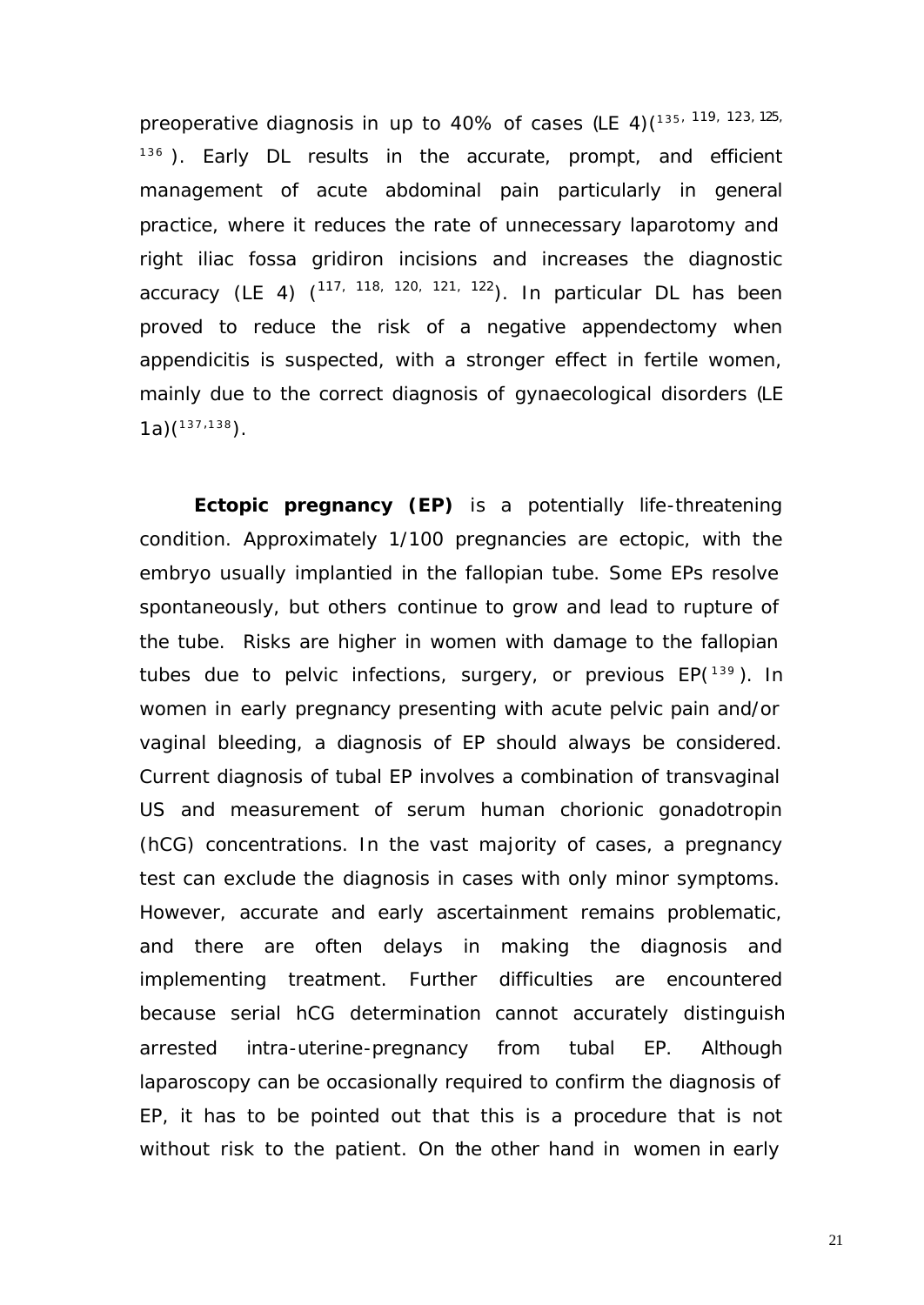pregnancy presenting with acute pelvic pain and/or vaginal bleeding with inconclusive diagnosis of EP after hCG concentrations and US, a diagnostic laparoscopy should always be considered to exclude EP  $(LE 5)$   $(128, 140)$ .

In the management of tubal EP there are 3 options: surgery, medical treatment and expectant management. These options should be evaluated in terms of treatment success (i.e. complete elimination of trophoblastic tissue), financial costs and future fertility. Laparoscopic salpingectomy should be performed in cases of ruptured tubal EP. In cases of unruptured tubal EP, a tubepreserving operation (laparoscopic salpingostomy) should be considered. Hemodynamic instability is a contraindication for laparoscopy. In EP an alternative non surgical treatment option in selected patients with low serum hCG concentrations is medical treatment with systemic MTX. Expectant management cannot be adequately evaluated yet (LE 1a)(<sup>141, 142, 143, 139</sup>). In particular, in patients with EP, laparoscopic surgery should be undertaken because its total cost is less (LE 1b) $(^{144})$ . It is fast, and fertility outcome is comparable to laparotomy. Furthermore, sick leave and hospitalization are shorter and adhesion development is minor compared to laparotomy (LE 1b) $(^{145, 146, 147, 148, 149})$ .

The diagnosis of *adnexal torsion (AT)* is missed in half of the cases. After excluding pregnancy, a transvaginal US is mandatory to exclude ovarian cyst formation. In cases with persistent pain and/or if a larger cyst is seen on ultrasound, a diagnostic laparoscopy may be performed to exclude AT  $(LE5)(128)$ . Since AT is an organ-threatening disease, when this condition is supposed, urgent surgical intervention is indicated. Despite the ''necrotic'' appearance of the twisted ischemic ovary, detorsion is the only procedure which should be performed at surgery.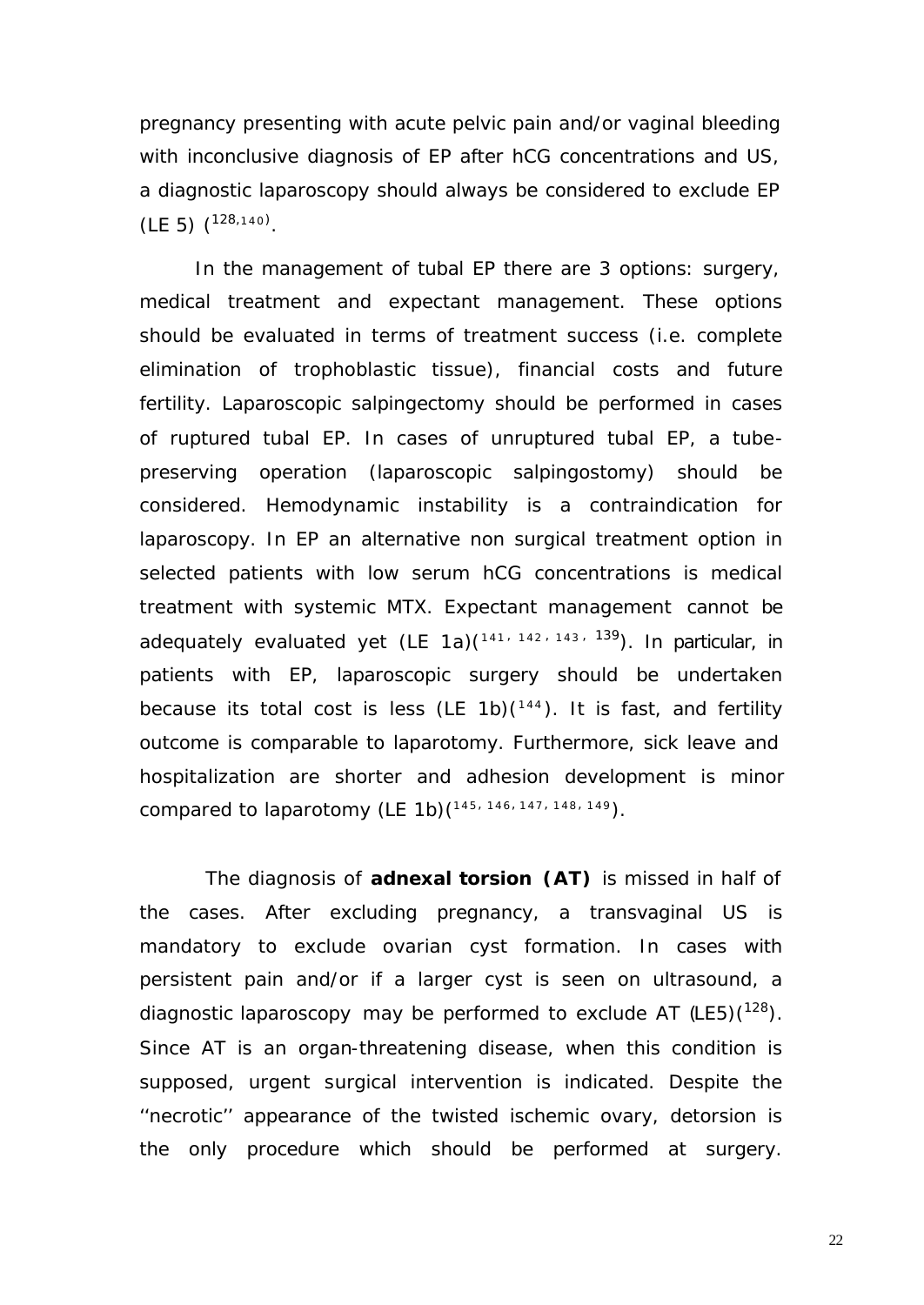Adnexectomy should be avoided as ovarian function is preserved in 88% to 100% of cases  $(^{150})$ . The laparoscopy procedure for ovarian conservation is recommended to treat patients with AT owing to its shorter hospital stay, fewer postoperative complications and ovarian preservation. (LE 2b)( $151 + 152 + 153$ ). When ovarian cysts are found during diagnostic laparoscopic, they should be treated laparoscopically (LE 1a)(<sup>154, 155,156</sup>). Laparoscopic surgery was also reported to be superior compared to open surgery for resecting other types of ovarian cysts (LE 1b) $(^{157})$ .

*Endometriosis* can cause dysmenorrhoea, dyspareunia, non-cyclic pelvic pain and subfertility. The estimated prevalence of endometriosis in the general population is 1.5% to 6.2%, but in women with dysmenorrhoea, the incidence of endometriosis is 40% to 60%, and in those with subfertility it is 20% to 30%.

Symptoms and laparoscopic appearance do not always correlate. Pain is usually chronic and recurrent, but some patients present with acute symptoms (<sup>158</sup>). In comparison with the histopathology, laparoscopy alone showed 97.7% sensitivity, 79.2% specificity, 72% positive predictive value and 98.4% negative predictive value. (LE 2b)(<sup>159</sup>). Surgical treatment may be indicated in some patients and may be performed as an open procedure or laparoscopically, although no trials have compared the two approaches (LE 5) $(160)$ . More evidence is available on the comparative effectiveness of laparoscopic excision versus conservative treatment of endometriosis. Although these studies included elective rather than emergency patients, their results indicate that laparoscopic excision results in clear and patient relevant advantages as opposed to conservative treatment (LE 1a)  $(161, 162, 163)$ .

23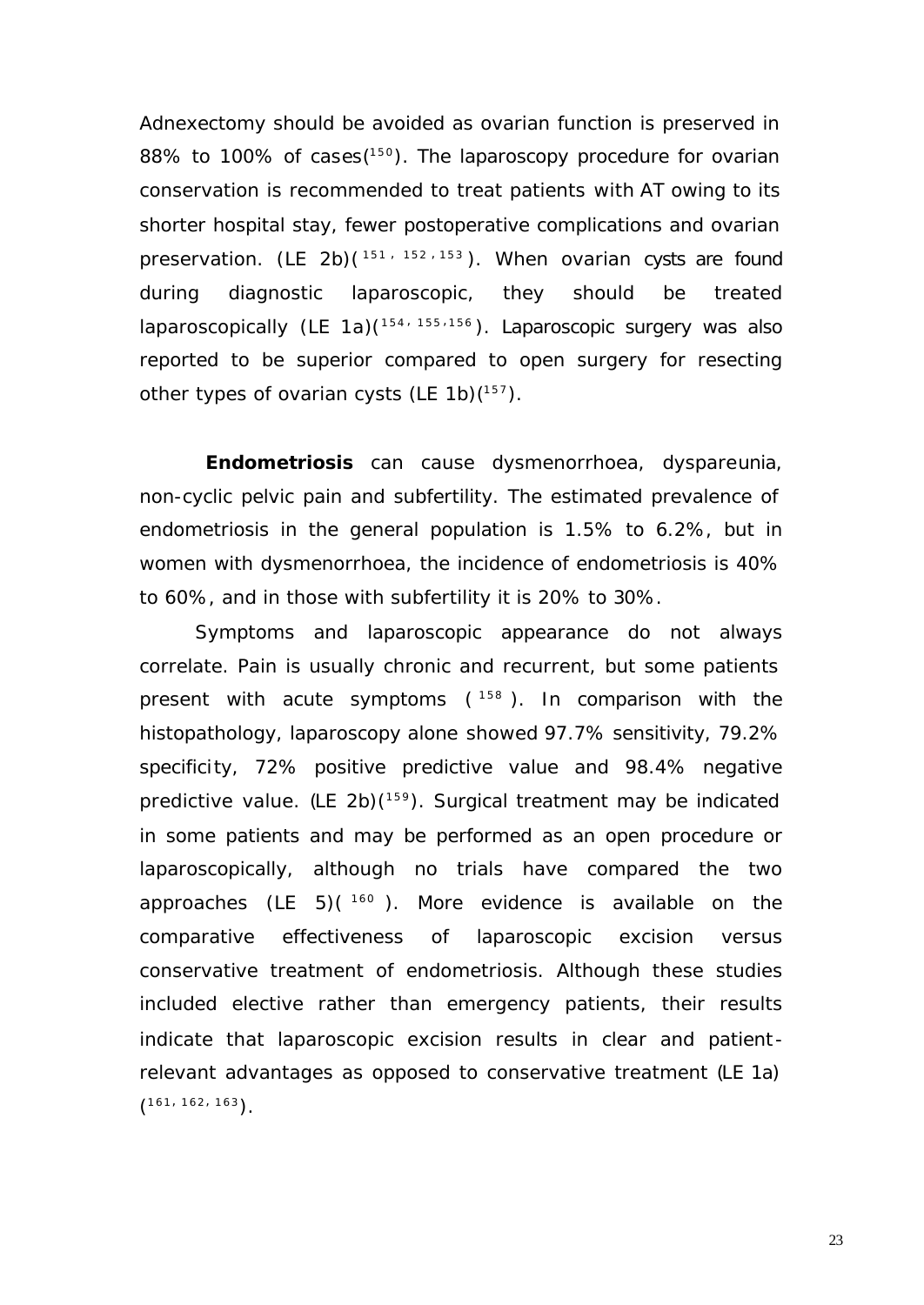**Pelvic Inflammatory Disease (PID)** describes the clinical features of sexually transmitted pelvic infection ranging from acute salpingitis to salpingo-oophoritis and ultimately tubo-ovarian or pelvic abscess, which may lead to both sub-fertility and tubal EP.

Laparoscopy has demonstrated that PID is the cause of nonspecific-abdominal-pain (NSAP) in young women in 13% of patients  $(LE 1b)(164)$ . Laparoscopy is considered the definitive diagnostic modality and is useful to exclude other pathologies, which may be present in approximately 20% of patients  $(LE 4)(165)$  but it should be pointed out that it is invasive and not suitable for routine clinical practice especially in the primary care setting. Microbiological specimens should be taken to guide antibiotic therapy (LE 3b) $(1^{66})$ .

In women of reproductive age tubo-ovarian abscess is one of the most common types of pelvic abscess. Tubo-ovarian abscesses are classically treated with broad-spectrum antibiotics. In about 25% of the cases this approach fails and surgical intervention becomes necessary. Surgical procedures include laparotomy or laparoscopy with drainage of the abscess, unilateral or bilateral salpingo-ophorectomy, and hysterectomy. However, surgery for tuboovarian abscess is often technically difficult and associated with complications (LE 4)  $(167,168)$ . An alternative approach is the use of imaging guided drainage of the abscess in combination with antibiotics: RCT indicates that ultrasound guided transvaginal drainage with concomitant antibiotics is especially safe and efficacious (LE 1b) $(^{169})$ . Depending on the severity of symptoms, laparoscopy is therefore considered to be advantageous in selected cases of acute salpingitis (LE 4) ( <sup>165</sup>*,* <sup>170</sup>) and tubo-ovarian abscess  $(LE 4)$   $(171)$ .

Initial management of a suspected follicular or haemorrhagic cyst is supportive management and continued observation with a repeat pelvic ultrasound in approximately 4 to 6 weeks to document resolution. Indications for immediate operative intervention include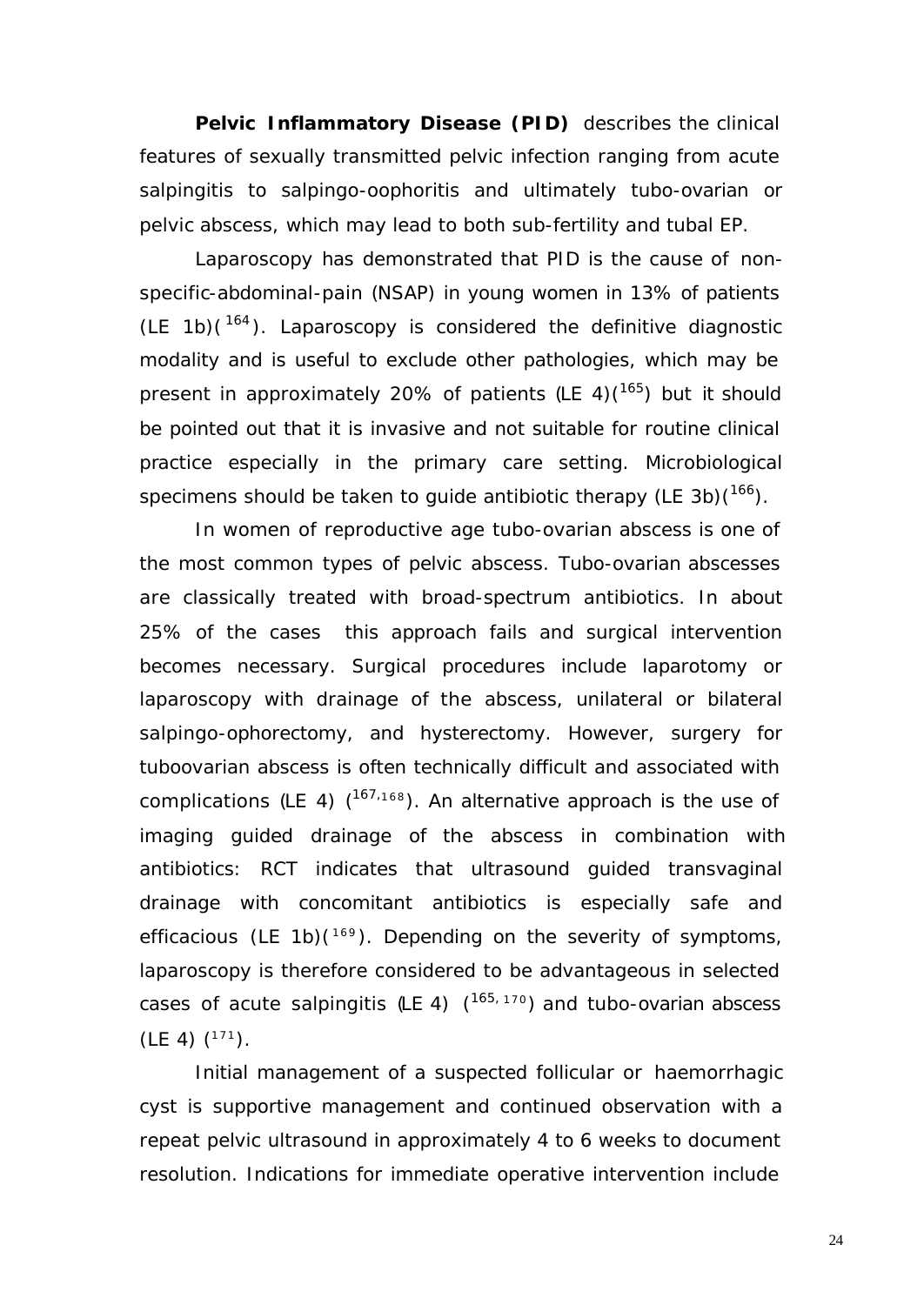a large amount of peritoneal fluid found on a transvaginal ultrasound, hemodynamic instability, and severe pain. Delayed operative management is indicated for patients in whom pain does not improe with conservative management or for persistent tumors to rule out a neoplastic process. A cystectomy is recommended as opposed to a unilateral salpingo-oophorectomy in reproductive-aged women. Laparoscopic evaluation is usually feasible; however, if cancer is suspected, laparotomy may be necessary to ensure complete removal and for staging purposes (LE 5)  $(116)$ . Laparoscopic surgery advantages over laparotomy include shorter hospital stay without increased adverse events (LE 2b)  $(172)$ .

### *Nonspecific abdominal pain*

# **Diagnostic laparoscopy is technically feasible and can be applied safely for selected patients with acute nonspecific abdominal pain after a complete diagnostic work-up (GoR A).**

Nonspecific acute abdominal pain (NSAP) is defined as acute abdominal pain lasting less than 7 days and for which diagnosis remains uncertain after baseline examination and diagnostic tests **(173)** .

Although attempts have been made towards developing consensus guidelines and diagnostic algorithms, no evidence-based clinical guidelines about NSAP have been developed or validated to date **(174,175) .**

Recently, enhanced or non-enhanced computed tomography of the abdomen and pelvis has been proposed as a particularly useful adjunct in the initial assessment of patients with NSAP **(176,177)** (LE 1a)

Several studies have documented the feasibility and safety of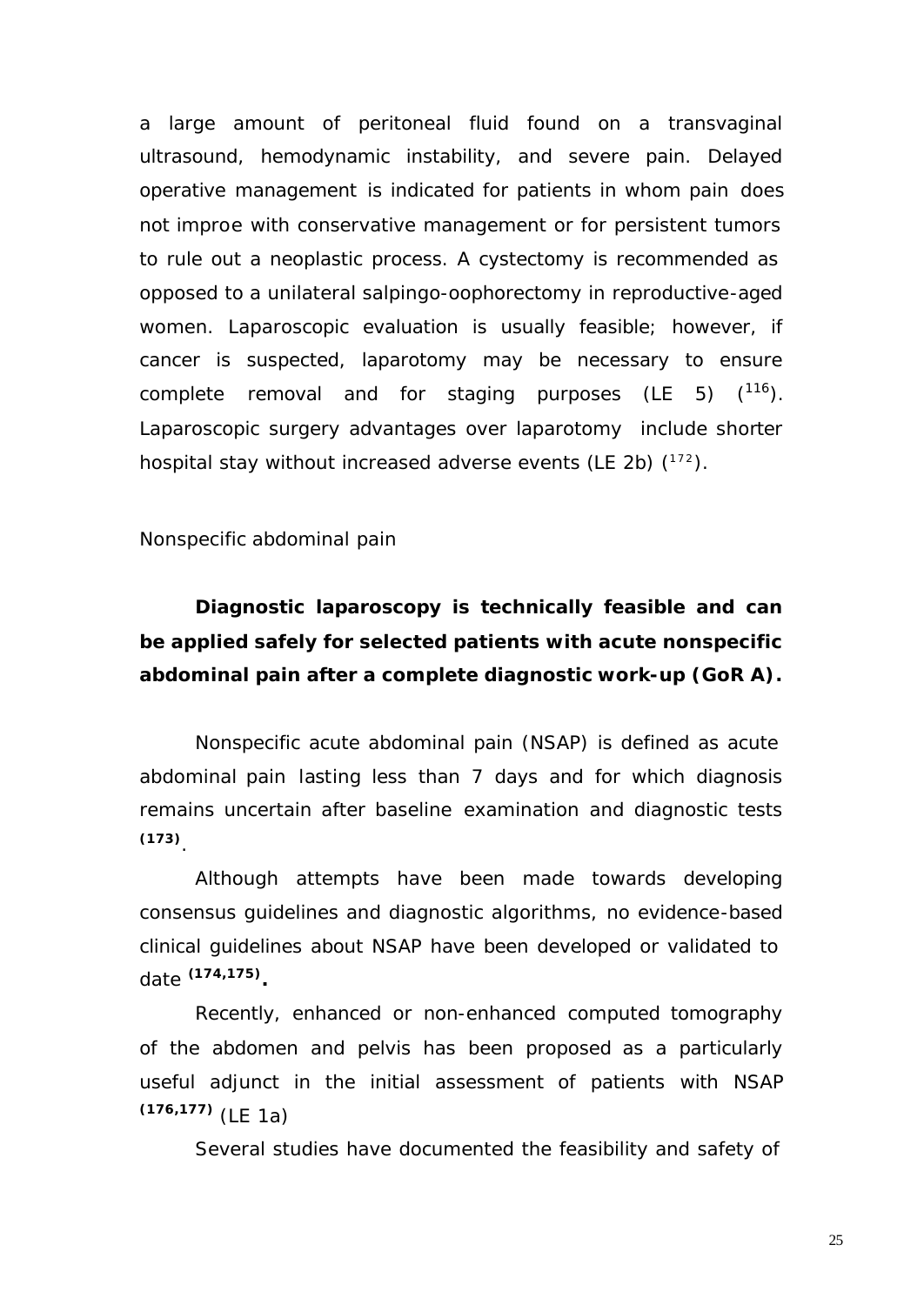diagnostic laparoscopy (DL) under general anaesthesia for patients with acute abdominal pain **(178,179)** (LE 1a)

The diagnostic accuracy of the procedure is high, ranging between 90 and 100% (LE 2a) and prevents unnecessary laparotomies in 36-95% of patients in the published series **(180)** (LE 3b)

Overall morbidity, also in ICU patients, has been reported between 0% and 8% in expert hands, and no mortality directly associated with the procedure has been described **(181,182)** (LE 2b)**.**

Contraindications for DL do not differ from contraindications to exploratory laparotomy **(180) .**

The role of early laparoscopy compared with the traditional "wait and see" in the management of NSAP in patients with unclear diagnosis after baseline examinations and tests, has been evaluated by randomized controlled trials **(183,184,185)** with controversial results due to small sample size, or absence of long term follow-up.

DL seems to improve the diagnosis rate (81-97% versus 28- 36% in observational group) and subsequent treatment of patients with NSAP leads to reduced hospital stays (LE 2b) but it seems not to be useful in prevention of recurrence of symptoms (LE 1b) **(185,186)**

The available literature has a number of limitations including the lack of homogeneity in the reported patient populations and the frequent absence of high-quality preoperative imaging studies, which may have provided the diagnosis without the need for an invasive procedure. Furthermore, better-quality research is needed to evaluate the definitive role of DL in patients with acute NSAP.

#### *Perforated peptic ulcer*

**Diagnostic laparoscopy is a useful tool when preoperatory diagnostic findings are not conclusive especially if**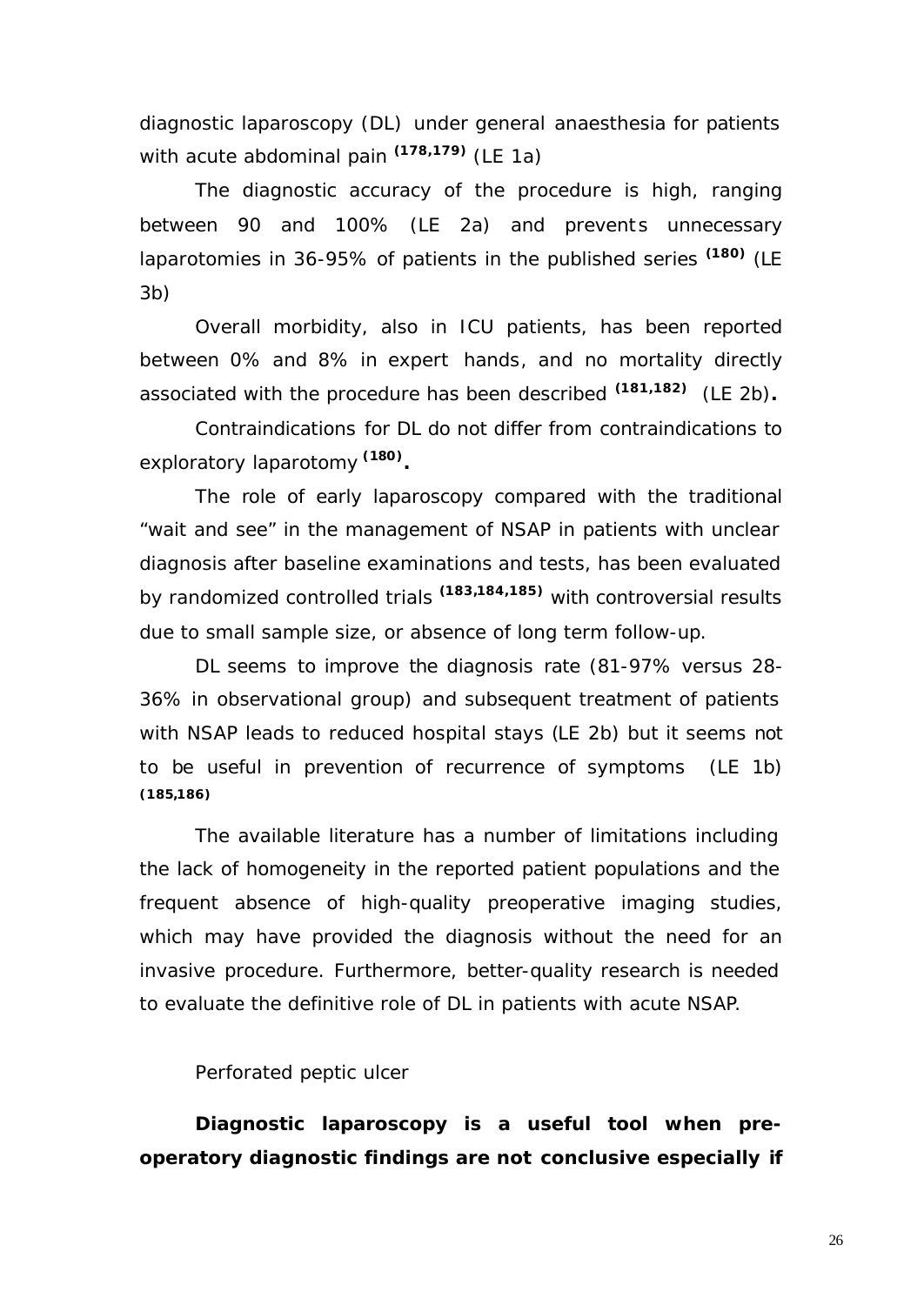**performed with therapeutic intention (GoR A). Laparoscopy is a possible alternative to open surgery in the treatment of perforated peptic ulcer (GoR B).** 

The diagnosis of a perforated peptic ulcer (PPU) is based on clinical history, on clinical examination and on instrumental investigations. A CT scan of the abdomen represents the most reliable exam not only for the diagnosis of perforation (sensibility nearly 100% for the detection of pneumoperitoneum), but also to identify the perforation site (specificity approximately 86%)  $(187, 188, 189)$  (LE 2b). A diagnostic laparoscopy is possible when preoperative exams are not sufficiently clear for definite diagnosis (LE 1a)  $(190, 191, 192)$ . However, a missed identification of PPU represents one of the most frequent causes conversion to laparotomy  $(^{193})$  (LE 1a).

Up to today, there is no unanimous agreement about which group of patients might benefit from a laparoscopic approach of PPU. Several studies suggest that Boey's shock-score on admission (blood pressure BP < 90mmHg), ASA III-V (severe co-morbidities), duration of symptomatology (>24 h)  $(194, 195)$  is the most reliable for selecting patients: (LE 3b). Laparoscopic approach is safe in patients with no risk factors (Boey score=0)  $(^{190})$  (LE 1a). Other principles of selection have been considered: MPI (Mannheim Peritonitis Index  $(^{196})$  (LE 2b), age > 70 years  $(^{195})$  (LE 3b), APACE  $II(^{197})$  (LE3b) and "surgeon's skill in mini-invasive surgery"

The choice of perforation closure technique depends on lesion characteristics: if margins are edematous, friable and or less mobile, repair can might be performed using only an omental patch  $(198)$  (LE 5); when the margins can be easily brought together, without tension, direct suturing can be sufficient with or without omentoplasty  $(^{199})$  (LE 3a). To make the PPU repair simpler, and consequently reducing operating times, a "sutureless" technique has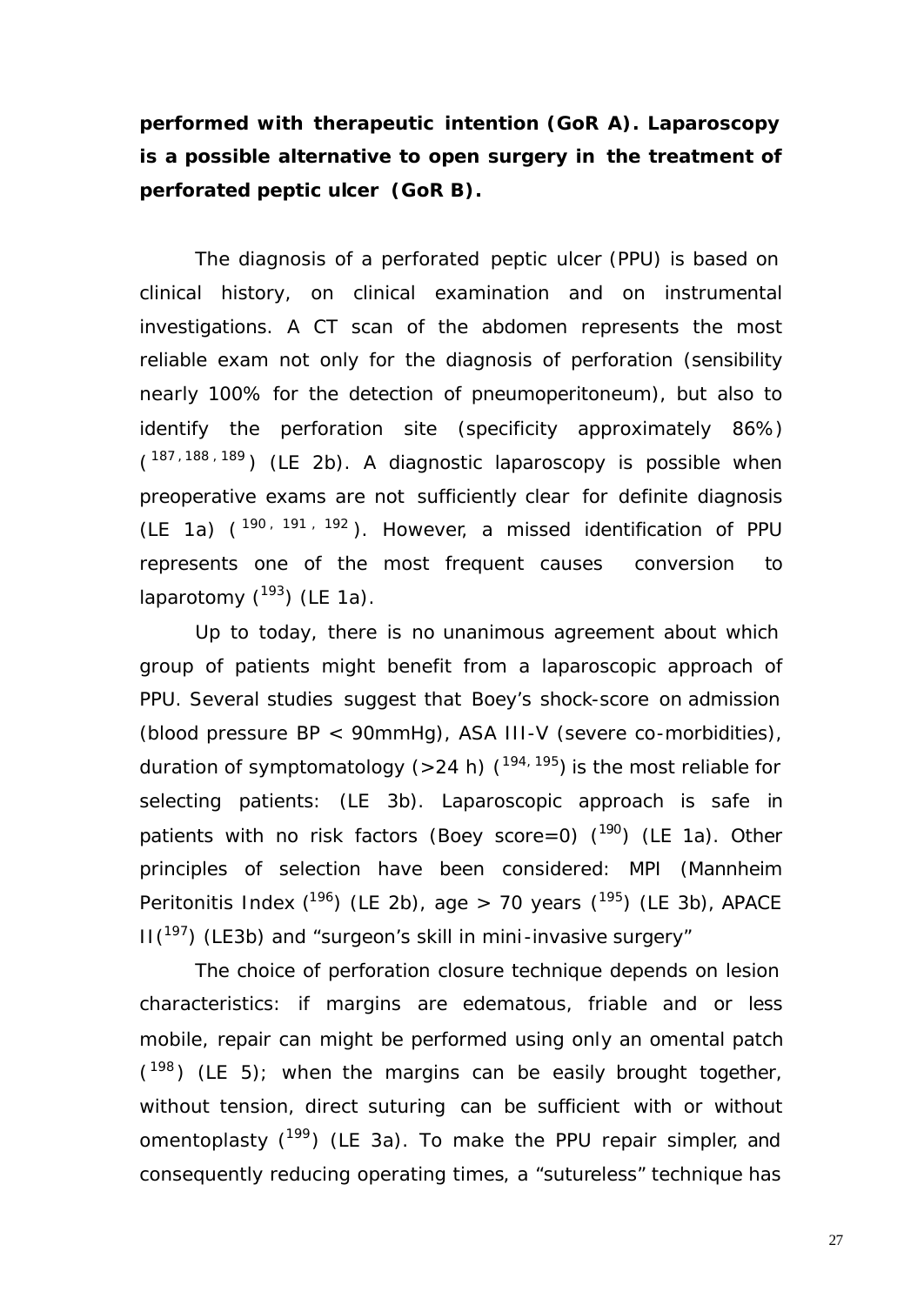been proposed  $(198)$ . However debate exists whether the reduction of operating times by simplified techniques could be a risk to the patient's safety, with a higher incidence of post-operative complications (especially of leakage) (LE 5).

Decontamination of the peritoneal cavity by washing after treatment of PPU represents a fundamental step of the surgical procedure (LE 1a)  $(^{199})$ .

Predictive factors of conversion are: shock on admittance and the free interval between the beginning of perforation and the diagnosis > 24 h ( $^{200, 201, 202}$ ) (LE 2b).

In Lau's meta-analysis<sup>193</sup> the re-operation rate was higher after the laparoscopic approach (3.7%) than with conventional surgery (1.6%) (LE 1a). Suture site leakage represents the most important cause of re-operation (LE 1a). Lee APACHE II (5 points) and ulcer size (> 10 mm) are independent risk factors for postoperative leak for laparoscopic sutureless fibrin glue repair  $(197)$ (LE3b). A systematic review by Lunevicius  $(^{190})$  reported a reoperation rate nearly double that for open surgery (5.3% vs 2.1%). The results of these studies, due to many biases, are not enough to definitively clarify the role of the laparoscopic repair for PPU. Further trials are needed.

One of the advantages of laparoscopic surgery is less postoperative pain  $(190, 198, 203)$  (LE 1a), but others experiences  $(198)$  of earlier data about pain (within 24 h of p.o. time) did not show any difference, probably due to peritoneal phlogosis. Recent literature reports confirm a decrease in the incidence of complications in laparoscopic surgery compared to open surgery (abdominal wall complications, prolonged post-operative ileus, pulmonary infection and reduction of mortality rate)  $(199)$ . On the other hand a higher incidence of intra-abdominal fluid collection (mostly due to leakage of the suture site) ha been reported  $(^{199})$ . However none of these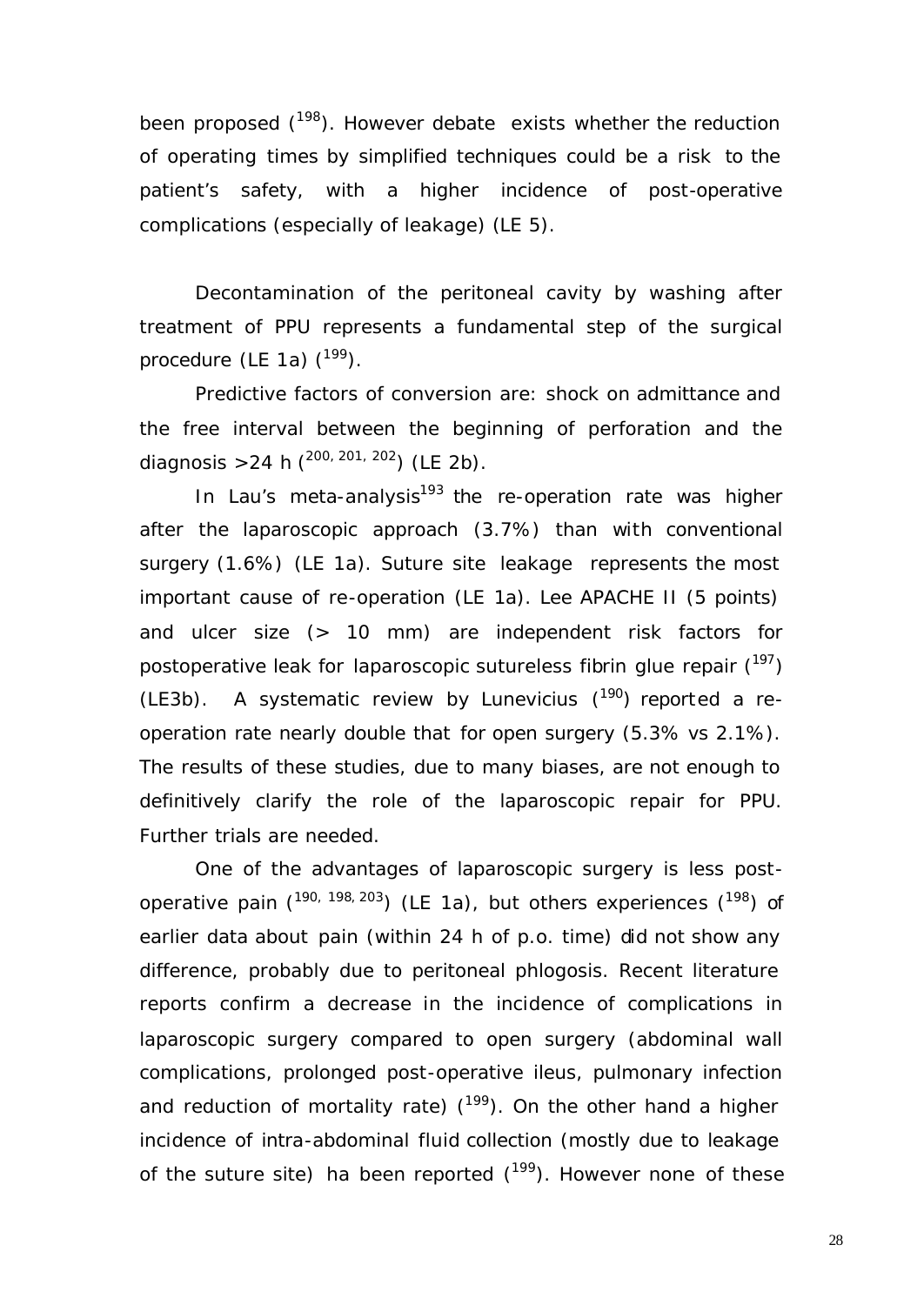differences are statistically significant  $(^{199})$ . The operative times are longer for laparoscopy  $(^{198, 204})$  (LE1b) (except one study)  $(^{191})$ , however, a progressive and constant reduction of operative times over the past ten years has been shown, probably due to an improvement in the surgeon's skill, better technology and better organization of the surgical teams. The hospital stay has shown to be more favorable for the laparoscopic approach compared to traditional surgery in Siu  $(^{191})$  but not in Lau  $(^{198})$  and Bertleff  $(^{204})$ .

#### *Acute diverticulitis*

**Laparoscopic approach with lavage and drainage is indicated in complicated diverticulitis Hinchey I and IIa (when percutaneous drainage failed and when indicated for clinical deterioration) and Hinchey IIb and III (GoR B). In Hinchey IV diverticulitis, as well as Hinchey III when lavage and drainage is not advised, a colonic resection may be indicated, with or without diverting protection stoma, which may be performed laparoscopically, depending on the general conditions of the patient and on the skill of the operator (GoR C).** 

Acute diverticulitis is defined from a clinical point of view by physical examination and blood count; when complicated diverticulitis is suspected, CT scan should be performed. Uncomplicated disease is defined as an inflammatory process limited to the colon, including signs such as wall thickening and inflammation of the pericolic fat. Patients with acute uncomplicated diverticulitis should be treated conservatively with antibiotics and not to undergo emergency surgery (LE 2a) (<sup>205</sup>,<sup>206</sup>). Following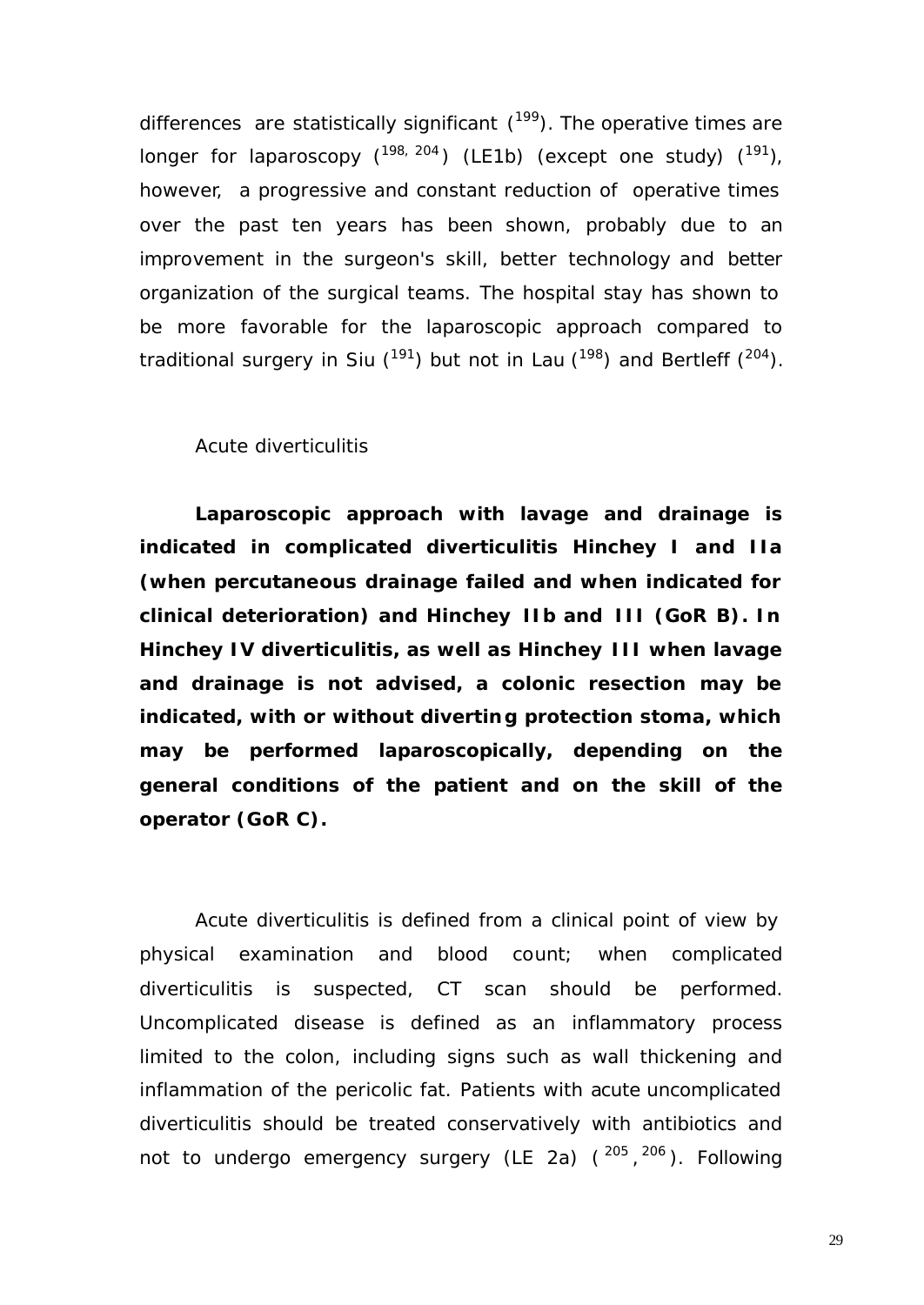recovery, a study of the colon should be performed, to evaluate the extension of diverticular disease and to rule out alternative diagnoses such as ischemic colitis, inflammatory disease or colonic cancer. Optical colonoscopy, barium enema and CT colography (the so-called virtual colonoscopy) may all be employed, but the latter provides data about the bowel and the surrounding tissues and organs as well. When elective sigmoidectomy is indicated, laparoscopy treatment offers a reduction in postoperative pain, systemic analgesia requirements, hospital stay, overall postoperative morbidity and total hospital cost and finally improves quality of life (LE 2b) (<sup>207</sup>, <sup>208</sup>, <sup>209</sup>, <sup>210</sup>, <sup>211</sup>, <sup>212</sup>, <sup>213</sup>, <sup>214</sup>, <sup>215</sup>).

Complicated cases of diverticular disease are classified according to the modified Hinchey classification. Stage I indicates the presence of a pericolic abscess, stage IIa indicates distant abscess amenable to percutaneous drainage, stage IIb indicates complex abscess with or without fistula. Diffuse peritonitis is classified as stage III (purulent), or stage IV (fecal)  $(^{216}, ^{217}, ^{218})$ .

In stages Hinchey I and IIa, percutaneous drainage usually is effective in controlling symptoms  $(^{219})$ , although in most cases simple medical therapy could be equally effective  $(^{220}$ ,  $^{221})$ . Abscess size and location influence the likelihood of response to percutaneous therapy. In patients maintaining septic signs after drainage and in those with Hinchey IIb and Hinchey III, surgical treatment is indicated. In those cases, laparoscopic lavage is possible, with the aim to potentially spare the patient from both a major bowel resection and stoma creation (LE 2b); abundant lavage of the peritoneal cavity and positioning of multiple (at least 2) drainages is indicated. The search for the perforation should not be pursued at all costs; when a large leak is spontaneously evident, a fecal fistula is usually present or will appear after the operation, and the patient should be managed as an Hinchey IV case (LE 5). However, if a small colonic perforation is shown during lavage, a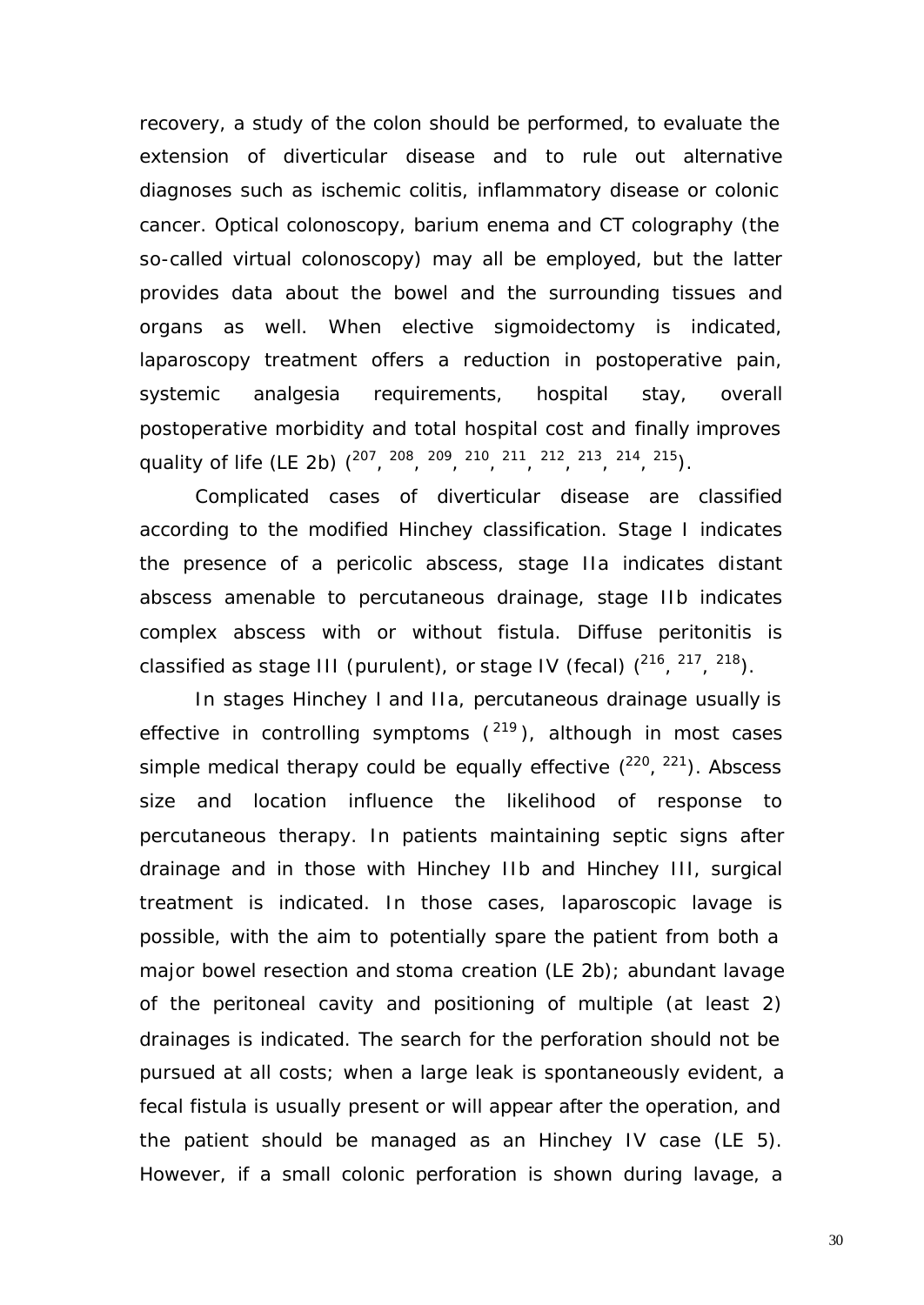suture can be performed, eventually with an omental patch. In case of a concomitant fistula with bladder and small bowel, and stenosis, lavage and drainage may allow elective management, by the open or the laparoscopic approach, according to the preference of the operator (LE 5).

This strategy, which aims to convert generalized purulent peritonitis to bcalized diverticulitis which can be safely treated by antibiotic therapy, is successful in most cases (>90%), with immediate improvement of the clinical conditions of the patient, and is associated with decreased mortality and morbidity (with particular reference to surgical site  $-$  SS - complications such as dehiscence, SS infection, and incisional hernia) (LE 3a)  $(^{222}$ ,  $^{223}$ ,  $^{224}$ ,  $225, 226, 227, 228, 229, 230$ . After peritoneal lavage and drainage, elective colonic resection can be planned within 3-6 months, but some authors actually propose to limit treatment to simple peritoneal lavage and not to proceed to sigmoid resection. More than 50% of patients in the reported series did not need subsequent sigmoidectomy; up to 90 out of 92 cases in the Irish prospective multicentric study, which followed the patients for a mean of 36 months (range 12-84 months) (LE 2B)  $(^{231})$ .

Hinchey III patients in whom exploration of the abdomen is not satisfactory because of adhesions or obstruction and patients with severe peritonitis with numerous false membranes should be considered for conversion to open surgery  $(^{222}, ^{226}, ^{223})$ , or should undergo emergency colonic resection by laparoscopy but only if performed by experienced hands (LE 3b)  $(^{232}, ^{233}, ^{234})$ . Of note, elective resection of the diseased segment decreases the risk of conversion and increases the rate of primary anastomosis, when compared to emergency surgery (LE 5). In stage Hinchey IV, colonic resection should be done, by laparoscopy or by open surgery, depending on the skill of the operator and the clinical stability of the patient, even if the evidence is too weak for a specific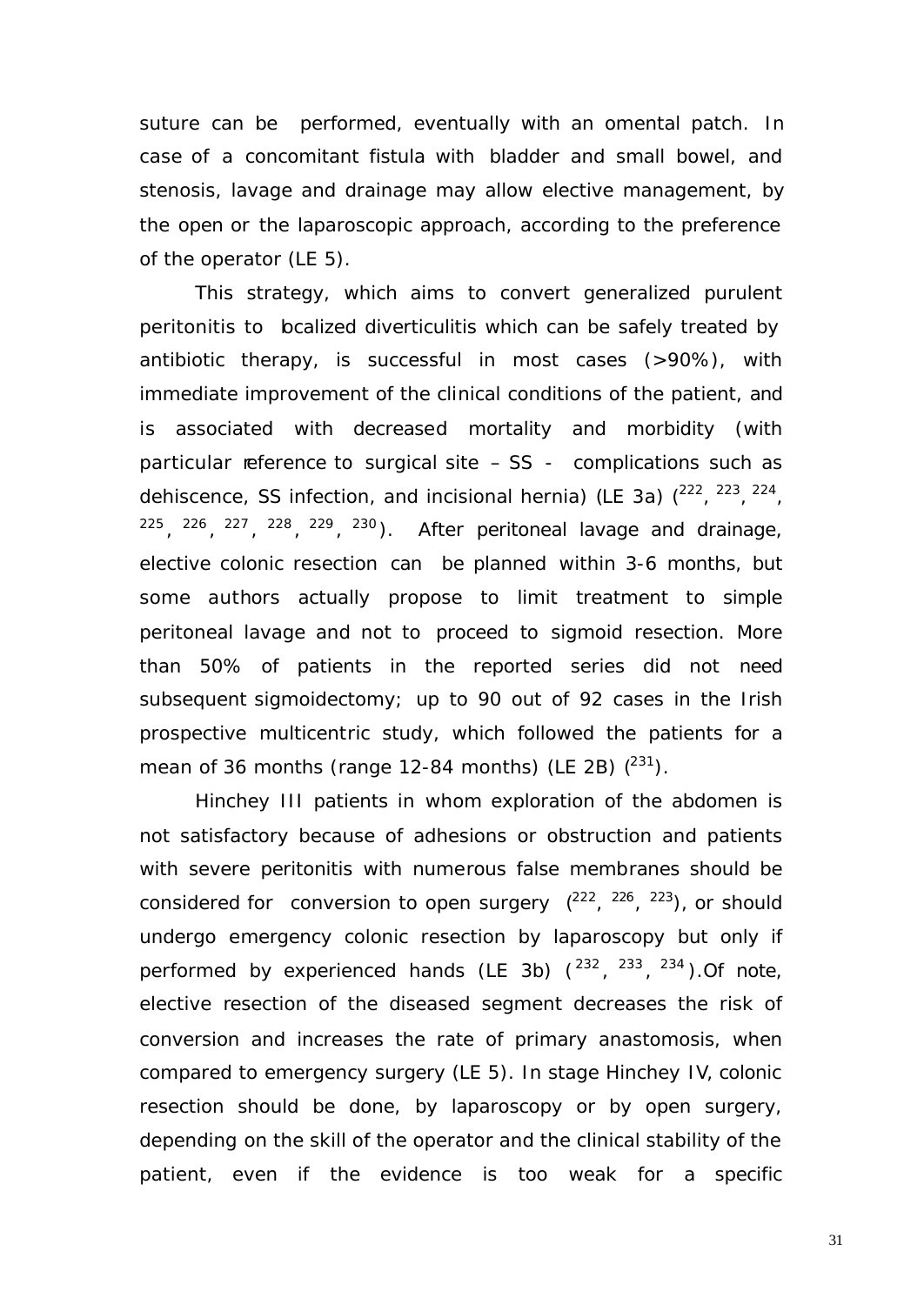recommendation (LE 3b)  $(^{235}, \ ^{236}, \ ^{237})$ .

*Small bowel obstruction due to adhesions*

## **Laparoscopic treatment of small bowel obstruction can be successfully accomplished in selected patients (GoRC).**

Adhesions represent the leading cause of small bowel obstruction (SBO), accounting for about 75% of all SBO. The first reports of laparoscopic treatment date from the early 90's  $(^{238})$ . Surgery does not influence the risk of recurrence nor the need for a future operation  $(^{239}$ ,  $^{240})$ (LE 2b). Duron et al.  $(^{241})$  suggested that the rate of primary or secondary recurrence (12 and 18% respectively) were not different after open compared to laparoscopic surgery (LE 2b). Neither RCTs nor prospective controlled studies are available in the scientific literature.  $(^{242})$ 

An animal experimental study showed that laparoscopy decreased the incidence, extension and strength of intraperitoneal adhesions compared with laparotomy  $(^{243})$ . A retrospective cohort of 716 consecutive patients undergoing either laparoscopic (211 pt) or open bowel resection (505 pt) suggested that postoperative SBO requiring hospitalization with conservative management was reduced in those patients who had laparoscopic surgery  $(n = 4)$ compared to the open surgery cases (n = 31) (p <  $0.016$ )( $^{244}$ ) (LE). The main concern is the high conversion rate: complete laparoscopic treatment has been reported possible in only 50%– 60% of patients. Papers published after 2005 have showed a trend toward a reduction in conversion rate, in the laparoscopically treated patients, constantly lower than  $50\%$   $(^{245}$ ,  $^{246}$ ,  $^{247}$ ,  $^{248}$ ,  $^{249}$ ,  $250, 251, 252, 253, 254$  (LE 3b).

Guidelines concerning laparoscopy and SBO published after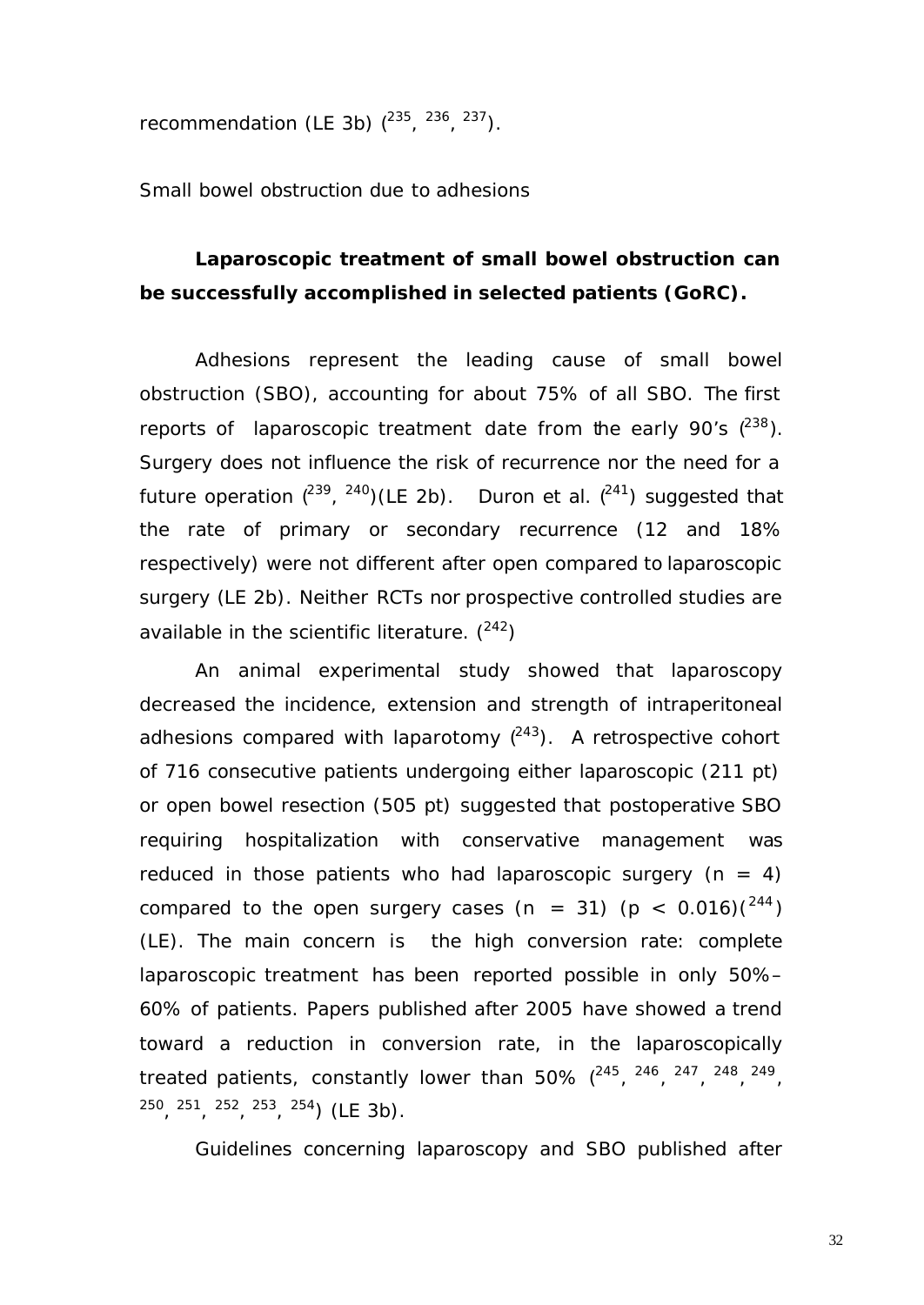the EAES consensus statements are controversial. The statement of the EAST guidelines for the management of bowel obstruction  $(^{255})$ suggests that in a highly selected group of patients the laparoscopic treatment of SBO should be considered and leads to a shorter hospital length of stay (LE 2). Notwithstanding, laparoscopy was not included in the suggested flow chart.

The SAGES guidelines on diagnostic laparoscopy consider laparoscopy contraindicated in patients with a clear indication for surgical intervention such as massive bowel obstruction, perforated viscus (free air), besides those with hemodynamic instability  $(^{256})$ .

A systematic review including all papers published up to 2007 (1236 patients) found a successful therapeutic laparoscopy rate in the range of 40-88% and a conversion rate ranging from 0 to 52%. Positive predictive factors for success are less than 2 previous laparotomies and absence of peritonitis.  $(^{257})$  (LE 2b)

Laparoscopy should not be used for diagnosis of SBO, but it should be preceded by conventional imaging, in order to reduce the risk of iatrogenic injuries without therapeutic purposes. In some studies the following criteria were found to be statistically significant for failure of the laparoscopic approach: small bowel loop diameter > 4 cm, more than two previous abdominal operations (LE 2B), operation after 24 hrs from diagnosis, duration of surgery, and dense and extensive adhesions. Previous appendectomy was statistically associated with a higher rate of successful laparoscopic management, with the single band adhesion as the ideal condition for the laparoscopic approach (LE 3B)  $(^2, ^{258}, ^{259}, ^{260}, ^{261}, ^{262})$ .

The use of a tailored laparotomy (i.e incision according to exploratory laparoscopy findings) would be a potential benefit of the laparoscopic approach but it has not yet been demonstrated. Successful laparoscopic treatments of patients with negative predictive criteria are described without complication in some

33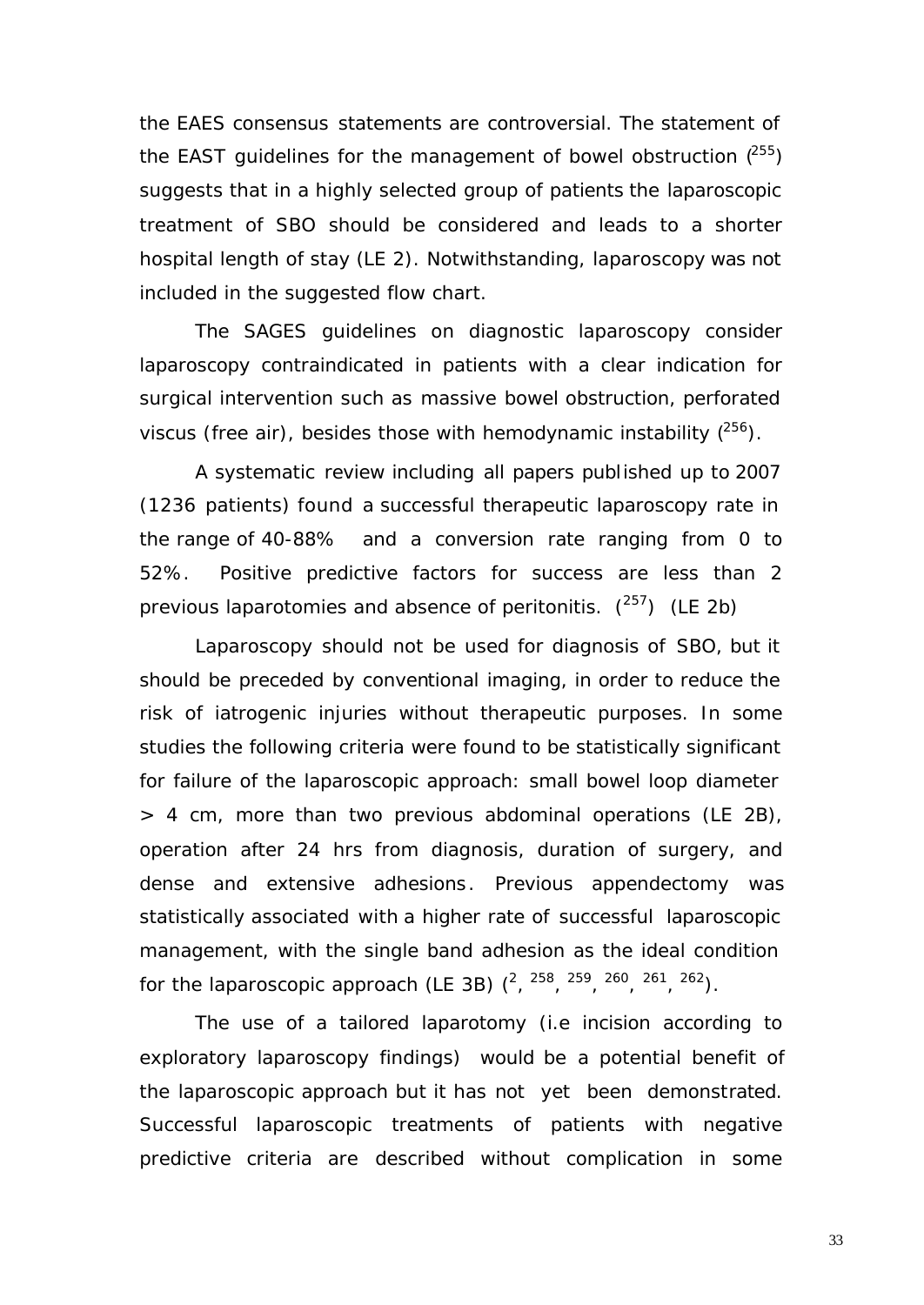papers. A low threshold for open conversion is recommended (LE 5).

#### *Incarcerated/strangulated hernias*

**The laparoscopic technique for the treatment of non reducible or strangulated inguinal hernias, whether TEP or TAPP, may be performed (GoR B). The laparoscopic repair of non-inguinal incarcerated hernias (diaphragmatic, either congenital or acquired, supra-vescical and spigelian, obturatorian, and internal hernias) may be performed, but further studies are necessary to validate this approach (GoR D).**

In the natural history of inguinal hernia, 0.29-2.9% of cases become incarcerated; 10-15% of these become strangulated with gangrene, a complication which has a mortality of up to 5% in the elderly (<sup>263, 264, 265, 266, 267, 268</sup>).

In 1993, Watson demonstrated the feasibility of laparoscopic hernia repair (LHR) for incarcerated hernias  $(^{269})$ .

In 2003, a Cochrane library study showed that the outcome of LHR, in elective surgery, is at least equivalent to that of the open approach  $(270)$ . This study was confirmed, in 2010 by an extensive meta-analysis  $\ell^{71}$ ). On the other hand, there are no comparative studies between the laparoscopic and the open approach in urgent adult cases.

A review of cohort studies on laparoscopic repair of incarcerated groin hernias was published in 2009 by Deeba updating the information given in the previous guidelines on laparoscopic emergency  $(^{272}, ^{2})$ . It reviews 7 articles on this topic, dating from 1989 to 2008, reporting on 328 cases treated with TEP or TAPP. Of these 7 articles, 2 are LE 2b prospective cohort studies and 5 are LE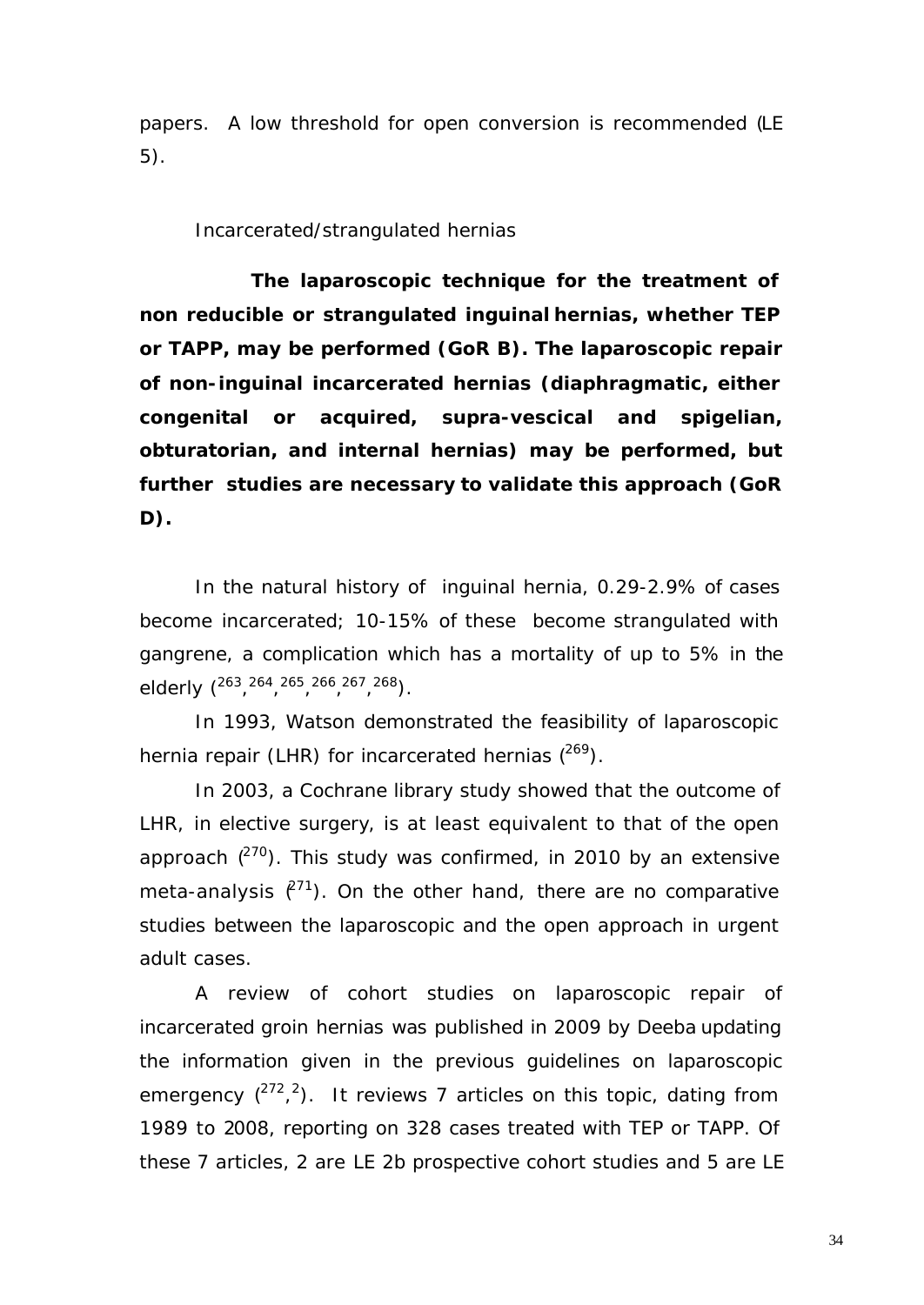4 small case series  $(^{273}$ ,  $^{274}$ ,  $^{275}$ ,  $^{276}$ ,  $^{277}$ ,  $^{278}$ ,  $^{279}$ ). The overall results of Deeba's study were: average operative time 61.3 min, average hospital stay 3.8 days, mortality 0.28%, complications rate 10.3%, conversions 1.8%, intestinal laparoscopic or mini -laparotomy resections 5.1%, reoperations 0.9%. The most serious complications consisted of two colonic lesions and one divided vas deferes. The others were infected mesh (0.6%), wound infections (0.3%), deep venous thrombosis (0.3%) and other minor complications. The highest recurrence rate at 7 years was 5.8%. The authors concluded that the laparoscopic approach, either TEP or TAPP, is possible to repair incarcerated hernia taking into account the knowledge of anatomy and expertise needed to dissect and reduce the sac. Laparoscopy can also be used to resect bowel, if needed or to repair an occult contralateral hernia, present in 11.2% to 50% of cases. The overall rate of complications, recurrences, and hospital stay seem to be very similar to the rates documented in open repair for strangulated/incarcerated hernias.

The "hernioscopy" is a new mixed laparoscopic-open technique for incarcerated hernias, which spontaneously reduce during the surgical manipulations. A randomized controlled study (LE 2b) suggested that this was effective technique, which involves the introduction of the laparoscope into the hernia sac, to evaluate the viability of the herniated loop, thus avoiding unnecessary laparotomy  $(^{280})$ .

Only a few single or small case series studies (LE 4) are reported concerning the laparoscopic treatment of non-reducible retro-xiphoid diaphragmatic hernias (Bochdalek and Morgagni-Larrey). They all conclude the need for consensus on this subject  $\binom{281, 282}{1}$ .

The acquired diaphragmatic para-esophageal incarcerated hernias are approached by laparoscopy by some authors in lowlevel studies (LE 4). The most important absolute contraindication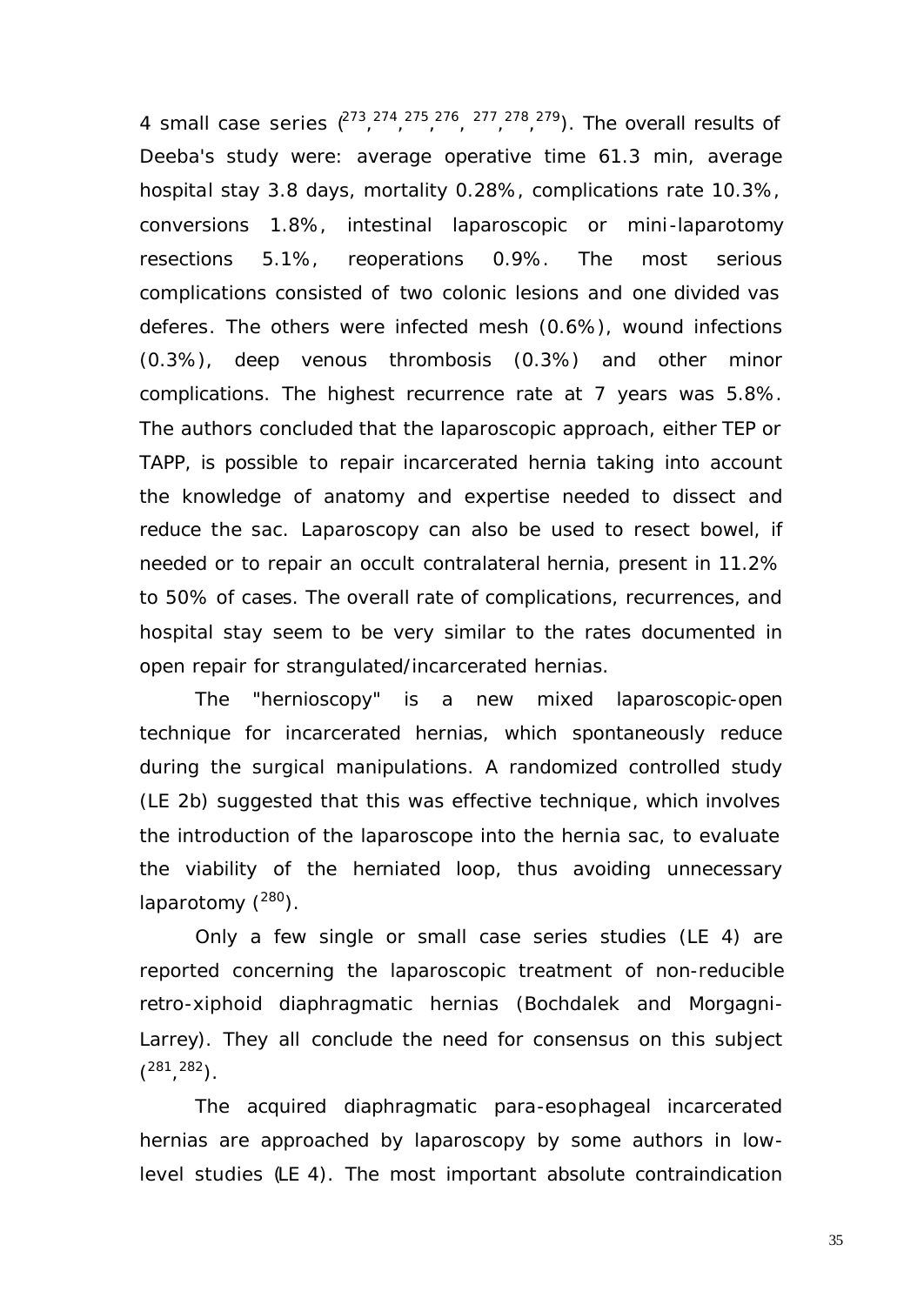to this procedure seems to be the presence of a gastric necrosis  $\binom{283, 284, 285, 286}{1}$ .

The mini-invasive repair of rare abdominal wall acute hernias, such as supra-vescical and Spigelian, is rarely described. Most case reports (LE 4) concern emergency obturator hernioplasties, with good results in terms of resolution of symptoms and hospital stay (287, 288, 289, 290, 291, 292, 293, 294, 295, 296, 297, 298, 299).

Finally, there are several articles concerning the laparoscopic repair of incarcerated internal hernias, such as the para-duodenal, para-cecal, broad uterus ligament, trans-mesosigma and postsurgery hernias. Even though all of them are low LE, the potential role of laparoscopy in the diagnosis seems to be demonstrated and would, at times, prevent unnecessary laparotomies  $\binom{300, 301, 302, 303, 304, 305, 306, 307, 308, 309, 310, 311, 312, 313, 314, 315, 316, 317, 318, 319)}$ 

#### *Ventral hernias*

# **The laparoscopic approach to incarcerated ventral and incisional hernia may be performed in selected patients (GoR B).**

In 2005, the previous International Consensus Conference of the European Association of Endoscopic Surgery (EAES) stated that the open approach remains the standard treatment for incarcerated hernia, although laparoscopic surgery may be considered in carefully selected patients and restricted to surgeons with maximum expertise in this field (GoR C)  $(^2)$ .

In 2010, an Italian Consensus Conference of the main National Scientific Societies (SIC-Società Italiana di Chirurgia; ACOI - Associazione Chirurghi Ospedalieri Italiani; SICE – Società Italiana di Chirurgia Endoscopica and Italian Chapter of Hernia Society) on laparoscopic treatment of ventral and incisional hernia, underlined that the incidence of intra- and postoperative complications and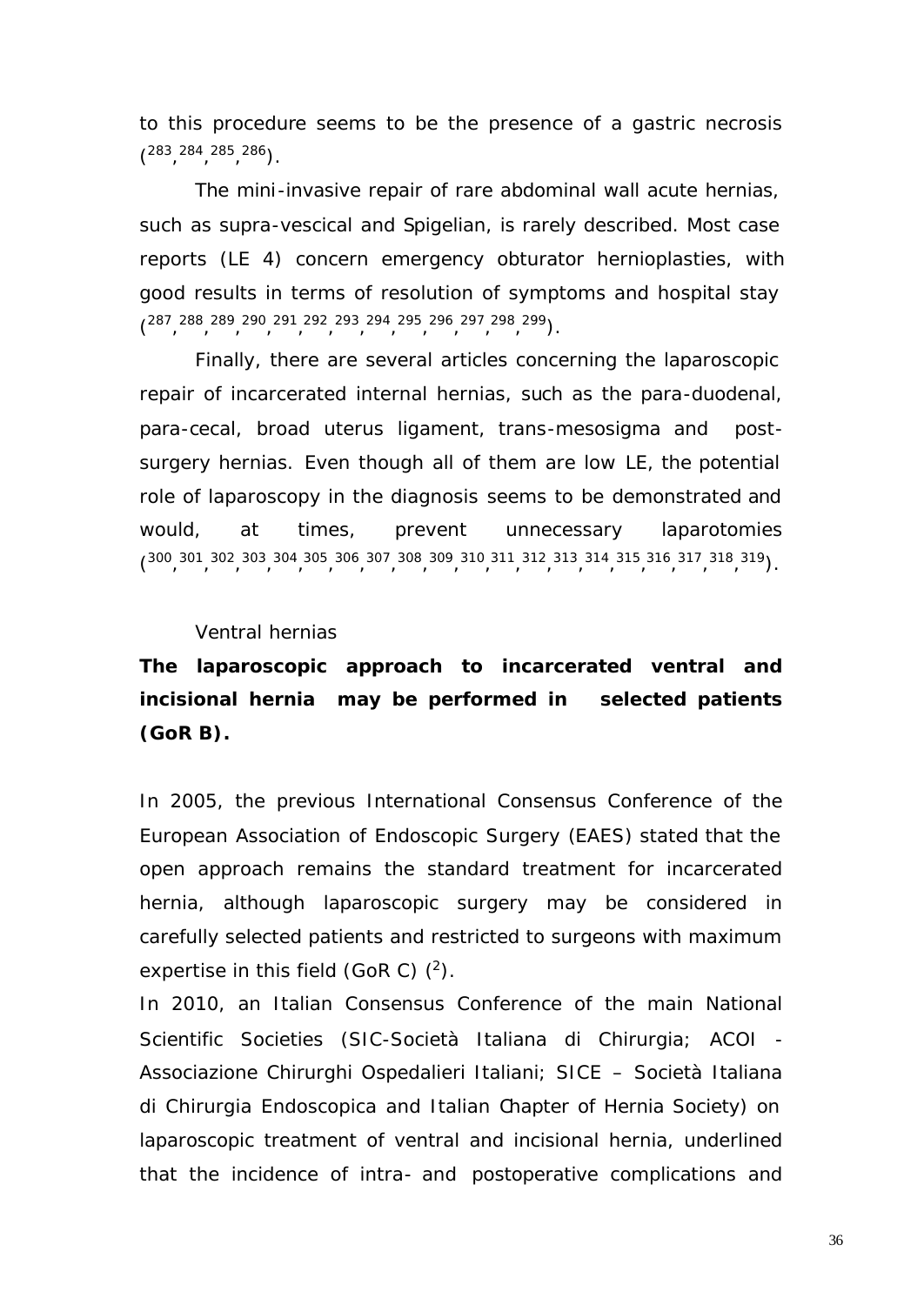recurrences in emergency cases, was the same as in elective cases. A good experience in emergency surgery and in laparoscopic repair of abdominal wall in elective patients is always strictly required. The grade of recommendation was increased to B  $(^{320})$ .

Patients should be selected according to the following criteria:

Absence of marked abdominal dstension that precludes entry into the peritoneal cavity and limits adequate working space. Some studies suggested that a small bowel diameter exceeding 4 cm, at a preoperative abdominal x-ray, and a late operation  $(>24)$ hours post-onset, > 6 hours post hospital admission) were risk factors for conversion  $(^{321}, ^{322}, ^{323}, ^{324})$ ; (LE 4)

**·** Some authors have introduced introduce the *number (>4) of previous laparotomies* as a predictive factor of conversion (<sup>321</sup>). However, not only the number but also the type of previous procedure and the location of the surgical scars are very important. As far as adhesiolysis is concerned, one surgical xipho-pubic scar following an abdominal trauma or massive peritonitis will often give rise to more difficulties than three scars (for example in the right subcostal area, in the hypogastrium and in the right iliac region) resulting from elective and uncomplicated surgery  $(^{325})$ ; (LE5)

**·** *Absence of peritonitis* with the need for bowel resection and bowel handling in a highly inflamed environment  $(326)$  and *absence of clinical signs of intestinal ischemia.* (LE4)

**·** *Absence of high septic risk situations, such as concomitant execution of contaminated abdominal procedures or the presence of contaminated skin lesions or entero-cutaneous fistulae* ( <sup>327</sup>)*;*(LE4)

**·** *Absence of major defects* with loss of domain or hernias that do not allow the laparoscopic approach with adequate over-lap for the mesh ( <sup>327</sup>)*;*(LE4)

37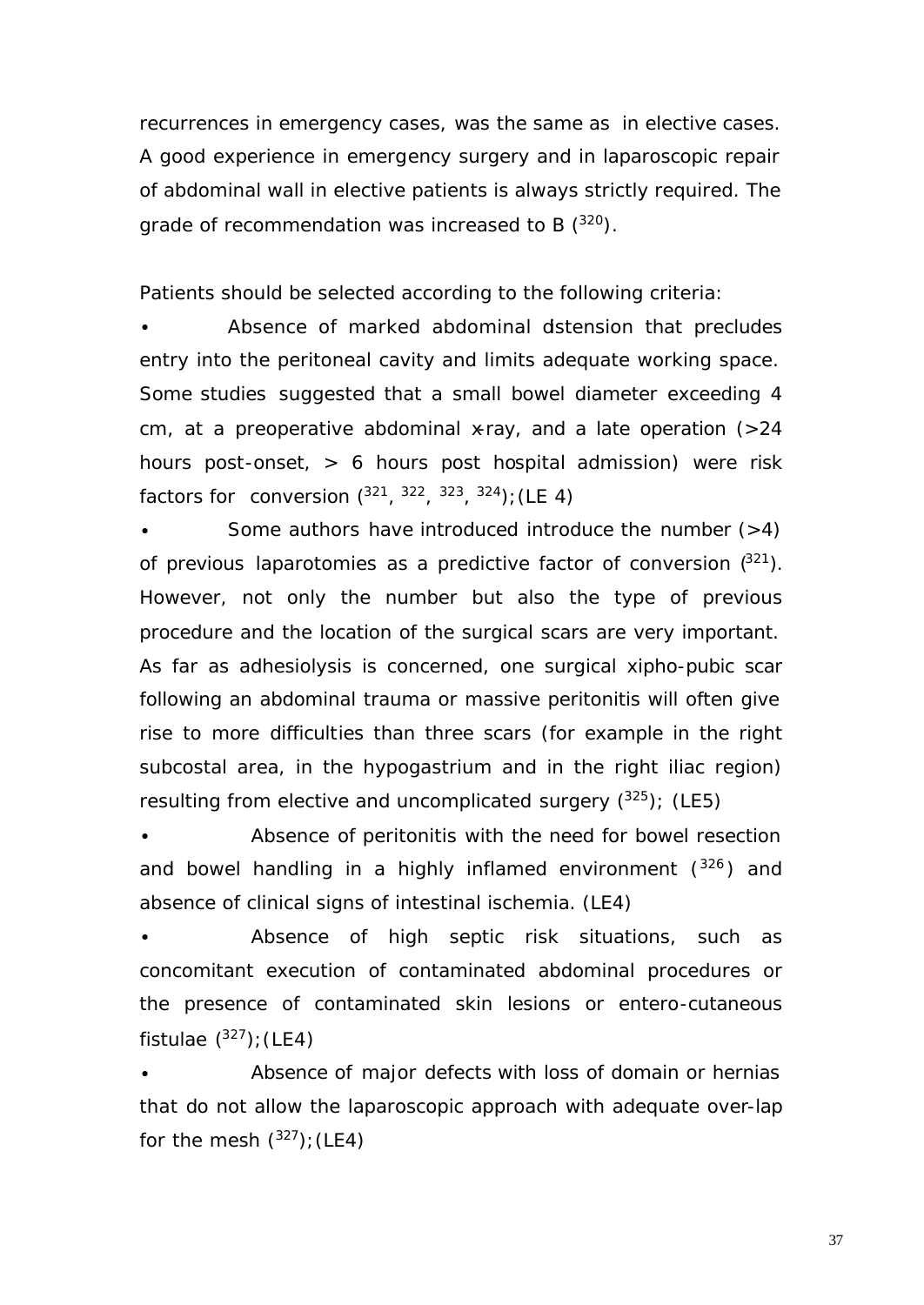**·** *Absence of hemodynamic instability and severe co-morbid conditions such as heart and lung diseases that preclude the use of pneumoperitoneum* ( <sup>326</sup>)*;*(LE4)

**·** *Morbid obesity* ( <sup>328</sup>)*, old age and debilitation* are not considered contraindications to laparoscopy (<sup>325</sup>, <sup>324</sup>, <sup>329</sup>). (LE4)

As for operative technique the use of atraumatic graspers is essential, adhesiolysis should be proper and cautious and the contents in the defect should be always accurately checked for blood supply, motility and integrity.

 If a enterotomy occurs, it can be repaired laparoscopically (LE 5).

 The mesh is positioned intraperitoneally with an adequate overlap (at least 3 cm); the immediate mesh repair is preferably  $(330, 331, 332, 333)$  deferred only in cases of abundant peritoneal contamination or bowel necrosis  $(^{322})$ . (LE 3b)

The introduction of biological meshes in clinical practice provides a new prospective for abdominal wall defect repair in the contaminated surgical field ( <sup>334</sup>)**.** A few authors have suggested the use of biomaterial in the laparoscopic emergency hernia repair with good results in terms of recurrence and wound infection  $(^{335}$ ,  $336$ )(LE 4). There are no comparative trials evaluating the commercially available biological meshes products and their application in laparoscopic repair of potentially contaminated ventral hernias

## *Abdominal trauma*

**In stable penetrating trauma of the abdomen, laparoscopy may be useful in patients with documented or equivocal penetration of the anterior fascia. (GorB)**

38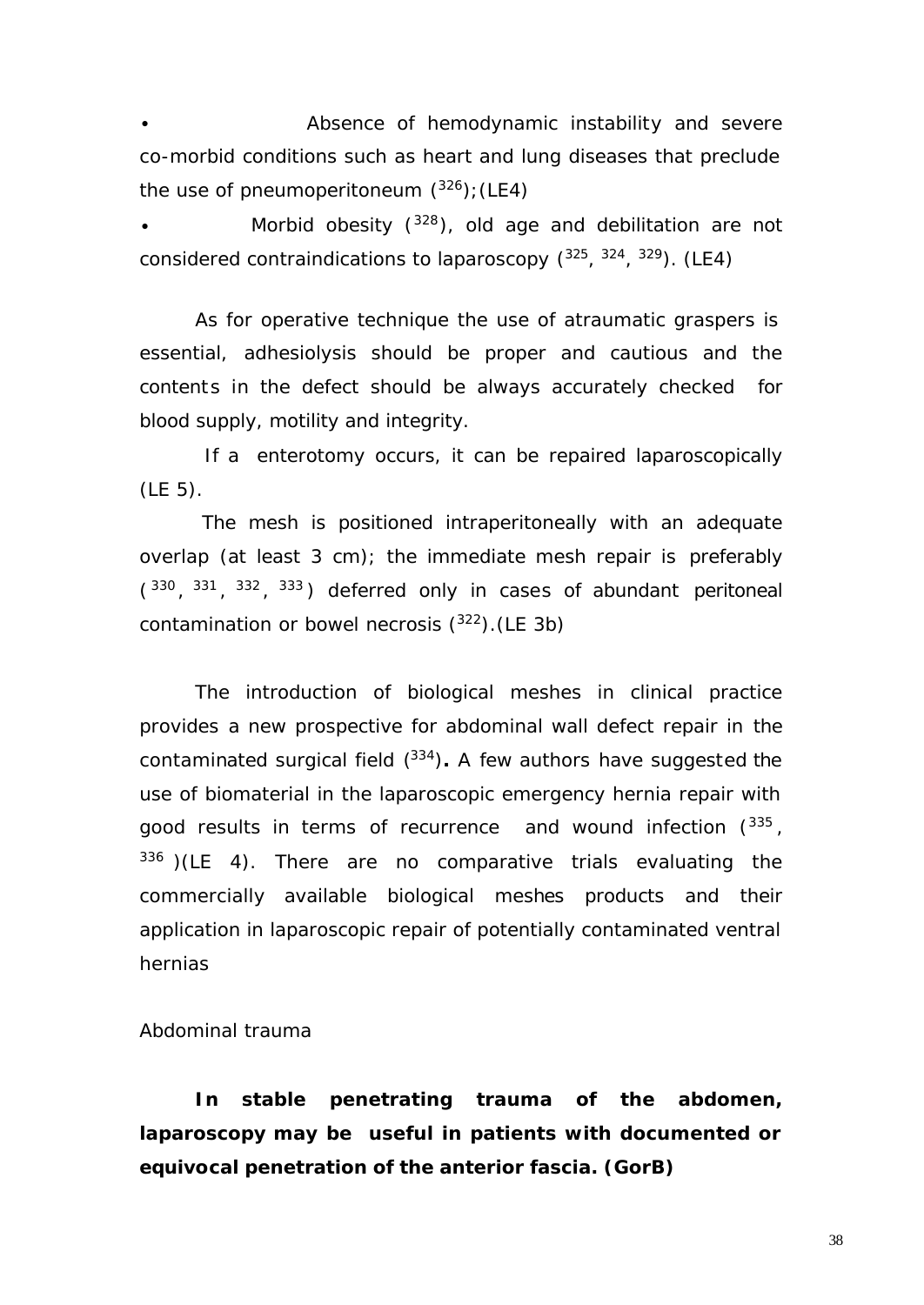**stable blunt trauma patients with suspected intra-abdominal injury and equivocal findings on imaging studies or even in patients with negative studies but with a high clinical likelihood for intra-abdominal injury ("unclear abdomen") to exclude relevant injury (GoRC)** 

**To optimize results, the procedure should be incorporated in institutional diagnostic and treatment algorithms for trauma patients (GorD).**

Ultrasound and contrast-enhanced Computed tomography (CT) can be applied quickly and efficiently in trauma patients, but hemodynamic stability is a prerequisite for a CT.  $(^{337}$ ,  $^{338})$ .

Angiography is indicated to delineate and treat active bleeding of abdomen and pelvis, when detected by CT and/or other means (US, X-ray of pelvis and cystography)  $(^{338})$ .

Diagnostic accuracy of laparoscopy has been reported as high as 75% (LE 2b)  $(339)$  is indicated in hemodynamically stable patients with suspected intra-abdominal lesions and equivocal findings on imaging studies, and when non-operative management is not indicated (suspected hollow viscus injuries with peritonitis, potential diaphragmatic lesion). The procedure has been shown to effectively decrease the rate of negative laparotomies and minimize patients morbidity. ( 340 , <sup>341</sup>)*.*

The procedure is usually performed under general anesthesia; however, local anesthesia with I.V. sedation has also been used successfully in the emergency department ("awake laparoscopy")  $(LE 4)(^{342})$ 

The positioning and draping of the patient should be as for trauma laparotomy so that if needed, conversion to open technique can be accomplished without loss of time. For this reason, the patient should be supine and the entire abdomen washed and draped from the jugular to the groin.  $(^{337})$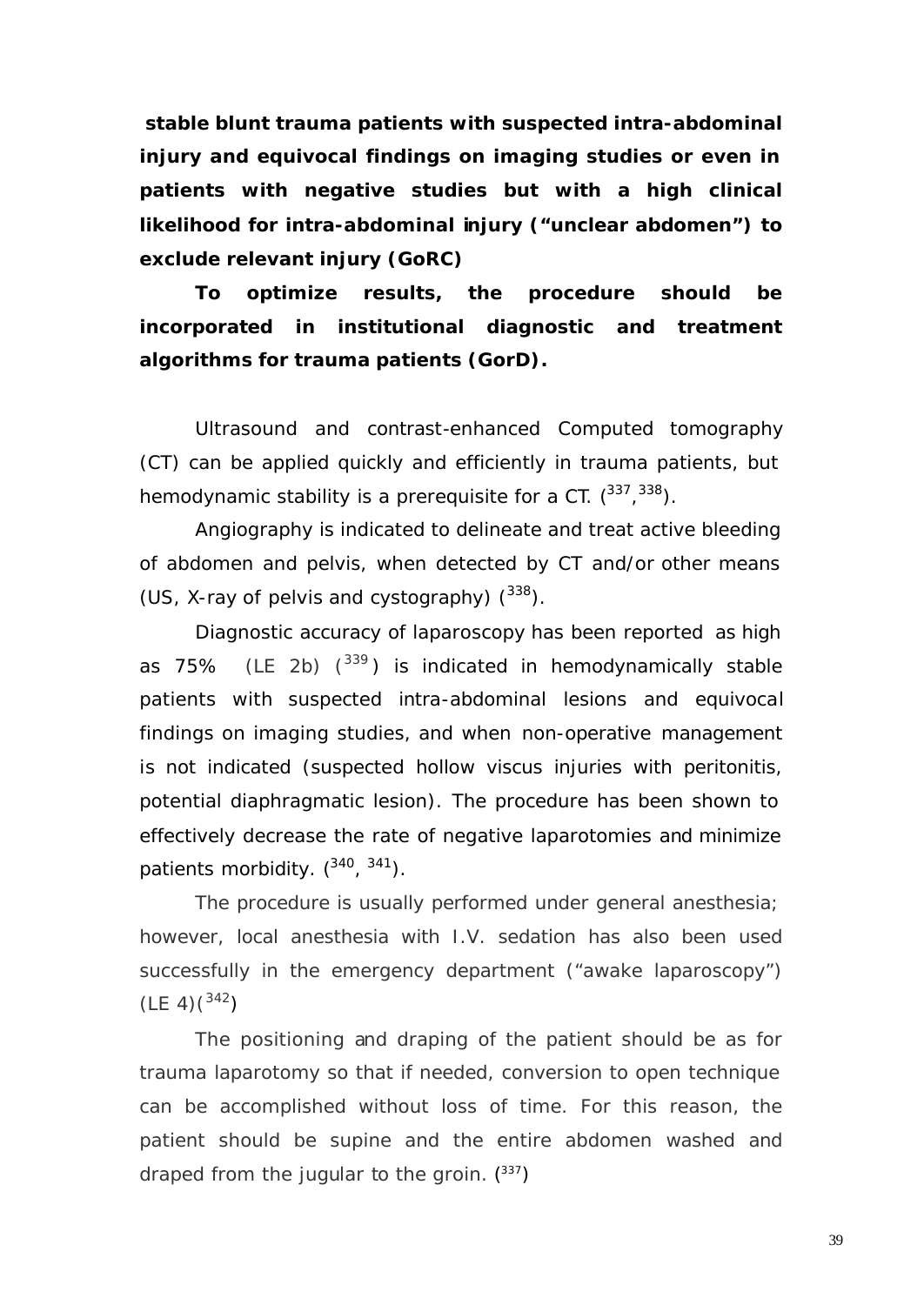Pneumoperitoneum should be induced slowly and carefully. If the blood pressure drops and respiratory pressure suddenly rises, insufflation is stopped, or the gas pressure reduced  $(^{337})$ .

Special attention should be given to the possibility of a tension pneumothorax caused by the pneumoperitoneum due to an unsuspected diaphragmatic rupture.

The peritoneal cavity should be examined systematically, beginning with the right upper quadrant and proceeding clockwise, taking advantage of patient positioning manipulations

Suction/irrigation may be needed for optimal visualization, and methylene blue can be administered to help identify gastrointestinal injuries. In penetrating injuries, peritoneal violation can be determined  $(^{343})$ .

The surgeon should not hesitate to convert to an exploratory laparotomy if he or she is not confident that there are no missed injuries (LE 4) $(341)$ .

In a highly selected group of patients therapeutic laparoscopy should be performed only by surgeons skilled in advanced mini invasive surgery (LE 3a)  $(341, 344)$ .

Therapeutic laparoscopic options have increased in the last years to manage hemoperitoneum, diaphragmatic, mesentery and hollow viscus injuries  $(337)$  and to avoid non-therapeutic laparotomy diaphragmatic lacerations (LE 4)  $($   $^{345}$   $,$   $^{346}$   $,$   $^{347}$   $)$ , and to treat perforating stab wounds of the gastrointestinal tract which can be sewn or stapled safely when laparoscopic expertise is available (LE 4)  $\binom{341,348,349}{1}$ .

Procedure-related complications occur in up to 11% of patients: Tension pneumothorax in patients with diaphragmatic injury from positive-pressure pneumoperitoneum <sup>350</sup>, <sup>351</sup>), gas embolism in patients with intraabdominal venous injuries, especially in liver lacerations, causing the trans-peritoneal absorption of carbon dioxide which may cause metabolic and hemodynamic

40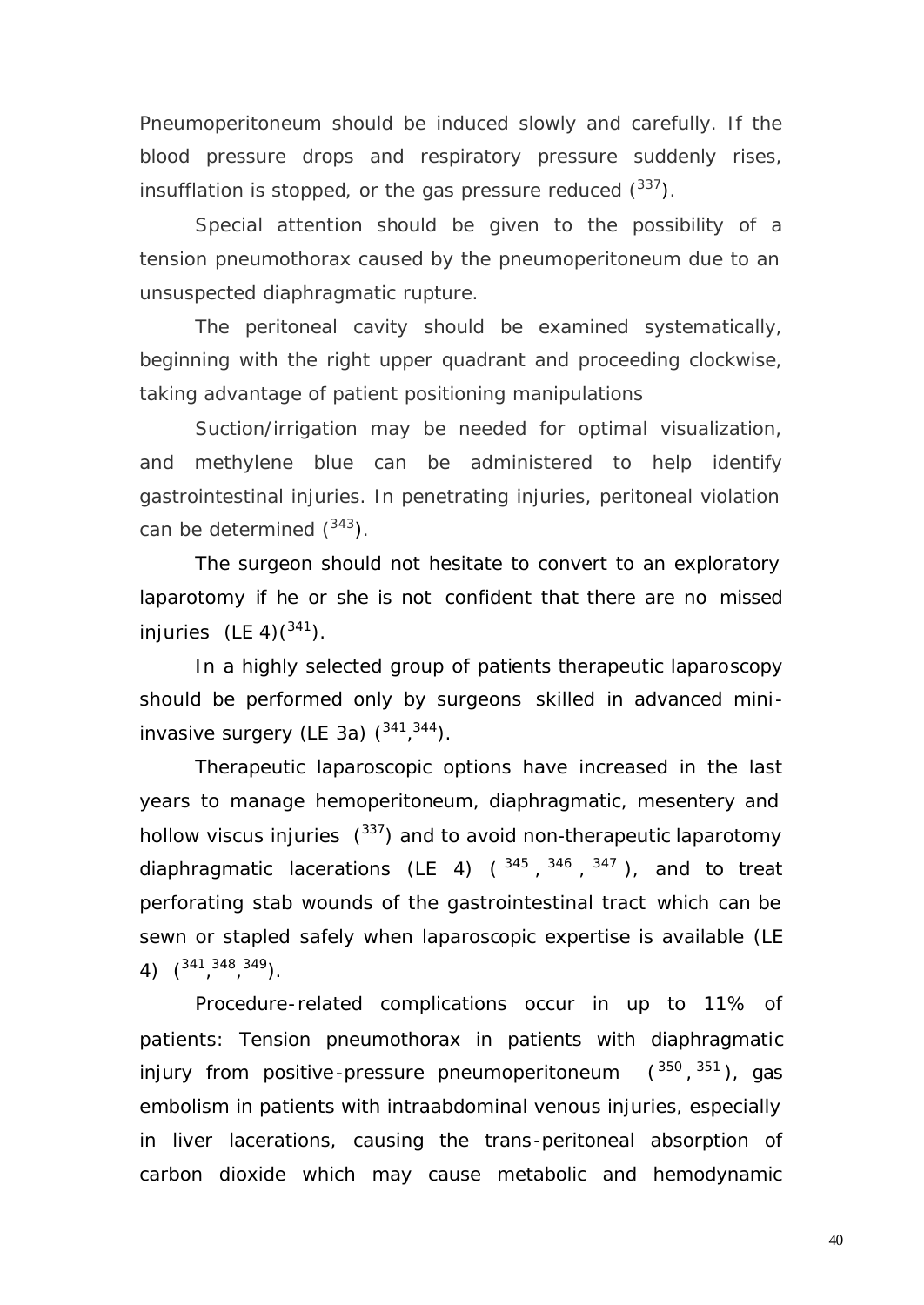changes such as acidosis, cardiac suppression, atelectasis, subcutaneous emphysema, and increased intracranial pressure, resulting in more profound consequences for the trauma patient.

A retrospective cost analysis comparing the total hospital costs of exploratory laparotomy versus diagnostic laparoscopy in 37 patients with penetrating abdominal trauma, showed that laparoscopy is 1136 Euro cheaper than exploratory laparotomy)  $(352)$  although in a prospective, randomized study of 43 patients with abdominal stab wounds, there was no difference between the two strategies in the total hospital costs (LE 4)  $(339)$ .

#### *Acute Mesenteric Ischemia*

# **Laparoscopy does not offer significant advantages in acute mesenteric ischemia besides a potential role as bedside and second look procedure (GoR C)**

Acute mesenteric ischemia (AMI) is an uncommon but serious disease, which is often associated with other systemic illnesses and has poor prognosis  $(^{853})$ . It is caused in 50% of cases by arterial obstruction, in 20-30% by non-occlusive arterial ischemia and in 5- 15% by venous occlusion. AMI presents a high mortality rate (59- 93%)  $(^{354})$  and prognosis is frequently to the timeliness of diagnosis  $(^{355})$ .

With a sensibility of 93,3% and a specificity of 95,9%  $(356)$ multidetector CT is the best diagnostic approach in a patient with clinical suspicion of AMI (LE 1a). Few reports have been found concerning the diagnostic role of laparoscopy and literature data confirm that the laparoscopic picture of AMI depends on its stage (ischemia, infarct, peritonitis) and etiology (arterial thrombosis and embolism, venous thrombosis, non-occlusive mesenteric ischemia) $(^{357}$ ). Since laparoscopy does not offer adequate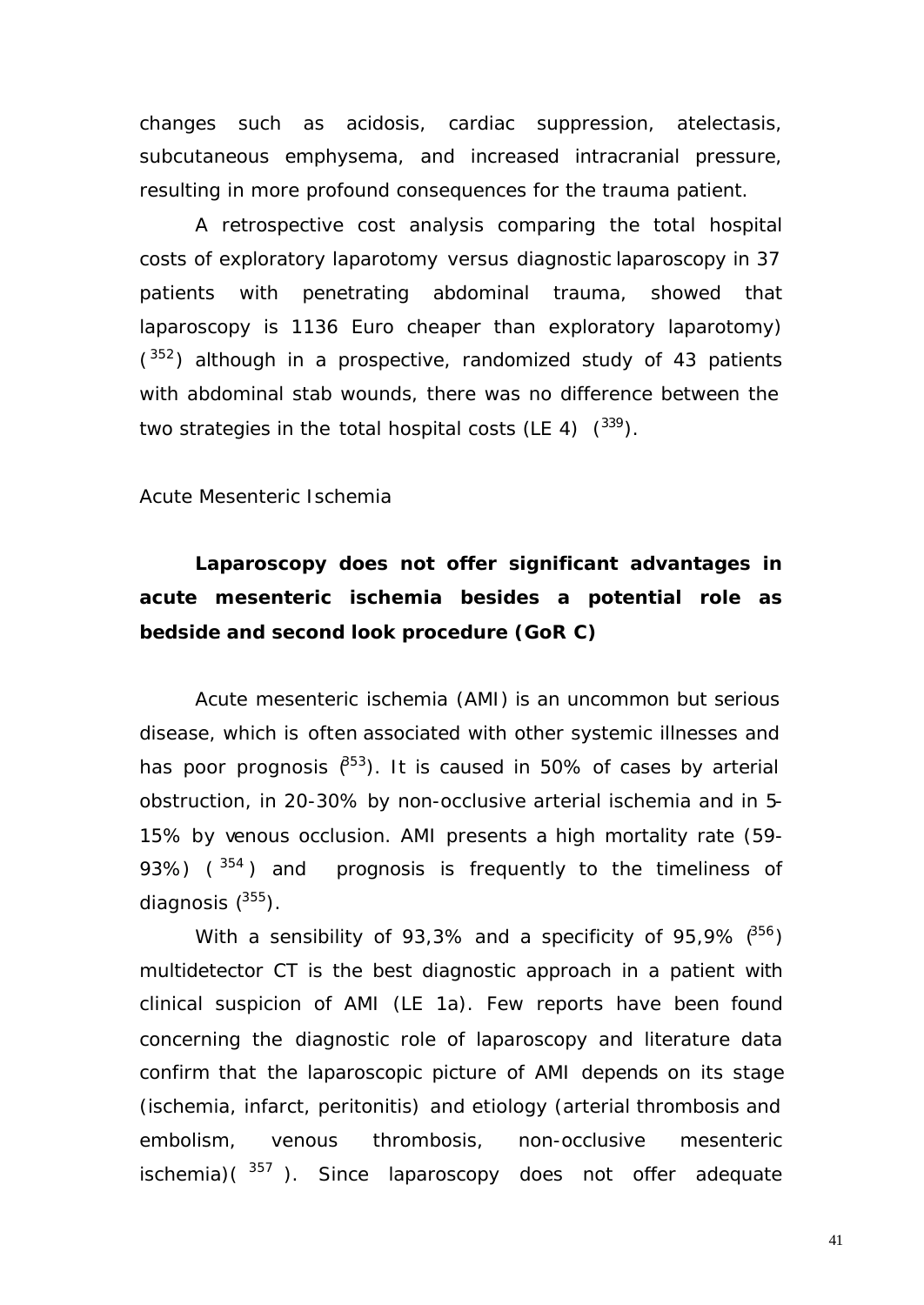diagnostic accuracy in spite of the use of fluorescein and ultraviolet light  $(^{358},^{359})$  it does not appear to offer advantages compared with classic imaging although it may have a role as bedside laparoscopy in ICU  $(360)$  (LE 4). There are no reports highlithing advantages of the use of laparoscopy in the treatment of patients with AMI.

The "laparoscopic second-look" might be an alternative option to the "surgical second-look" in patients already operated for acute mesenteric ischemia.  $(^{361,362})$ (LE 4).

## **Discussion**

Practice guidelines have to be regularly updated to be effective. A thorough literature review was necessary to assess whether the recommendations issued in 2006 are still current. In many cases new studies allowed us to better clarify some issues, but occasionally previous strong recommendations have to be challenged after review of recent research.

The accuracy of imaging techniques has enormously improved during the last few years, reducing the need to use laparoscopy as a sole diagnostic tool, thus avoiding the minimal insult of laparoscopic exploration in most cases without any indication for laparoscopic treatment. On the other hand, surgical techniques have also progressed and the use of laparoscopic surgery is now widespread, increasing therapeutic laparoscopic options and allowing an even more refined diagnosis in those cases that could benefit from a laparoscopic procedure.

In the 2006 EAES consensus ventral and inguinal hernias were "lumped together" . In our update we have chosen to separate the two entities as the diagnostic and the therapeutic choice for each of the two conditions are substantially different. In fact laparoscopic treatment of ventral hernias is more common than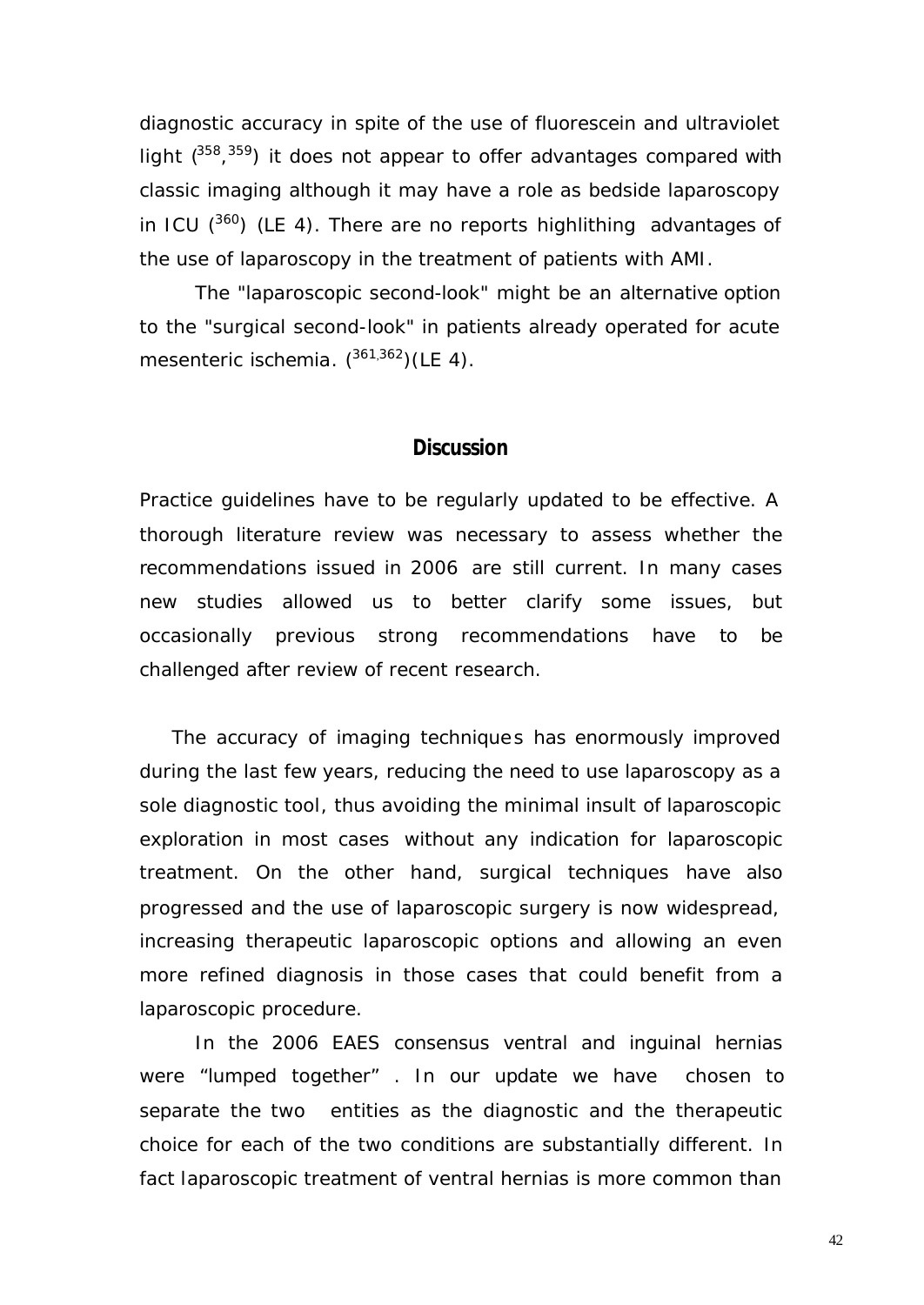inguinal repair, and in emergency setting their diagnosis relies on different examinations. A recent Italian consensus on ventral hernia repair, issued a GoRB recommendation about laparoscopic ventral hernia repair, and we raised the grade of recommendation for emergency repair. Hernia repair has gained a grade B in emergency situations (incarcerated or strangulated), thanks to recent reviews of cohort studies, reporting fair results. Interesting considerations have arisen, in this field, regarding "hernioscopy", particularly useful in association to emergent open repair to assess the viability of the herniated bowel once it has fallen back into the abdominal cavity. Surgeons have gained confidence with diagnostic laparoscopy over the last few years, and even if accuracy of the imaging techniques have improved at the same time, laparoscopy appears to be particularly useful when a laparoscopic treatment is also possible as in NSAP, gynaecological pathology and in small bowel obstruction. On the other hand the available imaging techniques reduce the indications of laparoscopy in mesenteric ischemia only to its bedside application and second-look operations. Some progress is also been seen in the treatment of acute cholecystitis, for which complicated disease (gangrenous or empyematous) or age are no longer considered contraindication for laparoscopic emergency treatment (GoR B). Moreover, the aggressive approach is feasible also in high-risk patients, as an alternative to percutaneous cholecystotomy or to conservative treatment, and has comparable results. Early cholecystectomy seems to have substantial advantages in acute conditions. Early laparoscopic cholecystectomy (in the same admission) is still advised after biliary pancreatitis, and interesting applications of retroperitoneoscopy start to gain evidence in the step-up approach to necrotic infections. Laparoscopic lavage and drainage in the treatment of Hinchey II-III diverticulitis has gained a moderate recommendation, and increasing evidence is seen favouring

43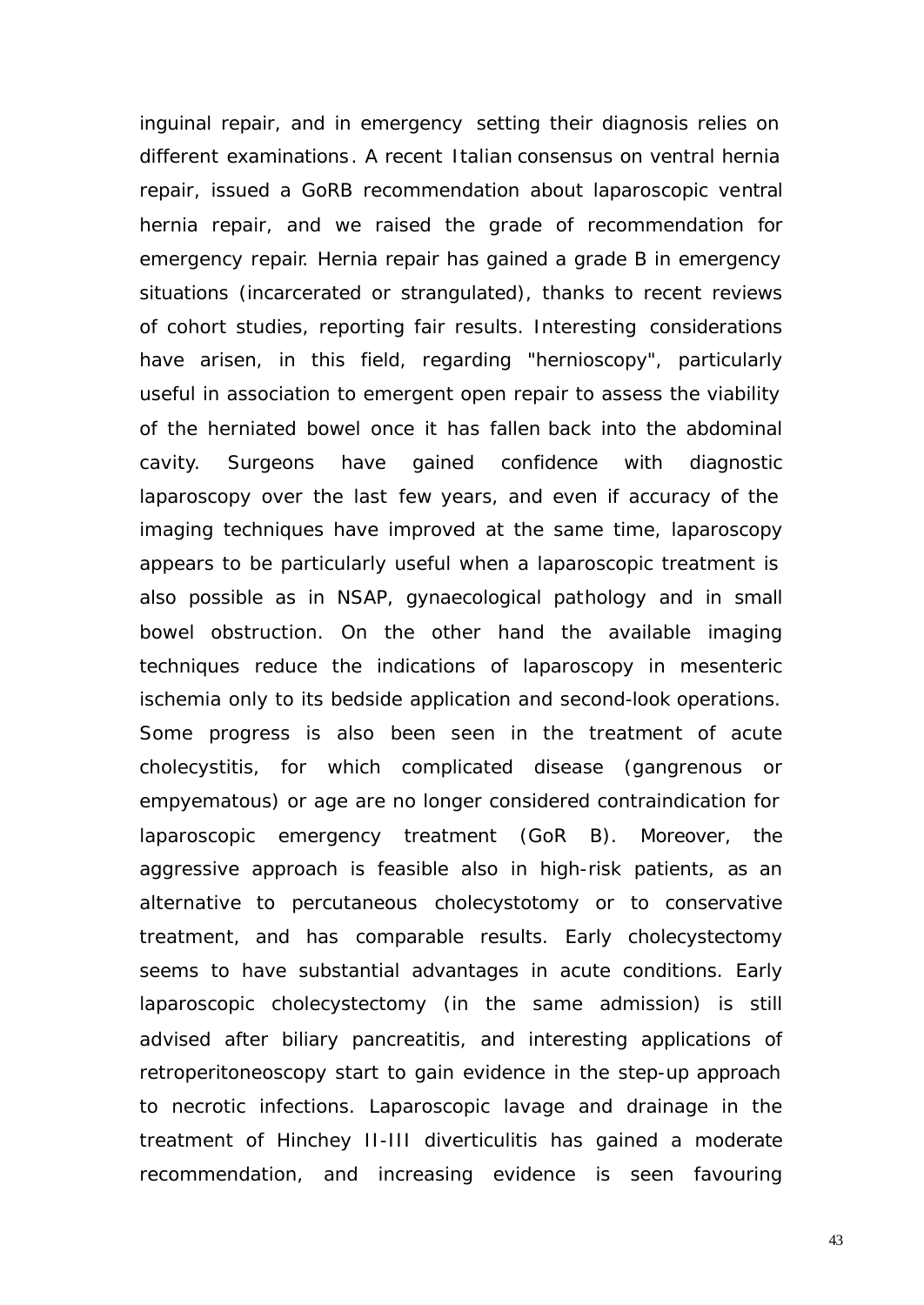minimally invasive sigmoid resection, although it does require high expertise. The role of laparoscopy in trauma is still limited to stable patients in order to ascertain depth of penetrating injuries or for definitive diagnosis in "unclear abdomen" as a consequence of an equivocal diagnostic workup.

Some of the RCTs and reviews published in the last 5 years have caused us to reluctantly reduce the recommendations for emergency laparoscopy, when compared to standard open treatments in a few cases. This is especially true for perforated peptic ulcer, in which morbidity due to suture leakage seems higher with laparoscopic repair: the panel agreed that the good outcomes experienced in everyday practice of laparoscopic perforated peptic ulcer, have not been reflected in the available literature studies. Some reappraisal has been made for laparoscopic appendectomy, that is strongly recommended in fertile women but has not gained level I evidence for men, obese, elderly or pregnant women due to conflicting RCTs' results. An effort to establish the right treatment recommendations for a normal appendix found at laparoscopy has been made. (Tab. 1)

The technique of pneumoperitoneum induction and surgical learning curve, both topics of general interest for the laparoscopic surgeon, have been widely discussed.

Concerning pneumoperitoneum establishment in the emergency setting the panel has not converged in opinion on the best single technique. This is due to the different preferences and practices of individual surgeons and the lack of evidence in the literature to favour a specific access (closed or open). Each access modality has its specific related complications and there is no clear evidence to suggest which is the best method for the individual patient's problem (bowel distension; previous laparotomies and so on). The surgeon's experience in using his chosen method is very important.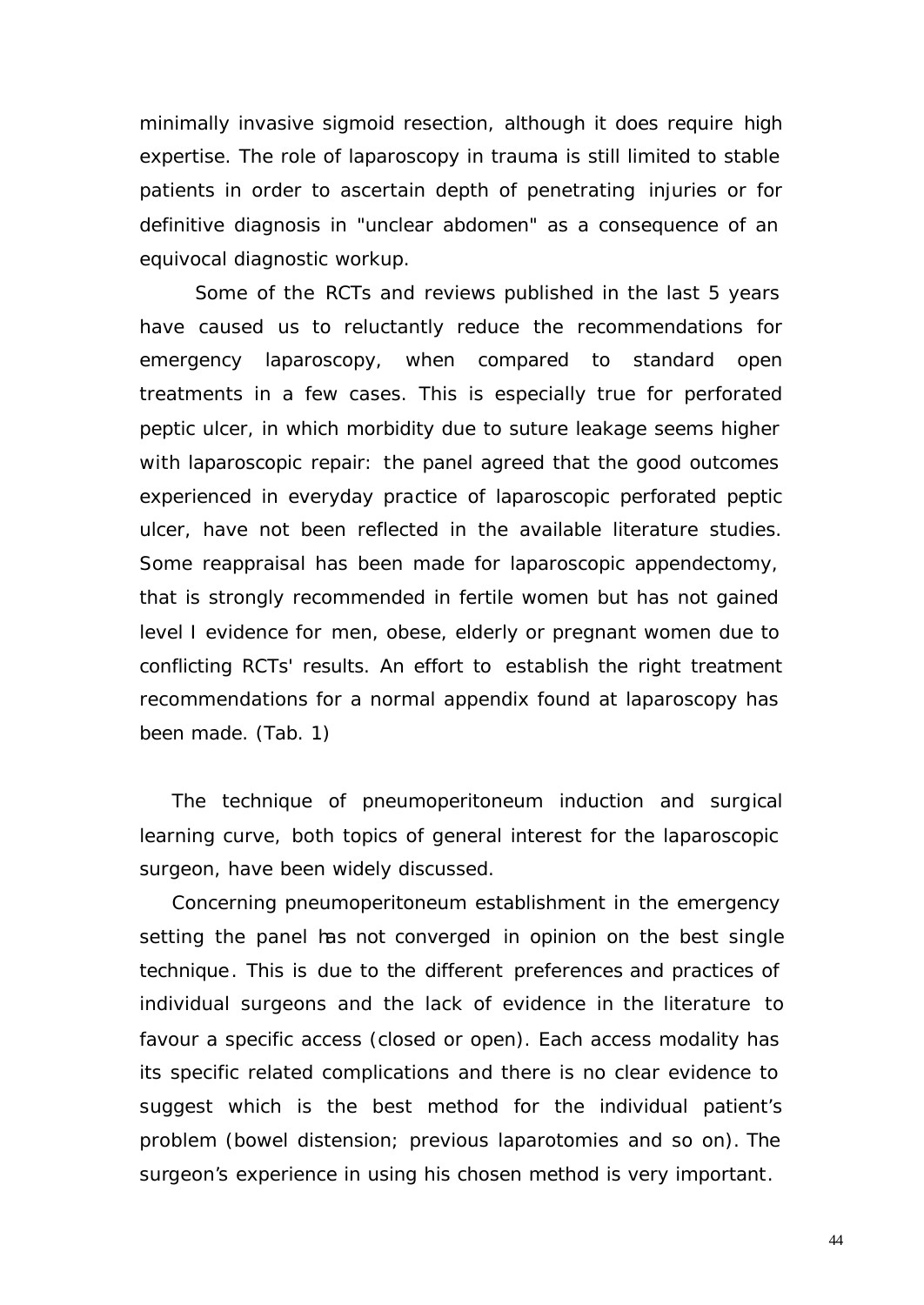The panel agreed that the use of laparoscopy in an emergency setting requires surgical experience and skills, however in the literature there is no complete and objective definition of "experienced" and "skilled" and several factors limit our ability to reach such definitions. A specific "learning curve" for every single situation is impossible to define, in particular, in an emergency laparoscopic setting, where the operative condition may be worsened by reduction of the surgical field (intestinal distension, adhesions), unclear anatomy due to the inflammatory status, and a wide variety of possible therapeutic findings. On the other hand there was a general agreement that experience gained in one specific procedure reduces the learning curve for other procedures because the judgement, ability, and the skills developed can be used in a large number of situations.

Every surgeon has to decide the best approach according to a personal evaluation of his own experience, the particular clinical situation, his proficiency (and the experience of his team) with the various techniques and the specific organizational setting in which he is working. A low threshold for conversion carries only minor disadvantages for the patient, and such a good judgment can obviate the need for a questionable strict definition of "expert laparoscopic emergency surgeon". These guidelines have been developed to help surgeons with their decisions in the very difficult situation of emergency surgery.

| Effectivenes of laparoscopic surgery | 2006 Consensus | 2011 Consensus |
|--------------------------------------|----------------|----------------|
| Perforated gastroduodenal ulcer      | $+ + +$        | $+ +$          |
| Acute cholecystitis                  | $+ + +$        | $++$           |
| Acute pancreatitis                   | $^+$           | $+ +$          |
| Acute appendicitis                   | $+ + +$        | $++ +$         |
| Acute diverticulitis                 | $-2$           | $^{+}$         |
| Small bowel obstruction              | $+?$           | $^{+}$         |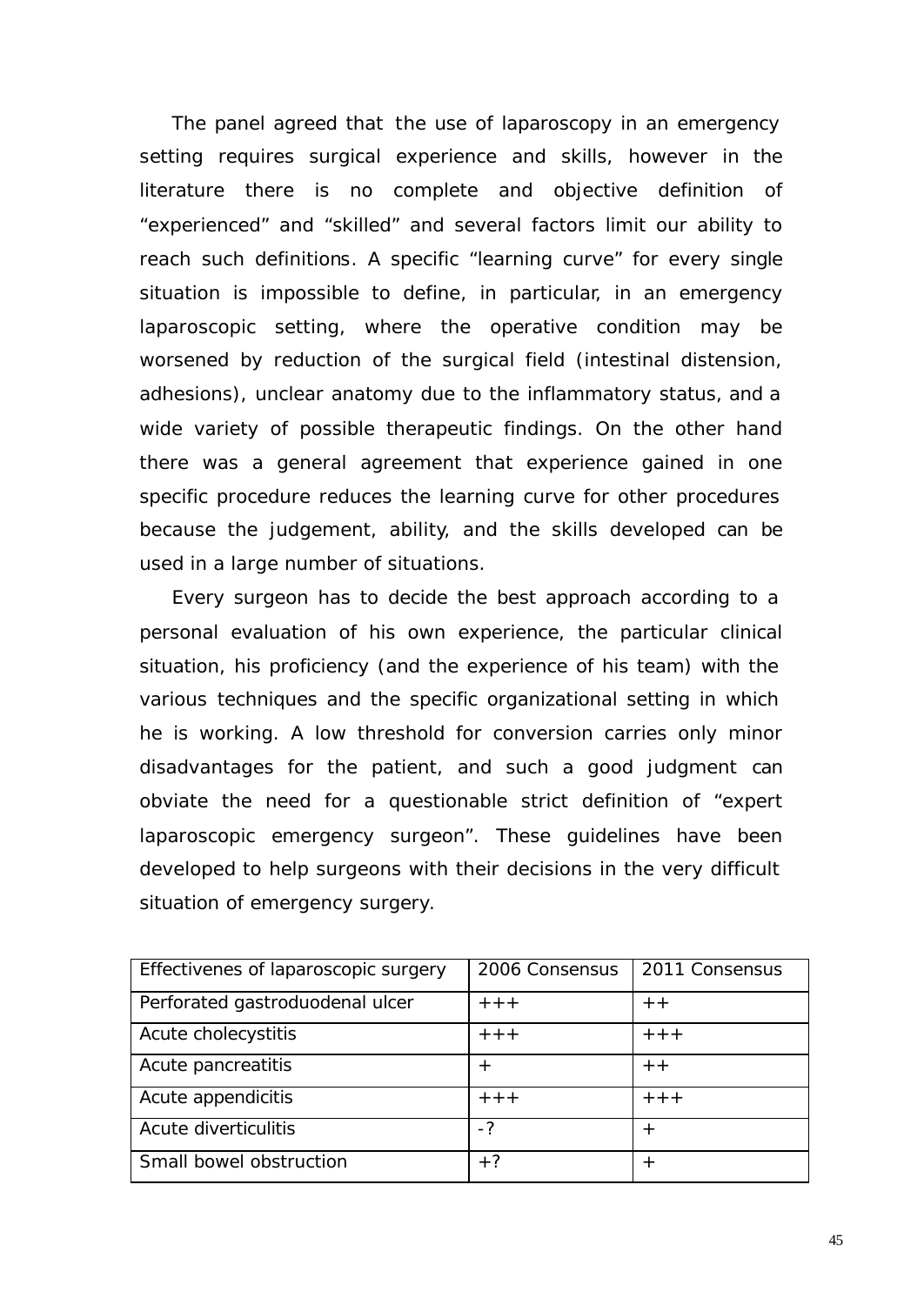| <b>Incarcerated Hernia</b>  | $+?$            |         |
|-----------------------------|-----------------|---------|
| Ventral hernias             |                 |         |
| Mesenteric Ischemia         | $-2$            |         |
| Gynecologic disorders       | $+++$           | $++$    |
| Non-specific abdominal pain | $+++$           | $+ + +$ |
| Abdominal trauma            | $+?\frac{7}{3}$ |         |

**Table 1:** EAES 2006 Guidelines "evidence" of effectivenes of laparoscopy in acute abdomen and 2011 Consensus ones (+: effectiveness from strongest +++ to weakest +; -: no effectiveness; ?: doubtful effectiveness)

# **ANNEX**

# **ANAESTHESIA IN LAPAROSCOPIC SURGERY FOR ABDOMINAL**

## **EMERGENCIES**

#### **ANESTHESIOLOGICA CONSIDERATIONS**

Anna Levati MD, Domenico Pietrini MD for the Società Italiana di Anestesia Analgesia Rianimazione e Terapia Intensiva – SIAARTI (Italian Society of Anaesthesiology, Analgesia, and Intensive Care)

#### **INTRODUCTION**

The overall incidence of perioperative complications depends on several multidisciplinary factors. Patient physical status according to American Society of Anesthesiology (ASA) classification, emergency or routine interventions, intraoperative determinants (bleeding, long operating time), and the clinical experience of care-givers (mainly anaesthesiologists and surgeons).

All these factors can significantly affect the postoperative course (LE 2b)**<sup>363</sup> .**

The literature data regarding laparoscopy related complications and death rate are few, and show conflicting results.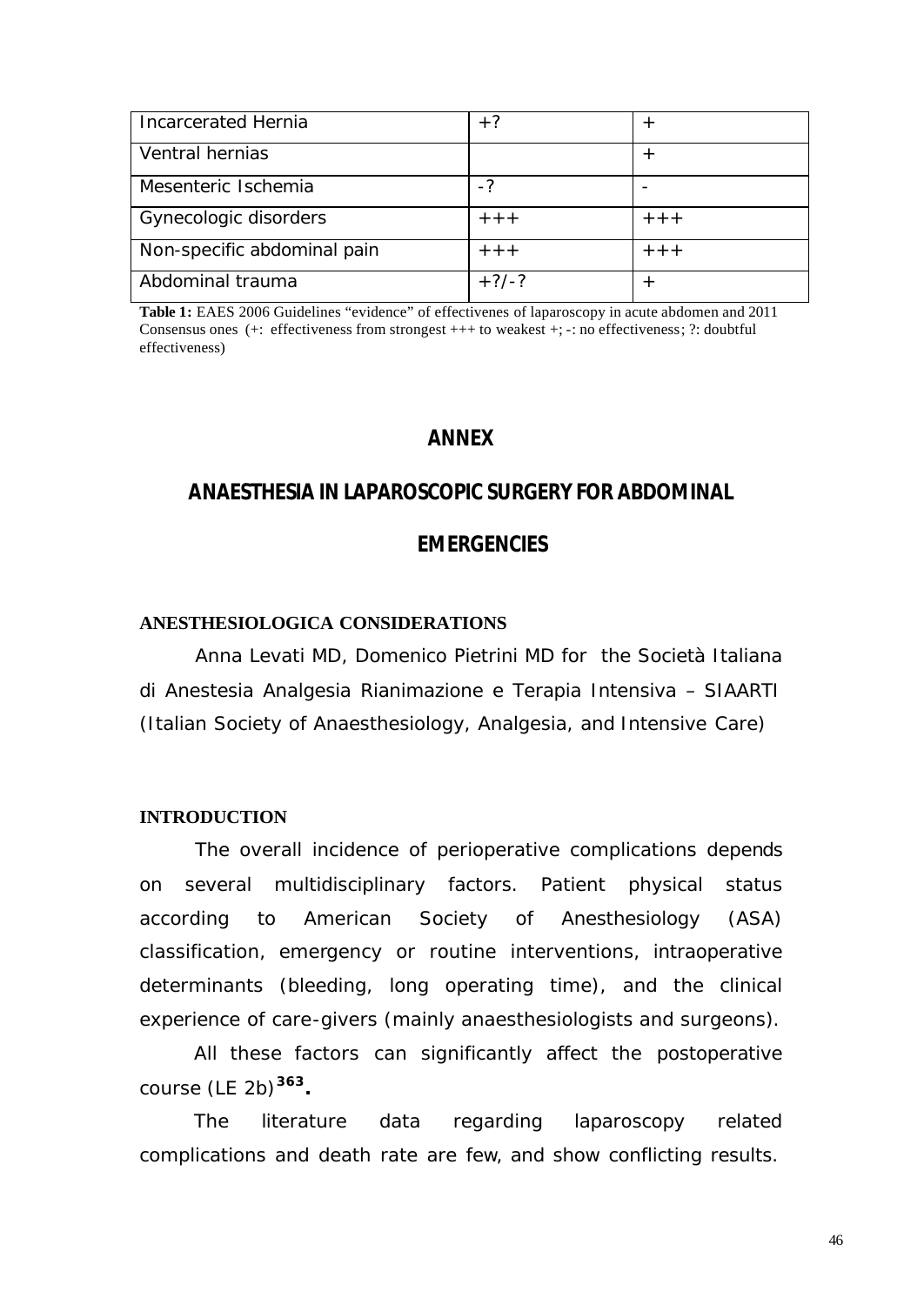Bottger describes an overall postoperative hospital mortality rate of 2.6%, with cardiac or pulmonary complications predominating. A significant rate of deaths (10%) are associated with emergency surgery while elective surgery is burdened by a lower rate (2%).

General complications (up to 12% of the treated patients, according to Bottger data) are cardiac impairment, protracted ventilation, cerebral complications, reanimation, pneumonia, and urinary tract infection. Surgical-site infection, anastomotic leak, bleeding, and sepsis mainly represent surgical complications. A significant correlation has been reported between cardiac complication, the need for protracted ventilation and ASA patient physical status, surgery duration and requirement for blood transfusion. A close correlation between the anaesthesiologist's skill and perioperative complications has been also described (LE 2b)<sup>363</sup>.

Total operative time has been reported to be significantly affected in patients with incarcerated hernia contents preoperatively, suprapubic hernia location, bowel adhesion to the abdominal wall or hernia sac, a greater number of previous ventral hernia repairs, and larger hernia defects. Total operative time may be also affected by a higher ASA classification and hernias requiring a larger mesh for repair (LE 2b) <sup>364</sup> . During laparoscopy, pneumoperitoneum (PP) may result in intraoperative atelectasis. Positive end expiratory pressure (PEEP) of 5 cmH2O in pressurecontrolled ventilation (PCV) mode has been suggested by Ji et al to protect pulmonary gas exchange during surgery (LE 2b)<sup>365.</sup>

Conversely Luz-Moreira found that Laparoscopic Colectomy (LC) could be a safe option for patients with a high ASA classification as the LC approach is associated with faster postoperative recovery, lower morbidity rates, and lower hospital costs than the Open Colectomy (OC) approach (LE 2b)<sup>366</sup> This Author reported an overall morbidity rate of 24% with an overall postoperative morbidity and wound infection rate significantly lower

47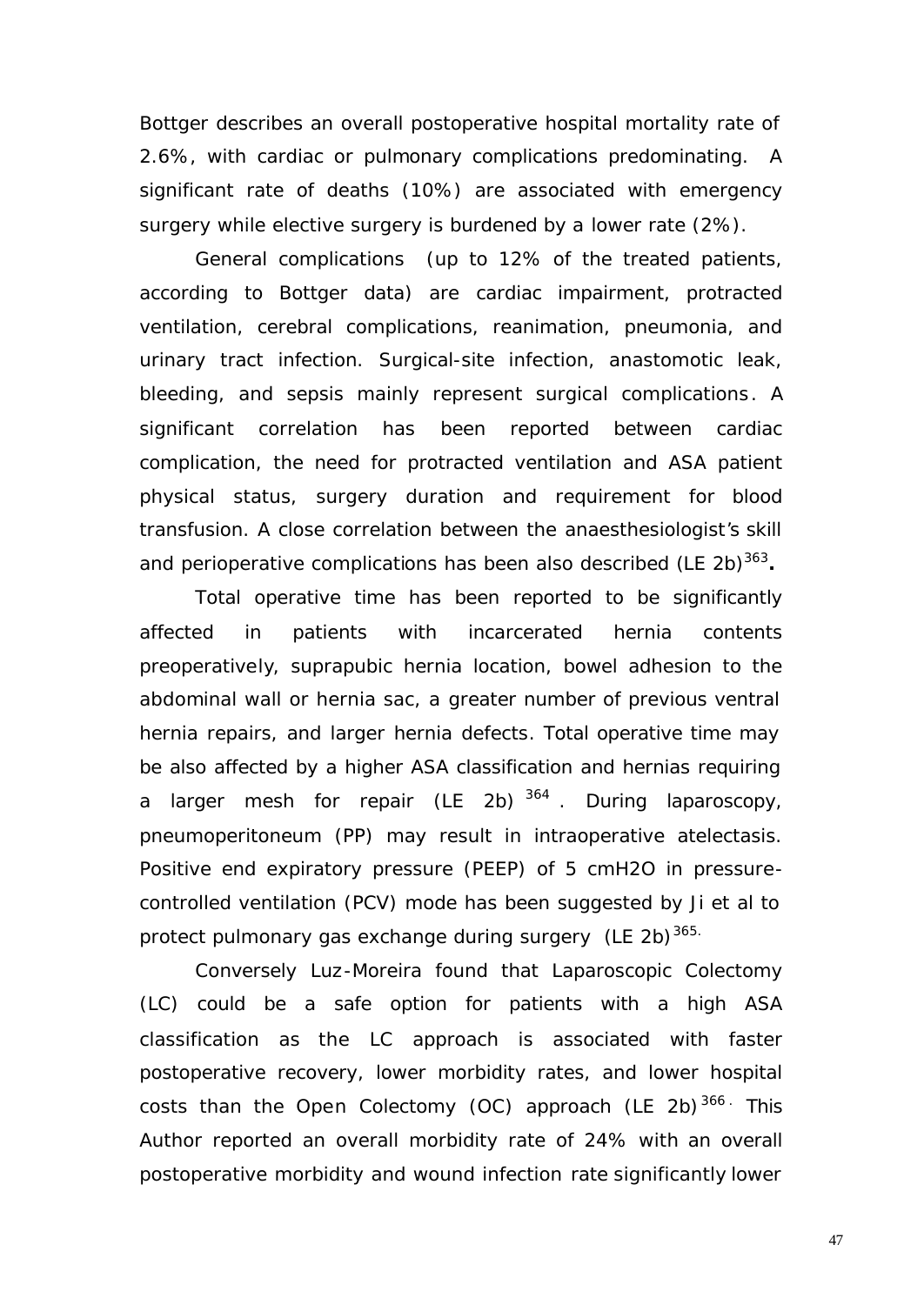in the LC group than in the OC group and no difference in terms of 30-day re interventions or postoperative mortality between the two groups. Interestingly the LC group had also a significantly less estimated blood loss. Luz-Moreira concluded that LC should be considered safe for ASA 3 and 4 patients and is associated with faster postoperative recovery, lower morbidity, and similar hospital costs compared with OC.

The literature did not systematically report pulmonary complications, and most studies did not have sufficient statistical power to detect differences in postoperative pulmonary complication rates (LE 2a)  $367$  so that it is not clear whether laparoscopic procedures reduce the risk for clinically important pulmonary complications.

A detailed multidisciplinary strategy has been described by Patel et al to facilitate early recovery (LE 4)<sup>368</sup>. In patients undergoing a laparoscopic procedure antibiotics administration is planned prior to surgery, followed by 8–10 mg dexamethasone at induction of anaesthesia. The surgical approach is performed with no use of drains and tubes, urinary catheter (for right and transverse colon resections) and immediate removal of catheter after low anterior colon resections. Epidural anaesthesia is also avoided**.** However a careful choice of the anaesthetic technique should be tailored to the type of surgery. General anaesthesia (balanced anaesthesia technique with several intravenous and inhalational agents and the use of muscle relaxants); peripheral nerve blocks and neuraxial anaesthesia alternative to general anaesthesia for outpatient pelvic laparoscopy; local anaesthesia infiltration in micro laparoscopy for limited and precise gynaecologic procedures; intravenous sedation can be performed and have been described in literature with safe profile for patients (LE 5)<sup>369</sup>, (LE 4)<sup>370</sup>, (LE 2b)<sup>371,372</sup>, (LE 1b)<sup>373</sup>, (LE 1a)<sup>374</sup>, (LE 4)<sup>375</sup>, (LE 1b)<sup>376,377</sup>,  $(LE 2b)$   $378, 379$ ,  $(LE 1b)$   $380$ . Laparoscopy is most commonly

48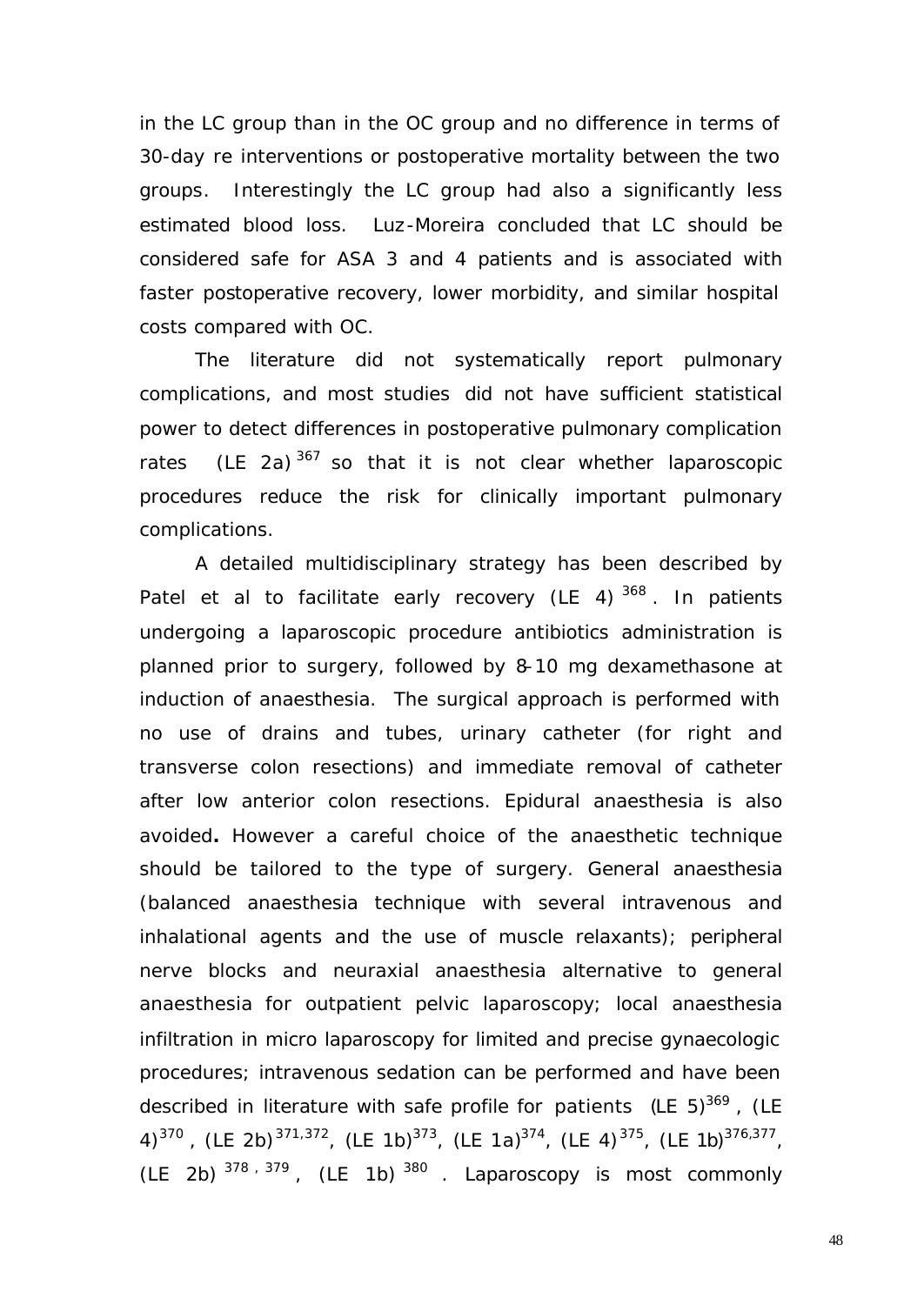performed with the patient under general anaesthesia especially for prolonged and upper abdominal procedures. However regional techniques involving peripheral and neuraxial blocks and local anaesthetic infiltrations could be used for pelvic laparoscopy. Finally spinal and epidural anaesthesia and combination of the two have been described as suitable for pelvic laparoscopy.

Standardization of the surgical technique, resulting in a reduced surgical time, a "bloodless'' surgery, standardization of intraoperative monitoring, and employment of skilled anaesthesiologists for high-risk patients may partially modify the rate of perioperative complications but other factors such as obesity, ASA classification, and urgency of the intervention cannot be influenced by clinicians.

#### *Suggestions*

The patient should be evaluated by the whole team (surgeon, anaesthetist, radiologist) with the aim to define risk/benefit ratio.

#### **PATIENT ELIGIBILITY FOR LAPAROSCOPIC PROCEDURES**

Preoperatively, the patients should be submitted to a comprehensive physical examination, followed by further investigations (laboratory and instrumental diagnostic evaluations such as electrocardiogram, plain chest X-ray, internistic workup consultation), and the ASA score in order to properly plan the anaesthesia management. Prior to surgery, according to E.A.E.S. quidelines,  $(LE 1b)^{381}$  patient scheduled for laparoscopic surgery should be evaluated regarding the presence of comorbidities, assessment of ASA III-IV, COPD, NYHA III-IV, CRF. The presence of heart disease should not constitute an absolute contraindication to laparoscopic surgery (LE 2b)  $382$  since perioperative risks can be reduced adopting the most appropriate anaesthesia and/or surgical treatment option. In trauma patients a minimally invasive approach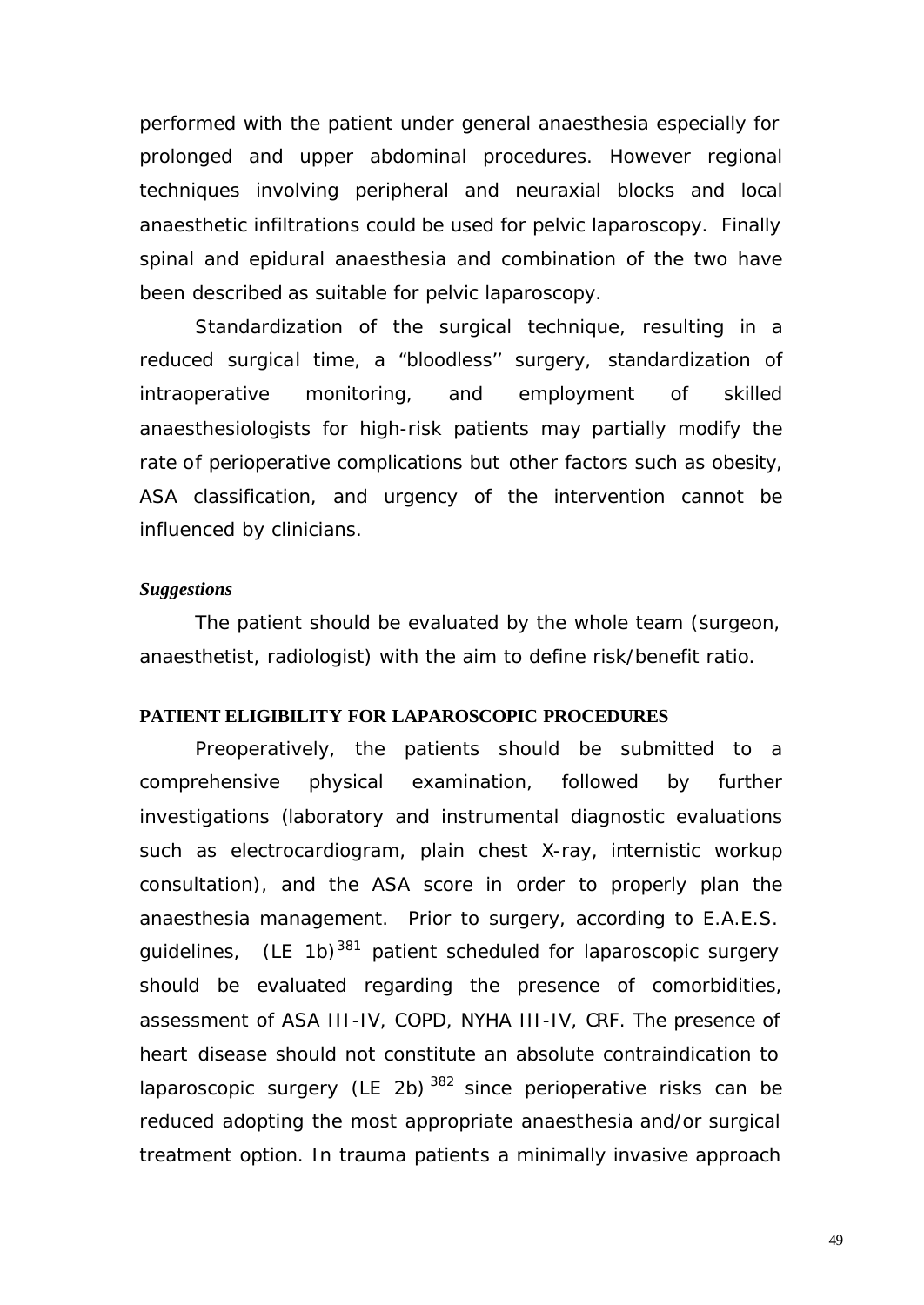could be useful and safe as it can reduce the potential morbidity of negative laparotomy (LE 3a)<sup>383</sup>.

#### *Suggestions*

Hemodynamic and respiratory stability parameters stability is necessary to perform laparoscopic procedures. Major trauma patients or patients with severe disease may be eligible if lasting hemodynamic and respiratory parameters stability is achieved after resuscitation and/or intensive medical treatment.

#### **PATHOPHYSIOLOGICAL CHANGES DURING LAPAROSCOPY**

In laparascopic surgery PP is the crucial element affecting respiratory mechanisms and cardiovascular responses, especially in patients with comorbidities. The knowledge of pathophysiologic changes is essential in order to plan an appropriate anaesthesia strategy aimed to early detect and prevent potential complications.

#### **Respiratory effects**

PP, shifting the diaphragm upwards, decreases the lung compliance, leading to a diminished functional residual capacity, closing volume related. Even if uncommon in healthy patients (LE  $1b)^{384}$  a ventilation-perfusion mismatch may also occur, sometimes resulting in perioperative hypoxemia (LE 1b)<sup>385,386,387</sup>; (LE 2a)<sup>388</sup>. Lung volume decrease, associated to airway  $(P_{aw})$  and intraabdominal pressure (IAP) increase may lead to lung atelectasis, mainly in patients with extensive pulmonary disease (LE 1b)<sup>381,389.</sup>

IAP higher than 15 mm/Hg associated with the Trendelemburg position should be avoided because they may severely reduce pulmonary compliance causing a ventilation-perfusion mismatch  $(LE 1b)^{390.}$ 

Transperitoneally  $CO<sub>2</sub>$  absorption determines higher end-tidal  $CO<sub>2</sub>$  (EtCO<sub>2)</sub> 8-10 minutes after gas insufflations, irrespective of the site and duration of administration; increased minute ventilation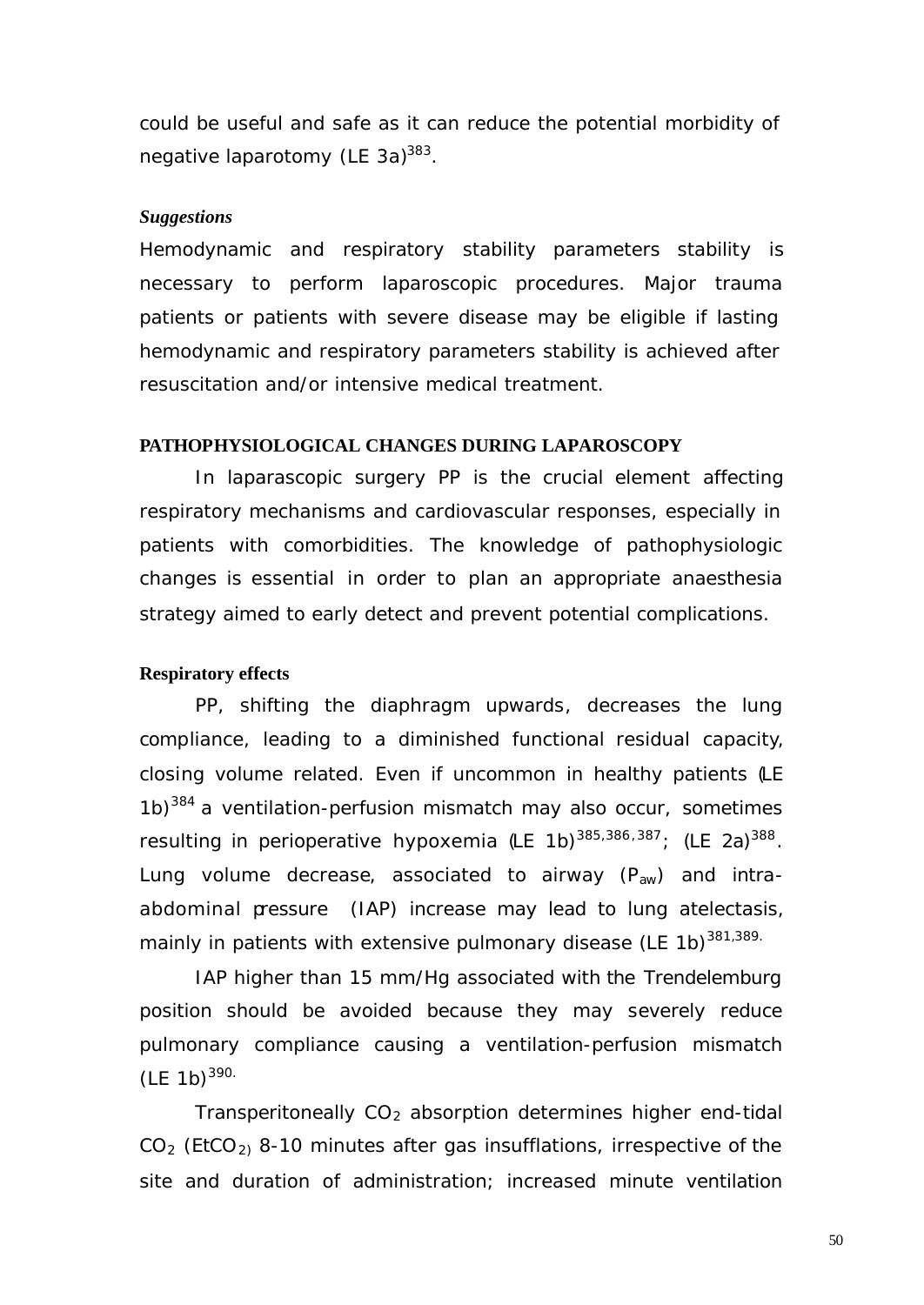maintains PaCO<sub>2</sub> in normal limits in most cases, possibly leading to further increase in airway pressure (LE 1b) $391,392$ . Increased arterial  $CO<sub>2</sub>$  content might not be accurately reflected by EtCO<sub>2</sub> perhaps as a consequence of increased dead-space PP induced.

## **Cardiovascular effects**

Major hemodynamic alterations include hypotension, hypertension, arrhythmias and cardiac arrest; the cardiovascular effects of PP occur during gas insufflations and are associated to IAP levels, volume of  $CO<sub>2</sub>$  absorbed, patient's intravascular volume, co-morbidities and positioning, with IAP and patient positioning representing the most important determinants of cardiovascular function during laparoscopy (LE 1b) $^{389}$ .

Abdominal venous compression causes a decline in venous return and preload, due to a reduced flow through the inferior vena cava (LE 1b)<sup>390, 393</sup>; IAP and the stimulated neurohormonal vasoactive system cause an increase in mean arterial pressure, systemic vascular resistance (SVR) and pulmonary vascular resistance (PVR), resulting in an increased afterload (LE 1b)<sup>394</sup>.

Preload and afterload combined variations may cause a decrease in cardiac output (CO) with a further detrimental effect following head-up positioning and patient's inadequate intravascular volume content (LE 1b)<sup>395</sup>.

Although venous return decreases during PP, central venous pressure (CVP) and pulmonary capillary wedge pressure (PCWP) rise during abdominal insufflations probably due to a cephalad shift of diaphragm with an increased intra-abdominal and intrathoracic pressure. In ASA I and II patients, hemodynamic changes at a IAP level lower than 15 mm/Hg are not clinically relevant and vanish after desufflation (LE 1b)<sup>381</sup>.

Regional perfusion (brain, kidney, liver, bowel) may also be affected by the rise of IAP (LE 1b)<sup>396</sup>; these changes should be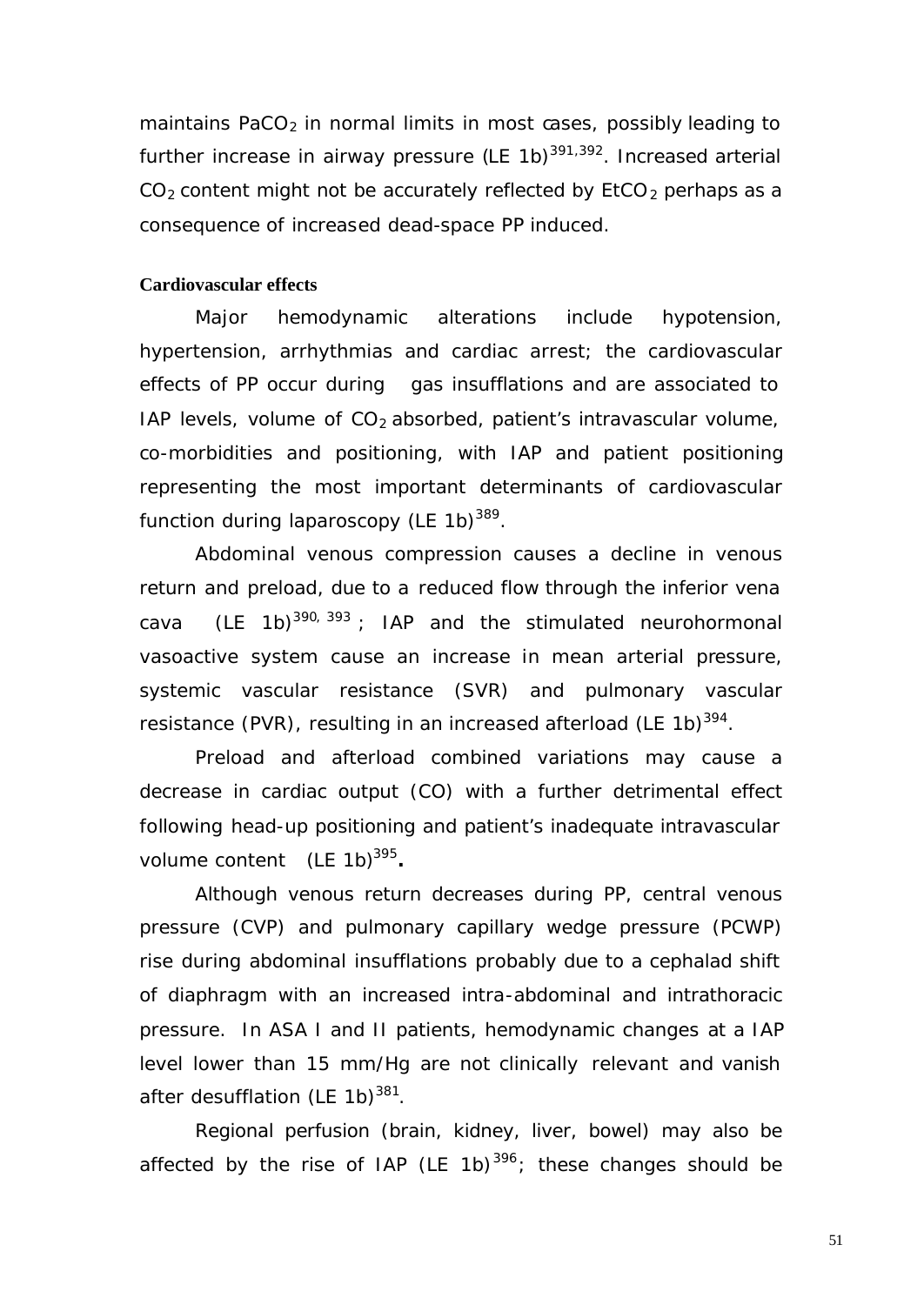considered especially in patients with impaired hepatic and/or renal function or modified cerebral hemodynamics (LE 5)<sup>397</sup>. Accordingly to previous data, IAP level should be as low as possible in critical ill patients undergoing laparoscopic surgery for abdominal urgencies.

## **Monitoring during anaesthesia**

During anaesthesia, standard and comprehensive monitoring (HR, ECG, BP, SpO<sub>2</sub>, EtCO<sub>2</sub>, P<sub>aw</sub>, body temperature) should be applied to enrolled patients. Airway pressures, both peek and plateau pressures, should be monitored during the whole procedure; it is necessary to closely monitor  $P_{aw}$  at the time of induction of PP with the aim to adjust given  $P_{aw}$  to new acceptable values. Monitoring the changes of airway pressures during PP enables the early detection of atelectasis (LE 5) $^{398}$ .

Even if  $ECO<sub>2</sub>$  doesn't accurately reflect PaCO<sub>2</sub> changes, it should be used to indirectly assess arterial  $CO<sub>2</sub>$  rise and to titrate minute ventilation with the aim to correct increased plasma  $CO<sub>2</sub>$ concentrations (LE 1b)<sup>381</sup> . In patients with compromised cardiopulmonary function a frequently control of arterial blood gas analysis may be necessary, as PaCO2 /EtCO<sub>2</sub> gradient (LE 1b)<sup>389</sup> may change**;** therefore an arterial line positioning is suggested in ASA III and IV patients.

CVP rise following PP institution may lead to possible misinterpretation of preload status; as for airway pressure, measurement before and after PP application makes possible to detect hemodynamic changes and properly assess the true patient volemia. In ASA III and IV patients invasive monitoring of arterial blood pressure and of circulating volume is strongly suggested (LE  $1b)^{384}$ .

#### *Suggestions*

Standard monitoring (monitoring (HR, ECG, BP, SpO<sub>2</sub>, EtCO<sub>2</sub>,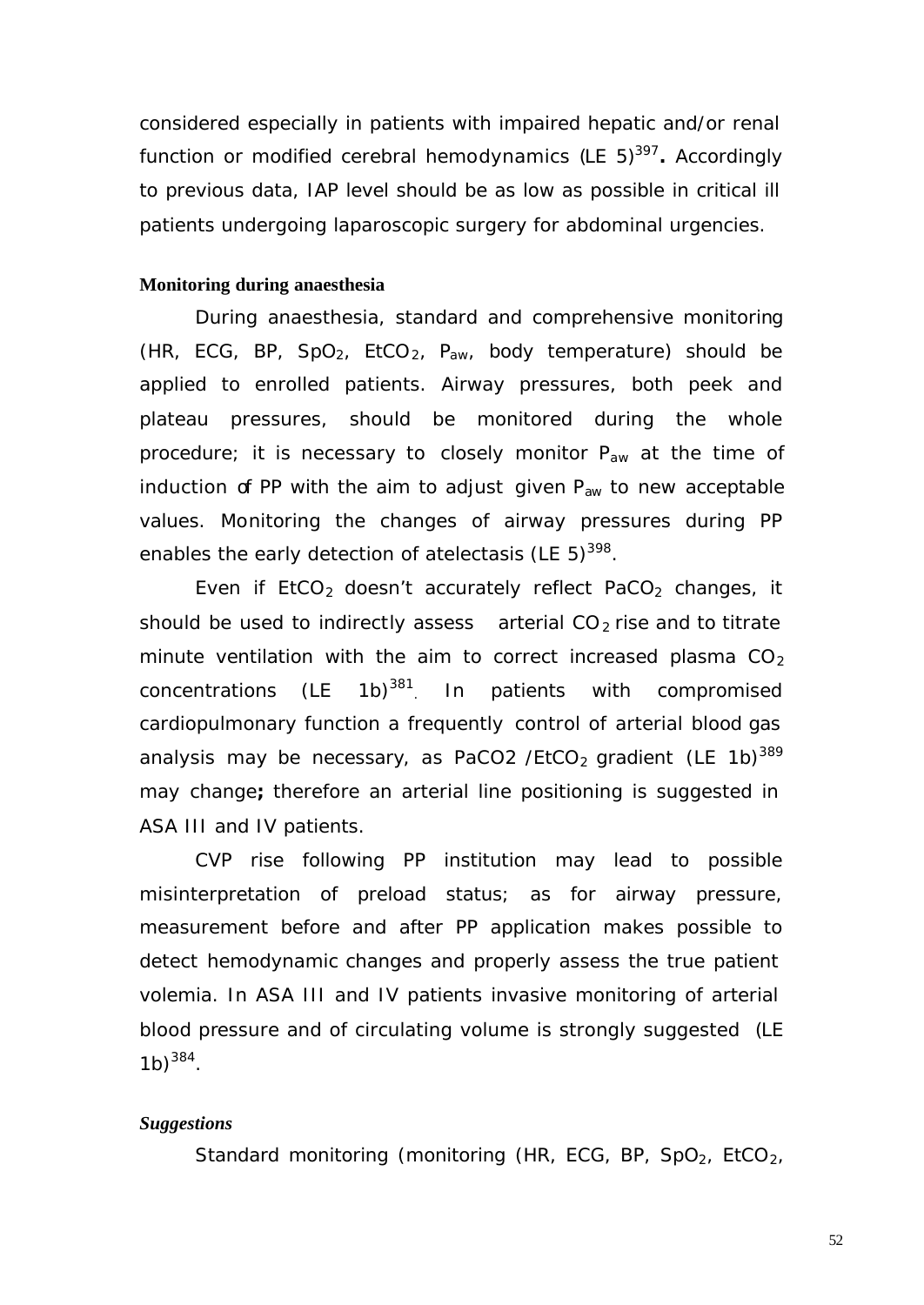P<sub>aw</sub>, body temperature) for general anaesthesia should be performed. Invasive arterial blood pressure and circulating volume monitoring is strongly suggested in ASA III and IV patients.

## **Ventilatory strategies to protect the lung**

A rational approach to overcome the rise of PaCO<sub>2</sub> and acidosis is controlled mechanical hyperventilation (LE 1b)<sup>391</sup>; as a detrimental ventilator-induced lung injury (VILI) is closely related to high-volume/high pressure mechanical ventilation mode, especially during long lasting procedures, therefore  $PaCO<sub>2</sub>$  decrease should be achieved through higher respiratory rate thus avoiding tidal volume increase.

PEEP is a rational strategy to maintain the lung open and prevent lung injury and atelectasis (LE  $5)^{398}$ . In fact PEEP application increases alveolar recruitment especially in patients at greater risk of atelectasis (obese, underlying lung disease patients (LE 1b) <sup>399</sup> **.** In case of atelectasis, hypoxemia can develop both during anaesthesia and in the postoperative period. The first line treatment is to increase inspiratory fraction of oxygen (FiO<sub>2</sub>), keeping in mind that oxygen toxicity might injury the lung.

Actually there is no evidence to suggest that pressurecontrolled ventilation is better than volume-controlled ventilation to prevent lung injury and improve oxygenation during laparoscopic surgery, even if "peak pressure " is limited with pressure-controlled ventilation (LE 1b)<sup>400,401.</sup>

#### *Suggestions*

In order to improve the patient oxygenation, respiratory rate increase is safer than higher tidal volume. Positive end-expiratory pressure (PEEP) is suitable to "open up the lung and keep it open". Recruitment manoeuvres are useful in recruiting the collapsed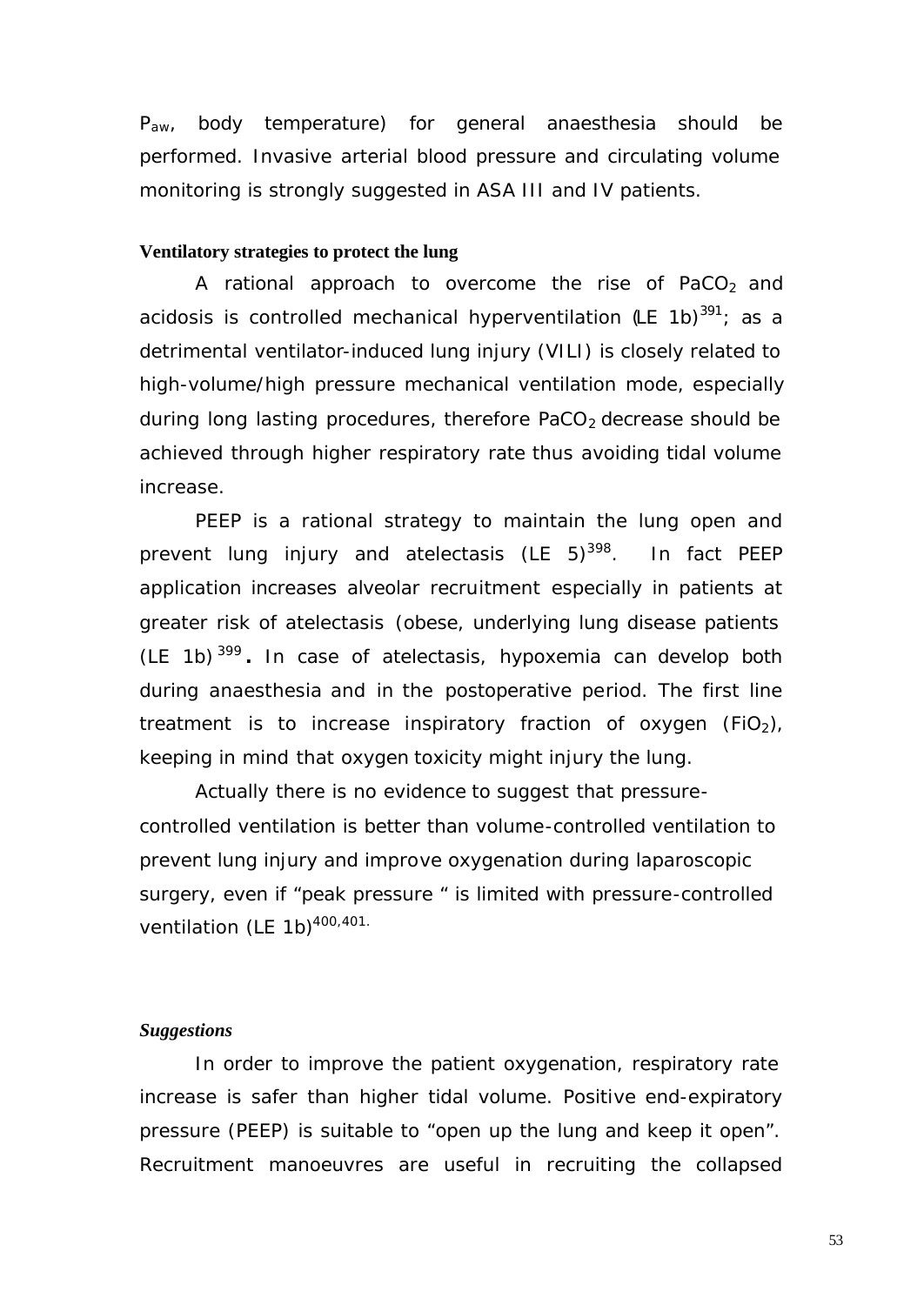alveoli.

#### **Non ventilatory strategies to protect the lung: positioning and anaesthesia**

Reverse Trendelenburg position improves respiratory mechanisms and oxygenation, while the Trendelenburg position worsens lung compliance during PP (LE 3b) $402$ . In a recent review Valenza et al  $(LE 5)^{398}$  reported that head-up positioning alone or PEEP in supine position have the same effects on lung volume and oxygenation, while  $P_{aw}$  is lower in the beach-chair position. However the Authors prefer head–up positioning, if appropriate, to protect the lung. In case of Trendelenburg position, a close monitoring of  $P_{aw}$  is mandatory to titrate the mechanical ventilation parameters so as to prevent lung strain and atelectasis formation.

At the moment, there are no available data to make either inhalational or intravenous anaesthesia preferable for laparoscopy. However in 1998 Gehring and co-authors found  $PaCO<sub>2</sub>$  levels significantly higher and  $PaO<sub>2</sub>$  concentrations significantly lower in patients undergoing isoflurane anaesthesia rather than in patients undergoing propofol anaesthesia (LE 1b) $403$ .

#### *Suggestions*

The reverse Trendelenburg position is associated with an improvement of lung compliance and a decrease of  $P_{aw}$ . In the Trendelenburg position it is mandatory to strictly monitor the  $P_{aw}$  in order to titrate the mechanical ventilation parameters so as to prevent lung strain and atelectasis formation.

## **Anaesthesia and laparoscopic surgery in obese patients**

The obese patient is generally evaluated as a complicated patient. Merkow found an adverse correlation between body mass index (BMI) and short -term outcomes in cancer patients undergoing open colectomy. The morbidly obese group was found to have a higher morbidity rate than normal weight patients, particularly in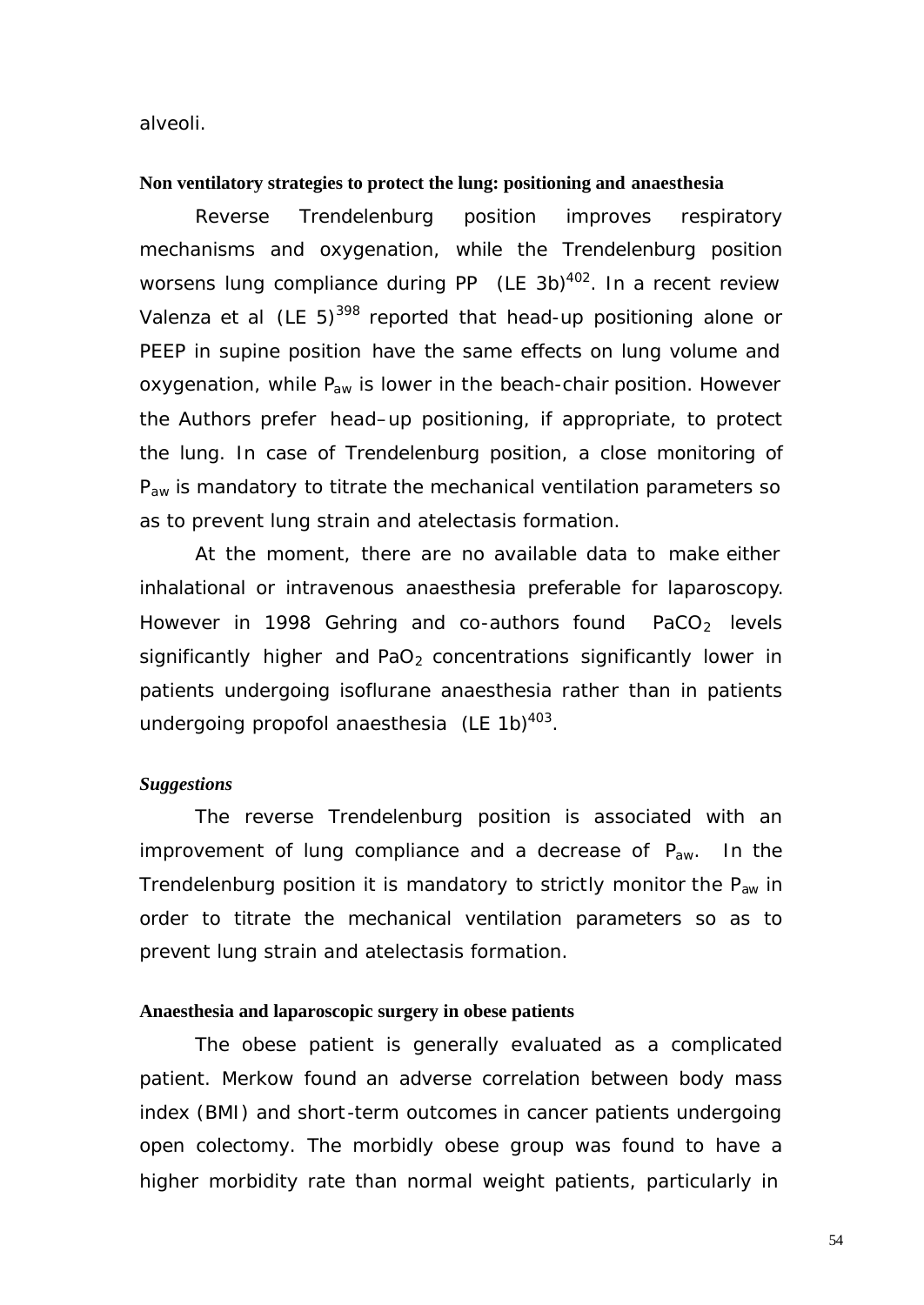relation to such complications as wound infection, dehiscence, pulmonary embolism, and renal failure (LE 1a)<sup>404</sup>. At the same time Scheidbach et al. evaluated laparoscopic colorectal resection in overweight, obese, and morbidly obese patients and reported equivalent outcomes for these groups; however no extensive investigation of the correlation between the degree of BMI, the feasibility of laparoscopic colon resection, the benefits, and the short-term outcomes was provided (LE 1a)<sup>405</sup>. Respiratory function is markedly impaired in morbidly obese patients (BMI =40 kg/m<sup>3</sup>) undergoing laparoscopic surgery. Several factors contribute to affect pulmonary function: supine position, muscle paralysis, and PP (LE  $2b)$   $406$ ,  $407$ The related reduced functional residual capacity, increased closing volume, and consequent atelectasis (EL 3a)<sup>408,409</sup> increase the risk for postoperative respiratory complications (LE 1b)<sup>410</sup> and prolonged hospital length of stay  $(LE 1b)^{411}$ . Almarakbi found that recruitment with the inspiratory manoeuvre repeated every 10 min followed by PEEP application of 10 cm H2O was associated with the best intraoperative respiratory compliance, that is a PaCO2 decrease and PaO2 increase in obese patients undergoing laparoscopic gastric banding without adverse events (LE  $1b)^{401}$ .

Intraoperative ventilatory strategies should be adopted to improve gas exchange and prevent Ventilation Induced Lung Injury (VILI). If these strategies are followed, laparoscopic procedures may be performed even in morbidly obese patients, with clinical outcomes (recovery of intestinal function and LOS) equivalent to those for non-obese patients. However, the complication rate (morbidity and conversion rates) is higher for morbidly obese patients undergoing LC than for non-obese patients.

#### *Suggestions*

The morbidly obese group has a higher morbidity rate than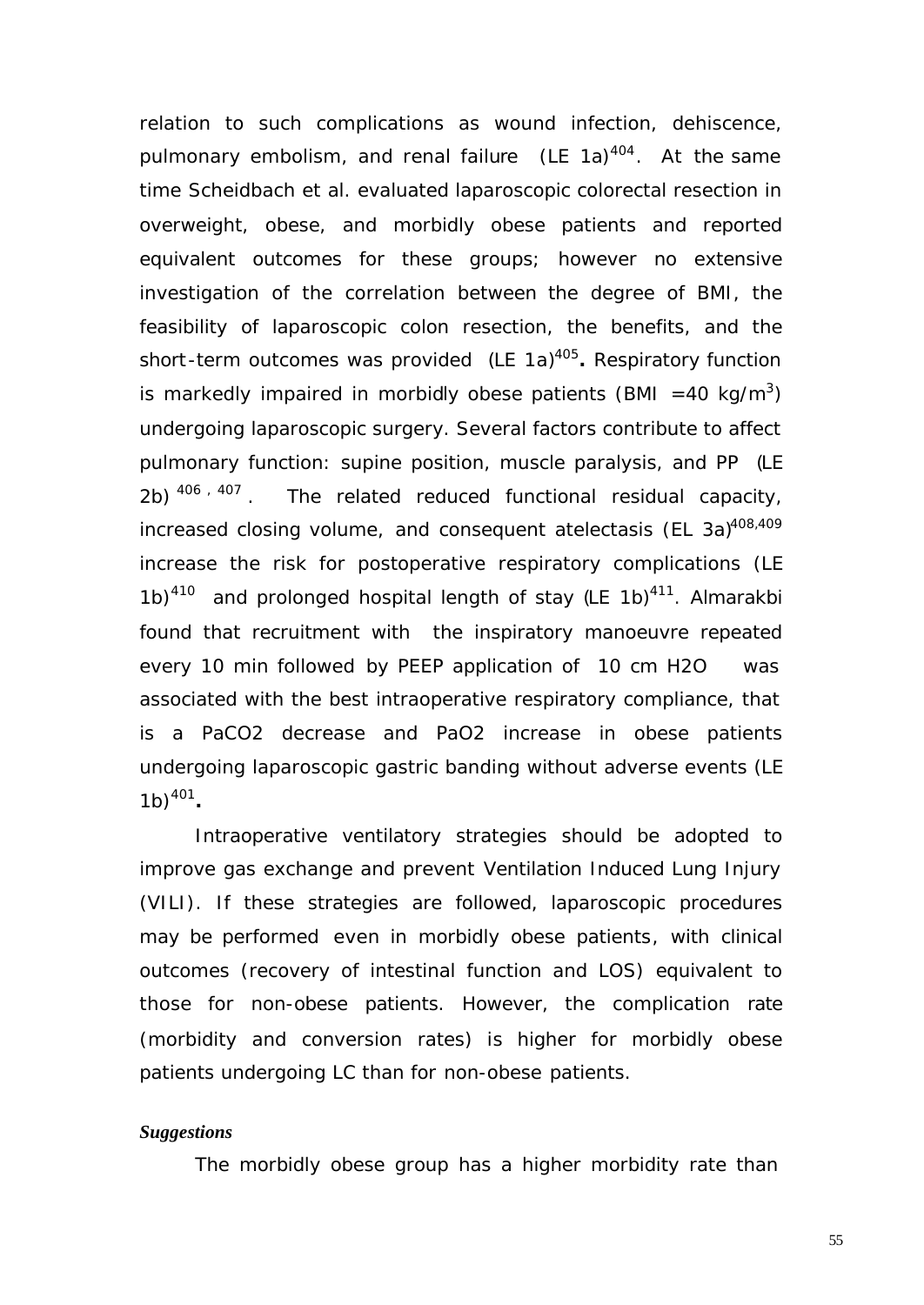normal weight patients. As the most frequent complications are respiratory, intraoperative ventilatory strategies should be adopted to improve gas exchange and prevent Ventilation Induced Lung Injury (VILI).

## **Anaesthesia and laparoscopic surgery in pregnant patients**

According to some evidences in the literature, laparoscopic surgery in pregnancy seems to be a safe option. The most common indications are cholelithiasis, appendicitis, persistent ovarian cyst, adnexal torsion (LE 5)<sup>412,413</sup>, splenectomy (LE 4)<sup>414</sup>, heterotopic pregnancies and adrenal pheochromocytoma (LE 4)<sup>415</sup>. Interestingly Sagiv reported a significant number of successful cases of laparoscopic surgery for extrauterine pregnancy in hemodynamically unstable patients (LE 2b)<sup>416</sup>. However changes in respiratory and cardiovascular function may be present: adding PP to an abdomen during pregnancy is generally associated with significant increase in peak airway pressure, decrease in functional reserve capacity, increased pulmonary shunt, increased alveolar-arterial oxygen gradient, decreased respiratory compliance (LE 4)  $417$ . As a consequence anaesthesiologists should pay special attention to patient positioning during surgery and the physiologic and mechanical effects following  $CO<sub>2</sub>$  PP realization.

 $CO<sub>2</sub>$  and fetal heart monitoring and prophylaxis for deep vein thrombosis should be performed during laparoscopic procedures. End-tidal carbon dioxide and maternal blood pressure should be respectively maintained between 32– 34 mm/Hg and within 20% of baseline values. Finally abdominal insufflation pressure of carbon dioxide should not rise above  $12-15$  mm/Hg. (LE  $5)^{418}$ . The Society of American Gastrointestinal Endoscopic Surgeons (SAGES) published guidelines for laparoscopic surgery during pregnancy that include perioperative monitoring of arterial blood gases as well as perioperative fetal and uterine monitoring reinforced in a practice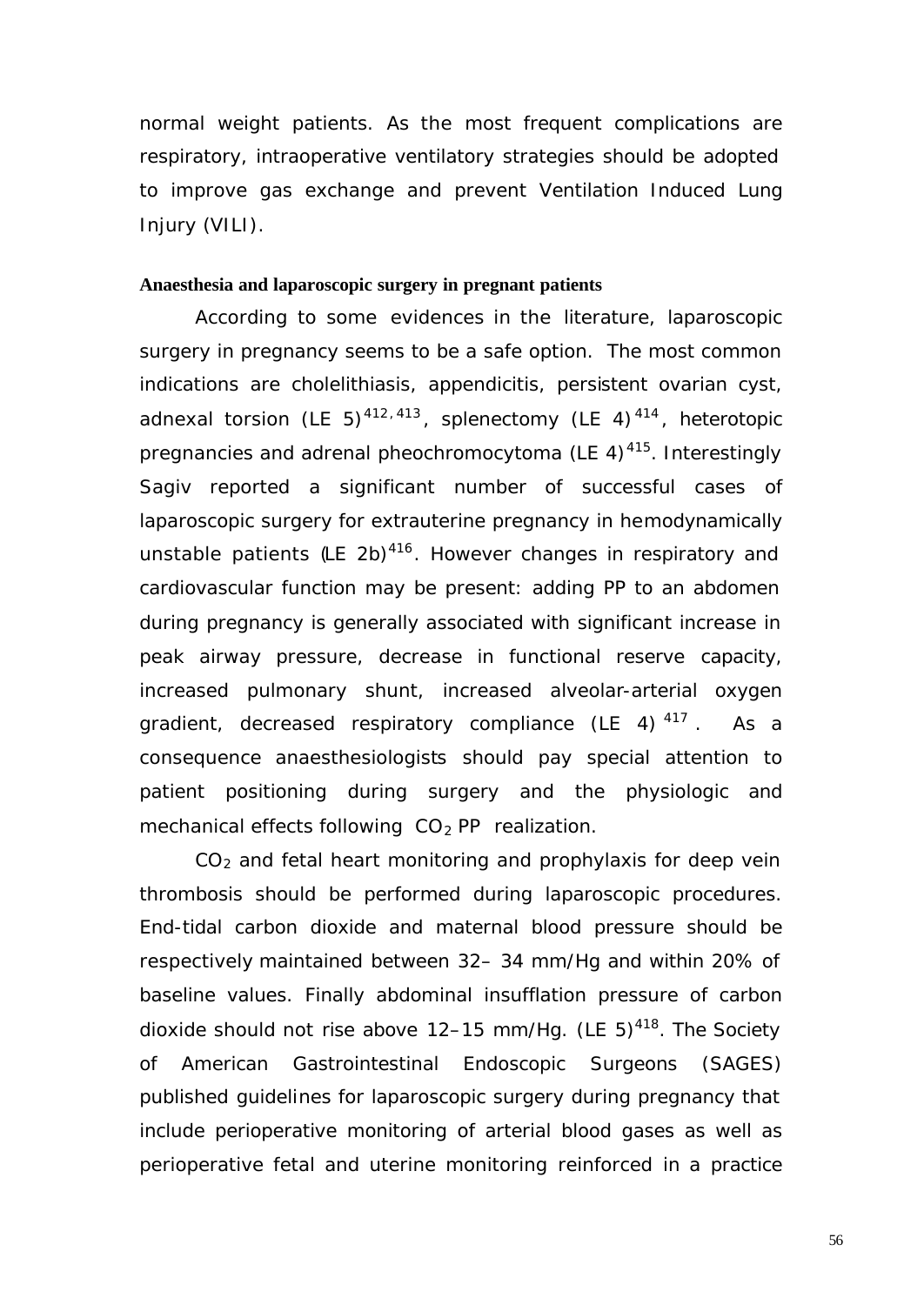guideline in 2000. However the anaesthesia management for pregnant women undergoing laparoscopic surgery does not differ from anaesthesia during pregnancy for any other procedure (LE 5)<sup>419</sup> **.**

#### *Suggestions*

Changes in respiratory and cardiovascular function may be observed in pregnant women: adding PP to an abdomen may lead to a significant increase in peak airway pressure, decrease in functional reserve and capacity, increased pulmonary shunt, increased alveolar-arterial oxygen gradient and decreased respiratory compliance. As a consequence, special attention should be paid to patient positioning during surgery and to the physiologic and mechanical effects following  $CO<sub>2</sub>$  pneumoperitoneum realization.

<sup>&</sup>lt;sup>1</sup> Grundmann RT, Petersen M, Lippert H, Meyer F Das acute (chirurghische) abdomenepidemiologie, diagnostik und allgemeine prinzipien des managements. Z. Gastroenterol 2010, 48: 696-706

<sup>&</sup>lt;sup>2</sup> Sauerland S, Agresta F, Bergamaschi R, Borzellino G, Budzynsky A, Champault G, Fingerhut A, Isla A, Johansson M, Lundorff P, Navez B, Saad S, Neugebauer EA (2006) Laparoscopy for abdominal emergencies: evidence based guidelines of the European Association for Endoscopic Surgery. Surg Endosc 20(1):14–29.

<sup>&</sup>lt;sup>3</sup> Eccles M, Mason J How to develop cost-conscious guidelines. Health Technology Assessment 2001, Vol. 5, No 16

<sup>&</sup>lt;sup>4</sup> Scottish Intercollegiate Guidelines Netwok. SIGN 50 a guideline developer's handbook. Revised Edition January 2008

<sup>&</sup>lt;sup>5</sup> National Guidelines System (SNLG) - Italian National Institute of Health (ISS) - Novembre 2009, available at www.snlg-iss.it

<sup>6</sup> Hirota M, Takada T, Kawarada Y, Nimura Y, Miura F, Hirata K, Mayumi T, Yoshida M, Strasberg S, Pitt H, Gadacz TR, de Santibanes E, Gouma DJ, Solomkin JS, Belghiti J, Neuhaus H, Büchler MW, Fan ST, Ker CG, Padbury RT, Liau KH, Hilvano SC, Belli G, Windsor JA, Dervenis C (2007) Diagnostic criteria and severity assessment of acute cholecystitis: Tokyo Guidelines. J Hepatobiliary Pancreat Surg. 14(1):78-82

 $^7$  Kiviluoto T, Siren J, Luukkonen P, Kivilaakso E (1998) Randomised trial of laparoscopic versus open cholecystectomy for acute and gangrenous cholecystitis. Lancet 351: 321– 325

<sup>&</sup>lt;sup>8</sup> Johansson M, Thune A, Nelvin L, Stiernstam M, Westman B, Lundell L (2005) Randomized clinical trial of open versus laparoscopic cholecystectomy in the treatment of acute cholecystitis. Br J Surg 92: 44–49

<sup>&</sup>lt;sup>9</sup> Csikesz N, Ricciardi R, Tseng JF, Shah SA (2008) Current status of surgical management of acute cholecystitis in the United States. World J Surg 32(10):2230-6.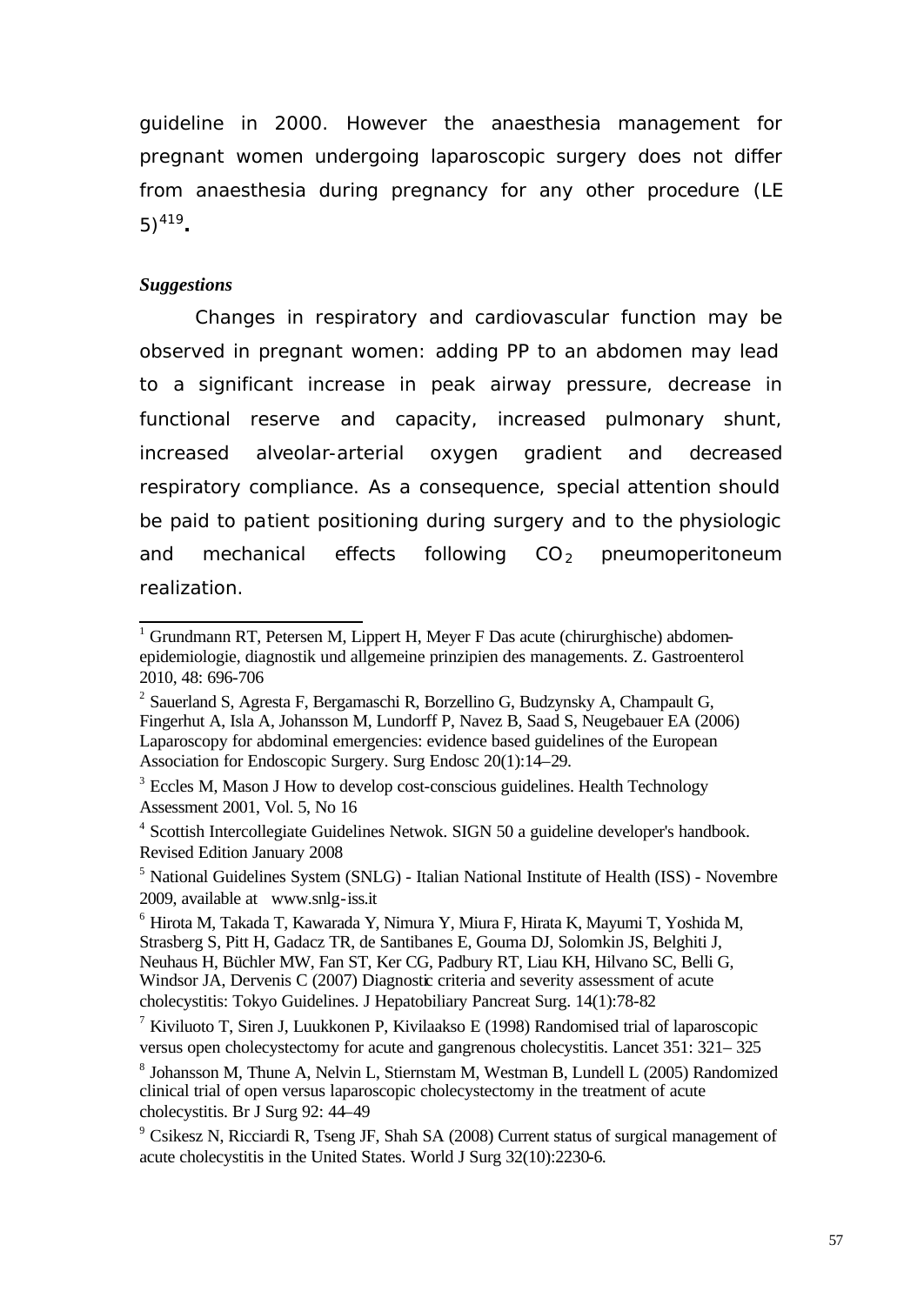l <sup>10</sup> Boo YJ, Kim WB, Kim J, Song TJ, Choi SY, Kim YC, Suh SO (2007) Systemic immune response after open versus laparoscopic cholecystectomy in acute cholecystitis: a prospective randomized study. Scand J Clin Lab Invest. 67(2):207-14.

<sup>11</sup> Schietroma M, Carlei F, Cappelli S, Pescosolido A, Lygidakis NJ, Amicucci G. (2007) Effects of cholecystectomy (laparoscopic versus open) on PMN-elastase. Hepatogastroenterology. 54(74):342-5.

<sup>12</sup> Borzellino G, Sauerland S, Minicozzi AM, Verlato G, Di Pietrantonj C, de Manzoni G, Cordiano C. (2008) Laparoscopic cholecystectomy for severe acute cholecystitis. A metaanalysis of results. Surg Endosc 22(1):8-15.

<sup>13</sup> Soleimani M, Mehrabi A, Mood ZA, Fonouni H, Kashfi A, Büchler MW, Schmidt J. (2007) Partial cholecystectomy as a safe and viable option in the emergency treatment of complex acute cholecystitis: a case series and review of the literature. Am Surg 73(5):498-507

<sup>14</sup> Fried, G.M., Barkun, J.S., Sigman, H.H., Joseph L, Clas D, Garzon J, Hinchey EJ, Meakins JL (1994) Factors determining conversion to laparotomy in patients undergoing laparoscopic cholecystectomy. Am. J. Surg. 167:35-41

<sup>15</sup> Brunt LM, Quasebarth MA, Dunnegan DL, Soper NJ. Outcomes analysis of laparoscopic cholecystectomy in the extremely elderly. Surg Endosc. 2001;15:700-705.

<sup>16</sup> Bingener J, Richards ML, Schwesinger WH, Strodel WE, Sirinele KR (2003) Laparoscopic cholecystectomy for elderly patients; gold standard for golden years? Arch Surg 138: 531– 535

<sup>17</sup> Kirshtein B, Bayme M, Bolotin A, Mizrahi S, Lantsberg L (2008) Laparoscopic cholecystectomy for acute cholecystitis in the elderly: is it safe? Surg Laparosc Endosc Percutan Tech 18:334–339

<sup>18</sup> do Amaral PC, Azaro Filho Ede M, Galvao TD et al (2006) Laparoscopic cholecystectomy for acute cholecystitis in elderly patients. JSLS 10:479–483

<sup>19</sup> Pessaux P, Regenet N, Tuech JJ, Rouge C, Bergamaschi R, Arnaud JP (2001) Laparoscopic versus open cholecystectomy: A prospective comparative study in the elderly with acute cholecystitis. Surg Laparosc Endosc Percutan Tech 11/4):252-255

<sup>20</sup> Lujan JA,Sanchez-Bueno F.,Parrilla P.,Robles R., Torralba J A, Gonzalez-Costea R. Laparoscopic vs. open cholecystectomy in patients aged 65 and older(1998) Surg Laparosc Endosc Percutan Tech 8(3):208-210.

 $21$  Chau CH, Tang CN, Siu WT, Ha JP, Li MK (2002) Laparoscopic cholecystectomy versus open cholecystectomy in elderly patients with acute cholecystitis: retrospective study. Hong Kong Med J8: 394–399

<sup>22</sup> Massie MT, Massie LB, Marrangoni AG, D'Amico FJ, Sell HW Advantages of laparoscopic cholecystectomy in the elderly and in patients with high ASA classifications. (1993) J Laparoendosc Surg 3:467-76

 $^{23}$  Van der Linden W, Edlund G (1970) Early versus delayed operation for acute cholecystitis. A controlled clinical trial. Am J Surg 120:7-13

 $24$  Lathinen J, Alhava EM, Aukee S (1978) Acute cholecystitis treated by early and delayed surgery. A controlled clinical trial. Scand J Gastroenterol 13:673-8

<sup>25</sup> Jarvinen HJ, Hastbacka J (1980) Early cholecystectomy for acute cholecystitis: a prospective randomized study. Ann Surg 191:501-5

<sup>26</sup> Norrby S, Herlin P, Holmin T, Sjodahl R, Tegesson C (1983) Early or delayed cholecystectomy in acute cholecystitis? A clinical trial Br J Surg 70:163-5

<sup>27</sup> Kum CK, Goh PM, Isaac JR, Tekant Y, Ngoi SS (1994) Laparoscopic cholecystectomy for acute cholecystitis. Br J Surg 81:1651-4

<sup>28</sup> Kum CK, Eypasch E, Lefering R, Math D, Paul A, Neugebauer E, Troidl H (1996)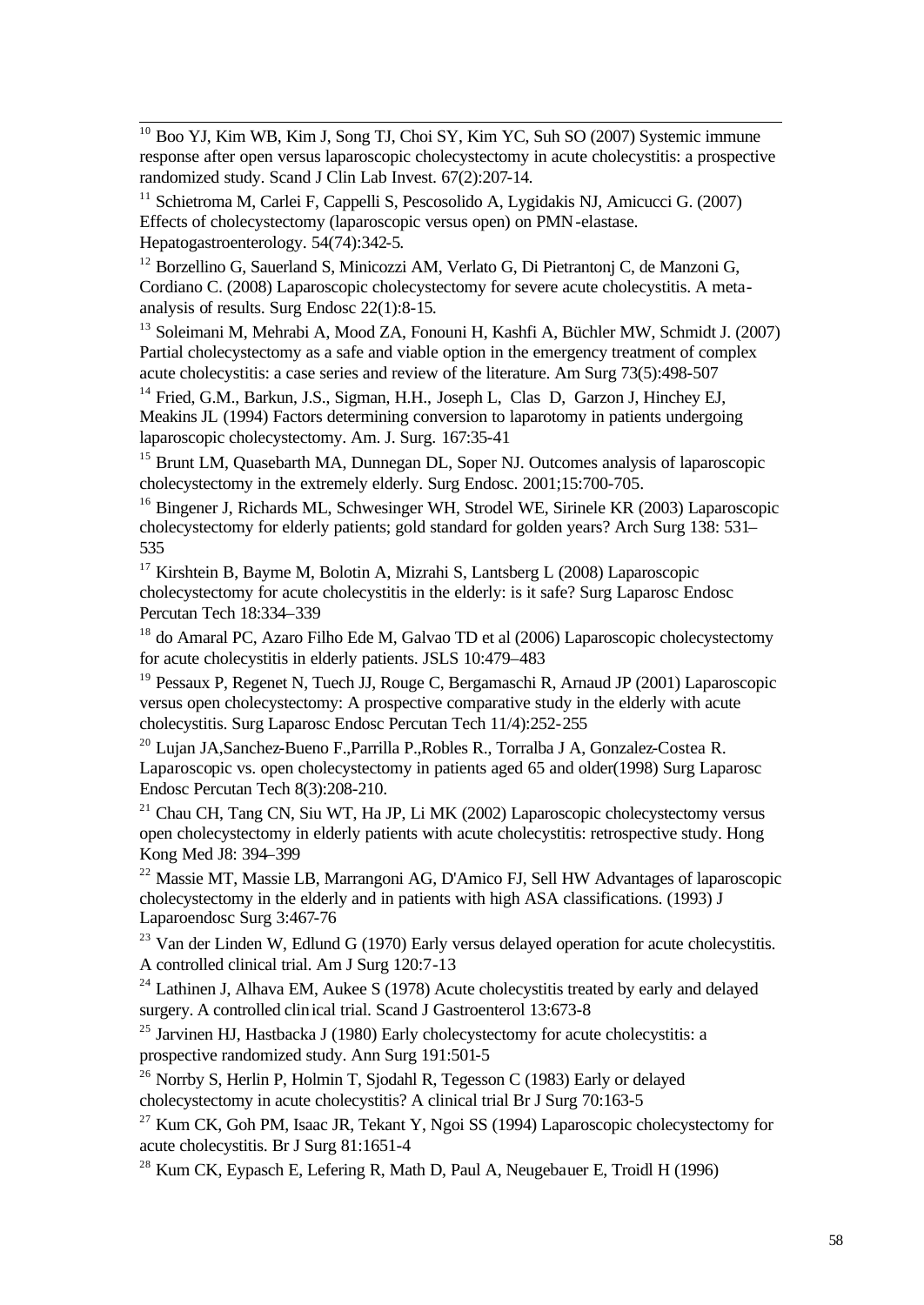Laparoscopic cholecystectomy for acute cholcystitis: is it really safe? World J Surg 20:43-9

l

 $^{29}$  Lai PBS, Kwong KH, Leung KL, Kwok SPY, Chan ACW, Chung SCS, Lau WY (1998) Randomized trial of early *versus* delayed laparoscopic cholecystectomy for acute cholecystitis. Br J Surg 85(6):764-7

<sup>30</sup> Lo C, Liu C, Fan S, Lai ECS, Wong J (1998) Prospective randomized study of early versus delayed laparoscopic cholecystectomy for acute cholecystitis. Ann Surg 227(4):461-7

<sup>31</sup> Dàvila D, Manzanares C, Pichò ML, Albors P, Càrdenas F, Fuster E (1999) Experience in the treatment (early vs delayed) of acute cholecystitis via laparoscopy. Cirugia Espanola 66(suppl 1):233

 $32$  Chandler CF, Lane JS, Ferguson P, Thompson JE, Ashley SW. (2000) Prospective evaluation of early versus delayed laparoscopic cholecystectomy for treatment of acute cholecystitis. Am Surg 66:896–900

<sup>33</sup> Johansson M, Thune A, Blomqvist A, Nelvin L, Lundell L (2003) Management of acute cholecystitis in the laparoscopic era: results of a prospective, randomized clinical trial. J Gastrointest Surg 7: 642–645

<sup>34</sup> Serralta AS, Bueno JL, Planells MR, Rodero DR (2003) Prospective evaluation of emergency versus delayed laparoscopic cholecystectomy for early cholecystitis. Surg Laparosc Endosc Percutan Tech 13: 71–75

<sup>35</sup> Kolla SB, Aggarwal S, Kumar A, Kumar R, Chumber S, Parshad , R, Seenu V (2004) Early versus delayed laparoscopic cholecystectomy for acute cholecystitis: a prospective randomized trial. Surg Endosc 18: 1323–1327

<sup>36</sup> Papi C, Catarci M, DÕAmbrosjo L, Gili L, Koch M, Grassi GB, Capurso L (2004) Timing of cholecystectomy for acute calculous cholecystitis: a meta-analysis. Am J Gastroenterol 99: 147– 155

 $37$  Shikata S, Noguchi Y, Fukui T (2005) Early ersus delayed cholecystectomy for acute cholecystitis: a meta-analysis of randomized controlled trials . Surg Today 35:553–560

<sup>38</sup> Lau H, Lo Y, Patil NG, Yuen WK (2006) Early versus delayed-interval laparoscopic cholecystectomy for acute cholecystitis . A metaanalysis . Surg Endosc 20: 82–87

<sup>39</sup> Gurusamy KS, Samraj K (2006) Early versus delayed laparoscopic cholecystectomy for acute cholecystitis. Chochrane Database Syst Rev (4):CD005440

<sup>40</sup> Siddiqui T, MacDonald A, Chong PS, Jenkins JT. (2008) Early versus delayed laparoscopic cholecystectomy for acute cholecystitis: a meta-analysis of randomized clinical trials. Am. J. Surg 195(1):40-47

<sup>41</sup> Gurusamy K, Samraj K, Gluud C, Wilson E, Davidson BR. (2010) Meta-analysis of randomized controlled trials on the safety and effectiveness of early versus delayed laparoscopic cholecystectomy for acute cholecystitis. Br J Surg 97(2):141-150.

<sup>42</sup> Yadav RP, Adhikary S, Agrawal CS, Bhattarai B, Gupta RK, Ghimire A. (2009) Kathmandu Univ Med J (KUMJ) 7(25)16:20

<sup>43</sup> Sánchez Beorlegui J, Lagunas Lostao E, Lamata Hernández F, Monsalve Laguna EC. (2009) Treatment of acute cholecystitis in the elderly: urgent surgery versus medical therapy and surgery delay. Rev Gastroenterol Peru. 29(4):332-40

<sup>44</sup> Riall TS, Zhang D, Townsend CM Jr, Kuo YF, Goodwin JS. (2010) Failure to perform cholecystectomy for acute cholecystitis in elderly patients is associated with increased morbidity, mortality, and cost. J Am Coll Surg. 210(5):668-77, 677-9.

<sup>45</sup> Vetrhus M, Soreide O, Nesvik I, Sondenaa K (2003) Acute cholecystitis: delayed surgery or observation. A randomized clinical trial. Scand J Gastroenterol 38: 985–990

<sup>46</sup> Akyürek N, Salman B, Yüksel O, Tezcaner T, Irkörücü O, Yücel C, Oktar S, Tatlicioglu E. (2005) Management of acute calculous cholecystitis in high-risk patients: percutaneous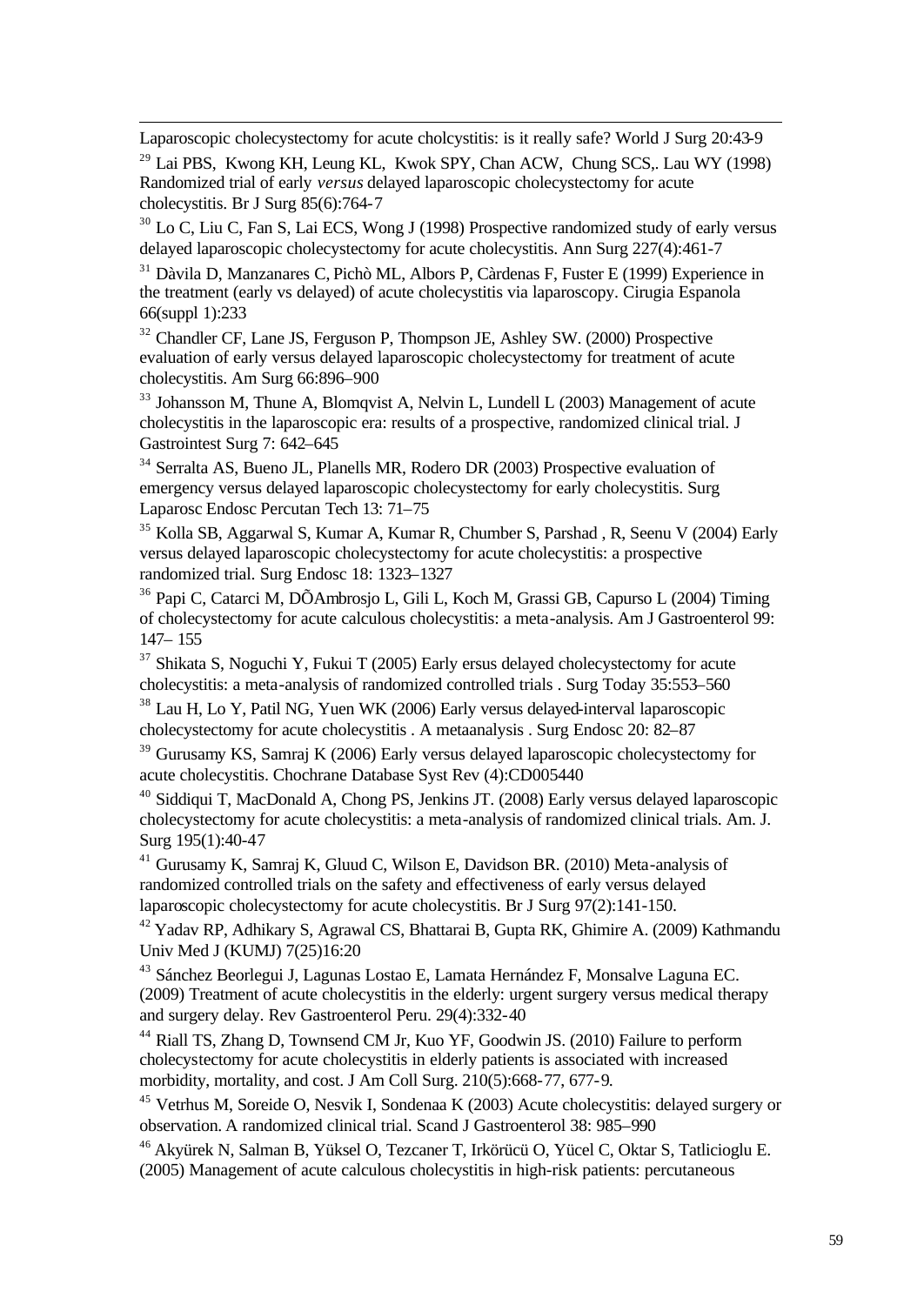cholecystotomy followed by early laparoscopic cholecystectomy. Surg Laparosc Endosc Percutan Tech. 15(6):315-20.

l

<sup>47</sup> Macrì A, Scuderi G, Saladino E, Trimarchi G, Terranova M, Versaci A, Famulari C. (2006) Acute gallstone cholecystitis in the elderly: treatment with emergency ultrasonographic percutaneous cholecystostomy and interval laparoscopic cholecystectomy. Surg Endosc 20(1):88-91

<sup>48</sup> Borzellino G, de Manzoni G, Ricci F, Castaldini G, Guglielmi A, Cordiano C. (1999) Emergency cholecystostomy and subsequent cholecystectomy for acute gallstone cholecystitis in the elderly. Br J Surg 86(12):1521-5.

<sup>49</sup> Kim HJ, Lee SK, Kim MH, Yoo KS, Lim BC, Seo DW, Min YI. (2000) Safety and usefulness of percutaneous transhepatic cholecystoscopy examination in high-risk surgical patients with acute cholecystitis. Gastrointest Endosc 52(5):645-9.

<sup>50</sup> Winbladh A, Gullstrand P, Svanvik J, Sandström P (2009) Systematic review of cholecystostomy as a treatment option in acute cholecystitis. HPB (Oxford). 11(3):183-93.

<sup>51</sup> Macafee DA, Humes DJ, Bouliotis G, Beckingham IJ, Whynes DK, Lobo DN. (2009) Prospective randomized trial using cost-utility analysis of early versus delayed laparoscopic cholecystectomy for acute gallbladder disease. Br J Surg 96(9):1031-40

<sup>52</sup> Wilson E, Gurusamy K, Gluud C, Davidson BR. (2010) Cost-utility and value-ofinformation analysis of early versus delayed laparoscopic cholecystectomy for acute cholecystitis. Br J Surg. 97(2):210-9.

<sup>53</sup> Cengiz Y, Jänes A, Grehn A, Israelsson LA (2005) Randomized trial of traditional dissection with electrocautery versus ultrasonic fundus-first dissection in patients undergoing laparoscopic cholecystectomy. Br J Surg 92(7):810-3.

<sup>54</sup> Catena F, Ansaloni L, Di Saverio S, Gazzotti F, Coccolini F, Pinna AD (2009) Prospective analysis of 101 consecutive cases of laparoscopic cholecystectomy for acute cholecystitis operated with harmonic scalpel. Surg Laparosc Endosc Percutan Tech 19(4):312-6.

<sup>55</sup> Catena F, Ansaloni L, Di Saverio S, Gazzotti F, Coccolini F, Pinna AD (2009) The HAC Trial (Harmonic for Acute Cholecystitis) Study. Randomized, double -blind, controlled trial of Harmonic(H) versus Monopolar Diathermy (M) for laparoscopic cholecystectomy (LC) for acute cholecystitis (AC) in adults. Trials 26;10:34.

<sup>56</sup> Hsieh CH (2003) Early laparoscopic cholecystectomy in patients with acute cholecystitis. Am J Surg 185:344-348

<sup>57</sup> Pezzilli R, Zerbi A, Di Carlo V, Bassi C, Delle Fave GF (2010) Working Group of the Italian Association for the Study of the Pancreas on Acute Pancreatitis. Practical guidelines for acute pancreatitis. Pancreatology 10:523-35

<sup>58</sup> Lowenfels AB, Maisonneuve P, Sullivan T (2009) The changing character of acute pancreatitis: epidemiology, etiology, and prognosis. Curr Gastroenterol Rep 11:97-103

<sup>59</sup> Frey CF, Zhou H, Harvey DJ, White RH (2006) The incidence and case-fatality rates of acute biliary, alcoholic, and idiopathic pancreatitis in California, 1994–2001. Pancreas 33:336-344

<sup>60</sup> Hirota M, Takada T, Kawarada Y, Hirata K, Mayumi T, Yoshida M, Sekimoto M, Kimura Y, Takeda K, Isaji S, Koizumi M, Otsuki M, Matsuno S (2006) JPN Guidelines for the management of acute pancreatitis: severity assessment of acute pancreatitis. J Hepatobiliary Pancreat Surg 13:33-41

<sup>61</sup> Working Party of the British Society of Gastroenterology; Association of Surgeons of Great Britain and Ireland; Pancreatic Society of Great Britain and Ireland; Association of Upper GI Surgeons of Great Britain and Ireland (2005) UK guidelines for the management of acute pancreatitis. Gut 54(suppl 3):1-9

 $62$  Balthazar EJ, Freeny PC, van Sonnenberg E (1994) Imaging and intervention in acute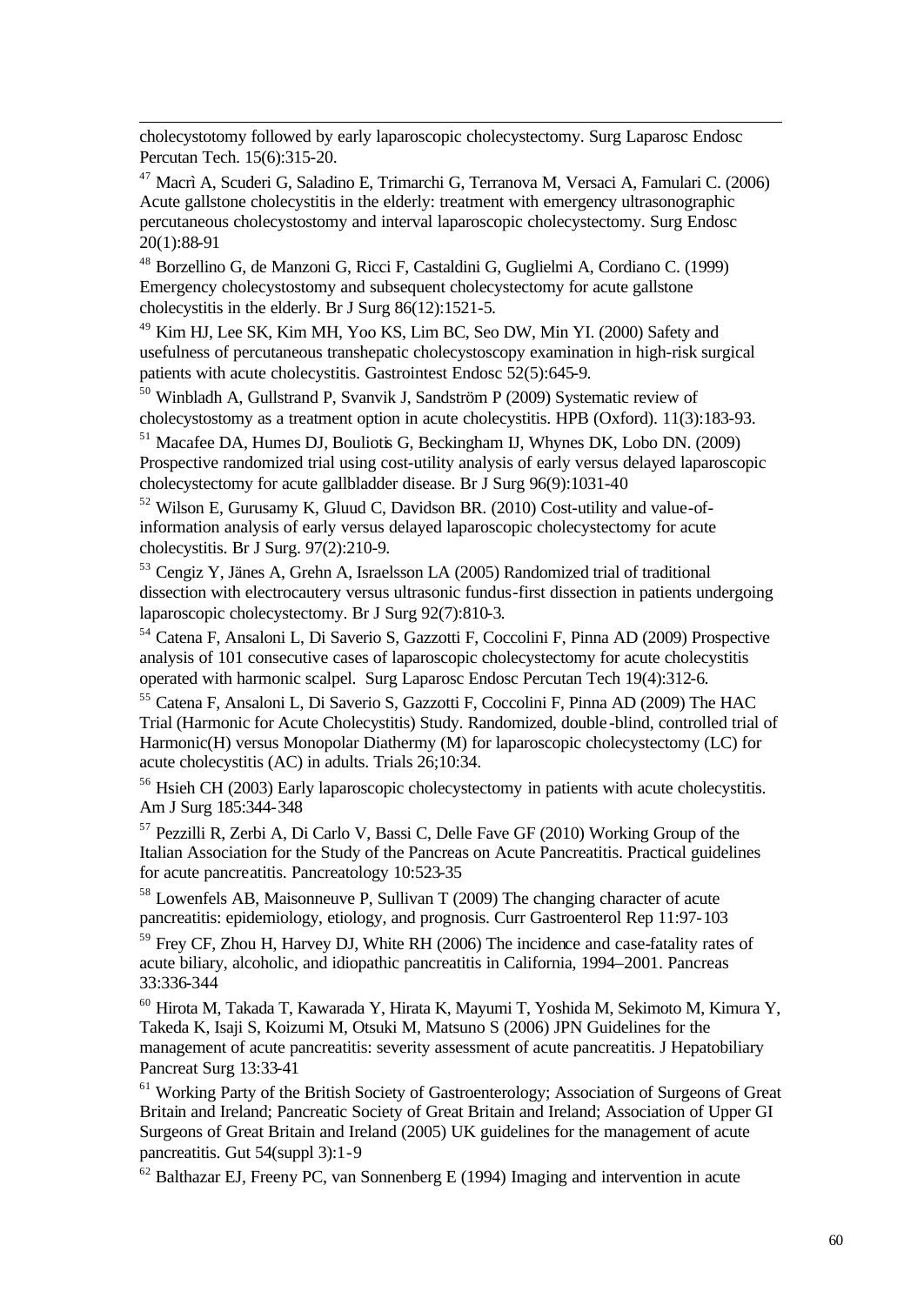pancreatitis. Radiology 193:297-306

l

<sup>63</sup> Aboulian A, Chan T, Yaghoubian A, Kaji AH, Putnam B, Neville A, Stabile BE, de Virgilio C (2010) Early cholecystectomy safely decreases hospital stay in patients with mild gallstone pancreatitis: a randomized prospective study. Ann Surg 251:615-9

<sup>64</sup> Uhl W, Warshaw A, Imrie C, Bassi C, McKay CJ, Lankisch PG, Carter R, Di Magno E, Banks PA, Whitcomb DC, Dervenis C, Ulrich CD, Satake K, Ghaneh P, Hartwig W, Werner J, McEntee G, Neoptolemos JP, Büchler MW, International Association of Pancreatology (2002) IAP Guidelines for the Surgical Management of Acute Pancreatitis. Pancreatology 2:565-573

<sup>65</sup> Kimura Y, Takada T, Kawarada Y et al (2006) JPN Guidelines for the management of acute pancreatitis: treatment of gallstone induced acute pancreatitis. J Hepatobiliary Pancreat Surg 13:56-60

<sup>66</sup> Nebiker CA, Frey DM, Hamel CT, Oertli D, Kettelhack C (2009) Early versus delayed cholecystectomy in patients with biliary acute pancreatitis. Surgery 145:260-264

<sup>67</sup> Sinha R (2008) Early laparoscopic cholecystectomy in acute biliary pancreatitis: the optimal choice? HPB (Oxford) 10:332-335

 $68$  Taylor E, Wong C (2004) The optimal timing of laparoscopic cholecystectomy in mild gallstone pancreatitis. Am Surg 70:971-97

 $69$  Cameron DR, Goodman AJ (2004) Delayed cholecystectomy for gallstone pancreatitis: readmissions and outcomes. Ann R Coll Surg Engl 86:358-362

<sup>70</sup> Williams EJ, Green J, Beckingham I, Parks R, Martin D, Lombard M; British Society of Gastroenterology (2008) Guidelines on the management of common bile duct stones (CBDS). Gut 57:1004-21

<sup>71</sup> Fernández-Esparrach G, Ginès A, Sánchez M, Pagés M, Pellisé M, Fernández-Cruz L, López-Boado MA, Quintó L, Navarro S, Sendino O, Cárdenas A, Ayuso C, BordasJM, Llach J, Castells A (2007) Comparison of endoscopic ultrasonography and magnetic resonance cholangiopancreatography in the diagnosis of pancreatobiliary diseases: a prospective study. Am J Gastroenterol 102:1632-9

 $72$  Petrov MS, Savides TJ (2009) Systematic review of endoscopic ultrasonography versus endoscopic retrograde cholangiopancreatography for suspected choledocholithiasis. Br J Surg 96:967-974

<sup>73</sup> Ayub K, Imada R, Slavin J (2004) Endoscopic retrograde cholangiopancreatography in gallstone-associated acute pancreatitis. Cochrane Database Syst Rev CD003630

<sup>74</sup> Rogers SJ, Cello JP, Horn JK, Siperstein AE, Schecter WP, Campbell AR, Mackersie RC, Rodas A, Kreuwel HT, Harris HW (2010) Prospective randomized trial of LC+LCBDE vs ERCP/S+LC for common bile duct stone disease. Arch Surg 145:28-33

<sup>75</sup> Morino M, Baracchi F, Miglietta C, Furlan N, Ragona R, Garbarini A (2006) Preoperative endoscopic sphincterotomy versus laparoendoscopic rendezvous in patients with gallbladder and bile duct stones. Ann Surg 244:889-893

<sup>76</sup> Clayton ES, Connor S, Alexakis N, Leandros E (2006) Metaanalysis of endoscopy and surgery versus surgery alone for common bile duct stones with the gallbladder in situ. Br J Surg 93:1185-1191

<sup>77</sup> Martin DJ, Vernon DR, Toouli J (2006) Surgical versus endoscopic treatment of bile duct stones. Cochrane Database Syst Rev 19;(2): CD003327

<sup>78</sup> Mier J, Leon EL, Castillo A, Robledo F, Blanco R. Early versus late necrosectomy in severe necrotizing pancreatitis (1997) Am J Surg 173:71-75. doi: 10.1016/S0002-9610(96)00425-4

<sup>79</sup> Adamson GD, Cuschieri A (2003) Multimedia article. Laparoscopic infracolic necrosectomy for infected pancreatic necrosis. Surg Endosc 17:1675. doi: 10.1007/s00464- 003-0041-6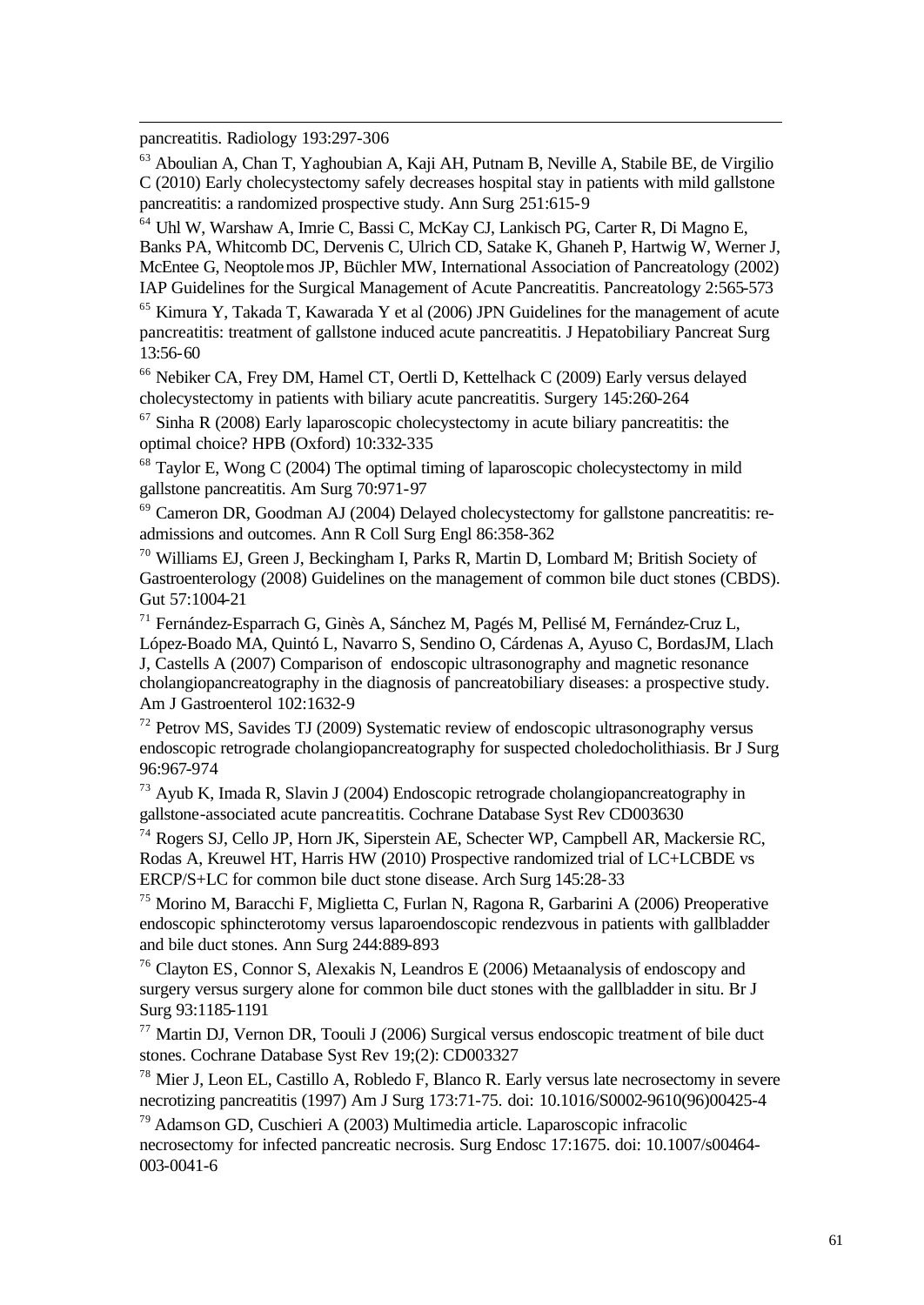l <sup>80</sup> Horvath KD, Kao LS, Wherry KL, Pellegrini CA, Sinanan MN (2001) A technique for laparoscopic-assisted percutaneous drainage of infected pancreatic necrosis and pancreatic abscess. Surg Endosc 15:1221-5

<sup>81</sup> Besselink MG, van Santvoort HC, Schaapherder AF, van Ramshorst B, van Goor H, Gooszen HG; Dutch Acute Pancreatitis Study Group (2007) Feasibility of minimally invasive approaches in patients with infected necrotizing pancreatitis. Br J Surg 94:604-8

<sup>82</sup> Gardner TB, Coelho-Prabhu N, Gordon SR, Gelrud A, Maple JT, Papachristou GI, Freeman ML, Topazian MD, Attam R, Mackenzie TA, Baron TH (2011) Direct endoscopic necrosectomy for the treatment of walled-off pancreatic necrosis: results from a multicenter U.S. series. Gastrointest Endosc 2011 Jan 13 (Epub ahead of print) PMID: 21237454

<sup>83</sup> Horvath K, Freeny P, Escallon J, Heagerty P, Comstock B, Glickerman DJ, Bulger E, Sinanan M, Langdale L, Kolokythas O, Andrews RT (2010) Safety and efficacy of videoassisted retroperitoneal debridement for infected pancreatic collections: a multicenter, prospective, single -arm phase 2 study. Arch Surg 145:817-25

<sup>84</sup> Van Santvoort HC, Besselink MG, Bakker OJ, Hofker HS, Boermeester MA, Dejong CH, van Goor H, Schaapherder AF, van Eijck CH, Bollen TL, van Ramshorst B, Nieuwenhuijs VB, Timmer R, Laméris JS, Kruyt PM, Manusama ER, van der Harst E, van der Schelling GP, Karsten T, Hesselink EJ, van Laarhoven CJ, Rosman C, Bosscha K, de Wit RJ, Houdijk AP, van Leeuwen MS, Buskens E, Gooszen HG; Dutch Pancreatitis Study Group (2010) A step-up approach or open necrosectomy for necrotizing pancreatitis. N Engl J Med 362:1491- 1502

<sup>85</sup> Mentula P, Hienonen P, Kemppainen E, Puolakkainen P, Leppäniemi A (2010) Surgical decompression for abdominal compartment syndrome in severe acute pancreatitis. Arch Surg 145:764-9

<sup>86</sup> De Waele JJ, Leppäniemi AK (2009) Intra-abdominal hypertension in acute pancreatitis. World J Surg 33:1128-33

 $87$  Chen H, Li F, Sun JB, Jia JG (2008) Abdominal compartment syndrome in patients with severe acute pancreatitis in early stage. World J Gastroenterol 14:3541-8

<sup>88</sup> Semm K. Die endoskopische appendektomie. Gynakol Prax. 1983;7:131

<sup>89</sup> Korndorffer JR Jr, Fellinger E, Reed W. SAGES guideline for laparoscopic appendectomy. Surg Endosc. 2010;24(4):757-61.

<sup>90</sup> Vettoretto N, Gobbi S, Corradi A, Ricciardelli L, Belli F, Piccolo D, Mannino L. Consensus conference on laparoscopic appendectomy: development of guidelines. Colorectal Dis. 2011. DOI:10.1111/j.1463-1318.2011.02557.x [e-pub ahead of print]

<sup>91</sup> Toorenvliet BR, Wiersma F, Bakker RFR, Merkus JWS, Breslau PJ, Hamming JF. Routine ultrasound and limited computed tomography for the diagniosis of acute appendicitis. World J Surg 2010;34:2278-85

 $92$  Al-Khayal KA, Al-Omran MA. Computed tomography and ultrasonography in the diagnosis of equivocal acute appendicitis. A meta-analysis. Saudi Med J. 2007;28(2):173-80.

<sup>93</sup> Sauerland S, Lefering R, Neugebauer EA. Laparoscopic versus open surgery for suspected appendicitis. Cochrane Database Syst Rev. 2004;(4):CD001546

 $94$  Kirshtein B, Perry ZH, Mizrahi S, Lantsberg L. Value of laparoscopic appendectomy in the elderly patient. World J Surg. 2009;33918-22

<sup>95</sup> Corneille MG, Steigelman MB, Myers JG, Jundt J, Dent DL, Lopez PP, Cohn SM, Stewart RM. Laparoscopic appendectomy is superior to open appendectomy in obese patients. Am J Surg. 2007;194(6):877-80

<sup>96</sup> Tzovaras G, Baloyiannis I, Kouritas V, Symeonidis D, Spyridakis M, Poultsidi A, Tepetes K, Zacharoulis D. Laparoscopic versus open appendectomy in men: a prospective randomized trial. Surg Endosc. 2010;24(12):2987-92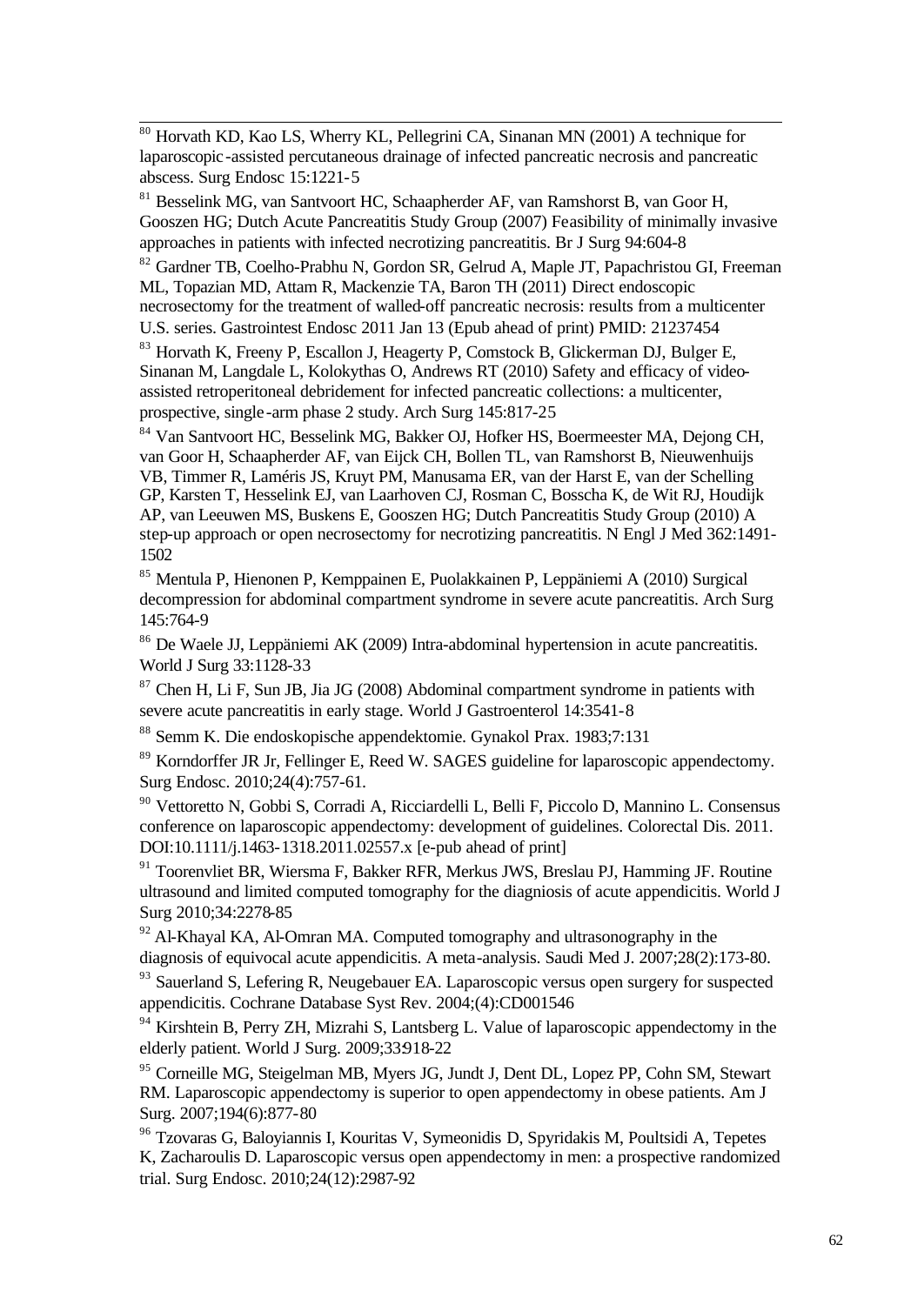$\overline{97}$ Markides G, Subar D, Riyad K. Laparoscopic versus open appendectomy in adults with complicated appendicitis: a systematic review and meta-analysis. World J Surg. 2010;34:2026-40

<sup>98</sup> Dindo D, Demartines N, Clavien PA. Classification of surgical complications. A new proposal with evaluation in a cohort of 6336 patients and results of a survey. Ann Surg. 2004;240(2):205-13

<sup>99</sup> Ohno Y, Furui J, Kanematsu T. Treatment strategy when using intraoperative peritoneal lavage for perforated appendicitis in children: a preliminary report. Pediatr Surg Int. 2004;20:534-7

<sup>100</sup> Kapischke M, Caliebe A, Tepel J, Schulz T, Hedderich J. Open versus laparoscopic appendectomy: a critical review. Surg Endosc. 2006;20:1060-8

<sup>101</sup> Jackson H, Granger S, Price R, Rollins M, Earle D, Richardson W, Fanelli R. Diagnosis and laparoscopic treatment of surgical diseases during pregnancy: an evidence-based review. Surg Endosc. 2008;22(9):1917-27

 $102$  Walsh CA, Tang T, Walsh SR. Laparoscopic vs open appendectomy in pregnancy: a systematic review. Int J Surg. 2008;6:339-44

<sup>103</sup> Grimes C, Chin D, Bailey C, Gergely S, Harris A. Appendiceal faecaliths are associated with right iliac fossa pain. Ann R Coll Surg Engl. 2010;92(1):61-4

 $104$  Navez B, Therasse A. Should every patient undergoing laparoscopy for clinical diagnosis of appendicitis have an appendicectomy? Acta Chir Belg. 2003;103(1):87-9

<sup>105</sup> Kazemeier G, in't Hof KH, Saad S, Bonjer HJ, Sauerland S. Securing the appendiceal stump in laparoscopic appendectomy: evidence for routine stapling? Surg Endosc. 2006;20:1473-6

<sup>106</sup> Sauerland S, Kazemier G. Appendix stump closure during laparoscopic appendectomy (Protocol). Cochrane Database of Systematic Reviews. 2007, Issue 2. Art. No.: CD006437

<sup>107</sup> Kollmar O, Z'graggen K, Schilling MK, Buchholz BM, Buchler MW. The suprapubic approach for laparoscopic appendectomy. Surg Endosc. 2002;16:504-8

<sup>108</sup> Sajid MS, Khan MA, Cheek E, Baig MK. Needlescopic versus laparoscopic appendectomy: a systematic review. Can J Surg. 2009;52:129-134

<sup>109</sup> Karl Langer. "Zur Anatomie und Physiologie der Haut. Über die Spaltbarkeit der Cutis". Sitzungsbericht der Mathematisch-naturwissenschaftlichen Classe der Wiener Kaiserlichen Academie der Wissenschaften Abt. 44 (1861)

<sup>110</sup> Teoh AY, Chiu PW, Wong TC, Wong SK, Lai PB, Ng EK. A case-controlled comparison of single-access versus conventional three-port laparoscopic appendectomy. Surg Endosc. 2010 Oct 23. [epub ahead of print]

<sup>111</sup> Park PO, Bergstrom M. Transgastric peritoneoscopy and appendectomy: thoughts on our first experience in humans. Endoscopy. 2010;42:81–4

<sup>112</sup> Kuzma J. Randomized clinical trial to compare the lenght of hospital stay and morbidity for early feeding with opioid-sparing analgesia versus traditional care after open appendectomy. Clin Nutr. 2008;27(5):694-9

<sup>113</sup> Gorenoi V, Dintsios CM, Schonermark M, Hagen A. Laparoskopische vs. offene Appendektomie. Systematische Ubersicht zur medizinischen Wirksamkeit und gesundheitsokonomische Analyse. HTA-Bericht 148. In: Deutsche Agentur fur Health Technology Assessment des Deutschen Instituts fur Medizinische Dokumentation und Information (DAHTA@DIMDI) (Hrsg.). Schriftenreihe Health Technology Assessment (HTA) in der Bundesrepublik Deutschland. DAHTA-Datenbank des DIMDI, Koln

<sup>114</sup> Chu T, Chandhoke RA, Smith PC, Schwaitzberg SD. The impact of surgeon choice on the cost of performing laparoscopic appendectomy. Surg Endosc. 2010 Sep 11. [epub ahead of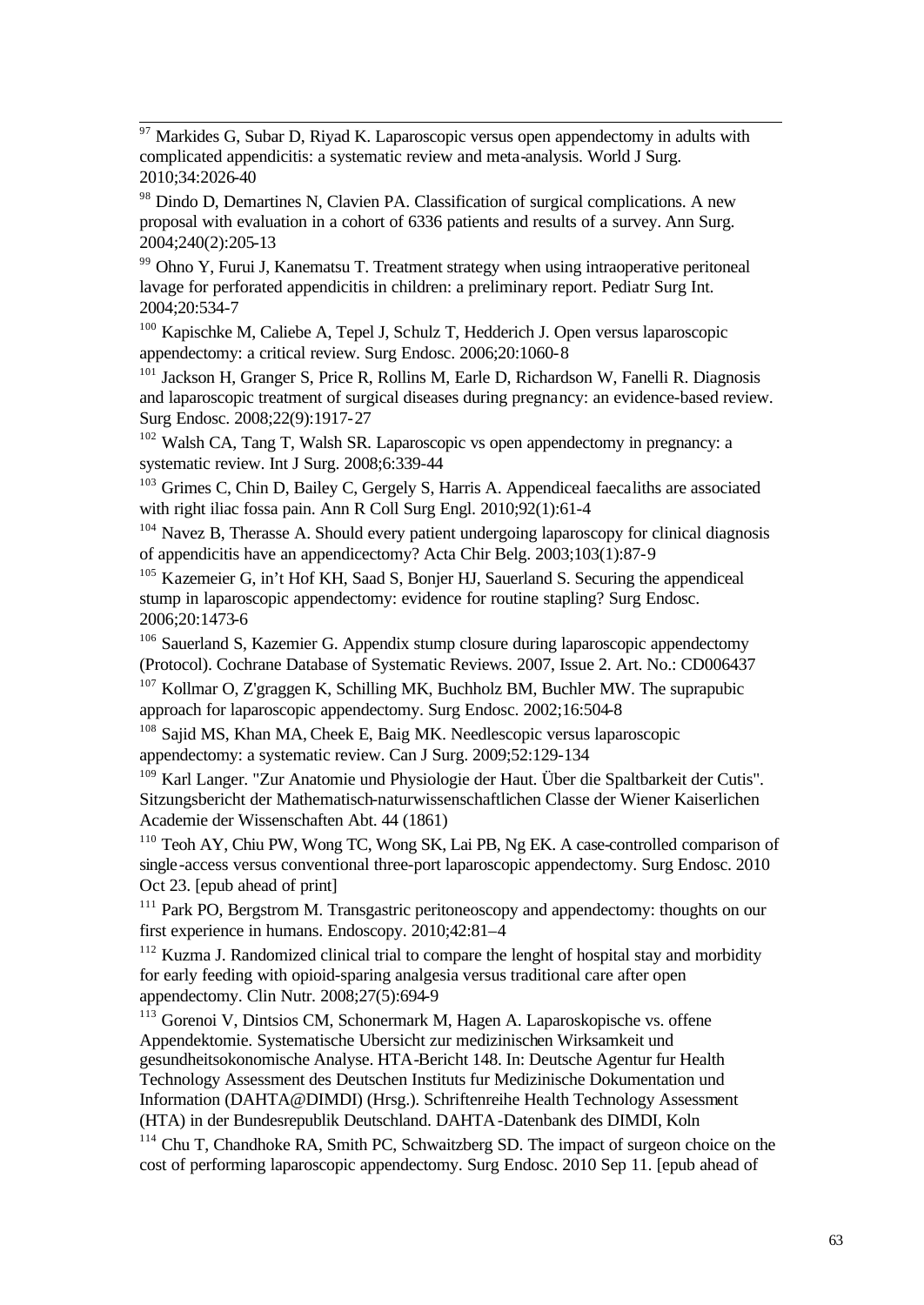#### print]

l

<sup>115</sup> Wong K, Duncan T, Pearson A. Unsupervised laparoscopic appendectomy by surgical trainees is safe and time-effective. Asian J Surg. 2007;30(3):161-6

<sup>116</sup> McWilliams GD, Hill MJ, Dietrich CS 3rd. Gynecologic emergencies. Surg Clin North Am. 2008; 88:265-83.

<sup>117</sup> Chung RS, Diaz JJ, Chari V. Efficacy of routine laparoscopy for the acute abdomen. Surg Endosc. 1998; 12:219-22.

<sup>118</sup> Agresta F, Mazzarolo G, Ciardo LF, Bedin N. The laparoscopic approach in abdominal emergencies: has the attitude changed? A single -center review of a 15-year experience. Surg Endosc. 2008; 22:1255-62.

<sup>119</sup> Porpora MG, Gomel V. The role of laparoscopy in the management of pelvic pain in women of reproductive age. Fertil Steril. 1997; 68:765-79.

<sup>120</sup> Golash V, Willson PD. Early laparoscopy as a routine procedure in the management of acute abdominal pain: a review of 1,320 patients. Surg Endosc. 2005; 19:882-5.

 $121$  Al-Mulhim AS, Nasser MA, Abdullah MM, Ali AM, Kaman L. Emergency laparoscopy for acute abdominal conditions: a prospective study. J Laparoendosc Adv Surg Tech A. 2008; 18:599-602.

<sup>122</sup> Karamanakos SN, Sdralis E, Panagiotopoulos S, Kehagias I. Laparoscopy in the emergency setting: a retrospective review of 540 patients with acute abdominal pain. Surg Laparosc Endosc Percutan Tech. 2010; 20:119-24.

<sup>123</sup> Kontoravdis A, Chryssikopoulos A, Hassiakos D, Liapis A, Zourlas PA. The diagnostic value of laparoscopy in 2365 patients with acute and chronic pelvic pain. Int J Gynaecol Obstet 1996; 52: 243–248.

 $124$  Magos AL, Baumannn R, Turnbull AC. Managing gynaecological emergencies with laparoscopy. Br Med J 1989; 299: 371–374.

<sup>125</sup> Navarrete Aulestia S, Cantele H, Leyba JL, Navarrete M, Navarrete Llopla S. Laparoscopic diagnosis and treatment in gynecologic emergencies. J Soc Laparoendosc Surg 2003; 7:239–242.

<sup>126</sup> Easter DW, Cuschieri A, Nathanson LK, Lavelle-Jones M. The utility of diagnostic laparoscopy for abdominal disorders. Audit of 120 patients. Arch Surg 1992; 127: 379–383.

 $127$  Ou CS, Rowbotham R. Laparoscopic diagnosis and treatment of nontraumatic acute abdominal pain in women. J Laparoendosc Adv Surg Tech A 2000; 10: 41–45.

<sup>128</sup> Promecene PA. Laparoscopy in gynecologic emergencies. Semin Laparosc Surg 2002; 9:64–75.

<sup>129</sup> Valentin L. Characterising acute gynaecological pathology with ultrasound: an overview and case examples. Best Pract Res Clin Obstet Gynaecol. 2009; 23:577-93.

<sup>130</sup> Vandermeer FO, Wong-You-Cheong JJ. Imaging of acute pelvic pain. Clin Obstet Gynecol. 2009; 52:2-20.

<sup>131</sup> Andreotti RF, Lee SI, Choy G, DeJesus Allison SO, Bennett GL, Brown DL, Glanc P, Horrow MM, Javitt MC, Lev-Toaff AS, Podrasky AE, Scoutt LM, Zelop C. ACR Appropriateness Criteria on acute pelvic pain in the reproductive age group. J Am Coll Radiol. 2009; 6:235-41.

<sup>132</sup> Potter AW, Chandrasekhar CA. US and CT evaluation of acute pelvic pain of gynecologic origin in nonpregnant premenopausal patients. Radiographics. 2008; 28:1645-59.

<sup>133</sup> Heverhagen JT, Klose KJ. MR imaging for acute lower abdominal and pelvic pain. Radiographics. 2009; 29:1781-96.

<sup>134</sup> Mikkelsen AL, Felding C. Laparoscopy and ultrasound examination in women with acute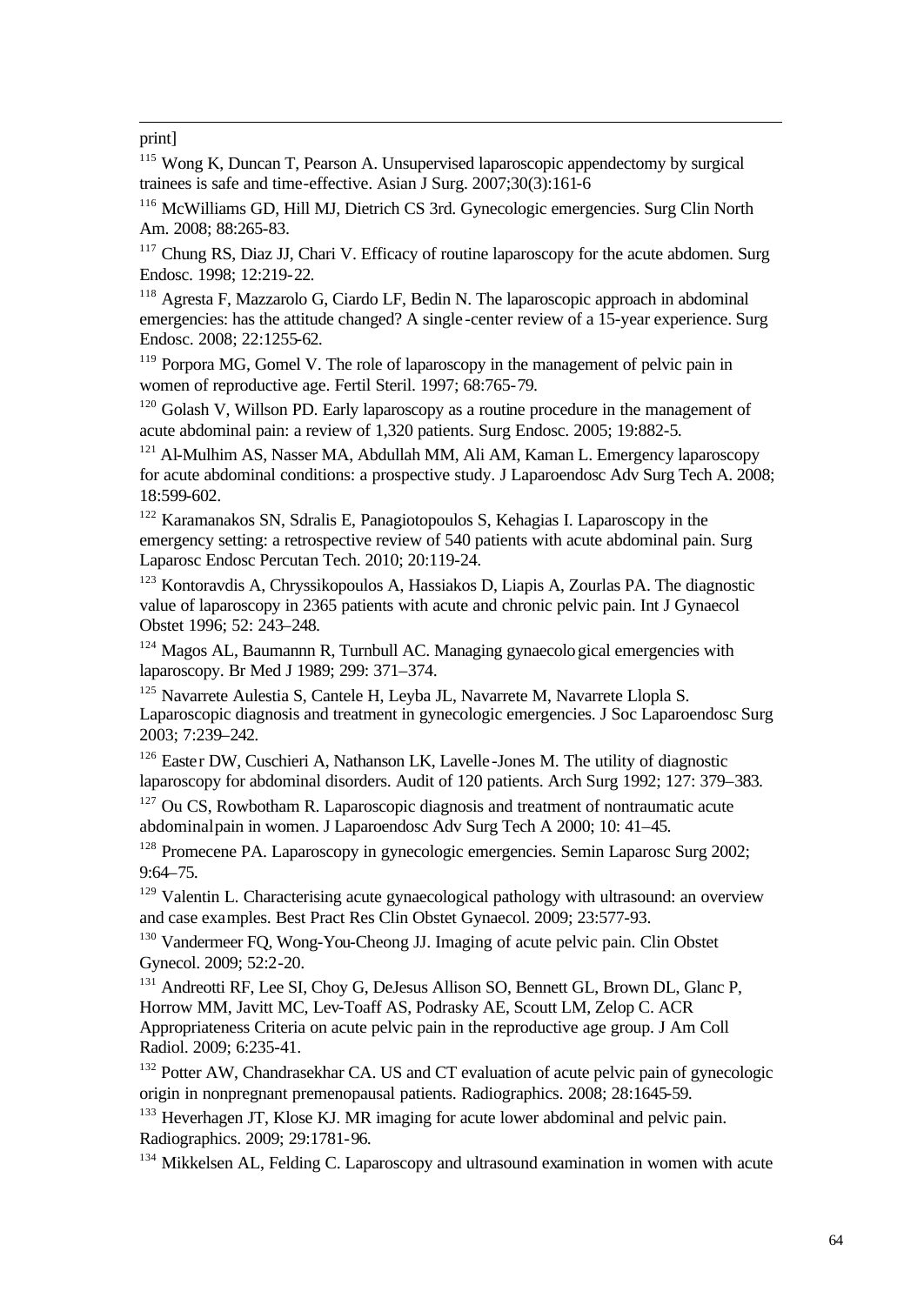pelvic pain. Gynecol Obstet Invest 1990; 30:162–164.

l

<sup>135</sup> Allen LA, Schoon MG Laparoscopic diagnosis of acute pelvic inflammatory disease. Br J Obstet Gynaecol 1983; 90:966–968.

<sup>136</sup> Taylor EW, Kennedy CA, Dunham RH, Bloch JH Diagnostic laparoscopy in women with acute abdominal pain. Surg Laparosc Endosc 1995; 5: 125–128.

<sup>137</sup> Sauerland S, Jaschinski T,Neugebauer EAM. Laparoscopic versus open surgery for suspected appendicitis. CochraneDatabase of Systematic Reviews 2010, Issue 10. Art. No.: CD001546.

<sup>138</sup> Ates M, Sevil S, Bulbul M. Routine use of laparoscopy in patients with clinically doubtful diagnosis of appendicitis. J Laparoendosc Adv Surg Tech A. 2008; 18:189-93.

<sup>139</sup> Varma R, Gupta J. Tubal ectopic pregnancy. Clinical Evidence 2009; 04:1406.

<sup>140</sup> Horne AW, Duncan WC, Critchley HO. The need for serum biomarker development for diagnosing and excluding tubal ectopic pregnancy. Acta Obstet Gynecol Scand. 2010; 89:299- 301

<sup>141</sup> Hajenius PJ, Mol F, Mol BWJ, Bossuyt PMM, Ankum WM, Van der Veen F. Interventions for tubal ectopic pregnancy. Cochrane Database of Systematic Reviews 2007, Issue 1. Art. No.: CD000324.

<sup>142</sup> Mol F, Mol BW, Ankum WM, van der Veen F, Hajenius PJ. Current evidence on surgery, systemic methotrexate and expectant management in the treatment of tubal ectopic pregnancy: a systematic review and meta-analysis. Hum Reprod Update. 2008; 14:309-19.

<sup>143</sup> Bignardi T, Condous G. Current evidence about treatments for ectopic pregnancy: need for a rethink on RCTs. Hum Reprod Update. 2009; 15:261-2.

<sup>144</sup> Gray DT, Thorburn J, Lundorff P, Strandell A, Lindblom B A cost-effectiveness study of a randomised trial of laparoscopy versus laparotomy for ectopic pregnancy. Lancet 1995; 345:1139–1143

<sup>145</sup> Lundorff P, Thorburn J, Hahlin M, Kallfelt B, Lindblom B Laparoscopic surgery in ectopic pregnancy. A randomized trial versus laparotomy. Acta Obstet Gynecol Scand 1991; 70:343– 348.

<sup>146</sup> Lundorff P, Thorburn J, Lindblom B Fertility outcome after conservative surgical treatment of ectopic pregnancy evaluated in a randomized trial. Fertil Steril 1992; 57:998–1002

<sup>147</sup> Vermesh M, Silva PD, Rosen GF, Stein AL, Fossum GT, Sauer MV. Management of unruptured ectopic gestation by linear salpingostomy: a prospective, randomized clinical trial of laparoscopy versus laparotomy. Obstet Gynecol 1989; 73:400–404

<sup>148</sup> Fernandez H, Marchal L, Vincent Y. Fertility after radical surgery for tubal pregnancy. Fertil Steril 1998; 70:680–686

<sup>149</sup> Murphy AA, Nager CW, Wujek JJ, Kettel LM, Torp VA, Chin HG. Operative laparoscopy versus laparotomy for the management of ectopic pregnancy: a prospective trial. Fertil Steril 1992; 57:1180–1185

<sup>150</sup> Oelsner G, Shashar D. Adnexal torsion. Clin Obstet Gynecol. 2006; 49:459-63.

<sup>151</sup> Lo LM, Chang SD, Horng SG, Yang TY, Lee CL, Liang CC. Laparoscopy versus laparotomy for surgical intervention of ovarian torsion. J Obstet Gynaecol Res. 2008;  $34:1020-5.$ 

<sup>152</sup> Balci O, Icen MS, Mahmoud AS, Capar M, Colakoglu MC. Management and outcomes of adnexal torsion: a 5-year experience. Arch Gynecol Obstet. 2010 Oct 6. [Epub ahead of print] PubMed PMID: 20922399

<sup>153</sup> Cohen SB, Wattiez A, Seidman DS, Goldenberg M, Admon D, Mashiach S, Oelsner G. Laparoscopy versus laparotomy for detorsion and sparing of twisted ischemic adnexa. JSLS. 2003; 7:295-9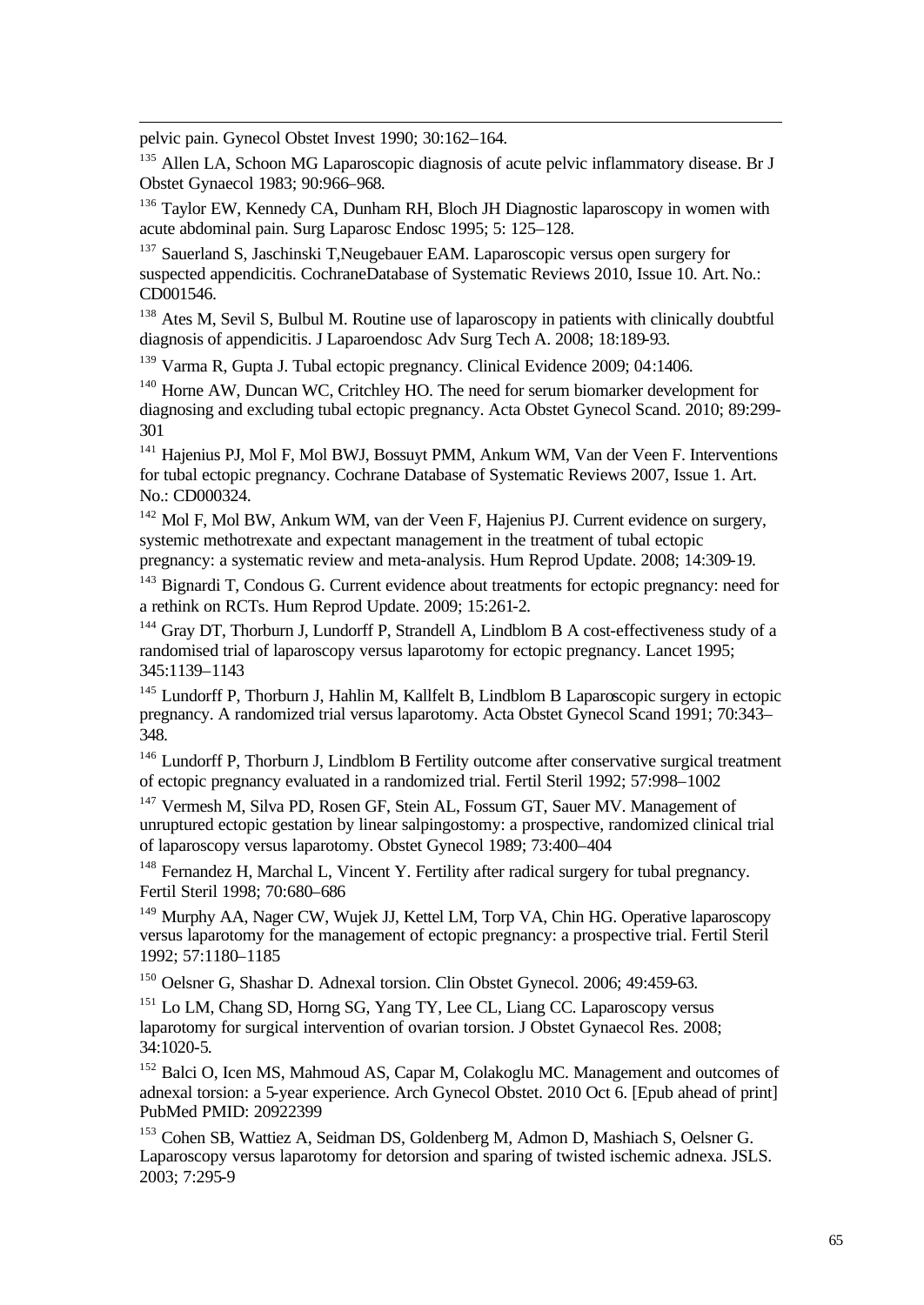l <sup>154</sup> Medeiros LR, Rosa DD, Bozzetti MC, Fachel JM, Furness S, Garry R, Rosa MI, Stein AT. Laparoscopy versus laparotomy for benign ovarian tumour. Cochrane Database Syst Rev. 2009 Apr 15;(2):CD004751

<sup>155</sup> Mais V, Ajossa S, Piras B, Marongiu D, Guerriero S, Melis GB. Treatment of nonendometriotic benign adnexal cysts; a randomized comparison of laparoscopy and laparotomy. Obstet Gynecol 1995; 86:770–774

<sup>156</sup> Yuen PM, Yu KM, Yip SK, Lau WC, Rogers MS, Chang A. A randomized prospective study of laparoscopy and laparotomy in the management of benign ovarian masses. Am J Obstet Gynecol 1997; 177:109–114.

<sup>157</sup> Nitke S, Goldman GA, Fisch B, Kaplan B, Ovadia J. The management of dermoid cysts a comparative study of laparoscopy and laparotomy. Isr J Med Sci 1996; 32:1177–1179

<sup>158</sup> Ferrero S., Remorgida V and Venturini P. Endometriosis. Clinical Evidence 2010;08:802

<sup>159</sup> Almeida Filho DP, Oliveira LJ, Amaral VF. Accuracy of laparoscopy for assessing patients with endometriosis. Sao Paulo Med J. 2008; 126:305-8

<sup>160</sup> Giudice LC. Clinical practice. Endometriosis. N Engl J Med. 2010; 362:2389-98.

<sup>161</sup> Jacobson TZ, Barlow DH, Garry R, Koninckx P. Laparoscopic surgery for pelvic pain associated with endometriosis. Cochrane Database Syst Rev 2001; CD001300

<sup>162</sup> Abbott J, Hawe J, Hunter D, Holmes M, Finn P, Garry R. Laparoscopic excision of endometriosis; a randomized, placebo controlled trial. Fertil Steril 2004; 82:878–884

<sup>163</sup> Sutton CJG, Pooley AS, Ewen SP, Haines P. Follow-up report on a randomized controlled trial of laser laparoscopy in the treatment of pelvic pain associated with minimal to moderate endometriosis. Fertil Steril 1997; 68:1070–1074

<sup>164</sup> Morino M, Pellegrino L, Castagna E, Farinella E, Mao P. Acute nonspecific abdominal pain: A randomized, controlled trial comparing early laparoscopy versus clinical observation. Ann Surg. 2006; 244:881-6.

<sup>165</sup> Bevan CD, Johal BJ, Mumtaz G, Ridgway GL, Siddle NC. Clinical, laparoscopic and microbiological findings in acute salpingitis; report on a United Kingdom cohort. Br J Obstet Gynaecol 1995; 102:407–414

<sup>166</sup> Morcos R, Frost N, Hnat M, Petrunak A, Caldito G. Laparoscopic versus clinical diagnosis of acute pelvic inflammatory disease. J Reprod Med. 1993; 38:53-6.

<sup>167</sup> Soper DE. Pelvic inflammatory disease. Obstet Gynecol. 2010; 116:419-28 <sup>168</sup> Granberg S, Gjelland K, Ekerhovd E. The management of pelvic abscess. Best Pract Res Clin Obstet Gynaecol. 2009; 23:667-78.

<sup>169</sup> Perez-Medina T, Huertas MA, Bajo JM. Early ultrasound-guided transvaginal drainage of tubo-ovarian abscesses: a randomized study. Ultrasound Obstet Gynecol. 1996; 7:435-8

<sup>170</sup> Soper DE Diagnosis and laparoscopic grading of acute salpingitis. Am J Obstet Gynecol 1991; 164:1370–1376

<sup>171</sup> Teisala K, Heinonen PK, Punnonen R () Laparoscopic diagnosis and treatment of acute pyosalpinx. J Reprod Med 1990; 35:19–2162gd.

<sup>172</sup> Teng SW, Tseng JY, Chang CK, Li CT, Chen YJ, Wang PH. Comparison of laparoscopy and laparotomy in managing hemodynamically stable patients with ruptured corpus luteum with hemoperitoneum. J Am Assoc Gynecol Laparosc. 2003; 10:474-7.

<sup>173</sup> Society of American Gastrointestinal and Endoscopic Surgeons (SAGES) 2007. Guidelines for diagnostic laparoscopy practice/clinical guidelines

<sup>174</sup> American College of Emergency Physicians. Clinical policy: critical issues for the initial evaluation and management of patients presenting with a chief complaint of nontraumatic acute abdominal pain (Am Emerg Med) 2000;36:406-15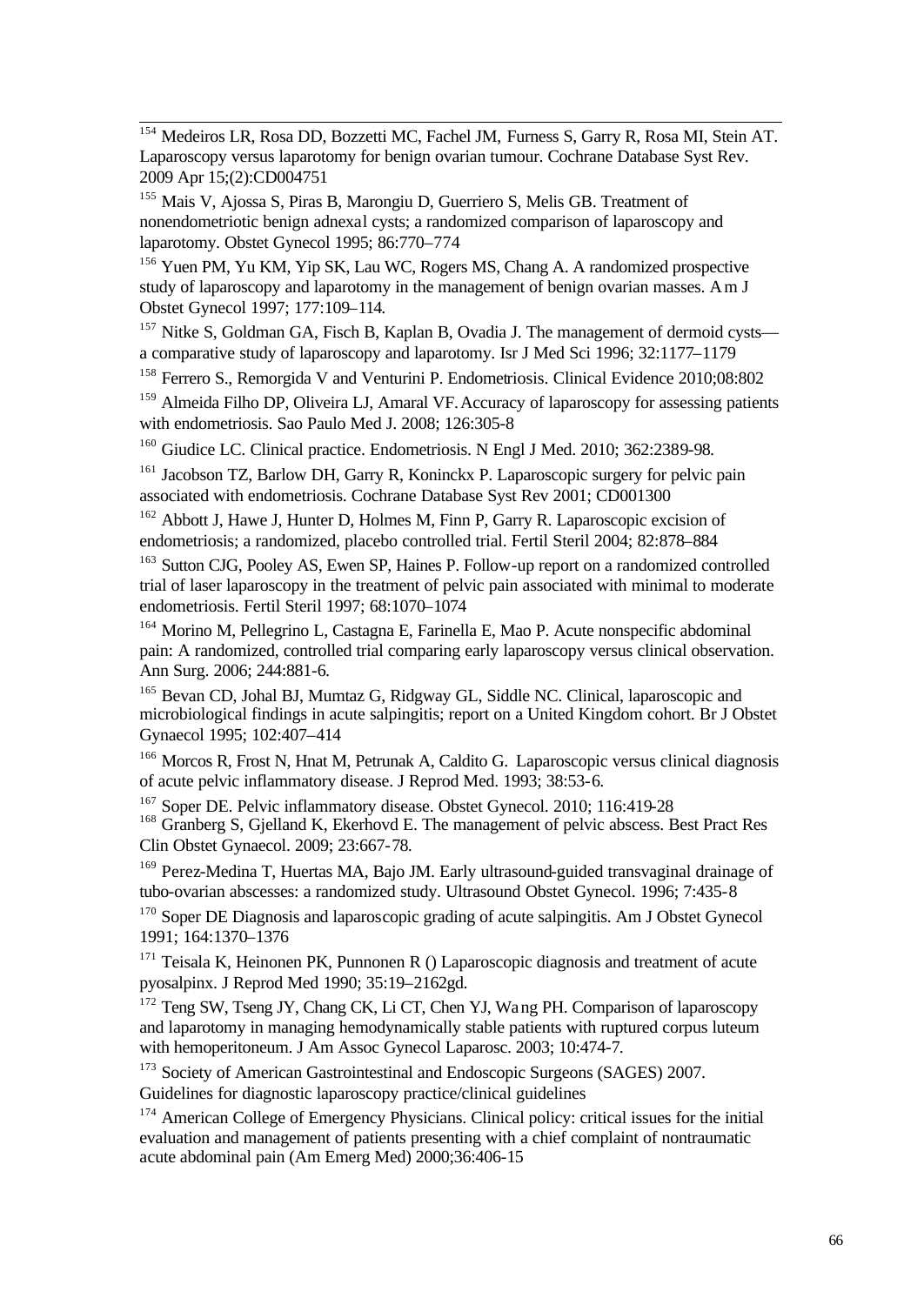l Robert T. Gerhardt MD, MPH, FACEP et al. Derivation of clinical guidelines for the assessment of nonspecific abdominal pain in the ED Setting (GAPEDS) Phase 1 Study. American Journal of Emergency Medicine (2005) 23,709-717

<sup>176</sup> Ng CS, Watson CJE, Palmer CR, et al. Evaluation of early abdomino-pelvic computed tomography in patients with acute abdominal pain of unknown cause: a prospective randomized study. BMJ 2002; 325:1-4

<sup>177</sup> Evis Sala, Clare Beadsmoore, et al. Unexpected changes in clinical diagnosis: early abdomino-pelvic CT compared with clinical evaluation. Abdom Imaging (2009) 34:783-787

<sup>178</sup> Sozuer EM, Bedirli A, Ulusal M et al. (2000) Laparoscopy for diagnosis and treatment of acute abdominal pain. J Laparoendosc Adv Surg Tech A 10:203-207

<sup>179</sup> Poulin EC, Schlachta CM, Mamazza J (2000) Early laparoscopy to help diagnose acute nonspecific abdominal pain. Lancet 355: 861-863

<sup>180</sup> Stefanidis D, Richardson WS et al. The role of diagnostic laparoscopy for acute abdominal conditions: an evidence based review. Surg Endosc. (2009) 23: 16-23

<sup>181</sup> Gagne, D.J., Malay, M.B. et al. Bedside diagnostic minilaparoscopy in the intensive care patients. Surgery 2002; 131(5): 491-6

<sup>182</sup> Pecoraro, A.P. Cacchione, R. et al. The routine use of diagnostic laparoscopy in the intensive care unit. Surg. Endosc 2001; 15(7):638-41

<sup>183</sup> Champault G, Rizk N, Lauroy J et al. Right iliac fosse in women: conventional diagnostic approach versus primary laparoscopy. A controlled study (65 cases) Ann Chir 1993; 47:316- 319

<sup>184</sup> Decadt B, Sussman L, Lewis MO, et al. Randomized clinical trial of early laparoscopy in the management of acute non-specific abdominal pain Br J Surg. 1999; 86:1383-1386

<sup>185</sup> Morino M, Pellegrino L, et al. Acute Nonspecific abdominal pain: a randomized, controlled trial comparing early laparoscopy versus clinical observation. Ann Surg 2006; 244: 881-888

<sup>186</sup> Maggio A.Q., Reece-Smith A.M. et al. Early laparoscopy versus active observation in acute abdominal pain: Systematic review and meta-analysis. Int. Journ. of Surg. 6 (2008) 400- 403

<sup>187</sup> Hainaux B, Agneessen E, Bertinotti R, De Maertelaer V, Rubesova E, Capelluto E, Moschopoulos C. (2006) Accuracy of MDCT in predicting site of gastrointestinal tract perforation. AJR 187:1179-1183.

<sup>188</sup> Earls JP, Dachaman AH, Colon E, Garrett MG, Molloy M.(1993) Prevalence and duration of postoperative pneumoperitoneum: sensitivity of CT vs left lateral decubits radiograph AJR 161:781-785.

<sup>189</sup> Chen CH, Huang HS, Yang CC, Yeh YH. (2001) Features of perforated peptic ulcers in conventional computed tomography. Hepatogastroenterology 48:1393-1396.

<sup>190</sup> Lunevicius R, Morkevicius M (2005) Systemic review comparing laparoscopic and open repair for perforated peptic ulcer. Br J Surg 92:1195-1207.

<sup>191</sup> Siu WT, Leong HT, Law BKB, Chau CH, Li AC.N., Fung KH,. Tai YP,. Li MKW (2002) Laparoscopic repair for perforated peptic ulcer: a randomized controlled trial. Ann Surg 235: 3, 313–319

<sup>192</sup> Agresta F, Mazzarolo G, Ciardo LF, Bedin N (2005) The laparoscopic approach in abdominal emergiencies: has the attitude changed? A single -center review of a 15 year experience. Surg Endosc 22:1255-1262.

 $193$  Lau H (2004) Laparoscopic repair of perforated peptic ulcer. A meta-analysis. Surg Endosc 18:1013-1021

<sup>194</sup> Boev J. Wong J. Ong GB (1982) A prospective study of operative risk factors in perforated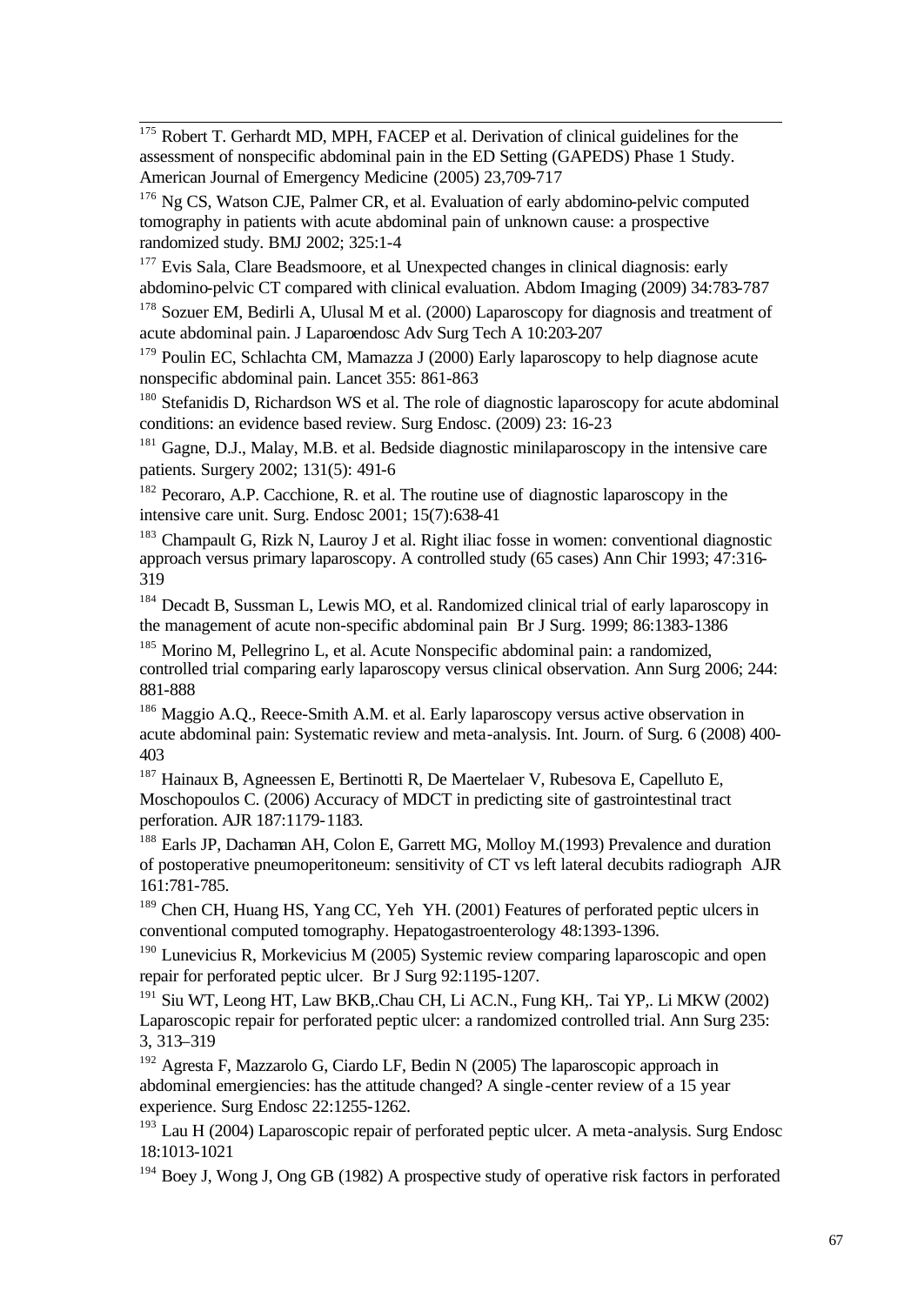duodenal ulcers Ann.Surg 195:, (3) 265-269.

l

<sup>195</sup> Agresta F, Michelet I, Coluci G, Bedin N. (2000) Emergency Laparoscopy: a community hospital experience. Surg.Endosc 14: 484-487

<sup>196</sup> Notash AY, Salimi J, Rahimian H, Fersharaki MH, Abbassi A. (2005) Evaluation of Mannheim Peritonitis Index and multiple failure score in patients with peritonitis. Ind J Gastroenterol 24:197-200.

<sup>197</sup> Lee FY, Leung KL, Lai BS, Ng SS, Dexter S, Lau WY (2001) Predicting mortality and morbidity of patients operated on for perforated peptic ulcers. Arch Surg 136:90-94.

<sup>198</sup> Lau WY, Leung KL, Kwong KH, Davey C, Robertson C, Dawson JJ, Chung SC, Li AK. (1996) A randomized study comparing laparoscopic versus open repair of perforated peptic ulcer using suture or sutureless technique. Ann Surg 224: (2) 131-138

<sup>199</sup> Sanabria AE, Morales CH, Villegas MI. Laparoscopic repair for perforated peptic ulcer disease . The Cochrane Library 2005, Issue 4-Updated: March 2010;

<sup>200</sup> Lagoo S., Mc Mahon RL, Kalkharu M, Pappas TN, Eubanks S. (2002) The sixth decision regarding perforated duodenal ulcer. JSLS 6:359-368.

<sup>201</sup> Katkhouda N, Mavor E, Mason RJ, Campos GMR Soroushyari A,. Berne TV, (1999) Laparoscopic repair of perforated duodenal ulcers: outcome and efficacy in 30 consecutive patients. Arch Surg 134:845-850.

<sup>202</sup> Robertson GS, Wemyss-Holden SA, Maddern GJ.(2000) Laparoscopic repair of perforated duodenal ulcers. The role of laparoscopy in generalized peritonitis. Ann R Coll Surg Engl 82:6-10

<sup>203</sup> Miserez M, Eypasch E, Spangenberger W, Lefering R, Troidl H.(1996) Laparoscopic and conventional closure of perforated peptic ulcer: a comparison. Surg Endosc 10:831-836.

<sup>204</sup> Bertleff M.. Halm JA. Bemelman WA, van der Ham AC. van der Harst E, HISmulders J. F.. Steyerberg E. W., Lange JF (2009)Randomized Clinical trial of laparoscopic versus open repair of the perforated peptic ulcer: the LAMA trial. World J Surg 33:1368-1373.

<sup>205</sup> Alvarez JA, Baldonedo RF, Bear IG, Otero J, Pire G, Alvarez P, Jorge JI (2007) Presentation, management and outcome of acute sigmoid diverticulitis requiring hospitalization. Dig Surg 24:471-476

<sup>206</sup> Shaikh S, Krukowski ZH (2007) Outcome of a conservative policy for managing acute sigmoid diverticulitis. Br J Surg 94:876-879

 $207$  Guller U, Jain N, Hervey S, Purves H, Pietrobon R (2003) Laparoscopic vs open colectomy: outcomes comparison based on large nationwide databases. Arch Surg 138:1179- 1186

<sup>208</sup> Hinojosa MW, Murrell ZA, Konyalian VR, Mills S, Nguyen NT, Stamos MJ (2007) Comparison of laparoscopic vs open sigmoid colectomy for benign and malignant disease at academic medical centers. J Gastrointest Surg 11:1423-1429

<sup>209</sup> Klarenbeek BR, Veenhof AA, Bergamaschi R, van der Peet DL, van den Broek WT, de Lange ES, Bemelman WA, Heres P, Lacy AM, Engel AF, Cuesta MA (2009) Laparoscopic sigmoid resection for diverticulitis decreases major morbidity rates: a randomized control trial: short-term results of the Sigma Trial. Ann Surg 249:39-44

<sup>210</sup> Faynsod M, Stamos MJ, Arnell T, Borden C, Udani S, Vargas H (2000) A case-control study of laparoscopic versus open sigmoid colectomy for diverticulitis. Am Surg 66:841-843

<sup>211</sup> Dwivedi A, Chahin F, Agrawal S, Chau WY, Tootla A, Tootla F, Silva YJ (2002) Laparoscopic colectomy vs. open colectomy for sigmoid diverticular disease. Dis Colon Rectum 45:1309-1314

<sup>212</sup> Lawrence DM, Pasquale MD, Wasser TE (2003) Laparoscopic versus open sigmoid colectomy for diverticulitis. Am Surg 69:499-503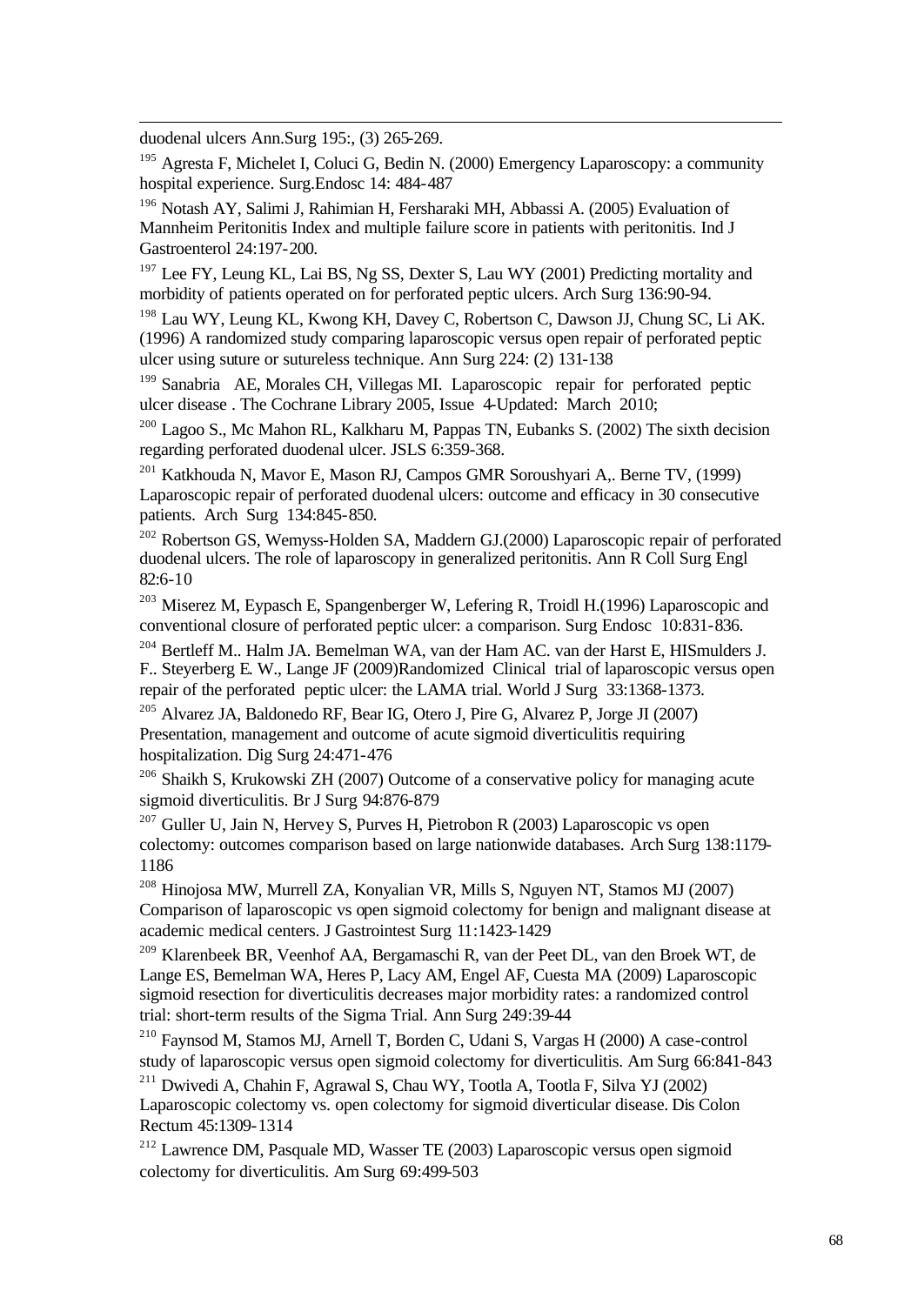l <sup>213</sup> Gonzalez R, Smith CD, Mattar SG, Venkatesh KR, Mason E, Duncan T, Wilson R, Miller J, Ramshaw BJ (2004) Laparoscopic vs open resection for the treatment of diverticular disease. Surg.Endosc 18:276-280

<sup>214</sup> Alves A, Panis Y, Slim K, Heyd B, Kwiatkowski F, MantionG (2005) French multicentre prospective observational study of laparoscopic versus open colectomy for sigmoid diverticular disease. Br J Surg 92:1520-1525

<sup>215</sup> Senagore AJ, Duepree HJ, Delaney CP, Dissanaike S, Brady KM, Fazio VW (2002) Cost structure of laparoscopic and open sigmoid colectomy for diverticular disease: similarities and differences. Dis Colon Rectum 45:485-490

<sup>216</sup> Hinchey EJ, Schaal PG, Richards GK (1978) Treatment of perforated diverticular disease of the colon. Adv Surg 12:85-109

<sup>217</sup> Sher ME, Agachan F, Bortul M, Nogueras JJ, Weiss EG, Wexner SD (1997) Laparoscopic surgery for diverticulitis. Surg Endosc 11:264-267

<sup>218</sup> Kohler L, Sauerland S, Neugebauer E (1999) Diagnosis and treatment of diverticular disease: results of a consensus development conference. The Scientific Committee of the European Association for Endoscopic Surgery. Surg Endosc 13:430-436

<sup>219</sup> Durmishi Y, Gervaz P, Brandt D, Bucher P, Platon A, Morel P, Poletti PA (2006) Results from percutaneous drainage of Hinchey stage II diverticulitis guided by computed tomography scan. Surg Endosc 20:1129-1133

<sup>220</sup> Brandt D, Gervaz P, Durmishi Y, Platon A, Morel P, Poletti PA (2006) Percutaneous CT scan-guided drainage vs. antibiotherapy alone for Hinchey II diverticulitis: a case-control study. Dis Colon Rectum 49:1533-1538

<sup>221</sup> Kumar RR, Kim JT, Haukoos JS, Macias LH, Dixon MR, Stamos MJ, Konyalian VR (2006) Factors affecting the successful management of intra-abdominal abscesses with antibiotics and the need for percutaneous drainage. Dis Colon Rectum 49:183-189

<sup>222</sup> O'Sullivan GC, Murphy D, O'Brien MG, Ireland A (1996) Laparoscopic management of generalized peritonitis due to perforated colonic diverticula. Am J Surg 171:432-434

 $^{223}$  Faranda C, Barrat C, Catheline JM, Champault GG (2000) Two stage laparoscopic management of generalized peritonitis due to perforated sigmoid diverticula: eighteen cases. Surg Laparosc Endosc Percutan Tech 10:135-138

 $224$  Taylor CJ, Layani L, Ghusn MA, White SI (2006) Perforated diverticulitis managed by laparoscopic lavage. ANZ J Surg 76:962-965

<sup>225</sup> Bretagnol F, Pautrat K, Mor C, Benchellal Z, Huten N, de Calan L (2008) Emergency laparoscopic management of perforated sigmoid diverticulitis: a promising alternative to more radical procedures. J Am Coll Surg 206:654-657

<sup>226</sup> Franklin ME Jr, Portillo G, Trevino JM, Gonzalez JJ, Glass JL (2008) Long-term experience with the laparoscopic approach to perforated diverticulitis plus generalized peritonitis. World J Surg 32:1507-1511

 $227$  Karoui M, Champault A, Pautrat K, Valleur P, Cherqui D, Champault G (2009) Laparoscopic peritoneal lavage or primary anastomosis with defunctioning stoma for Hinchey 3 complicated diverticulitis: results of a comparative study. Dis Colon Rectum 52:609-615

 $228$  Alamili M, Mcgenur, Rosenberg J (2009) Acute complicated diverticulitis managed by laparoscopic lavage. Dis Colon Rectum 52:1345-9

<sup>229</sup> Favuzza J, Friel JC, Kelly JJ, Perugini R, Counihan TC (2009) Benefits of laparoscopic peritoneal lavage for complicated sigmoid diverticulitis. Int J Colorectal Dis 24:797-801

 $230$  Stocchi L (2010) Current indications and role of surgery in the management of sigmoid diverticulitis. World J Gastroenterol 16:804-17

<sup>231</sup> Myers E, Hurley M, O'Sullivan GC, Kavanagh D, Wilson I, Winter DC (2008)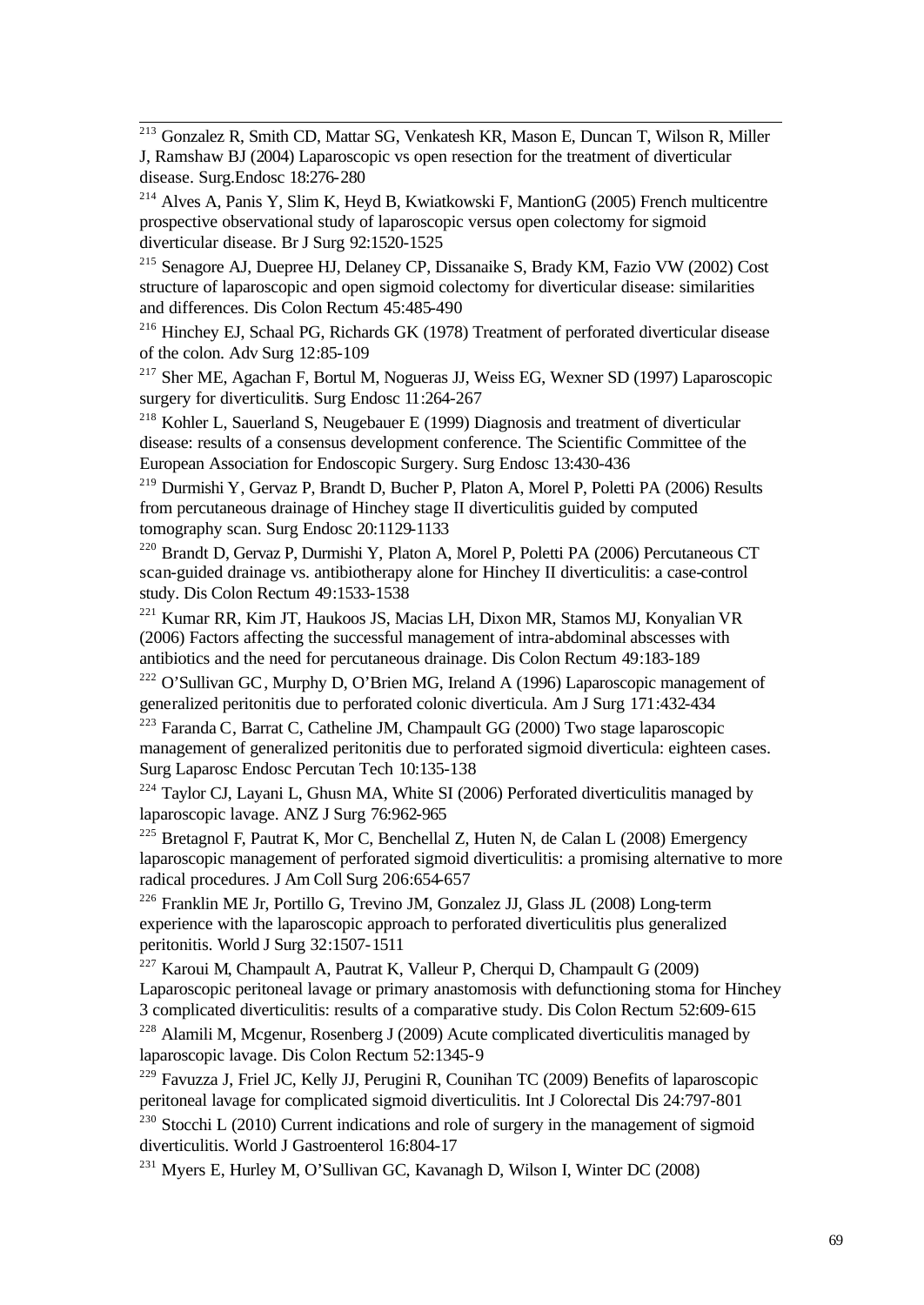Laparoscopic peritoneal lavage for generalized peritonitis due to perforated diverticulitis. Br J Surg 95:97-101

<sup>232</sup> Agaba EA, Zaidi RM, Ramzy P, Aftab M, Rubach E, Gecelter G, Ravikumar TS, Denoto G (2009) Laparoscopic Hartmann's procedure: a viable option for treatment of acutely perforated diverticulitis. Surg Endosc 23:1483–1486

<sup>233</sup> Titu L, Zafar N, Phillips S, Greenslade G, Dixon A (2009) Emergency laparoscopic surgery for complicated diverticular disease Colorectal Dis 11:401-404

<sup>234</sup> Chouillard E, Maggiori L, Ata T, Jarbaoui S, Rivkine E, Benhaim, L, Ghiles E, Etienne JC, Fingerhut A (2007) Laparoscopic two stage left colonic resection for patients with peritonitis caused by acute diverticulitis. Dis Colon Rectum 50:1157-1163

<sup>235</sup> Zdichavsky M., Granderath FA., Blumenstock G., Kramer M., Kuper MA., Konigsrainer A.: Acute laparoscopic intervention for diverticular disease: a feasible approach. Langenbecks Arch.Surg. 2010; 395:41-48

<sup>236</sup> Navez B, Tassetti V, Scohy JJ, Mutter D, Guiot P, Evrard S, Marescaux J. Laparoscopic management of acute peritonitis. Br J Surg 1998; 85: 32–6

<sup>237</sup> Gonzalez R, Smith CD, Mattar SG, Venkatesh KR, Mason E, Duncan T, Wilson R, Miller J, Ramshaw BJ. Laparoscopic vs open resection for the treatment of diverticular disease. Surg Endosc 2004; 18: 276–80

<sup>238</sup> Bastug DF (1991) Laparoscopic adhesiolysis for small bowel obstruction. Surg Laparosc Endosc 1:259-262

 $239$  ACS principle and practice (2005)

l

<sup>240</sup> Miller G, Boman J, Shrier J, Gordon PH (2000) Etiology of small bowel obstruction. Am J Surg 180:33–36

<sup>241</sup> Duron JJ, Jourdan-Da Silva N, Tezenas du Montcel S, Berger A, Muscari F, Hennet H, Veyrieres M, Hay JM (2006) Adhesive Postoperative Small Bowel Obstruction: Incidence and Risk Factors of Recurrence After Surgical Treatment. A Multicenter Prospective Study. Ann Surg 244:750–757

<sup>242</sup> Cirocchi R, Abraha I, Farinella E, Montedori A, Sciannameo F (2010) Laparoscopic versus open surgery in small bowel obstruction (Review). The Cochrane Collaboration. Cochrane Database Syst Rev 2010 Feb 17;(2): CD007511

<sup>243</sup> Tittel A (2001) Comparison of adhesion reformation after laparoscopic and conventional adhesiolysis in an animal model. Langenbeck's Arch Surg 386:141-145

<sup>244</sup> Duepree HJ, Senagore AJ, Delaney CP, Fazio VW (2003) Does Means of Access Affect the Incidence of Small Bowel Obstruction and Ventral Hernia After Bowel Resection? Laparoscopy Versus Laparotomy. J Am Coll Surg 197:177–181

<sup>245</sup> Majewski W (2006) How should a patient with acute abdomen be managed? Adhesion 9:14-16

<sup>246</sup> Iorgulescu R, Iordache M, Ilie R, Dragomirescu C (2005) Laparoscopic Surgery for small bowel obstruction. Chirurgia 101:313-18

<sup>247</sup> Khaikin M, Schneidereit N, Cera S, Sands D, Efron J, Weiss G Nogueras JJ, Vernava AM, Wexner SD (2007) Laparoscopic vs. open surgery for acute adhesive small-bowel obstruction:patient' outcome and cost-effextiveness. Surg Endosc 21:742-746

<sup>248</sup> Cavaliere D, Schirru A, Caristo I, Bianchi M, Cosce U, Cavaliere P (2005) La laparoscopia nell'occlusione intestinale del tenue. Chir It 57:215-20

<sup>249</sup> Johanet H, Marmuse JP (2005) Occlusion aigue du grele sur bride. Prevention et traitement des occlusions du grele su bride. Referentiel Association Française de Chirurgie (A.F.C.) n°4513 créé(e) le 28/04/05 par Pr Denis Collet

<sup>250</sup> Zerey M, Sechrist CW, Kercher KW, Sing RF, Matthews BD, Heniford BT (2007) Laparoscopic management of adhesive small bowel obstruction. Am Surg 73:773-8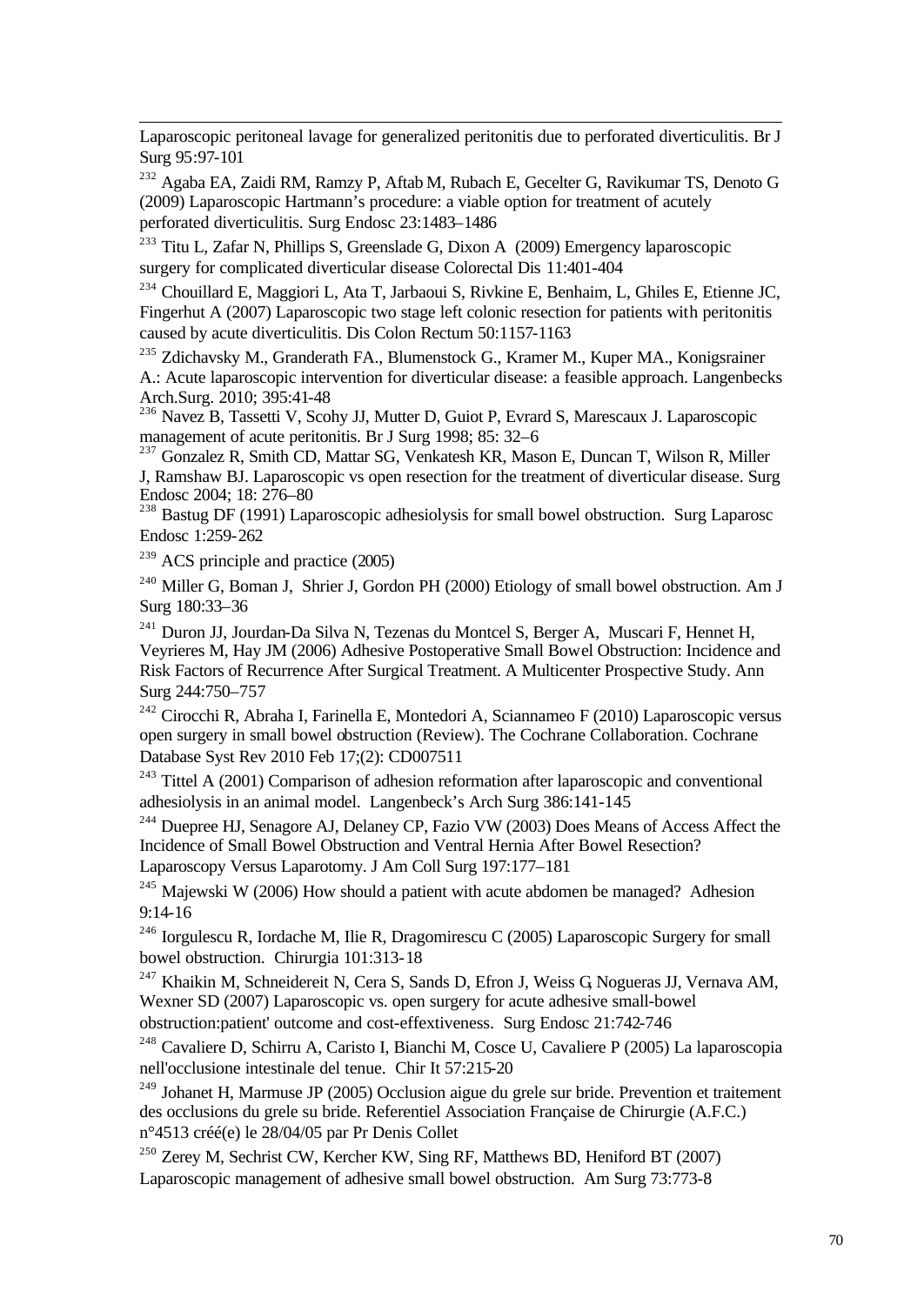$^{251}$  Cirocchi R, Giustozzi G, De Sol A, et al (2007) Laparoscopic adhesiolysis in acute small bowel obstruction. Minerva Chir 62(6):477-88

l

 $^{252}$  Binenbaum SJ, Goldfarb A (2006) Inadvert enterotomy in minimally invasive abdominal surgery. JSLS 10:336-40

<sup>253</sup> Qureschl I, Awad ZT (2010) Predictors of failure of the laparoscopic approach for the management of small bowel obstruction. Am Surg Sep;76(9):947-50

<sup>254</sup> Grafen FC, Neuhaus V, Schob O, Turina M (2010) Management of acute small bowel obstruction from intestinal adhesions: indications for laparoscopic surgery in a community teaching hospital. Langenbecks Arch Surg 395(1):57-63

<sup>255</sup> Diaz JJ, Jr, Bokhari F, Mowery NT, Acosta JA, Block EFJ, Bromberg WJ, Collier BR, Cullinane DC, Dwyer KM, Griffen MM, Mayberry JC, Jerome R (2008) Guidelines for Management of Small Bowel Obstruction J Trauma. 64:1651–1664

<sup>256</sup> SAGES (2008) Diagnostic laparoscopy guidelines Surg Endosc 22:1353–1383

<sup>257</sup> Farinella E, Roberto Cirocchi R, La Mura F, Morelli U, Cattorini L, Delmonaco P, Migliaccio C, De Sol AA, Cozzaglio L, Sciannameo F (2009) Feasibility of laparoscopy for small bowel obstruction. World Journal of Emergency Surgery 4:3

<sup>258</sup> Levard H (2001) Laparoscopic treatment of acute small bowel obstruction: a multicentre retrospective study. ANZ J Surg 71:641-646

<sup>259</sup> Suter M, Zermatten P, Halkic N, Martinet O, Bettschart V (2000) Laparoscopic management of mechanical small bowel obstruction Are there predictors of success or failure? Surg Endosc 14: 478–483

<sup>260</sup> Zago M, Mariani D, Kurihara H, Turconi MG, Poldi D, Rosati R (2010) Selection Criteria Analysis for Laparoscopic Treatment of Small Bowel Obstruction on a 100 Patients Series Eur J Trauma Emerg Surg 36:120

 $261$  Navez B, Arimont JM Guit P (1998) Laparoscopic approach in acute small bowel obtructio. A review of 68 patients. Hepatogastroenterology 45: 2146-50

<sup>262</sup> Léon EL, Metzger A, Tsiotos GG et al (1998) Laparoscopic management of small bowel obstruction: indication and outcomes. J Gastrointest Surg 2:132-140

<sup>263</sup> Kulah B, Kulacoglu IH, Oruc MT, Duzgun AP, Moran M, Ozmen MM, Coskun F (2001) Presentation and outcome of incarcerated external hernias in adults. Am J Surg Feb;181(2):101-4

<sup>264</sup> Gallegos NC, Dawson J, Jarvis M, Hobsley M (1991) Risk of strangulation in groin hernias. Br J Surg Oct;78(10):1171-3

<sup>265</sup> Bekoe S (1973) Prospective analysis of the management of incarcerated and strangulated inguinal hernias. Am J Surg Nov;126(5):665-8

<sup>266</sup> Brasso K, Løndal Nielsen K, Christiansen J (1989) Long-term results of surgery for incarcerated groin hernia. Acta Chir Scand Nov-Dec;155(11-12):583-5

<sup>267</sup> MacFadyen BV Jr, Mathis CR (1994) Inguinal Herniorrhaphy: Complications and Recurrences. Semin Laparosc Surg Jun;1(2):128-140

<sup>268</sup> Nilsson H, Stylianidis G, Haapamäki M, Nilsson E, Nordin P (2007) Mortality after groin hernia surgery. Ann Surg Apr;245(4):656-60

<sup>269</sup> Watson SD, Saye W, Hollier PA (1993) Combined laparoscopic incarcerated herniorrhaphy and small bowel resection. Surg Laparosc Endosc Apr;3(2):106-8

<sup>270</sup> McCormack K, Scott NW, Go PM, Ross S, Grant AM; EU Hernia Trialists Collaboration (2003) Laparoscopic techniques versus open techniques for inguinal hernia repair. Cochrane Database Syst Rev. 2003;(1):CD001785

<sup>271</sup> Dedemadi G, Sgourakis G, Radtke A, Dounavis A, Gockel I, Fouzas I, Karaliotas C,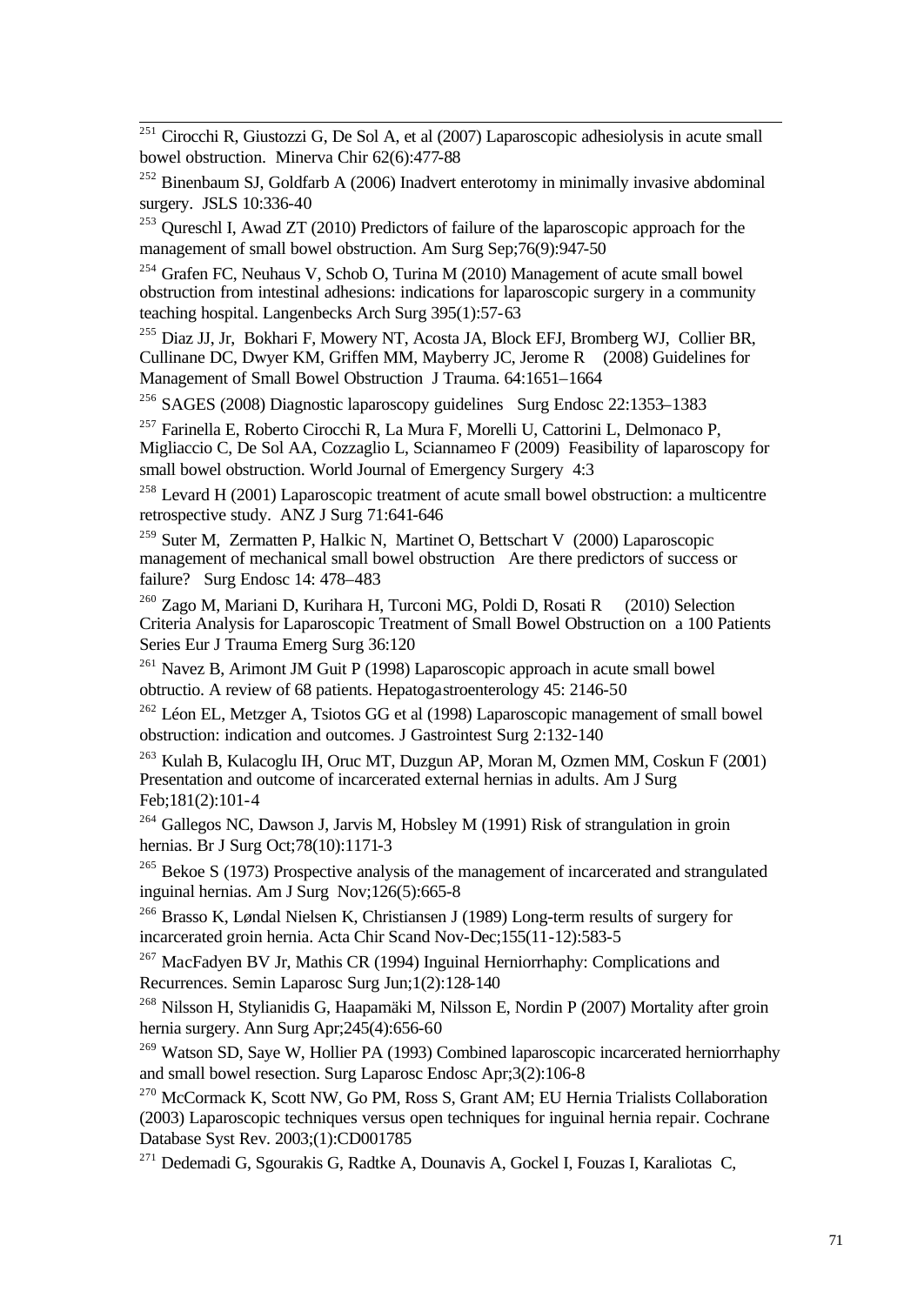Anagnostou E (2010) Laparoscopic versus open mesh repair for recurrent inguinal hernia: a meta-analysis of outcomes. Am J Surg Aug;200(2):291-7

<sup>272</sup> Deeba S, Purkayastha S, Paraskevas P, Athanasiou T, Darzi A, Zacharakis E (2009) Laparoscopic approach to incarcerated and strangulated inguinal hernias. JSLS Jul-Sep;13(3):327-31

l

 $^{273}$  Leibl BJ, Schmedt CG, Kraft K, Kraft B, Bittner R (2001) Laparoscopic transperitoneal hernia repair of incarcerated hernias: Is it feasible? Results of a prospective study. Surg Endosc Oct;15(10):1179-83

 $274$  Mainik F, Flade-Kuthe R, Kuthe A (2005) Total extraperitoneal endoscopic hernioplasty (TEP) in the treatment of incarcerated and irreponible inguinal and femoral hernias. Zentralbl Chir Dec;130(6):550-3

<sup>275</sup> Rebuffat C, Galli A, Scalambra MS, Balsamo F (2006) Laparoscopic repair of strangulated hernias. Surg Endosc Jan;20(1):131-4

<sup>276</sup> Saggar VR, Sarangi R (2005) Endoscopic totally extraperitoneal repair of incarcerated inguinal hernia. Hernia May;9(2):120-4

<sup>277</sup> Ferzli G, Shapiro K, Chaudry G, Patel S (2005) Laparoscopic extraperitoneal approach to acutely incarcerated inguinal hernia. Surg Endosc Feb;18(2):228-31

<sup>278</sup> Ishihara T, Kubota K, Eda N, Ishibashi S, Haraguchi Y (1996) Laparoscopic approach to incarcerated inguinal hernia. Surg Endosc Nov;10(11):1111-3

<sup>279</sup> Legnani GL, Rasini M, Pastori S, Sarli D (2008) Laparoscopic trans-peritoneal hernioplasty (TAPP) for the acute management of strangulated inguino-crural hernias: a report of nine cases. Hernia Apr;12(2):185-8

<sup>280</sup> Sgourakis G, Radtke A, Sotiropoulos GC, Dedemadi G, Karaliotas C, Fouzas I, Karaliotas C (2009) Assessment of strangulated content of the spontaneously reduced inguinal hernia via hernia sac laparoscopy: preliminary results of a prospective randomized study. Surg Laparosc Endosc Percutan Tech Apr;19(2):133-7

 $^{281}$  Taskin M, Zengin K, Unal E, Eren D, Korman U (2002) Laparoscopic repair of congenital diaphragmatic hernias. Surg Endosc May;16(5):869

<sup>282</sup> Dapri G, Himpens J, Hainaux B, Roman A, Stevens E, Capelluto E, Germay O, Cadière GB (2007) Surgical technique and complications during laparoscopic repair of diaphragmatic hernias. Hernia Apr;11(2):179-83

<sup>283</sup> Tagaya N, Tachibana M, Kijima H, Kakihara Y, Hamada K, Sawada T, Kubota K (2007) Laparoscopic treatment of paraesophageal hiatal hernia with incarceration of the pancreas and jejunum. Surg Laparosc Endosc Percutan Tech Aug;17(4):313-6

<sup>284</sup> Nattakom T, Schuerer D, Batra S, Velonovich V, Karmy-Jones R (1999) Emergency laparoscopic repair of a paraesophageal hernia. Surg Endosc Jan;13(1):75-6

<sup>285</sup> Chang CC, Tseng CL, Chang YC (2009) A surgical emergency due to an incarcerated paraesophageal hernia. Am J Emerg Med Jan;27(1):134.e1-3

<sup>286</sup> Cloyd DW (1994) Laparoscopic repair of incarcerated paraesophageal hernias. Surg Endosc Aug;8(8):893-7

<sup>287</sup> Sun HP, Chao YP (2010) Preoperative diagnosis and successful laparoscopic treatment of incarcerated obturator hernia. Hernia Apr;14(2):203-6

<sup>288</sup> Hunt L, Morrison C, Lengyel J, Sagar P (2009) Laparoscopic management of an obstructed obturator hernia: should laparoscopic assessment be the default option? Hernia Jun;13(3):313-5

<sup>289</sup> Velásquez-López JG, Gil FG, Jaramillo FE (2008) Laparoscopic repair of obturator bladder hernia: a case report and review of the literature. J Endourol Feb; 22(2): 361-4

 $290$  Wu JM, Lin HF, Chen KH, Tseng LM, Huang SH (2006) Laparoscopic preperitoneal mesh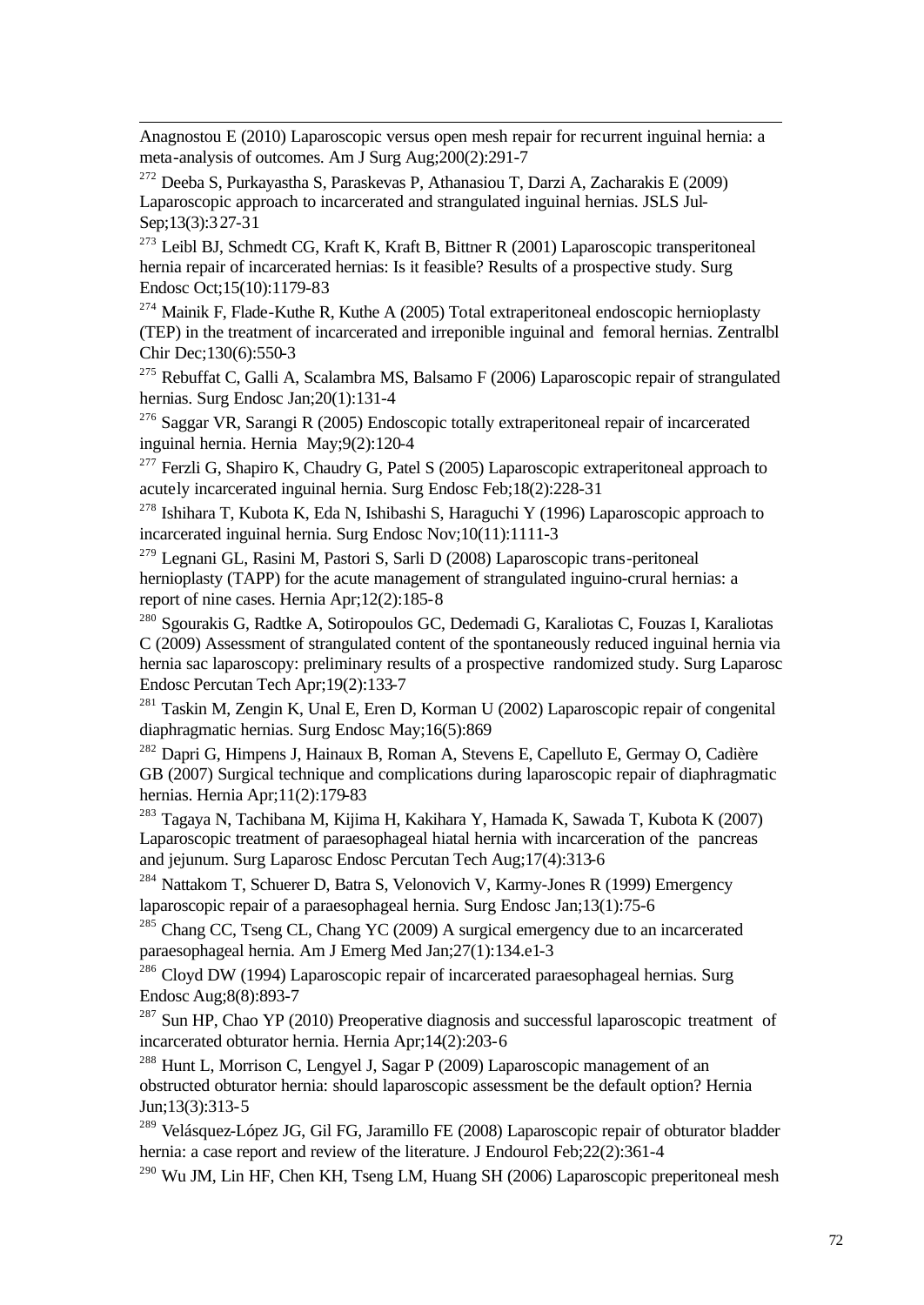repair of incarcerated obturator hernia and contralateral direct inguinal hernia. J Laparoendosc Adv Surg Tech A Dec;16(6):616-9

 $^{291}$  Yau KK, Siu WT, Chau CH, Yang PC, Li MK (2005) Laparoscopic management of incarcerated obturator hernia. Can J Surg Feb;48(1):76-7

l

<sup>292</sup> Cueto-García J, Rodríguez-Diaz M, Elizalde-Di Martino A, Weber-Sanchez A (1998) Incarcerated obturator hernia successfully treated by laparoscopy. Surg Laparosc Endosc Feb;8(1):71-3

 $293$  Sarit C, Eliezer A, Mizrahi S (2003) Minimally invasive repair of recurrent strangulated umbilical hernia in cirrhotic patient with refractory ascites. Liver Transpl Jun;9(6):621-2

 $294$  Subramanya MS, Chakraborty J, Memon B, Memon MA (2010) Emergency intraperitoneal onlay mesh repair of incarcerated spigelian hernia. JSLS Apr-Jun;14(2):275-8

<sup>295</sup> López-Tomassetti Fernández EM, Martín Malagón A, Delgado Plasencia L, Arteaga González I (2006) Laparoscopic repair of incarcerated low spigelian hernia with transperitoneal PTFE DualMesh. Surg Laparosc Endosc Percutan Tech Dec;16(6):427-31

<sup>296</sup> Yau KK, Siu WT, Chau CH, Yang GP, Li MK (2005) A laparoscopic approach for incarcerated Spigelian hernia. J Laparoendosc Adv Surg Tech A Feb;15(1):57-9

<sup>297</sup> Cissé M, Konaté I, Ka O, Dieng M, Dia A, Touré CT (2009) Internal supravesical hernia as a rare cauase of intestinal obstruction: a case report. J Med Case Reports Dec 16;3:9333

<sup>298</sup> Mehran A, Szomstein S, Soto F, Rosenthal R (2004) Laparoscopic repair of an internal strangulated supravesical hernia. Surg Endosc Mar;18(3):554-6

<sup>299</sup> Gorgun E, Onur E, Baca B, Apaydin B, Yavuz N, Sirin F (2003) Laparoscopic repair of an internal supravesical hernia: a rare hernia causing small bowel obstruction. Surg Endosc Apr;17(4):659

<sup>300</sup> Khalaileh A, Schlager A, Bala M, Abugazala S, Elazary R, Rivkind AI, Mintz Y (2010) Left laparoscopic paraduodenal hernia repair. Surg Endosc Jun;24(6):1486-9

<sup>301</sup> Bittner JG 4th, Edwards MA, Harrison SJ, Li K, Karmin PN, Mellinger JD (2009) Laparoscopic repair of a right paraduodenal hernia. JSLS Apr-Jun;13(2):242-9

<sup>302</sup> Uchiyama S, Imamura N, Hidaka H, Maehara N, Nagaike K, Ikenaga N, Hotokezaka M, Chijiiwa K (2009) An unusual variant of a left paraduodenal hernia diagnosed and treated by laparoscopic surgery: report of a case. Surg Today 39(6):533-5

<sup>303</sup> Jeong GA, Cho GS, Kim HC, Shin EJ, Song OP (2008) Laparoscopic repair of paraduodenal hernia: comparison with conventional open repair. Surg Laparosc Endosc Percutan Tech Dec;18(6):611-5

<sup>304</sup> Palanivelu C, Rangarajan M, Jategaonkar PA, Anand NV, Senthilkumar K (2008) Laparoscopic management of paraduodenal hernias: mesh and mesh-less repairs. A report of four cases. Hernia Dec;12(6):649-53

<sup>305</sup> Moon CH, Chung MH, Lin KM (2006) Diagnostic laparoscopy and laparoscopic repair of a left paraduodenal hernia can shorten hospital stay. JSLS Jan-Mar;10(1):90-3

<sup>306</sup> Antedomenico E, Singh NN, Zagorski SM, Dwyer K, Chung MH (2004) Laparoscopic repair of a right paraduodenal hernia. Surg Endosc Jan;18(1):165-6

<sup>307</sup> Uematsu T, Kitamura H, Iwase M, Yamashita K, Ogura H, Nakamuka T, Oguri H (1998) Laparoscopic repair of a paraduodenal hernia. Surg Endosc Jan;12(1):50-2

<sup>308</sup> Guillem P, Cordonnier C, Bounoua F, Adams P, Duval G (2003) Small bowel incarceration in a broad ligament defect. Surg Endosc Jan;17(1):161-2

<sup>309</sup> Kanbur AS, Ahmed K, Bux B, Hande T (2000) Jejunal obstruction and perforation resulting from herniation through broad ligament. J Postgrad Med Jul-Sep;46(3):189-90 <sup>310</sup> Nozoe T, Anai H (2002) Incarceration of small bowel herniation through a defect of the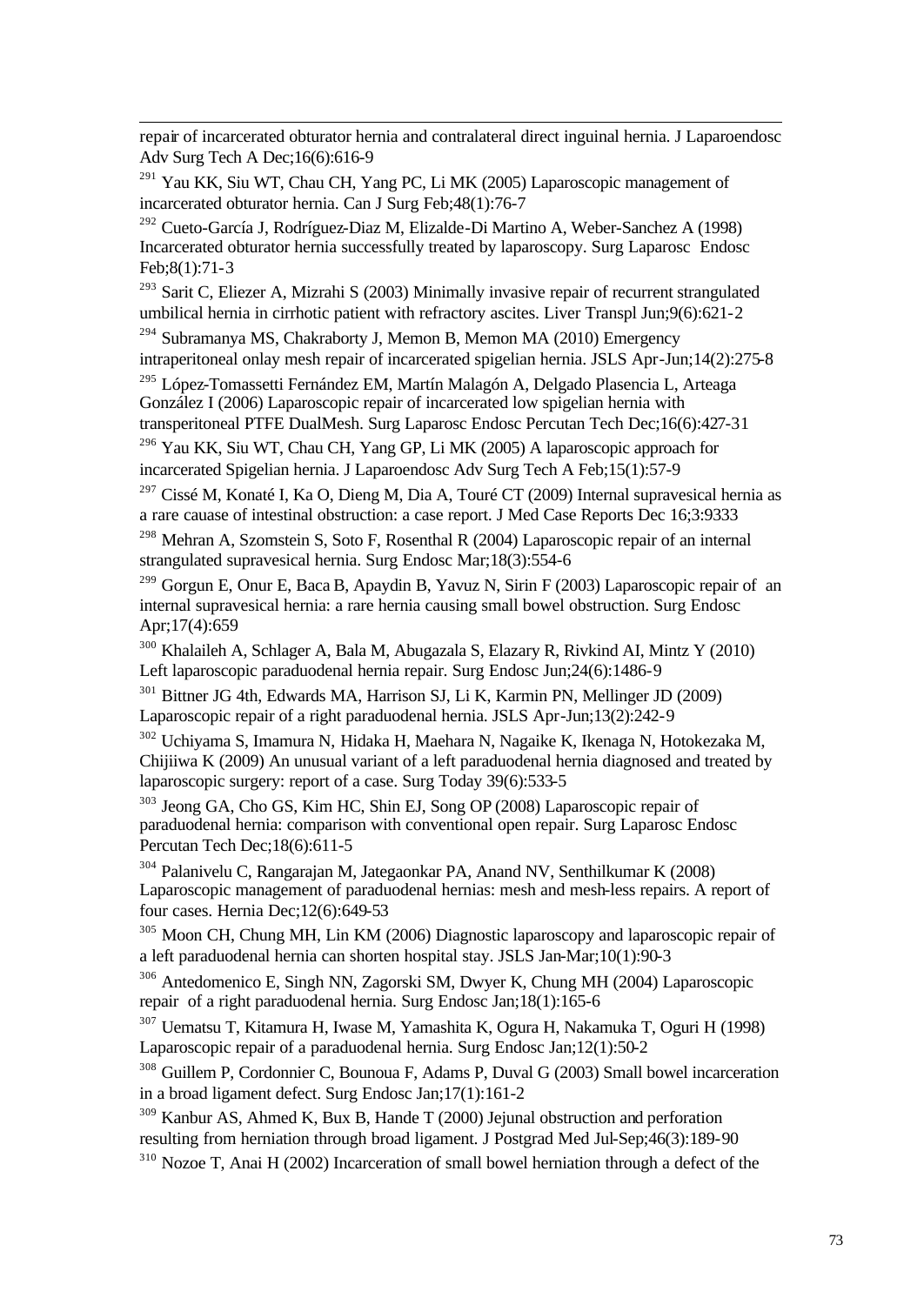broad ligament of the uterus: report of a case. Surg Today 32(9):834-5

l

<sup>311</sup> Agresta F, Michelet I, Candiotto E, Bedin N (2007) Incarcerated internal hernia of the small intestine through a breach of the broad ligament: two cases and a literature review. JSLS Apr-Jun;11(2):255-7

<sup>312</sup> Garcia-Oria M, Inglada J, Domingo J, Biescas J, Ching C (2007) Small bowel obstruction due to broad ligament hernia successfully treated by laparoscopy. J Laparoendosc Adv Surg Tech A Oct;17(5):666-8

<sup>313</sup> Hirokawa T, Hayakawa T, Tanaka M, Okada Y, Sawai H, Takeyama H, Manabe T (2007) Laparoscopic surgery for diagnosis and treatment of bowel obstruction: case report of paracecal hernia. Med Sci Monit Jul;13(7):CS79-82

<sup>314</sup> Omori H, Asahi H, Inoue Y, Irinoda T, Saito K (2003) Laparoscopic paracecal hernia repair. J Laparoendosc Adv Surg Tech A Feb;13(1):55-7

<sup>315</sup> Osadchy A, Keidar A, Zissin R (2005) Small bowel obstruction due to a paracecal hernia: computerized tomography diagnosis. Emerg Radiol Jun;11(4):239-41

<sup>316</sup> Rivkind AI, Shiloni E, Muggia -Sullam M, Weiss Y, Lax E, Freund HR (1986) Paracecal hernia: a cause of intestinal obstruction. Dis Colon Rectum Nov;29(11):752-4

<sup>317</sup> Kabashima A, Ueda N, Yonemura Y, Mashino K, Fujii K, Ikeda T, Tashiro H, Sakata H (2010) Laparoscopic surgery for the diagnosis and treatment of a paracecal hernia repair: Report of a case. Surg Today Apr;40(4):373-5

<sup>318</sup> Van der Mieren G, de Gheldere C, Vanclooster P (2005) Transmesosigmoid hernia: report of a case and review of the literature. Acta Chir Belg Nov-Dec;105(6):653-5

<sup>319</sup> Gandhi AD, Patel RA, Brolin RE (2009) Elective laparoscopy for herald symptoms of mesenteric/internal hernia after laparoscopic Roux-en-Y gastric bypass. Surg Obes Relat Dis Mar-Apr;5(2):144-9

<sup>320</sup> Proceeding of the " Il trattamento laparoscopico del laparocele. Prima Consensus Conference Italiana. Napoli 14-15 Gennaio 2010

 $321$  Landau O, Kyzer S (2004) Emergent laparoscopic repair of incarcerated incisional and ventral hernia. Surg Endosc 18: 1374-1376

<sup>322</sup> Franklin ME, Gonzalez JJ, Miter DB, Glass JL, Paulson D (2004) Laparoscopic diagnosis and treatment of intestinal obstruction. Surg Endosc 18:26-30

<sup>323</sup> Suter M, Zermatten P, Halkie N, Martinet O, Bettschart V (2000) Laparoscopic management of mechanical small bowel obstruction. Surg Endosc 14:478-483

<sup>324</sup> Grafen FC, Neuhaus V, Schob O, Turina M. Management of acute small bowel obstruction from intestinal adhesions: indications for laparoscopic surgery in a community teaching hospital. Langenbecks Arch Surg (2010) 395(1):57-63

<sup>325</sup> Shah RH, Sharma A, Khullar R, Soni V, Baijal M, Chowbey PK (2008) Laparoscopic repair incarcerated ventral abdominal wall hernia. Hernia 12: 457-463

<sup>326</sup> Szomstein S, Lo Menzo E, Simpfendorfer C, Zundel N, Rosenthal R (2006) Laparoscopic Lysis of adhesions. World J Surg 30:535-540

<sup>327</sup> Olmi S, Cesana G, Eba L, Croce E (2009) Emergency laparoscopic treatment of acute incarcerated incisional hernia. Hernia 3:605-608

<sup>328</sup> Raftopoulos I, Courcoulas AP. Outcome of laparoscopic ventral hernia repair in morbidly obese patients with a body mass index exceeding 35 kg/m2 .

<sup>329</sup> Kirshtein B, Roy-Shapira A, Lantsberg L, Avinoach E, Mizrahi S (2005) Laparoscopic management of acute small bowel obstruction. Surg Endosc 19:464-467

<sup>330</sup> Sharma A, Mehrotra M, Khullar R, Soni V, Baijal M, Chowbey PK (2008) Limitedconversion techinique: a safe and viable alteranative to conversion in laparoscopic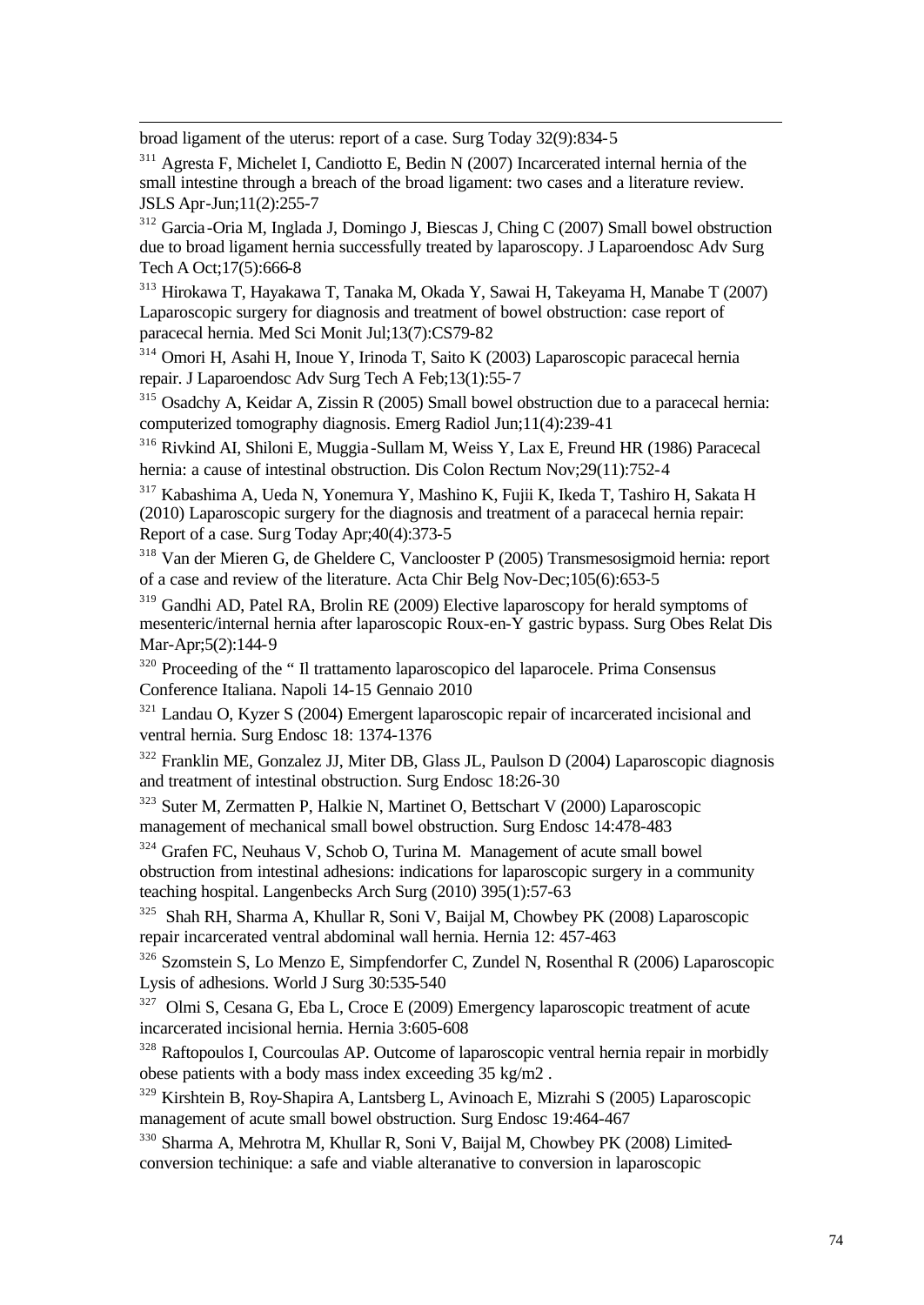ventral/incisional hernia repair. Hernia 12: 367-371

l

<sup>331</sup> Lujan HJ, Oren A, Plasencia G, Canelon G, Gomez E, Hernandez-Cano A, Jacobs M (2006) Laparoscopic management as the initial treatment of acute small bowel obstruction. JSLS 10:466-472

<sup>332</sup> Strickland P, Lourie J, Suddleson A, Blitz JB, Stain SC (1999) Is laparoscopic safe and effective for treatment of acute small-bowel obstruction? Surg Endosc 13: 695-698

<sup>333</sup> Carlson MA, Frantzides CT, Shostrom VK, Laguna LE (2008) Minimally invasive ventral herniorrhaphy : an analysis of 6,266 published cases. Hernia 12:9-22

<sup>334</sup> Campanelli G, Catena F, Ansaloni L (2008) Prosthetic abdominal wall hernia repair in emergency surgery: from polypropylene to biological meshes. WJ Emergency Surg 3:33

<sup>335</sup> Parra MW, Rodas EB, Niravel AA (2010) Laparoscopic repair of potentially contaminated abdominal ventral hernias using a xenograft: a case series. Hernia DOI: 10.1007/s10029-010- 0687-7, June 11, 2010

<sup>336</sup> Franklin ME Jr, Trevino JM, Portollo G, Vela I, Glass JL, Gonzalez JJ (2008) The use of porcine small intetsinal sub mucosa as a prosthetic material for laparoscopic hernia repair in infected and potentially contaminated fields: long-term follow up. Surg Endosc 22: 1941- 1946

<sup>337</sup> Uranüs S, Dorr K. (2010) Laparoscopy in Abdominal Trauma Eur J Trauma Emerg Surg 36:19–24

<sup>338</sup> American College of Radiology: Shuman W.P., Holtzman S.R., Bree R. L., Bettmann M A, Casciani T, Foley W. D., Gay S B, , Gomes A S, Rosen M P, Sacks D, Greene F L (2005) Blunt Abdominal Trauma - ACR Appropriateness Criteria®

<sup>339</sup> Leppäniemi A, Haapiainen R. (2003) Diagnostic laparoscopy in abdominal stab wounds: a prospective, randomized study. J Trauma Oct;55(4):636-45.

<sup>340</sup> National Guideline Clearinghouse. Diagnostic Laparoscopy for trauma. Guideline Summary NGC – 6829(NCG Status: Update information was verified by the guideline developer on March 9, 2009)

<sup>341</sup> Choi YB., Lim KS. (2003) Therapeutic laparoscopy for abdominal trauma. Surg Endosc 17: 421–427

<sup>342</sup> Weinberg JA, Magnotti LJ, Edwards NM, Claridge JA, Minard G, Fabian TC, Croce MA. (2007) "Awake" laparoscopy for the evaluation of equivocal penetrating abdominal wounds". Injury Jan 38(1):60-4

 $343$  Stefanidis D, Richardson W S, Lily C, Earle D B., Fanelli R D (2009) The role of diagnostic laparoscopy for acute abdominal conditions: an evidence-based review. Surg Endosc 23:16–23

<sup>344</sup> Warren O, Kinross J, Paraskeva P ,Darzi A (2006) Emergency laparoscopy – current best practice. World Journal of Emergency Surgery, 1:24

<sup>345</sup> Smith RS, Fry WR, Morabito DJ, Koehler RH, Organ CH Jr (1995) Therapeutic laparoscopy in trauma. Am J Surg 170:632–637

<sup>346</sup> Matthews BD, Bui H, Harold KL, Kercher KW, Adrales G, ParkA, Sing RF, Heniford BT (2003) Laparoscopic repair of traumatic diaphragmatic injuries. Surg Endosc. 17: 254–258

<sup>347</sup> Smith CH, Novick TL, Jacobs DG, Thomason MH (2000) Laparoscopic repair of a ruptured diaphragm secondary to blunt trauma. Surg Endosc 14: 501–502

<sup>348</sup> Zantut LF, Ivatury RR, Smith RS, Kawahara NT, Porter JM, Fry WR, Poggetti R, Birolini D, Organ CH Jr(1997) Diagnostic and therapeutic laparoscopy for penetrating abdominal trauma: a multicenter experience. J Trauma 42: 825–831.

<sup>349</sup> Mathonnet M, Peyrou P, Gainant A, Bouvier S, Cubertafond P (2003) Role of laparoscopy in blunt perforations of the small bowel. Surg Endosc 17: 641–645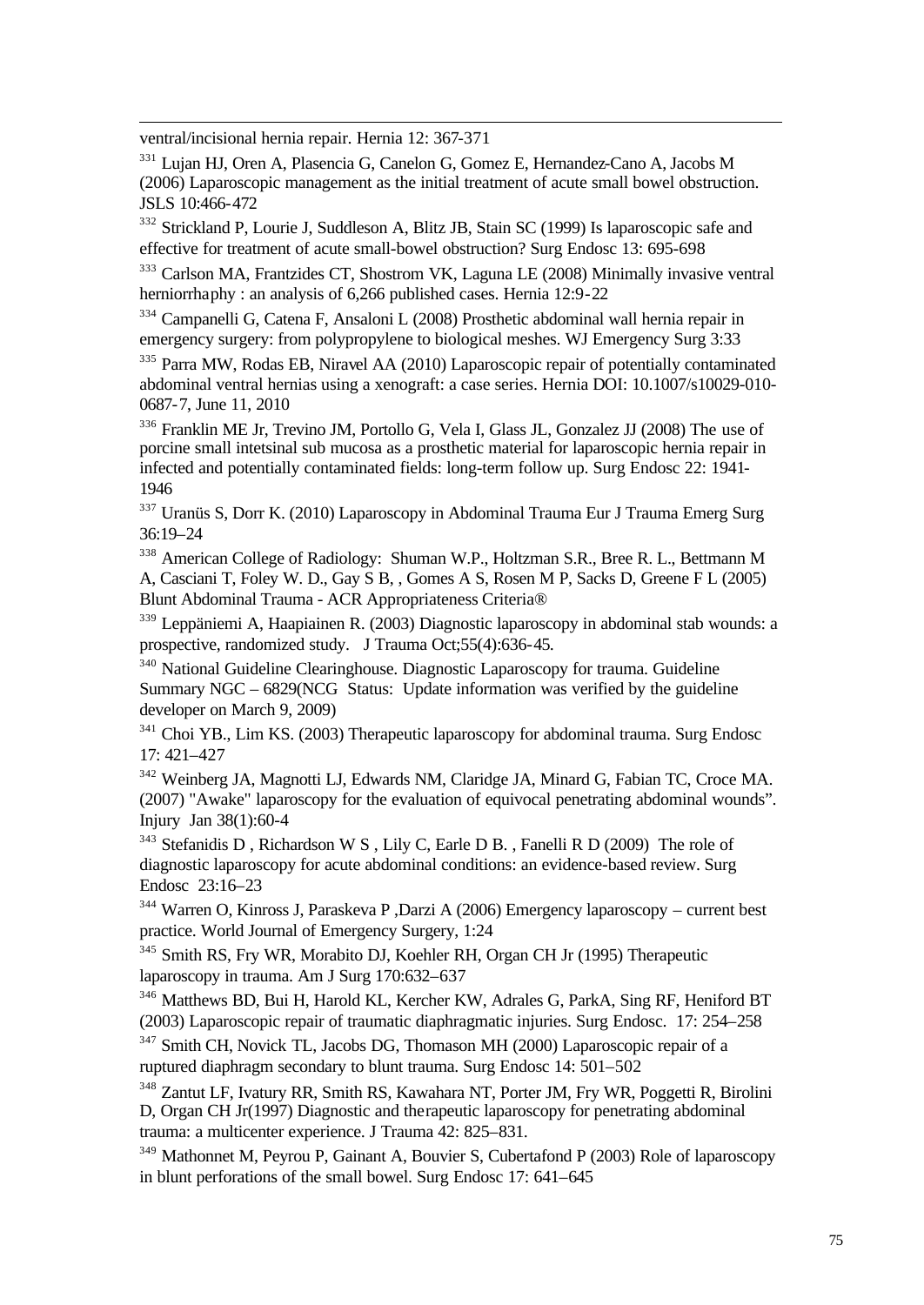l <sup>350</sup> Fabian TC, Croce MA, Stewart RM, Pritchard F.E., Minard G, Kudsk KA (1993) A prospective analysis of diagnostic laparoscopy in trauma. Ann Surg 217: 557–565

<sup>351</sup> Chen RJ, Fang JF, Lin BC, Hsu YB, Kao JL, Kao YC, Chen MF (1998) Selective application of laparoscopy and fibrin glue in the failure of nonoperative management of blunt hepatic trauma. J Trauma 44: 691–695

<sup>352</sup> Marks JM, Youngelman DF, Berk T (1997) Cost analysis of diagnostic laparoscopy vs laparotomy in the evaluation of penetrating abdominal trauma. Surg Endosc 11: 272–2

<sup>353</sup> Meng X, Liu L, Jlang H (2010) Indications and procedures for second-look surgery in acute mesenteric ischemia. Surg Today Aug;40(8):700-5

<sup>354</sup> Brandt LJ, Boley SJ (2000) AGA technical review on intestinal ischemia. American Gastrointestinal Association. Gastroenterology May;118(5):954-68

<sup>355</sup> Zamir G, Reissman P (1998) Diagnostic laparoscopy in mesenteric ischemia. Surg Endosc May;12(5):390-3

<sup>356</sup> Menke J (2010) Diagnostic accuracy of multidetector CT in acute mesenteric ischemia: systematic review and meta-analysis. Radiology Jul;256(1):93-101

<sup>357</sup> Baeshko AA, Bondarchuk AG, Podymako NS, Sologub IM, Krukovich EA (2000) Laparoscopy in diagnosis of intestinal mesentery acute circulatory disturbance. Khirurgiia (Mosk), 5:18-20

<sup>358</sup> Paral J, Ferko A, Plodr M, Raupach J, Hadzi-Nikolov D, Dolezal D, Chovanec V (2007) Laparoscopic diagnostics of acute bowel ischemia using ultraviolet light and fluorescein dye: an experimental study.Surg. Laprosc. Endosc Percutan Tech Aug;17(4):291-5

<sup>359</sup> Paral J, Subrt Z, Lochman P, Ferko A, Dusek T, Slaninka I, Cecka F, Louda M, Romzova M, Jon B, Kaska M (2009) Peroperative diagnostics of acute bowel ischemia using ultraviolet light and fluorescein dye. Rozhl Chir Oct;88(10):590-5

<sup>360</sup> Jaramillo EJ, Trevino JM, Berghoff KR, Franklin ME Jr (2006) Bedside diagnostic laparoscopy in the intensive care unit: a 13-year experience. JSLS Apr-Jun;10(2):155-9

<sup>361</sup> Yanar H, Tavlloglu K, Ertekin C, Ozcinar B, Yanar F, Guloglu R, Kirtoglu M (2007) Planned second-look laparoscopy in the management of acute mesenteric ischemia. World J Gastroenterol Jun 28;13(24):3350-3

<sup>362</sup> Palanivelu C, Rangarajan M, Maheshkumaar GS, Rajan PS (2008) Relaparoscopy in the management of acute abdomen due to localized ischemic bowel: a novel technique--case report. Int J Surg Dec;6(6):89-91

<sup>363</sup> Bottger TC, Hermeneit S, Muller M Terzic A, Rodehorst A, Elad L, Schamberger M (2009) Modifiable surgical and anesthesiologic risk factors for the development of cardiac and pulmonary complications after laparoscopic colorectal surgery. Surg Endosc 23:2016– 2025

<sup>364</sup> Jenkins ED, Yom VH, Melman L, Pierce RA, Schuessler RB, Frisella MM, Eagon JC, L. Michael Brunt, Matthews BD (2010) Clinical predictors of operative complexity in laparoscopic ventral hernia repair: a prospective study. Surg Endosc 24:1872–1877

<sup>365</sup> Ji YK, Cheung SS, Hong SK, Wol SJ, Hyun JK (2010) Positive end-expiratory pressure in pressure-controlled ventilation improves ventilatory and oxygenation parameters during laparoscopic cholecystectomy. Surg Endosc 24:1099–1103

<sup>366</sup> da Luz Moreira A, Kiran RP, Kirat HT, Remzi FH, Geisler DP, Church JM, Garofalo T, Fazio VW (2010) Laparoscopic versus open colectomy for patients with American Society of Anesthesiology (ASA) classifications 3 and 4: the minimally invasive approach is associated with significantly quicker recovery and reduced costs. Surg Endosc 24:1280–1286

<sup>367</sup> Valerie AL, John EC, GW Smetana (2006) Strategies To Reduce Postoperative Pulmonary Complications after Noncardiothoracic Surgery: Systematic Review for the American College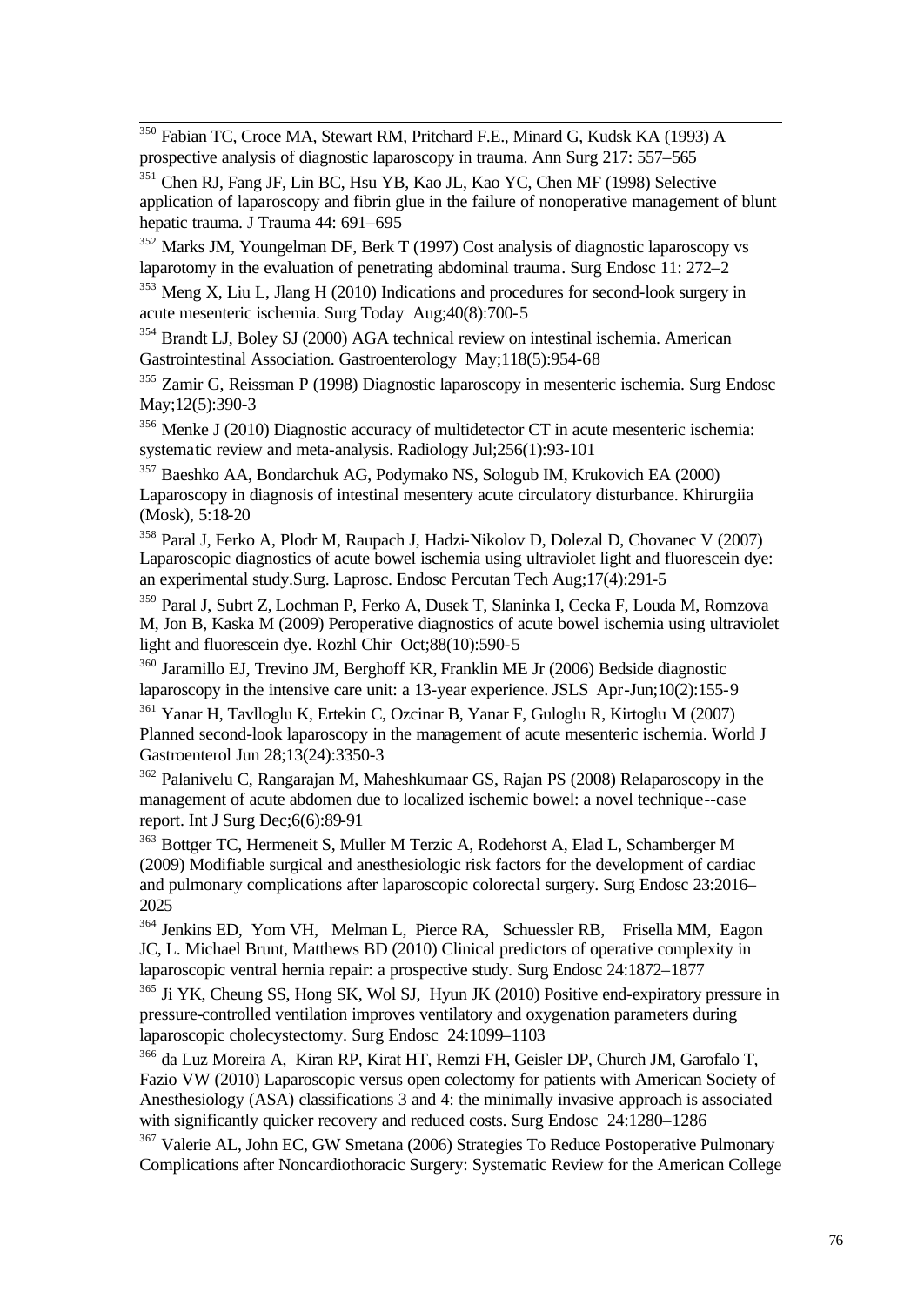of Physicians Ann Intern Med 144:596-608

l

<sup>368</sup> Patel GN, Rammos CK, Patel JV, Estes NC (2010) Further reduction of hospital stay for laparoscopic colon resection by modifications of the fast-track care plan. Amer J Surg 199: 391–395

<sup>369</sup> Gerges FJ, Kanazi GE, Jabbour-Khoury SI (2006) Anesthesia for laparoscopy: a review. Journal of Clinical Anesthesia 18:67–78

<sup>370</sup> Gramatica JrL, Brasesco OE, Mercado Luna A (2002) Laparoscopic cholecystectomy performed under regional anesthesia in patients with chronic obstructive pulmonary disease. Surg Endosc 16(3):472-475

<sup>371</sup> Pursnani KG, Bazza Y, Calleja M, Mughal MM (1998) Laparoscopic cholecystectomy under epidural anesthesia in patients with chronic respiratory disease. Surg Endosc 12(8):1082-1084

<sup>372</sup> Azurin DJ, Go LS, Cwik JC , Schuricht AL (1996)The efficacy of epidural anesthesia for endoscopic preperitoneal herniorrhaphy: a prospective study. J Laparoendosc Surg 6(6):369– 373

<sup>373</sup> Vaghadia H, McLeod DH, Mitchell GW, Merrick PM, Chilvers CR (1997) Small-dose hypobaric lidocaine-fentanyl spinal anesthesia for short duration outpatient laparoscopy. I. A randomized comparison with conventional dose hyperbaric lidocaine. Anesth Analg 84(1):59- 64

<sup>374</sup> Chilvers CR, Vaghadia H, Erle Mitchell GW, Merrick PM (1997) Small-dose hypobaric lidocaine-fentanyl spinal anesthesia for short duration outpatient laparoscopy. II. Optimal dose. Anesth Analg 84(1):65-70

<sup>375</sup> Vaghadia H, Viskari D, Mitchell GW, Berrill A (2001) Selective spinal anesthesia for outpatient laparoscopy. I: characteristics of three hypobaric solutions. Can J Anaesth 48(3):256-260

<sup>376</sup> Lennox PH, Vaghadia H, Henderson C, Martin L, Mitchell GW (2002) Small-dose selective spinal anesthesia for short-duration outpatient laparoscopy: recovery characteristics compared with desflurane anesthesia. Anesth Analg 94(2):346-350

<sup>377</sup> Stewart AV, Vaghadi H, Collins L, Mitchell GW (2001) Small-dose selective spinal anaesthesia for short-duration outpatient gynaecological laparoscopy: recovery characteristics compared with propofol anaesthesia. Br J Anaesth 86(4):570–572

<sup>378</sup> Spivak H, Nudelman I, Fuco V, et al. Laparoscopic extraperitoneal inguinal hernia repair with spinal anesthesia and nitrous oxide insufflation. Surg Endosc 1999;13(10):1026-1029

<sup>379</sup> Hamad MA, El-Khattary OA (2003) Laparoscopic cholecystectomy under spinal anesthesia with nitrous oxide pneumoperitoneum: a feasibility study. Surg Endosc 17(9):1426-1428

<sup>380</sup> Naja MZ, Ziade MF, Lonnqvist PA (2004) General anaesthesia combined with bilateral paravertebral blockade (T5-6) vs. general anaesthesia for laparoscopic cholecystectomy: a prospective, randomized clinical trial. Eur J Anaesthesiol 21(6):489-495

<sup>381</sup> Neudecker C, Sauerlnad S, Neugebauer E, Bergamaschi R, Bonjer HJ, Cuschieri A, Fuchs KH, Jacobi Ch, Jansen FW, Koivusalo AM, Lacy A, MacMahon MJ, Millat B, Schwenk W (2002) The European Association for Endoscopic Surgery clinical practice guideline on the pneumoperitoneum for laparoscopic surgery. Surg Endosc 16:1121-1143

<sup>382</sup> Popken CA, Compton RP, Walter DN, Browder IW (1995) Benefits of pulmonary artery catheter and transesophageal echocardiographic monitoring in laparoscopic cholecistectomypatients with cardiac disease. Am J Surg 169:202-207

<sup>383</sup> Mallat AF, Mancini ML, Daley BJ, Enderson BL (2008) The Role of Laparoscopy in Trauma: A Ten-Year Review of Diagnosis and Therapeutics. The American Surgeon 74(12):1166-1170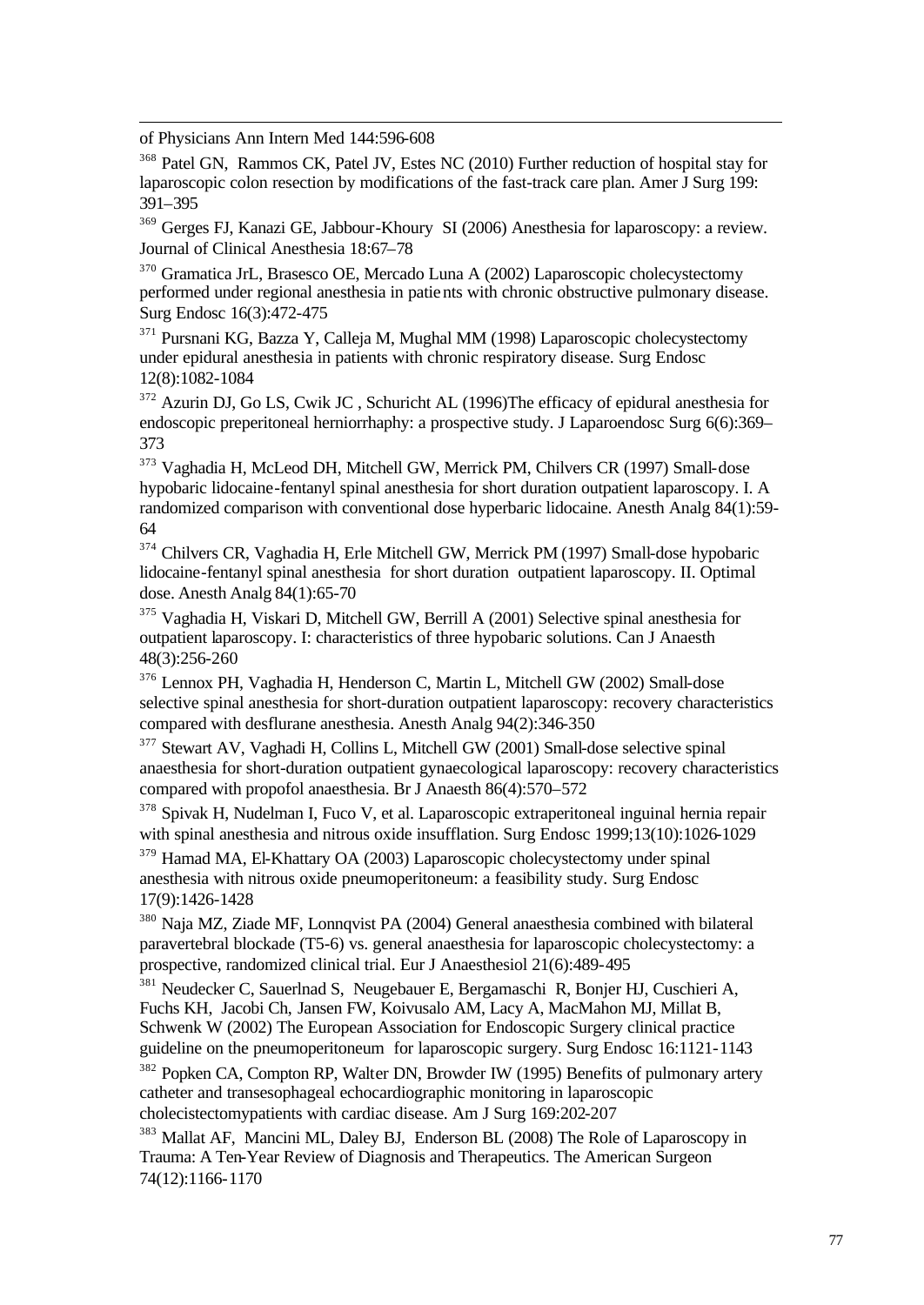l <sup>384</sup> Mimica Z, Biocic M, Babic A, Banovic I, Tocilj J, Radonic V, Ilic N, Petricevic A (2001) Laparoscopic and laparotomic cholecystectomy : a randomized clinical trial comparing postoperative respiratory function. Respiration 67:153-158

<sup>385</sup> Koivusalo AM, Lindgren L (2000) Effects of carbon dioxide pneumoperitoneum for laparoscopic cholecystectomy. Acta Anaesthesiol Scand 44:834-841

<sup>386</sup> Ordemann J, Jacobi C, Schwenk W, Stösslein R, Müller JM (2001) Cellular and humoral inflammatory response after laparoscopic and conventional colorectal resections-results of prospective randomized trial. Surg Endosc 15:600-608

<sup>387</sup> Rauh R, Hemmerling TM, Rist M, Jacobi KE (2001) Influence of pneumoperitoneum and patient positioning on respiratory system compliance J Clin Anesth 13:361-365

<sup>388</sup> O' Malley C, Cunningham AJ (2001) Physiologic changes during laparoscopy. Anesth Clinics North America 19:1-19

<sup>389</sup> Gerges FJ, Kanazi GE, Jabbour-Khoury SI (2006) Anaesthesia for laparoscopy: a review. J Clin Anesth 18:67-78

<sup>390</sup> Koivusalo AM, Lindgren L (1999) Respiratory mechanics during laparoscopic cholecystectomy. Anesth Analg 89:800-806

<sup>391</sup> Yacoub OF, Cardona IJr, Coveler LA, Dodson MG (1982) Carbon dioxide embolism during laparoscopy. Anesthesiology 57:533-535

<sup>392</sup> Tan Pl, Lee TL, Tweed WA (1992) Carbon dioxide absorption and gas exchange during pelvic laparoscopy. Cand J Anaesth 39; 677-681

<sup>393</sup> Stuttmann R, Vogt C, Eypasch E, Doehn M (1995) Haemodynamic changes during laparoscopic cholecystectomy in the high risk patient. Endosc Surg Allied Technol 3:174-179

<sup>394</sup> Koivusalo AM, Kellokumpu I, Scheinin M, Tikkanen I, Mäkisalo H, Lindgren L (1998) A comparison of gasless mechanical and conventional carbon dioxide pneumoperitoneum methods for laparoscopic cholecystectomy. Anesth Analg 86:153-158

<sup>395</sup> Dexter SP, Vucevic M, Gibson J, McMahon MJ (1999) Hemodynamic consequences of high- and low-pressure capnoperitoneum during laparoscopic cholecystectomy. Surg Endosc 13 :376-381

<sup>396</sup> Nordentoft T, Bringstrup FA, Bremmelgaard A, Stage JG (2000) Effect of laparoscopy on bacteremia in acute appendicitis : a randomized controlled study. Surg Larparosc Endosc Percutan Tech 10:302-304

<sup>397</sup> Bloomfield GL, Ridings PC, Blocher CR, Marmarou A, Sugerman HJ (1996) Effects of increased intra-abdominal pressure upon intracranial and cerebral perfusion-pressure before and after volume expansion. J Trauma 40:936-941

<sup>398</sup> Valenza F, Chevallard G, Fossali T, Salice V, Pizzocri M, Gattinoni L (2010) management of mechanical ventilation during laparoscopic surgery. Best Practice & Research Clin. Anaesth. 24:227-241

<sup>399</sup> Almarakbi WA, Fawzi HM, Alhashemi JA (2009) Effects of four intraoperative ventilatory strategies on respiratory compliance and gas exchange during laparoscopic gastric banding in obese patients British Journal of Anaesthesia 102 (6):862–868

<sup>400</sup> Balick-Weber CC, Nicolas P, Hedreville-Montout M, Blanchet P, Stéphan F (2007) Respiratory and haemodynamic effects of volume-controlled vs pressure-controlled ventilation during laparoscopy: a cross over study with echocardiographic assessment. Br. J. Anaesth 99:429-435

<sup>401</sup> De Baerdemaeker LE, Van der Herten C, Gillardin JM, Pattyn P, Mortier EP, Szegedi LL (2008) Comparison of volume -controlled and pressure-controlled ventilation during laparoscopy gastric banding in morbidly obese patients. Obesity Surg 18:680-685

<sup>402</sup> Fahy BG, Barnas GM, Nagle SE, Flowers JL, Njoku MJ, Agarwal M (1996) Effects of